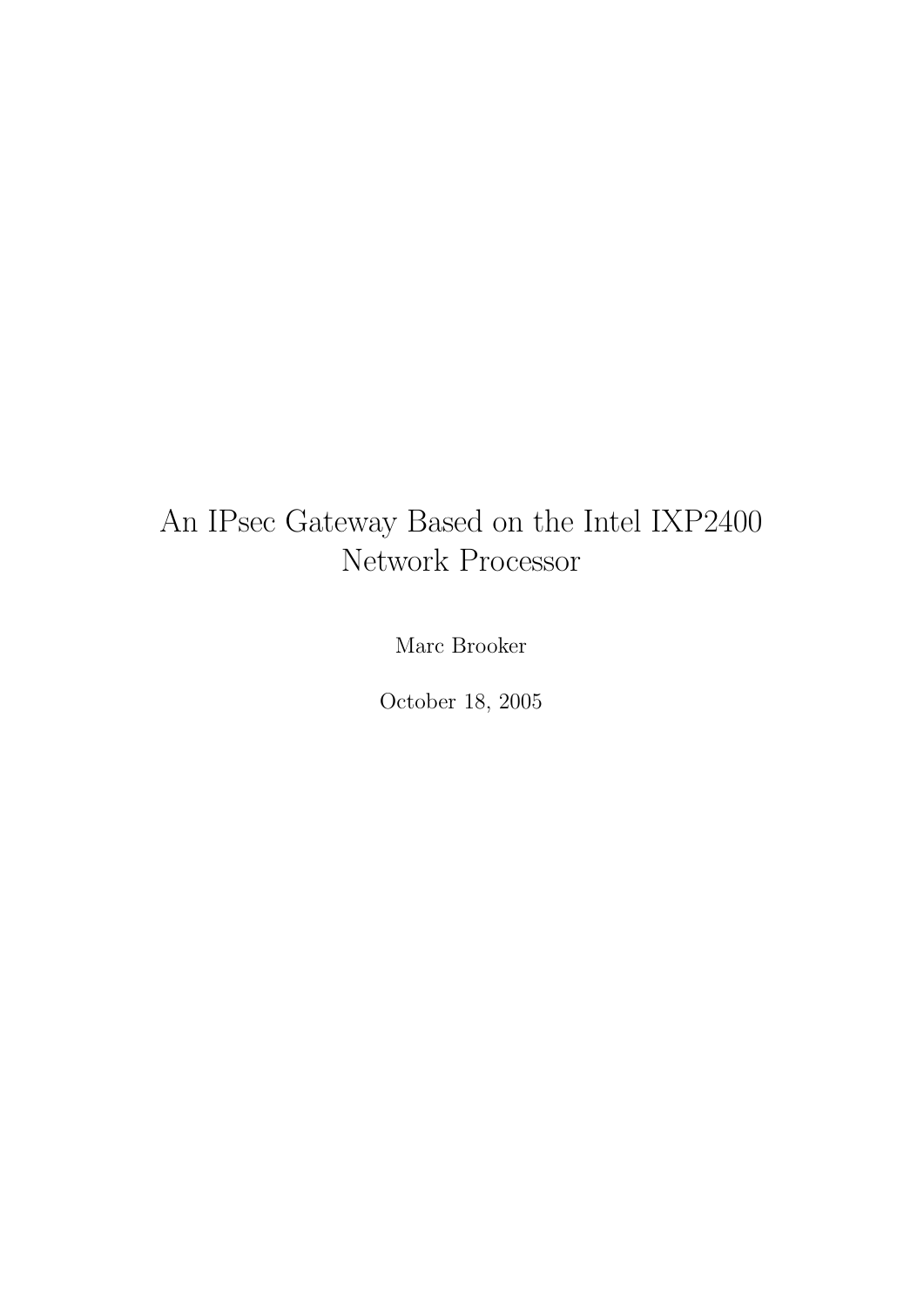## Declaration

### This report and the project on which it is based is entirely my own work.

I have used the IEEE convention for citation and referencing. Each contribution to, and quotation in, this report from the works of others has been attributed, cited and referenced.

I have not allowed, nor will allow, any other student to copy my work with the intention of passing it off as their own.

I acknowledge that plagiarism is wrong, and declare that this report, and the project on which it is based, is entirely my own work.

Marc Brooker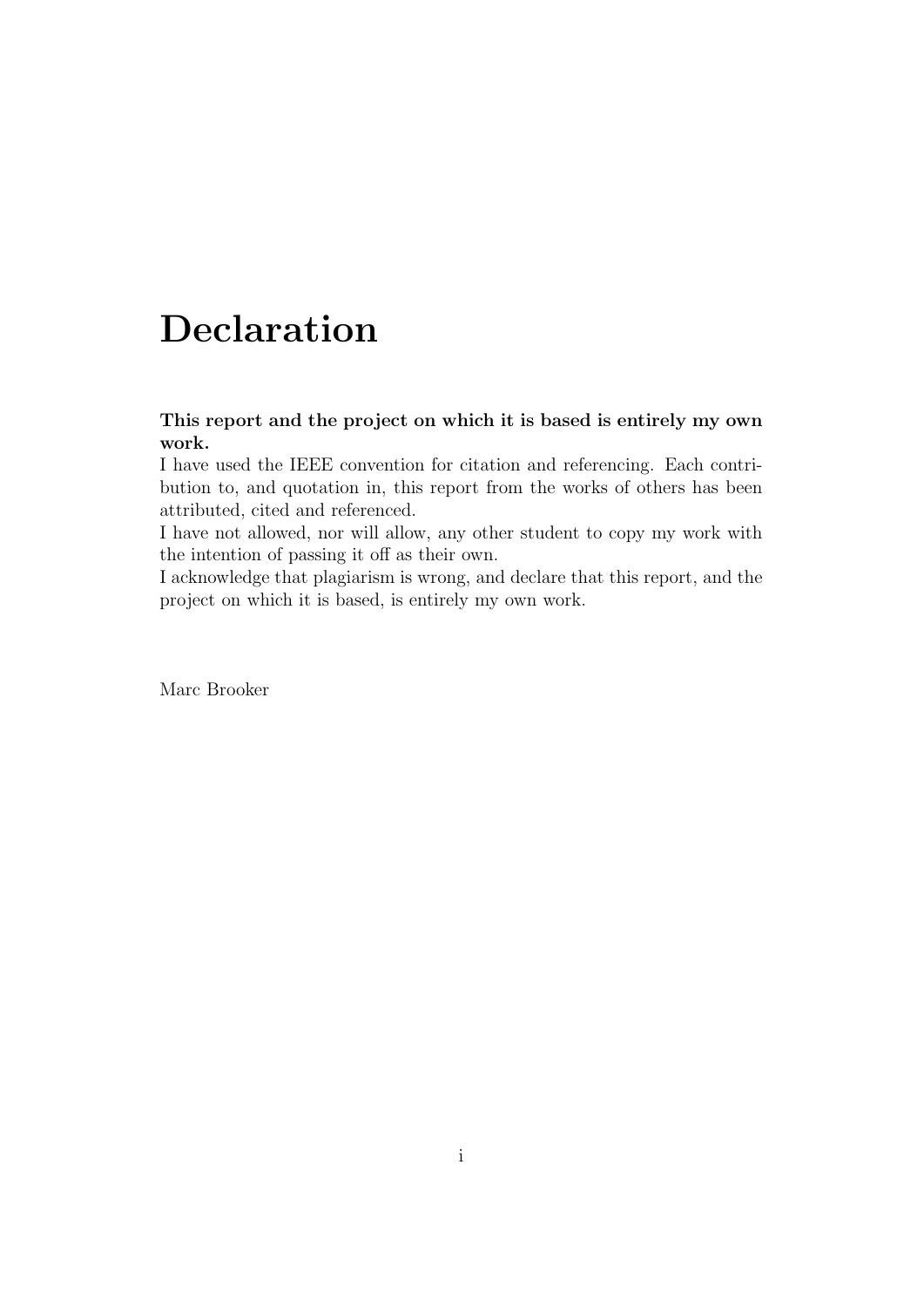## Abstract

The Intel IXP2400 is a powerful and flexible network stream processor which promises to offer superior performance to currently deployed solutions while remaining cost effective. This report presents the design of a Virtual Private gateway based on the IXP2400 processor, implementing a subset of the Internet Protocol Security (IPsec) protocol.

The design is chosen through analysis and comparison of multiple possible designs. Performance of the design is optimised by performing manual design space exploration on a performance critical section of the system.

A framework for performance evaluation by simulation is presented. This framework is used to perform a complete analysis of the performance of the gateway. Performance and Quality of Service factors such as throughput, delay and jitter and measured for a variety of packet loads and configurations.

A complete description of the Internet Protocol Security standard is presented, along with an analysis of the algorithms required for implementation of the standard.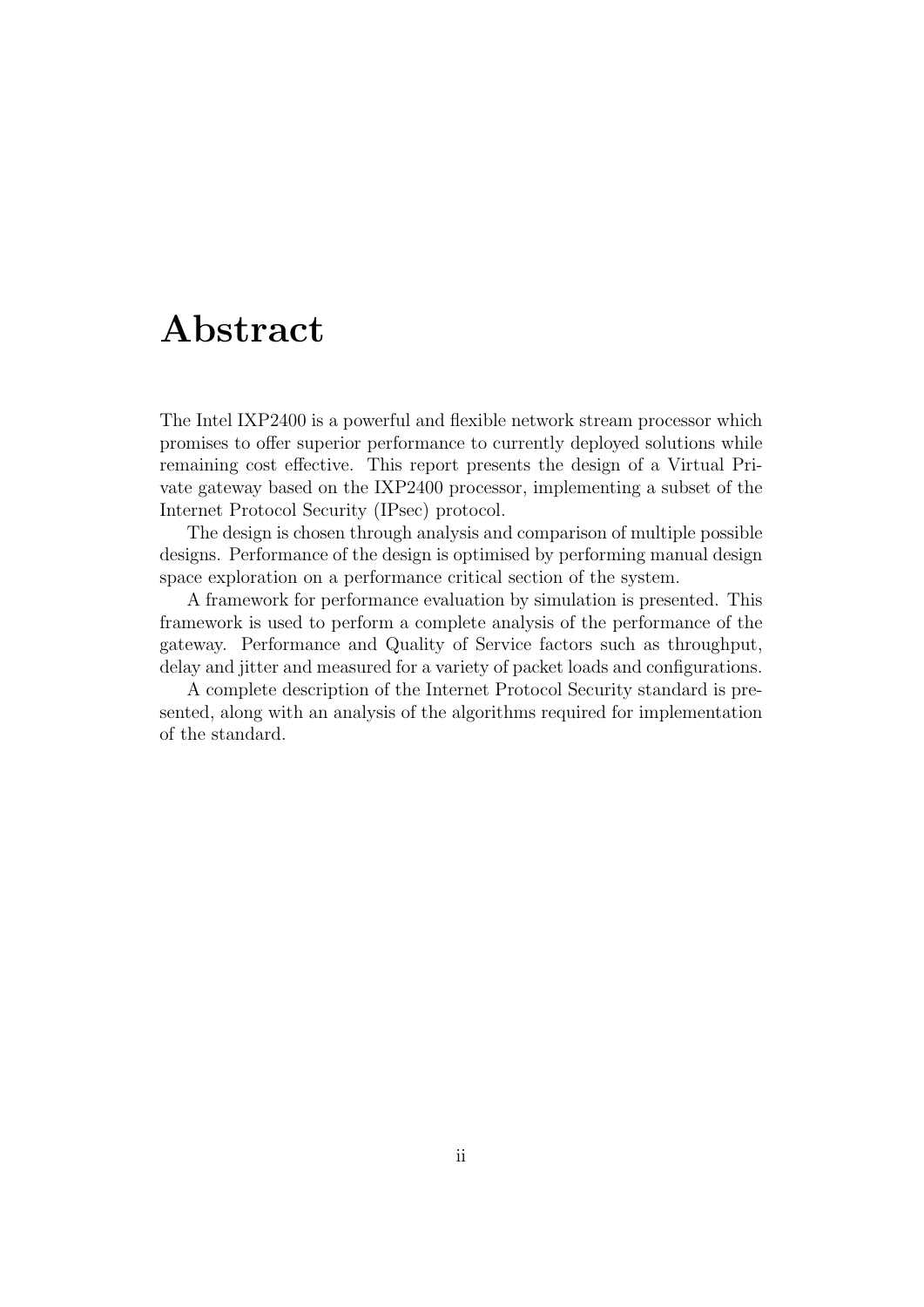## Acknowledgements

Several individuals and institutions provided invaluable assistance to the author during the completion of this project.

- Mr Neco Ventura Mr Ventura, in his capacity as adviser provided extremely valuable insight and assistance to the author during both the implementation and writing phases of the project and provided the equipment required for the project.
- Eskom Eskom Transmissions North East has paid for the author to attend the University of Cape Town for four years.
- Kate McWilliams Miss McWilliams has been extremely patient in providing assistance to the author.
- Leslie Lamport, et al. Thanks to Leslie Lamport for L<sup>AT</sup>EX, Donald Knuth for T<sub>F</sub>X and Thomas Esser for teT<sub>F</sub>X.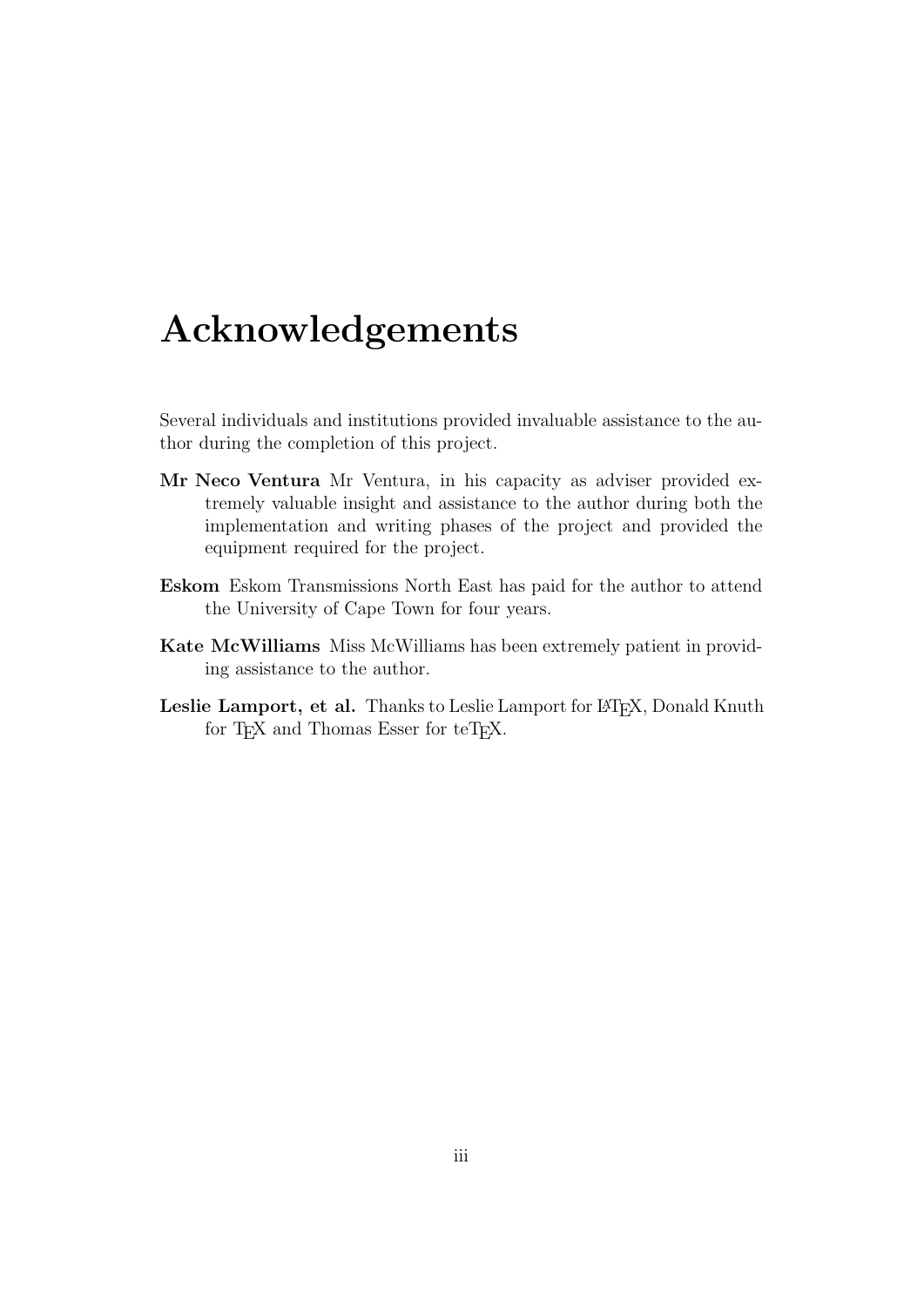## **Contents**

| $\mathbf{1}$   | Introduction                       |                                                          |  |  |  |  |
|----------------|------------------------------------|----------------------------------------------------------|--|--|--|--|
|                | 1.1                                | $\mathbf{1}$                                             |  |  |  |  |
|                | 1.2                                | $\mathbf{1}$                                             |  |  |  |  |
|                | 1.3                                | $\sqrt{2}$                                               |  |  |  |  |
|                | 1.4                                | 3                                                        |  |  |  |  |
| $\overline{2}$ |                                    | <b>Literature Review</b><br>6                            |  |  |  |  |
|                | 2.1                                | 6                                                        |  |  |  |  |
|                | 2.2                                | Design and Implementation of IPsec Gateways<br>6         |  |  |  |  |
|                | 2.3                                | Performance Analysis of Systems<br>9                     |  |  |  |  |
|                | 2.4                                | Comparison of Virtual Private Networking Protocols<br>11 |  |  |  |  |
|                | 2.5                                | 11                                                       |  |  |  |  |
| 3              |                                    | <b>Comparison of Alternative Designs</b><br>12           |  |  |  |  |
|                | 3.1                                | 12                                                       |  |  |  |  |
|                | 3.2                                | 12                                                       |  |  |  |  |
|                | 3.3                                | 14                                                       |  |  |  |  |
|                | 3.4                                | 16                                                       |  |  |  |  |
|                | 3.5                                | Comparison Of Designs<br>18                              |  |  |  |  |
|                | 3.6                                | 19                                                       |  |  |  |  |
|                | 3.7                                | Design Optimisation of Packet Processor<br>20            |  |  |  |  |
| $\overline{4}$ | <b>Final Software Design</b><br>25 |                                                          |  |  |  |  |
|                | 4.1                                | 25                                                       |  |  |  |  |
|                | 4.2                                | 26                                                       |  |  |  |  |
|                | 4.3                                | 29                                                       |  |  |  |  |
|                | 4.4                                | The Packet Processing Program<br>30                      |  |  |  |  |
|                | 4.5                                | Processing of Received IPsec Packets<br>34               |  |  |  |  |
| $\bf{5}$       |                                    | <b>Analysis of Software Design</b><br>36                 |  |  |  |  |
|                | 5.1                                | 36                                                       |  |  |  |  |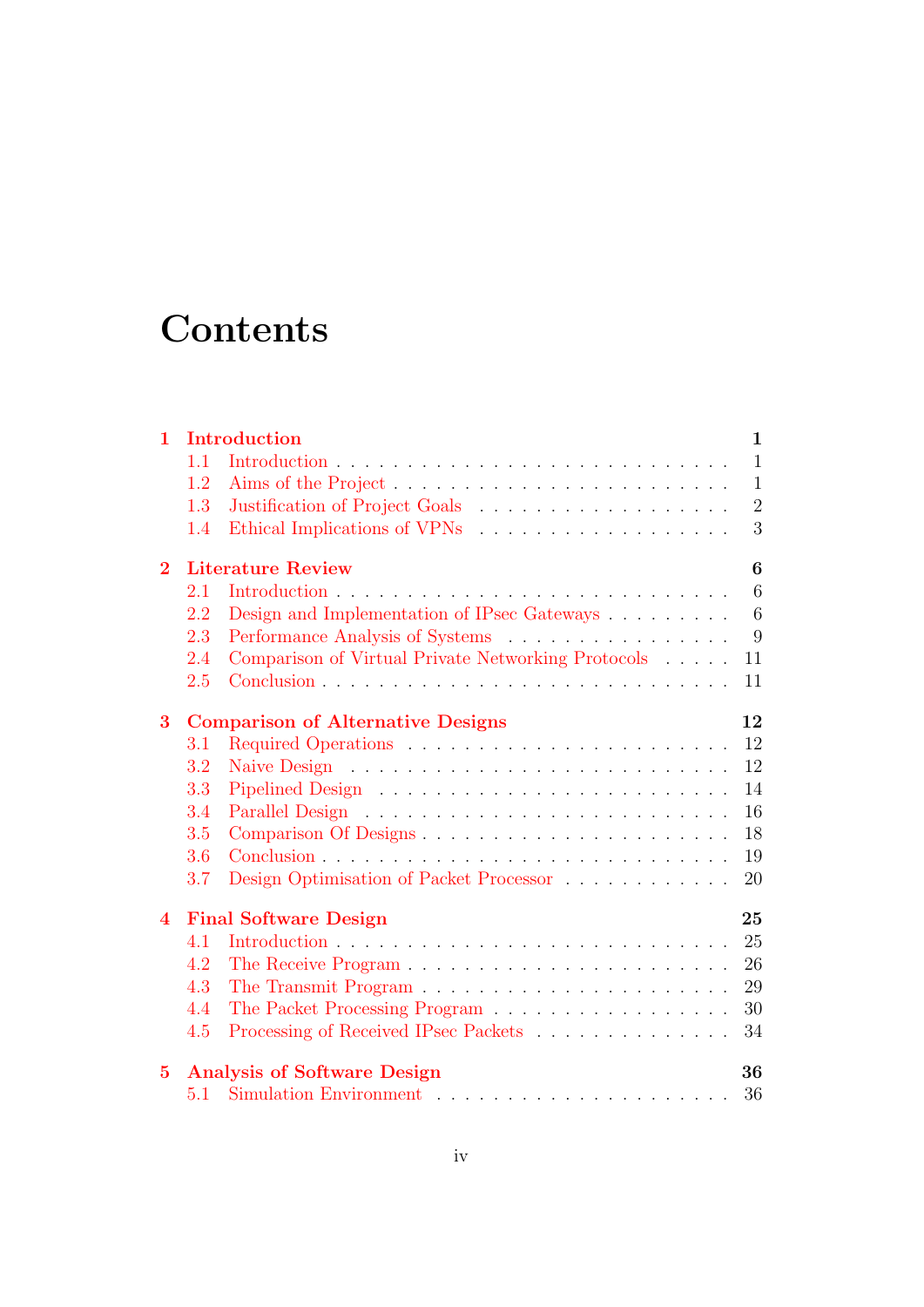### **CONTENTS**

|         | 5.2<br>5.3<br>5.4<br>5.5<br>5.6 | 40<br>42<br>44<br>Limited Network Speed Simulation<br>46<br>Comparison With Other IPsec Implementations<br>48 |
|---------|---------------------------------|---------------------------------------------------------------------------------------------------------------|
|         | 5.7<br>5.8                      | 49<br>50                                                                                                      |
| 6       |                                 | <b>Conclusion</b><br>51                                                                                       |
|         | 6.1                             | 51                                                                                                            |
|         | 6.2                             | Conclusions from Design and Testing<br>52                                                                     |
|         | 6.3                             | 52                                                                                                            |
|         |                                 | A The Intel IXP2400 Network Processor<br>$A-1$                                                                |
|         | A.1                             |                                                                                                               |
|         | A.2                             |                                                                                                               |
|         | A.3                             |                                                                                                               |
| B       |                                 | <b>VPN Protocols</b><br>$B-1$                                                                                 |
|         | B.1                             | Internet Protocol Security (IPsec) B-1                                                                        |
|         | B.2                             | Point-to-Point Tunneling Protocol (PPTP) B-3                                                                  |
|         | B.3                             | Layer 2 Tunneling Protocol (L2TP) B-5                                                                         |
|         | B.4                             |                                                                                                               |
|         | B.5                             |                                                                                                               |
|         | B.6                             |                                                                                                               |
| $\bf C$ |                                 | $C-1$<br><b>Internet Protocol Security</b>                                                                    |
|         | C.1                             |                                                                                                               |
|         | C.2                             |                                                                                                               |
|         | C.3                             |                                                                                                               |
|         | C.4                             | Advanced Encryption Standard C-10                                                                             |
| D       |                                 | $D-1$<br><b>Implementation of Design</b>                                                                      |
|         |                                 | D.1 Microengine CD-1                                                                                          |
|         | D.2                             |                                                                                                               |
|         | D.3                             |                                                                                                               |
|         | D.4                             |                                                                                                               |
| E       |                                 | <b>Project CD</b><br>$E-1$                                                                                    |
|         |                                 |                                                                                                               |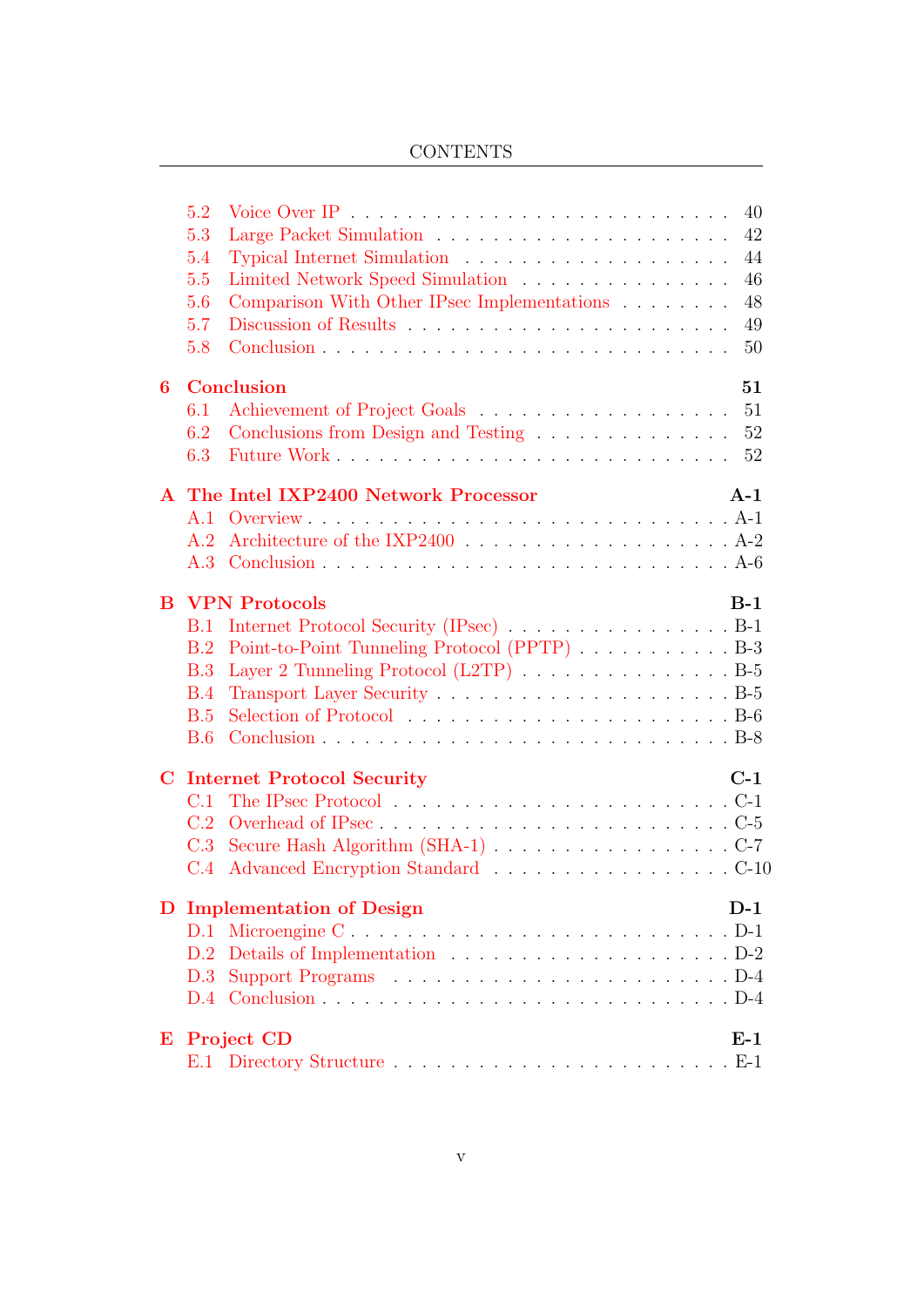# List of Figures

| 3.1  |                                                                              | 13     |
|------|------------------------------------------------------------------------------|--------|
| 3.2  | Pipelined packet processing design                                           | 14     |
| 3.3  | Multi-pipeline packet processing design $\ldots \ldots \ldots \ldots$        | 16     |
| 3.4  | Parallel packet processing design                                            | 17     |
| 3.5  | Performance of Superscalar Design vs Parallel Design                         | 19     |
| 3.6  | Comparative Throughput of Packet Processor Design Alter-                     |        |
|      |                                                                              | 23     |
| 3.7  | Throughput of Packet Processing Alternatives vs Benchmarks                   | 23     |
| 4.1  | Final Packet Processing Structure                                            | 25     |
| 4.2  | Ethernet TCP/IP packets split into mpackets $\hfill\ldots\ldots\ldots\ldots$ | 26     |
| 4.3  | State Transition Diagram for Packet Reassembly Process                       | 27     |
| 4.4  |                                                                              | $28\,$ |
| 4.5  | Design of Packet Processing Program                                          | 31     |
| 4.6  | Cipher Block Chaining Encryption                                             | 32     |
| 4.7  |                                                                              | 33     |
| 4.8  | Overview of Packet Processing Operations                                     | 35     |
| 5.1  | Results of Packet Size Investigation                                         | 38     |
| 5.2  | Distribution of Packet Sizes Weighted by Size                                | 39     |
| 5.3  | Transfer Rate for VoIP Packet Load                                           | 41     |
| 5.4  | Per-Packet Delay for VoIP Packet Load                                        | 42     |
| 5.5  | Transfer Rate for Large Packet Load                                          | 43     |
| 5.6  | Per-Packet Delay for Large Packet Load                                       | 44     |
| 5.7  | Transfer Rate for Typical Internet Packet Load                               | 45     |
| 5.8  | Per-Packet Delay for Typical Internet Packet Load                            | 46     |
| 5.9  | Per-Packet Jitter for Typical Internet Packet Load                           | 47     |
| 5.10 | Transfer Rate for Limited Network Speed Simulation                           | 48     |
| A.1  | Block Diagram of the IXP2400 architecture 4-2                                |        |
| A.2  | Microengine Context State Transition Diagram A-3                             |        |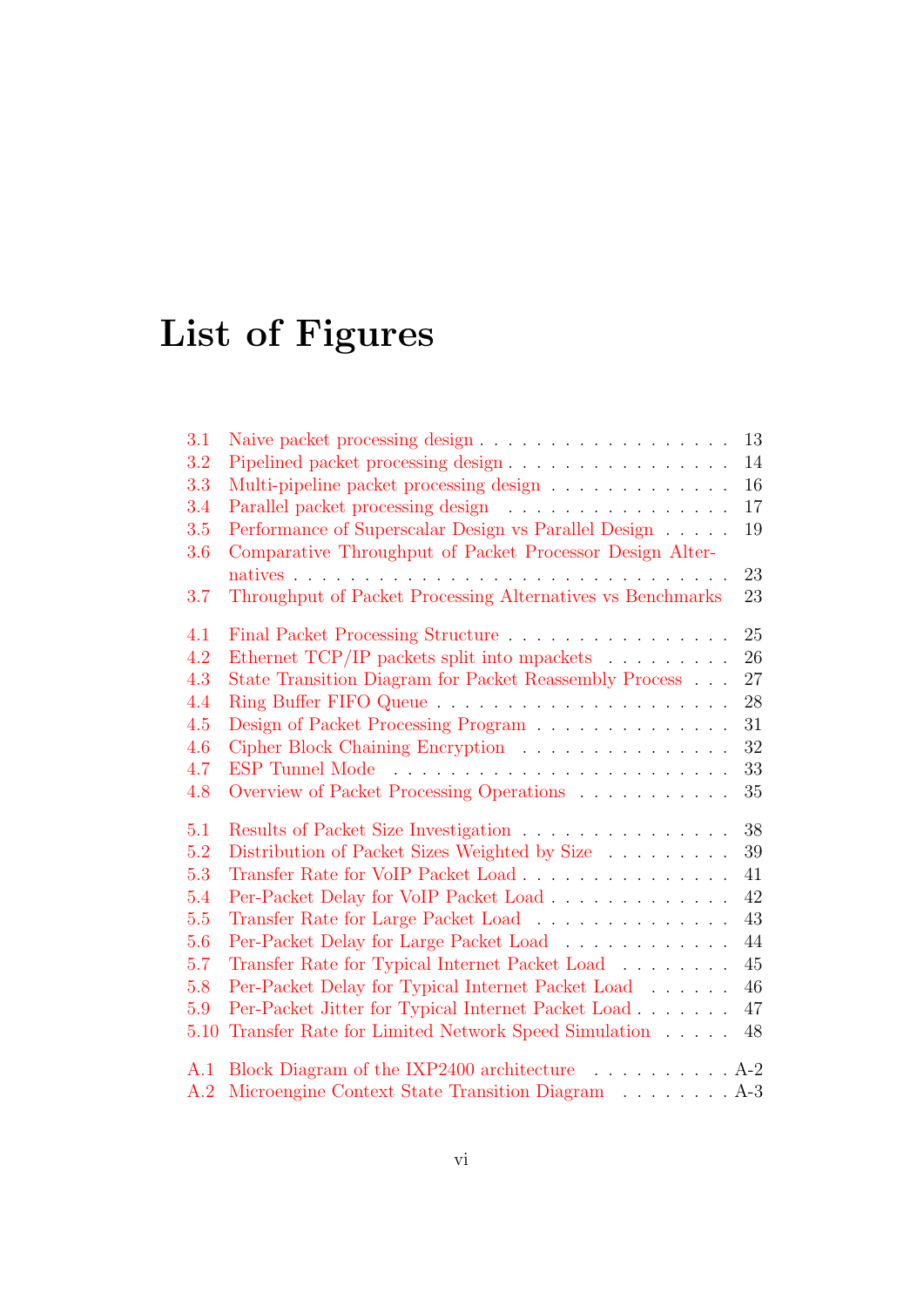| C.4 The AES Shift Rows Transform C-12                        |  |  |  |
|--------------------------------------------------------------|--|--|--|
| C.5 The AES MixColumns Transform C-13                        |  |  |  |
| C.6 Patterns Evident in Electronic Code Book Ciphertext C-16 |  |  |  |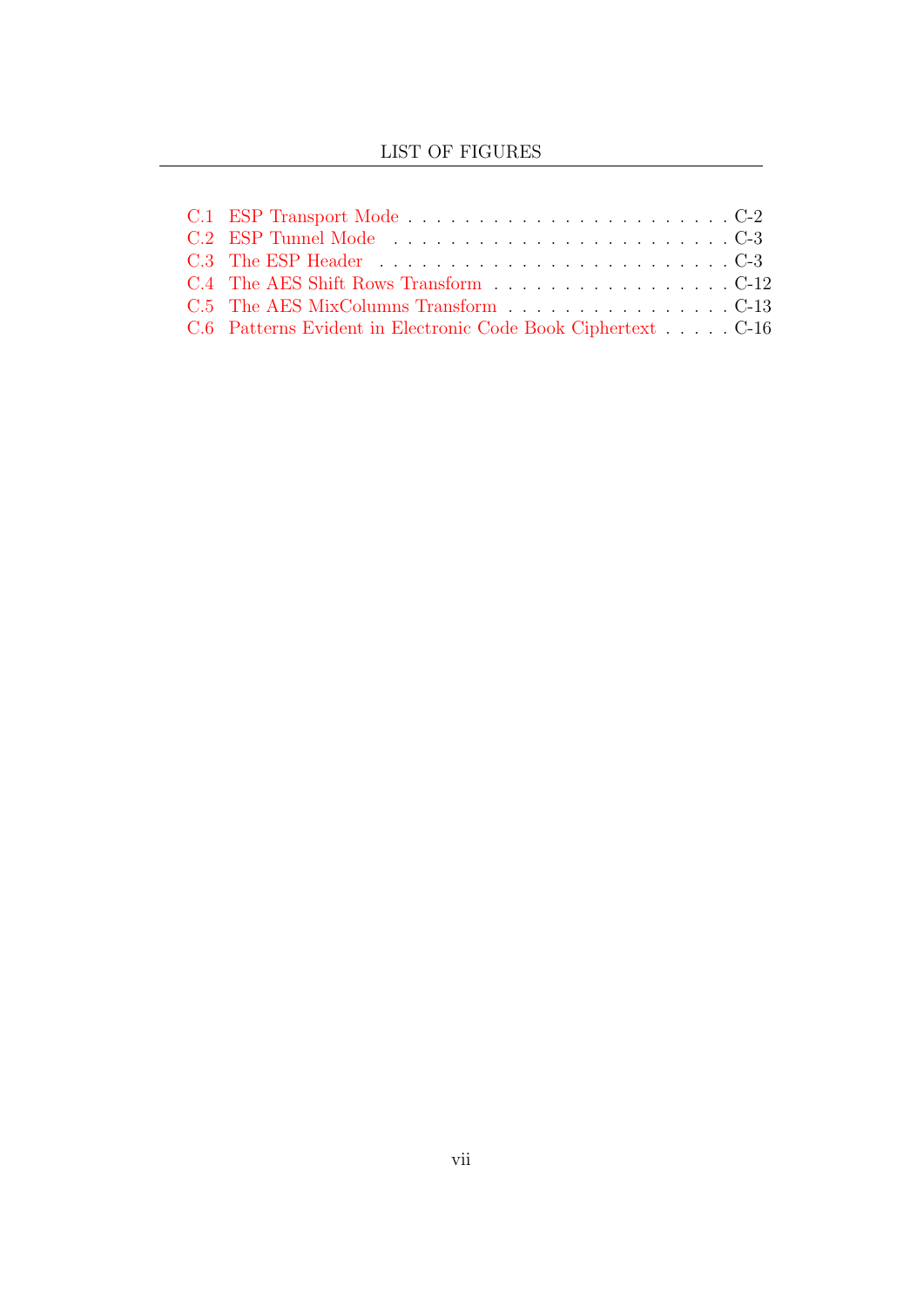## <span id="page-8-0"></span>Chapter 1

## Introduction

### <span id="page-8-1"></span>1.1 Introduction

Privacy and information security are extremely important features of current generation data and communications networks. The increasing reliance of companies, governments and individuals on broadband packet networks has created a great demand for security and privacy services for these networks. Users are unwilling, however, to trade reduced network speed for improved privacy.

In order to meet the demands of users for privacy and data security without sacrificing network throughput, systems must be design which can perform significant processing tasks on packets at line speed. Recent developments in network stream processor technology have brought devices to market which can meet the task of line speed data processing at a price users can afford.

By exploiting the incredible power of these devices, this project aims to create a Virtual Private Networking gateway capable of protecting data on broadband networks without reducing throughput.

### <span id="page-8-2"></span>1.2 Aims of the Project

The aims of the project are to investigate, design and test the software for the implementation of a Virtual Private Networking gateway based on the Intel IXP2400 Network Processor.

During the course of completion of the project, the following goals will be achieved:

• Investigate the feasibility of using the Intel IXP2400 in a dedicated Virtual Private Networking gateway.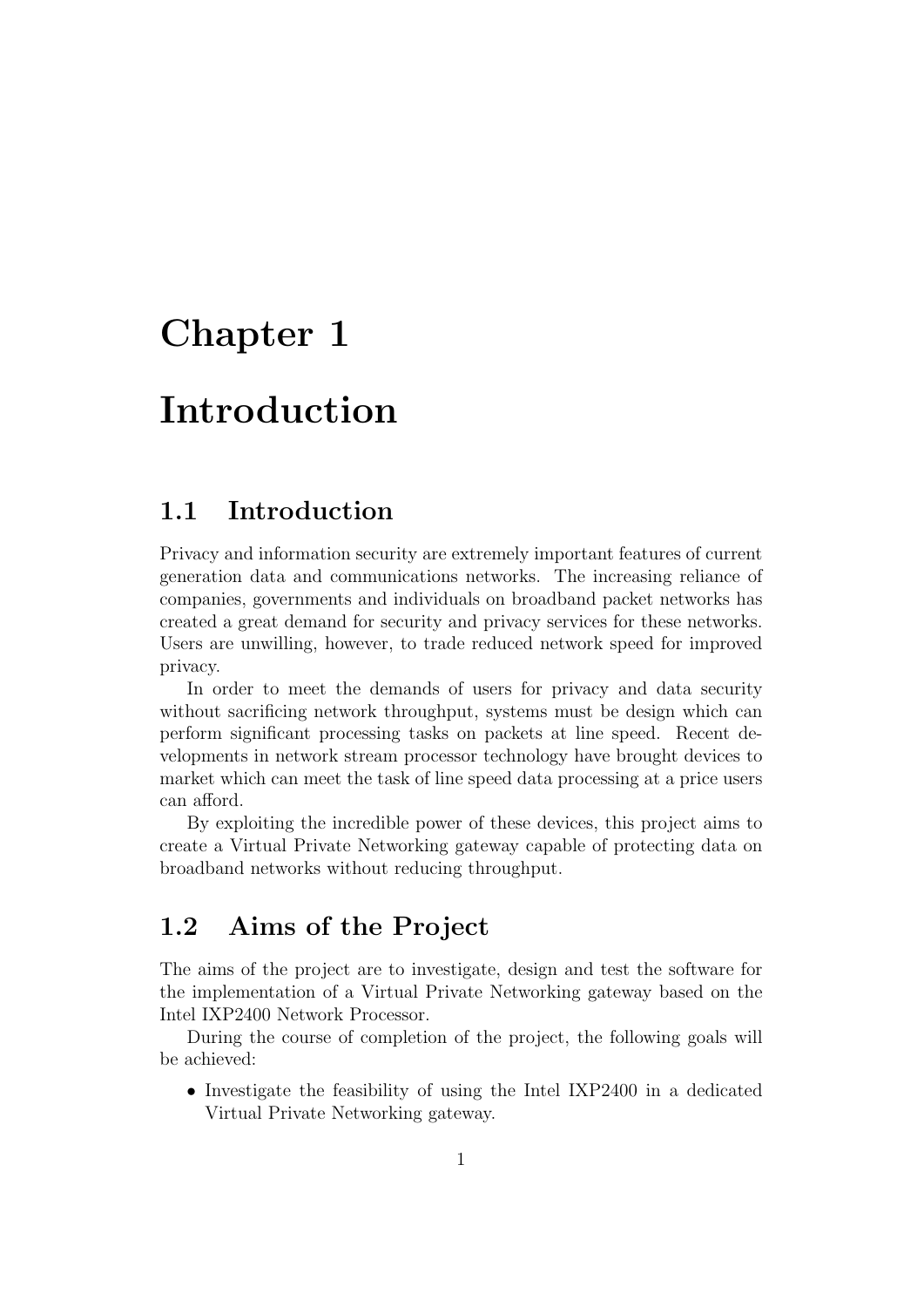- Investigate the effects such a gateway will have on network Quality of Service (QoS).
- Perform measurements of the real-world performance of the VPN gateway.
- Investigate the social and ethical implications of cryptography.
- Report on the findings of each of these investigations.
- Conclude on the implications of results and measurements.

### <span id="page-9-0"></span>1.3 Justification of Project Goals

### 1.3.1 Technical Justification

The recent rise in deployment of high speed networks has greatly increased the demand for systems which can process packets on these networks in real time. In response to these growing demands, various semiconductor companies introduced lines of Network Processors - special purpose microprocessors designed for packet and cell processing on broadband networks.

Virtual Private Networking protocols have risen in importance recently as companies, governments and individuals become aware of the importance of privacy, authentication and data integrity. A very effective way of providing these services securely and cost-effectively to all users on a network and remote access users is by making use of a Virtual Private Networking (VPN) gateway, which can provide both pre-configured and opportunistic privacy and authentication services to all data transmitted over a public network.

The convergence of virtual private networking technology, high speed networks and line speed packet processing promises to increase the utility of broadband networks and play a crucial role in ensuring that packet based high speed data networks can fulfill the communication requirements of any client.

Currently, however, high speed VPN hardware is extremely expensive and is unlikely to be affordable by small and medium business users, leading them to rely on traditional circuit switched networks for their secure communications and remote access needs. The development of an affordable, high speed Virtual Private Networking gateway would ensure that broadband networks can meet the requirements of all prospective users at a price they can afford.

In order for a VPN gateway to be useful, it must not prevent interactive protocols used over protected connections from functioning acceptably. Ad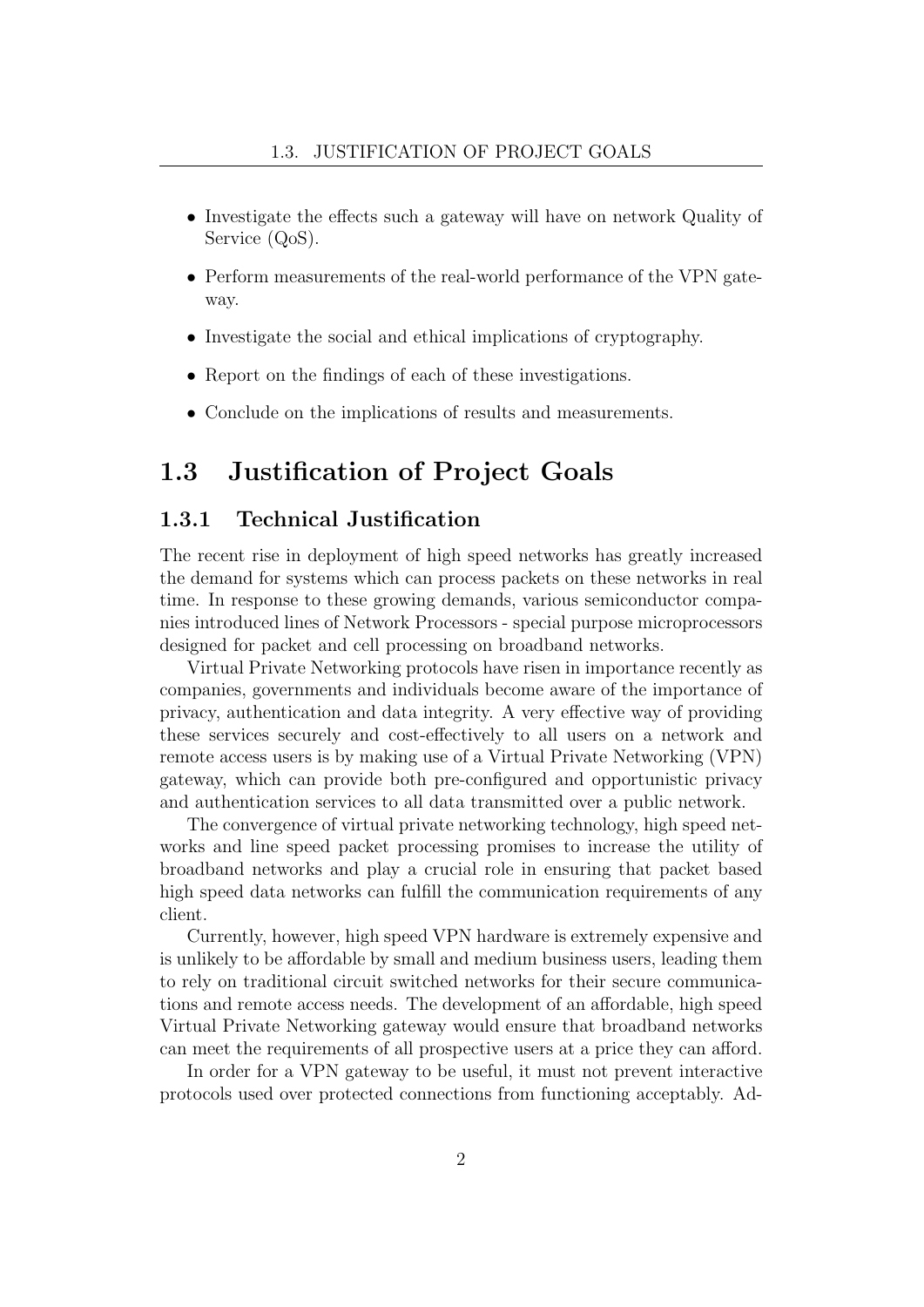dressing Quality of Service (QoS) concerns inside the gateway would ensure that interactive protocols, such as Voice over IP, remain useful.

### 1.3.2 Social Justification

Broadband data network technology promises to bring high speed access to the information and communication potential of the internet to all potential users, especially the poor and those who live in rural areas. Universal deployment of these networks would provide an extremely powerful tool for social upliftment through education and access to communication technology.

With deployment of these technologies, however, comes concerns about the privacy and integrity of communications flowing over these networks. Data streams flowing over broadband networks could be copied (tapped) untraceably at nearly any point on the network.

Addressing these privacy concerns is essential to the public acceptance of data networks. Users will not rely on these networks for their telecommunications needs if they do not trust that their communications will remain private. Some potential users, such as rural hospitals, can not rely on data networks at all if they are not assured that data transmitted over these networks will remain completely private and confidential.

An affordable, high speed, Virtual Private Networking gateway would play a large role in ensuring that information travelling over all data networks can be trusted to remain private and uncorrupted.

### <span id="page-10-0"></span>1.4 Ethical Implications of Virtual Private Networks

The most important ethical issue surrounding the design and deployment of Virtual Private Networks is their use of cryptography for privacy and authentication. The use of cryptography has extremely important ethical and moral implications, which need to be carefully considered before a system which uses it can be developed.

#### Legitimate Users of Crytography

Most users who depend on cryptography for privacy, integrity and authentication services have a legitimate need for the services this technology provides. Legitimate users of cryptography include governments, companies, professionals and individuals.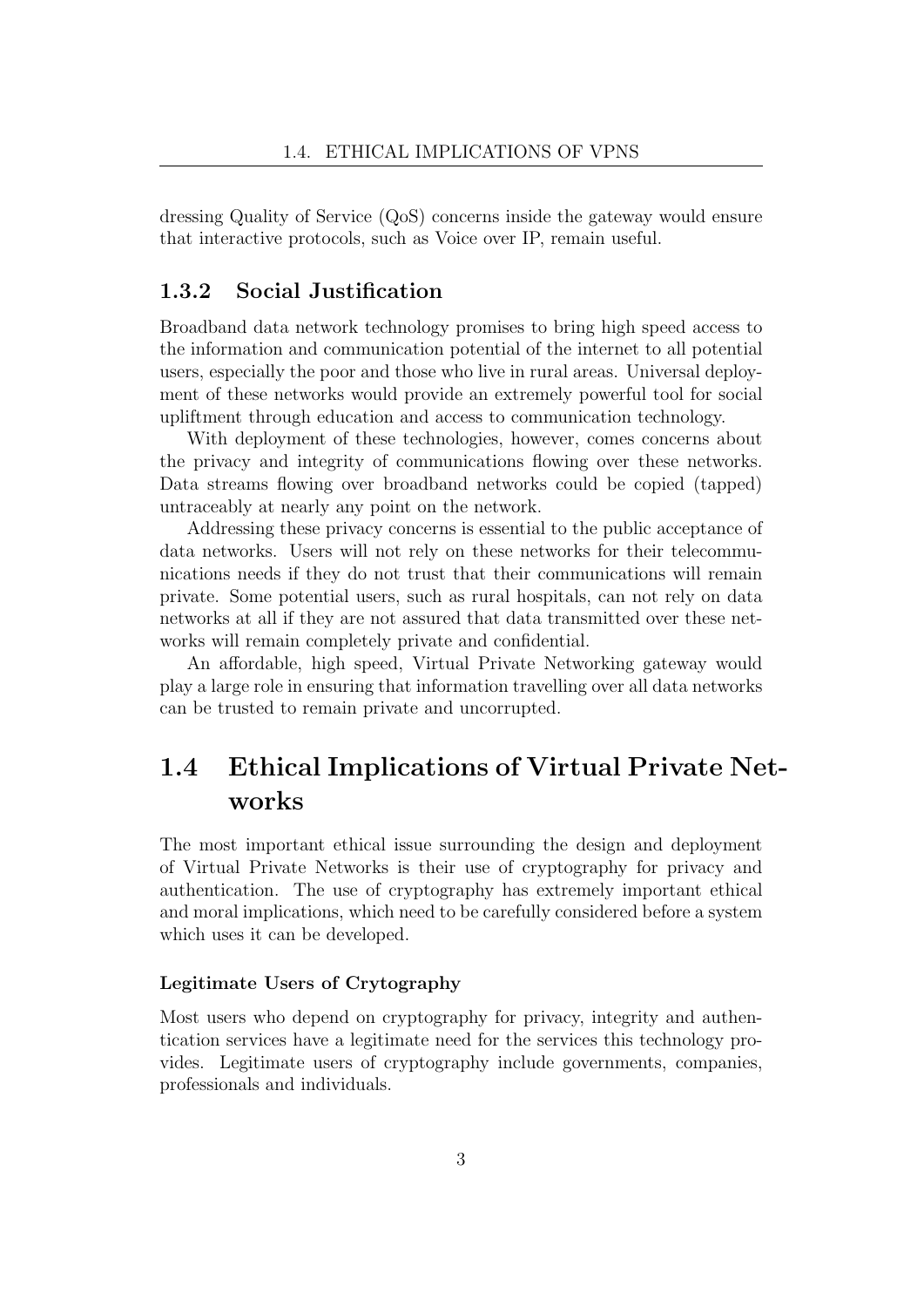- Governments Governments rely on encryption for the protection of state secrets, secure communication within the government (especially during times of war) and secure communication with the governments of other countries. Cryptography can also play a critical role in the protection of public health records and other information which is protected by secrecy legislature.
- Companies Companies use encryption to protect trade secrets and other intellectual property and protect themselves against industrial espionage.
- Professionals Professionals such as Lawyers, Doctors and Engineers have an ethical, and in some cases legal, responsibility to protect information about their clients.
- Individuals Many individuals seek to protect their privacy against both casual eavesdroppers and determined adversaries. Individuals might also rely on cryptography to protect their constitutional right to privacy.

#### Illegitimate Users of Cryptography

- Criminals Organised crime organisations could use encryption to protect records of their crimes and communications regarding past and future crimes. Virtual Private Networks, coupled with VoIP, could thwart law enforcement surveillance and wiretapping.
- Terrorists Terrorist organisations are likely to use encryption to prevent intelligence agencies from intercepting their communications.

It is clear that use of encryption by criminals is not desirable. Terrorism, however, is more subjective. Insurgents in countries with oppressive governments are likely to find themselves classified as terrorists by those governments. Few outside these governments, however, would argue that use of encryption by those seeking freedom is undesirable.

In his testimony to the Economic Policy Subcommittee of the United States house of representatives during hearings about export controls on encryption in October 1993, Phil Zimmerman (author of Pretty Good Privacy, the first wide spread encryption product for personal computers) said:

"Some Americans don't understand why I should be this concerned about the power of Government. But talking to people in Eastern Europe, you don't have to explain it to them. They already get it– and they don't understand why we don't. I want to read you a quote from some E-mail I got last week from someone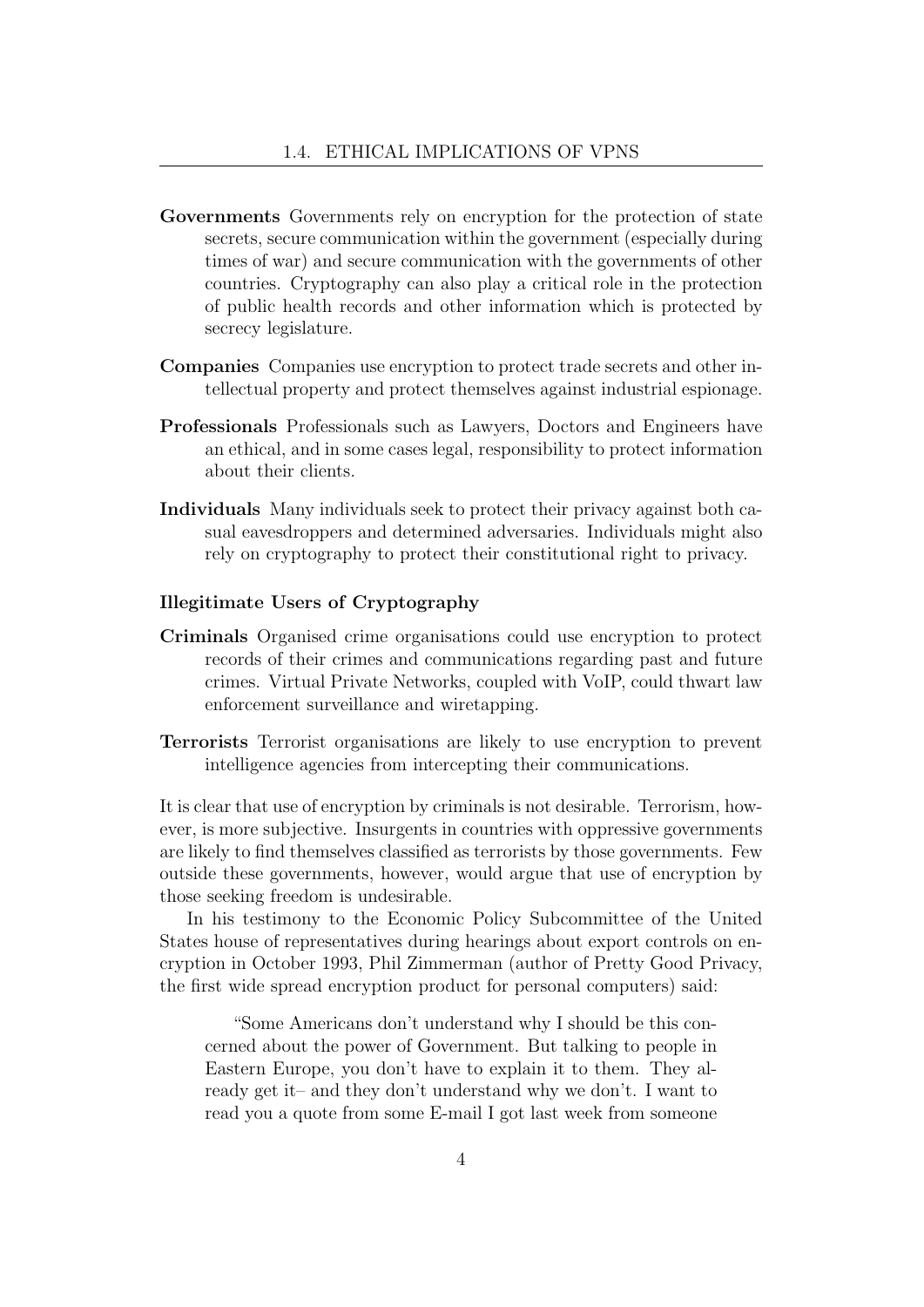in Latvia, on the day that Boris Yeltsin was going to war with his Parliament:

"Phil I wish you to know: let it never be, but if dictatorship takes over Russia your PGP is widespread from Baltic to Far East now and will help democratic people if necessary. Thanks.""

#### Cryptography and The Categorical Imperative

The categorical imperative is an important part of the philosophical basis of deontological ethics as defined by Immanuel Kant. Kant's first formulation of the categorical imperative - "Act only according to that maxim by which you can at the same time will that it would become a universal law." $[1, 2]$  $[1, 2]$  $[1, 2]$ is a useful tool for the analysis of the ethics of cryptography.

This formulation allows a person to ethically perform a particular act if, and only if, the rule under which they justify that act could apply to all. Based on this concept it is only ethically acceptable to research and use cryptography if such use can be extended to all possible researchers and users of cryptography without causing a greatly undesirable state of affairs. It is clear that this is not the case for cryptography and, based on this imperative, it is ethically acceptable for an individual to research or use cryptographic technology.

#### Conclusion

It is clear that preventing the general use of cryptography would lead to a more undesirable state of affairs than allowing free use of cryptographic technology. Researching, deploying and using cryptographic products is ethically allowable, if the end which will be achieved by the use of these technologies is ethically justifiable.

Most users of cryptography have a legitimate need for the services that this technology provides. Provision of cryptographic technology to legitimate users can be seen as a social good. Prevention of research into cryptography and technologies using cryptography is unlikely to prevent the harmful elements of society from gaining access to these technologies.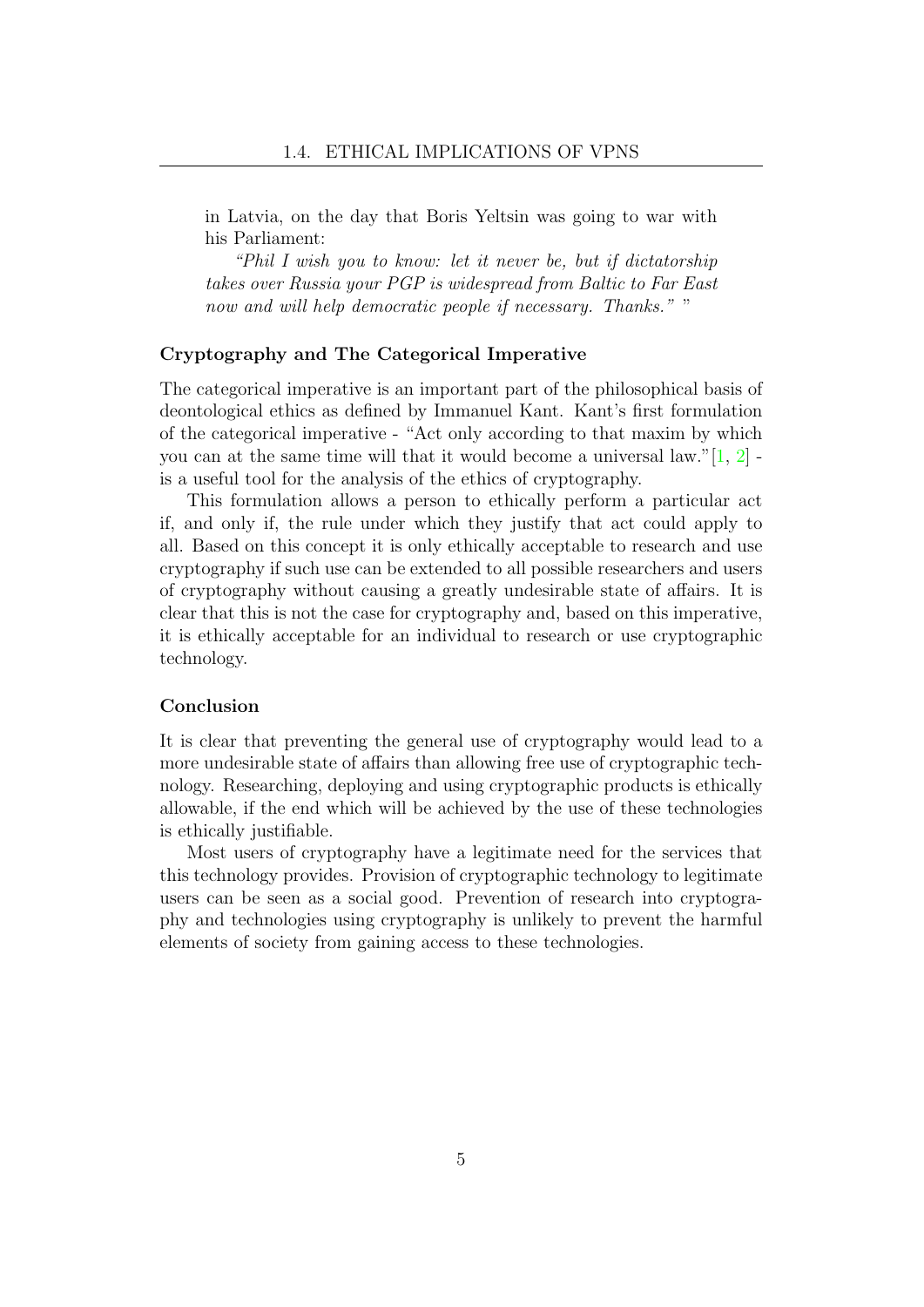## <span id="page-13-0"></span>Chapter 2

## Literature Review

### <span id="page-13-1"></span>2.1 Introduction

An extensive review of literature relevent to the implementation of Virtual Private Network protocols, particularly IPsec, on embedded systems was conducted. Papers relevent to the AES and SHA-1 algorithms, relevant multithreaded and embedded design issues and past work on network processors were also considered for inclusion in this review.

Extensive literature exists on the theoretical aspects of the algorithms and techniques used for design and implementation of the project. Very little literature exists, however, on practical and theoretical aspects of designing and developing applications for network processors.

### <span id="page-13-2"></span>2.2 Design and Implementation of IPsec Gateways

### 2.2.1 IPsec-based end-to-end VPN deployment over UMTS

In "IPsec-based end-to-end VPN deployment over UMTS"[\[4\]](#page-101-2), Xenakis and Merakos describe the design and implementation of an end-to-end Virtual Private Network using IPsec over the UMTS (3G mobile) network.

The paper is concerned with the overall network design issues surrounding deployment of IPsec on mobile devices (MEs) attached to the UMTS network. Both qualitative and quantitative analyses of the performance and Quality of Service impact of IPsec are presented, along with a simulation environment for performance analysis based on the OPNET network simula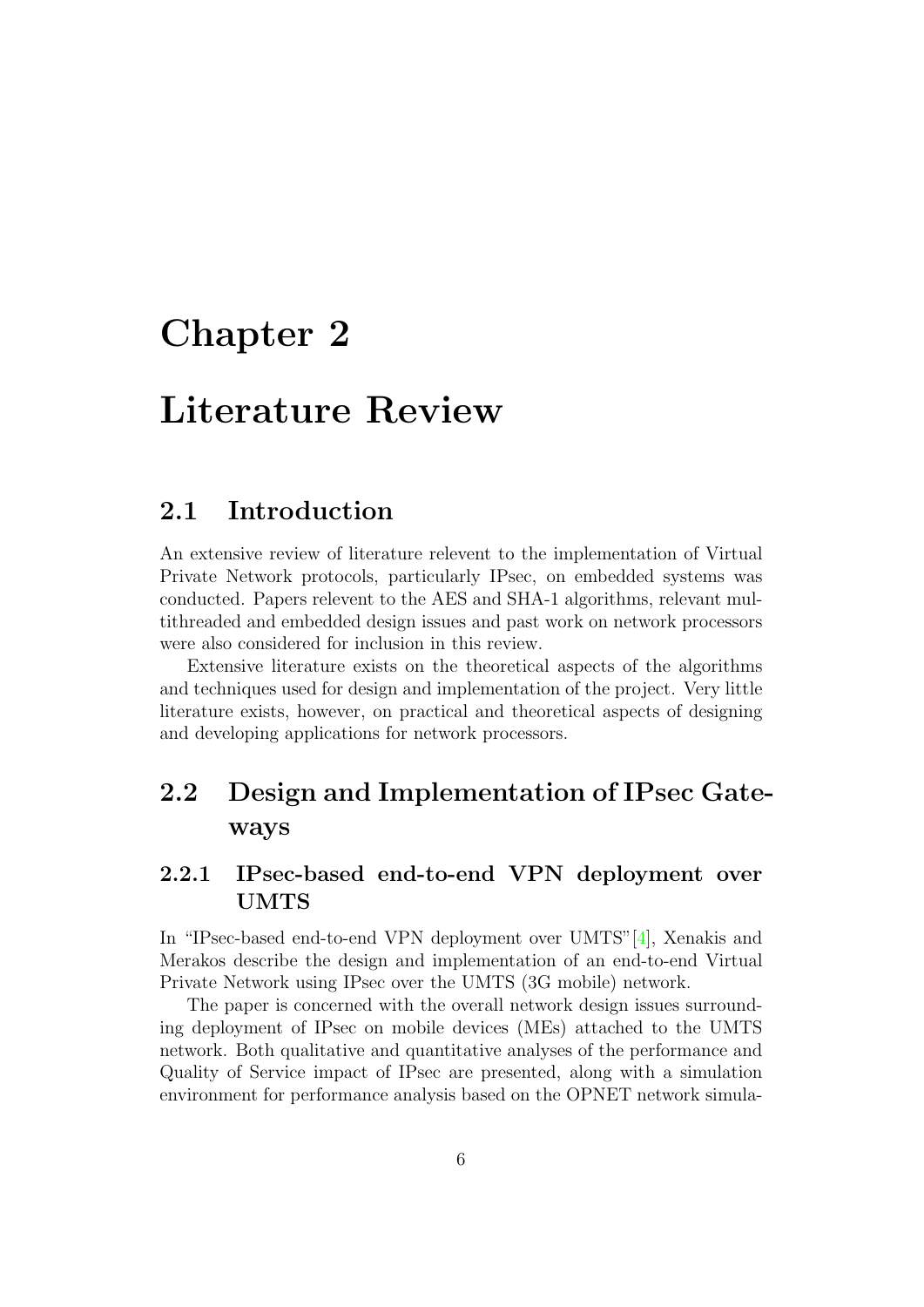tor. The proposed network architecture is not implemented and the results obtained are derived purely from the theoretically expected behaviours of network nodes.

The authors found that IPsec privacy services have a significantly higher cost in terms of network performance and processing time than authentication and data integrity services. It is concluded that

"Security features may have an adverse impact on aspects of quality of service offered to the end-users and the system capacity. Data protection increases the required bandwidth, and security transformations reduce the performance in terms of throughput and delay."[\[4\]](#page-101-2)

"Clearly, there is a need to carefully choose the proper configuration of IPsec that is well suited for the application of interest. By trading off security with throughput-delay performance, a system engineer can work out a solution that balances the system real-time requirements."[\[4\]](#page-101-2)

While the design requirements presented in this project differ greatly from those in the paper (dedicated network processing hardware versus low power mobile terminals), we have come to similar conclusions regarding the deployment of Virtual Private Networks.

### 2.2.2 Secure Wireless Gateway

In the paper "Secure Wireless Gateway"[\[5\]](#page-101-3), Godber and Dasgupta present the design of an inexpensive IPsec gateway and access point for 802.11b wireless LANs.

The gateway presented in the paper was based on commodity hardware and software — a 133MHz Pentium laptop running OpenBSD 2.9. Routing, NAT, firewall and IPsec services on the gateway machine were provided with standard software provided with the OpenBSD operating system. Client-side IPsec services were provided by the native IPsec implementation on Windows 2000.

The authors found that the gateway as designed could be used with existing client side hardware and software and could provide effective security for 802.11b networks. The authors conclude that

"With appropriate hardware support, a sufficiently fast processor and hardware-accelerated cryptography, this gateway solution could easily be constructed on a simple to install and configure embedded gateway platform. This embedded gateway could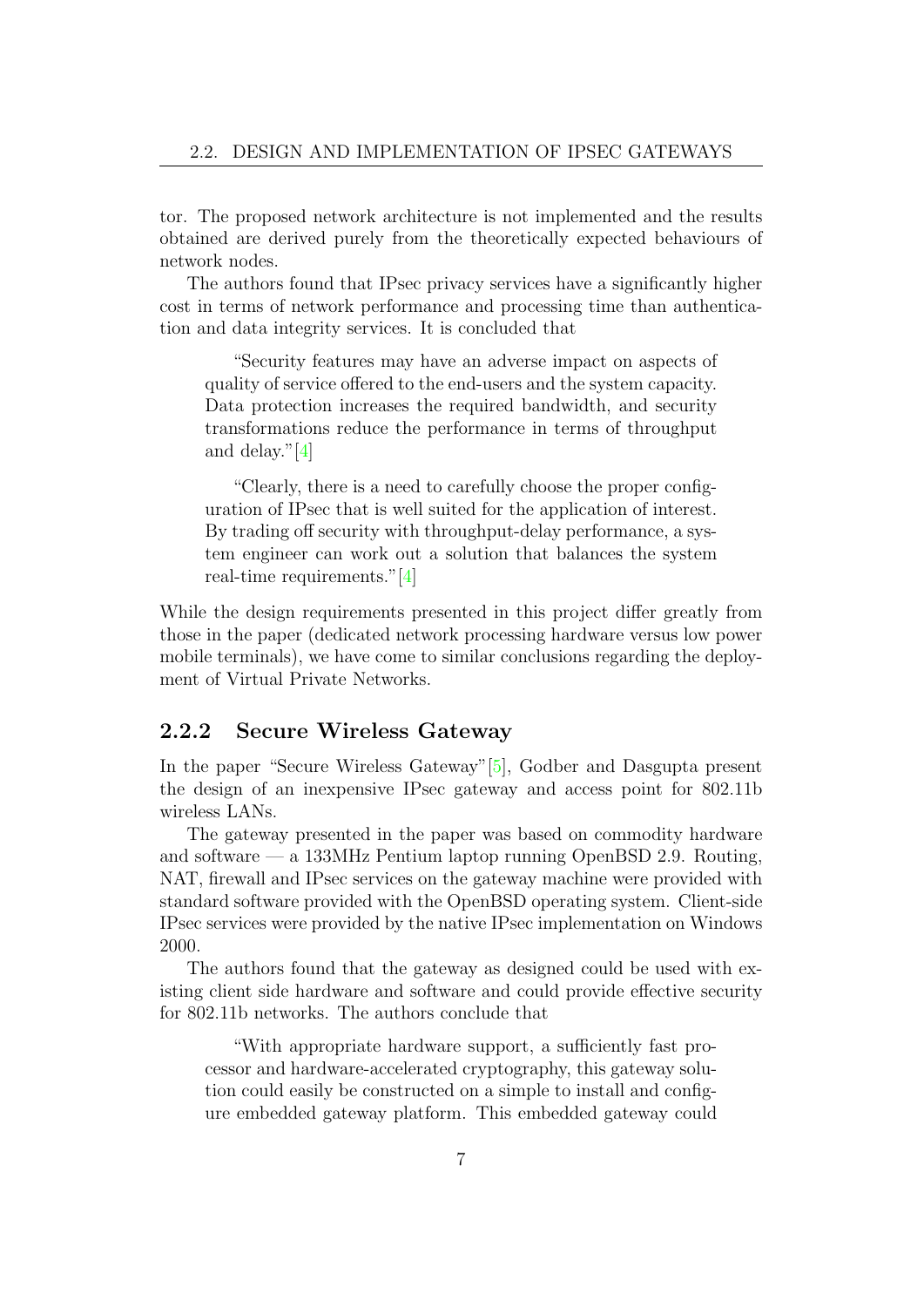easily replace today's standard, vulnerable wireless access points which are quickly being mapped, probed, and very likely abused by potentially malicious individuals."[\[5\]](#page-101-3)

While the IPsec gateway presented in this project does not provide all of the functionality required to replace existing access points it could be extended and paired with embedded access point hardware to provide secure access to wireless LANs.

#### 2.2.3 Implementing IPsec

In "Implementing IPsec"[\[6\]](#page-101-4), Keromytis, Ioannidis and Smith describe the design and implementation of the IPsec protocols on several POSIX compliant operating systems. The implementation is presented in the form of a set of kernel patches for the target operating systems, along with some support programs.

A performance analysis of the implementation was performed, based on testing the implementation with real-world IP traffic and recording throughput rates. While this paper focuses on the details of the implementation of the protocols in the OpenBSD and Linux kernels, it provided some insight into efficient methods for the implementation of IPsec.

### 2.2.4 Other IPsec Implementations

The most widely used IPsec implementations are those built into commodity operating systems for PCs and servers. Documentation of the design process of these protocol implementations is either not publically available or nonexistant. This lack of literature makes analysis and comparison of these designs difficult, without extensive analysis of source code or functionality. IPsec implementations are available for Microsoft Windows 2000, XP and 2003, OpenBSD, FreeBSD, Apple Mac OSX and Linux.

The IPsec implementations built into commodity operating systems all appear very similar in functionality and it is unlikely that they differ widely in design.

#### Microsoft Windows

A security analysis of the design and implementation of IPsec in Microsoft Windows 2000 is presented in "Microsoft Windows 2000 Internet Protocol Security Review"[\[7\]](#page-101-5), a technical report by Network Associates. The architecture splits IPsec functionality between Kernel Mode and User Mode, with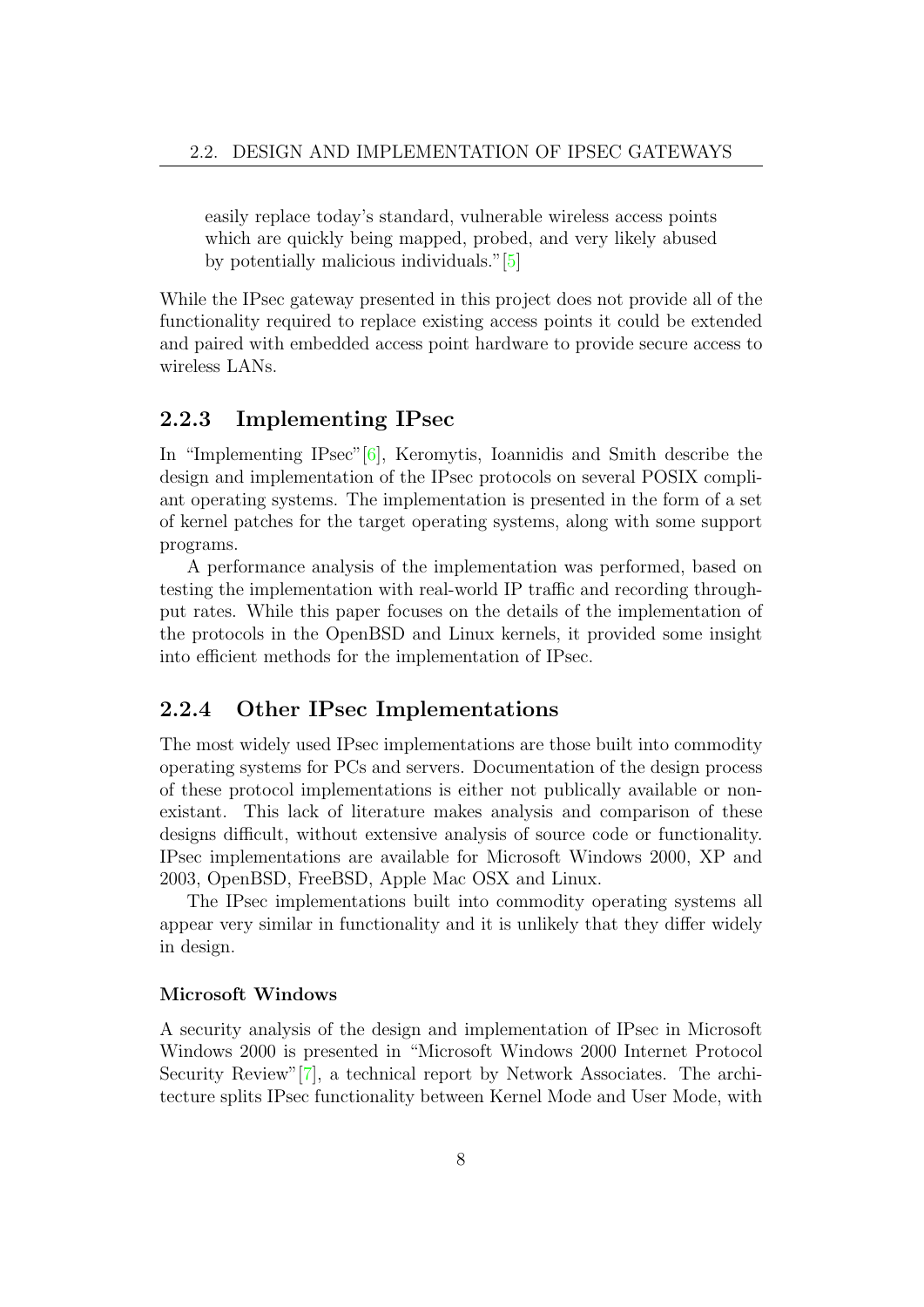per-packet processing implemented in kernel mode and management and Security Association maintenance implemented in user mode.

#### FreeSWAN

FreeSWAN (and projects derived from it, such as OpenSWAN) is a widely used implementation of IPsec for the Linux operating system. Packet processing is performed in kernel mode by a kernel module, KLIPS, which interfaces with the TCP/IP stack of the Linux kernel. Key exchange and security association maintenance are provided by userspace daemons.

#### Commercial Embedded IPsec Gateways

Many network equipment manufacturers offer complete product lines of embedded IPsec gateways and network devices with built in Virtual Private Networking capabilities. Compared to the performance of software IPsec implementations running on commodity server hardware, the performance of dedicated embedded IPsec gateways is extremely good.

For example, the Cisco ASA 5540 security appliance combines a high speed IPsec gateway with extensive firewall and bridging capabilities. The maximum IPsec throughput of the ASA5540 is rated at 325 MBit per second - approximately three times faster than the highest rate delivered by this project. In October 2005, the listed price of the ASA 5540, including user licences, was approximately US\$18000 (R117000).

### <span id="page-16-0"></span>2.3 Performance Analysis of Systems

The papers presented above all contain performance analyses of the designs presented and some discussion of the performance analysis methodologies used. "IPsec-based end-to-end VPN deployment over UMTS", in particular, provides an extensive discussion of performance analysis.

### 2.3.1 An Approach for Quantitative Analysis of Application Specific Dataflow Architectures

The paper "An Approach for Quantitative Analysis of Application-Specific Dataflow Architectures"[\[8\]](#page-101-6) by Kienhuis, Deprettere, Vissers and van der Wolf presents "an approach for quantitative analysis of application-specific dataflow architectures" which "allows the designer to rate design alternatives in a quantitative way and therefore supports him in the design process to find better performing architectures."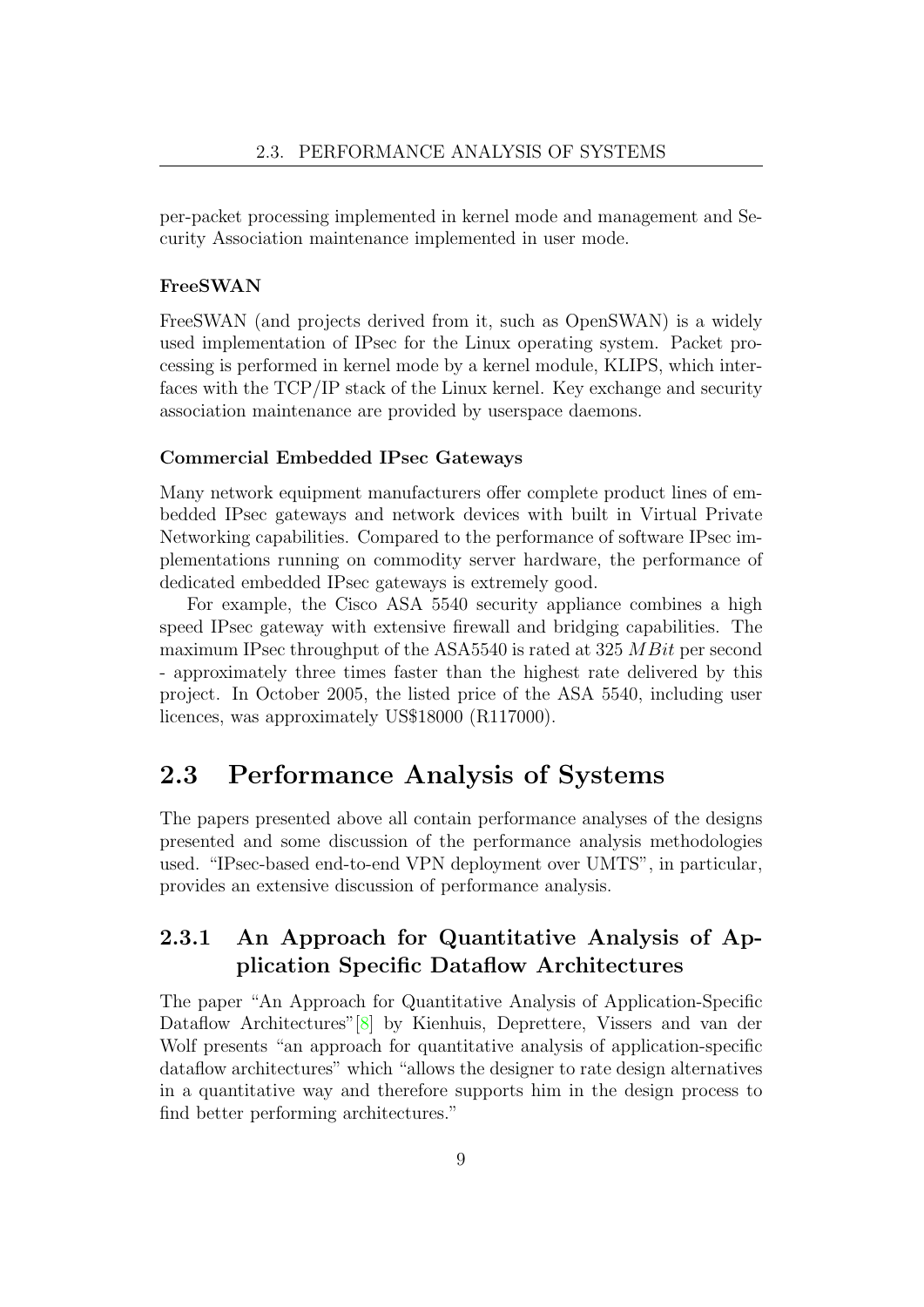The paper focuses on the optimisation of signal processing applications on specific data flow orientated systems, however some of the methods presented are widely applicable to performance analysis of software implementations. The method used for development of the simulation environment is widely applicable. The approach to system analysis by simulation used in this project was partially based on the techniques described in this paper.

### 2.3.2 Design Space Exploration for Real-Time Embedded Stream Processors

In "Design Space Exploration for Real-Time Embedded Stream Processors"[\[9\]](#page-101-7), Rajagopal, Cavallaro and Rixner present a framework for performing design space explorations on hardware designs. Design space exploration is a technique for guided or automated exploration of a design parameter space using simulation, qualitative or quantitative models to optimise a design for a particular task.

In the paper, the design space exploration technique was used to perform optimisation of the design of stream-processor hardware for a particular application. A similar, though non-automated, technique of design space exploration was used in this project to explore the relationship between system performance and design parameters.

### 2.3.3 IPsec Forwarding Application Level Benchmark

The "IPsec Forwarding Application Level Benchmark"[\[10\]](#page-101-8) implementation agreement is a standard for the testing of network processor based IPsec implementations published by the Network Processor Forum. The agreement defines test procedures, standard performance metrics and results reporting procedures for performance testing of IPsec implementations.

The test procedure described in the agreement uses two identical devices as the devices under test (DUT), a packet generator and a traffic analyser. Packets are generated by the generator at the highest rate that does not cause packet loss and parameters such as throughput and delay are recorded by the packet analyser.

The testing procedure recommended by this agreement is very similar to the one implemented in this project. This document provides a basis for the validity of the results of the testing procedure used to analyse the design detailed in this project.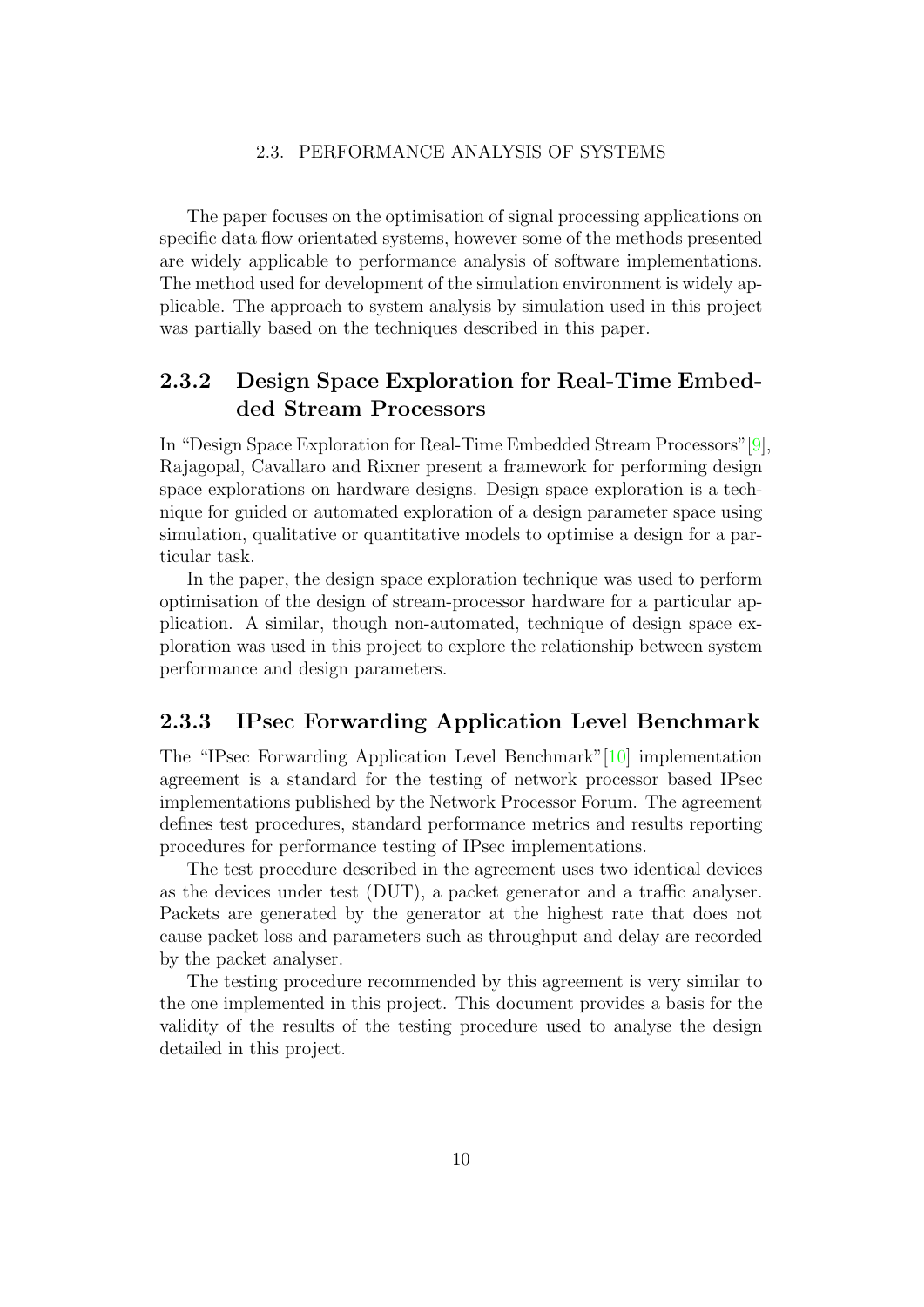### <span id="page-18-0"></span>2.4 Comparison of Virtual Private Networking Protocols

A complete comparison of Virtual Private Networking protocols is presented in Appendix [B.](#page-69-0) Literature relevant to each protocol is listed and analysed. The comparison includes functionality, security and performance analyses of each protocol.

### <span id="page-18-1"></span>2.5 Conclusion

The design of IPsec implementations for a wide variety of applications and systems is widely documented, with literature covering nearly all aspects of the implementation of the IPsec protocols. Very little literature exists, however, discussing the design aspects of implementing processing-time bound applications such as IPsec on network processors. While it is clear that IPsec implementations for network processors have been designed and completed in industry, these designs are not documented in publically accessable literature.

Performance analysis of embedded systems and applications is well covered by existing literature — extensive documentation exists covering previous achievements in this area. The existing literature was found to be extremely helpful in the development of simulation and analysis approaches in this project.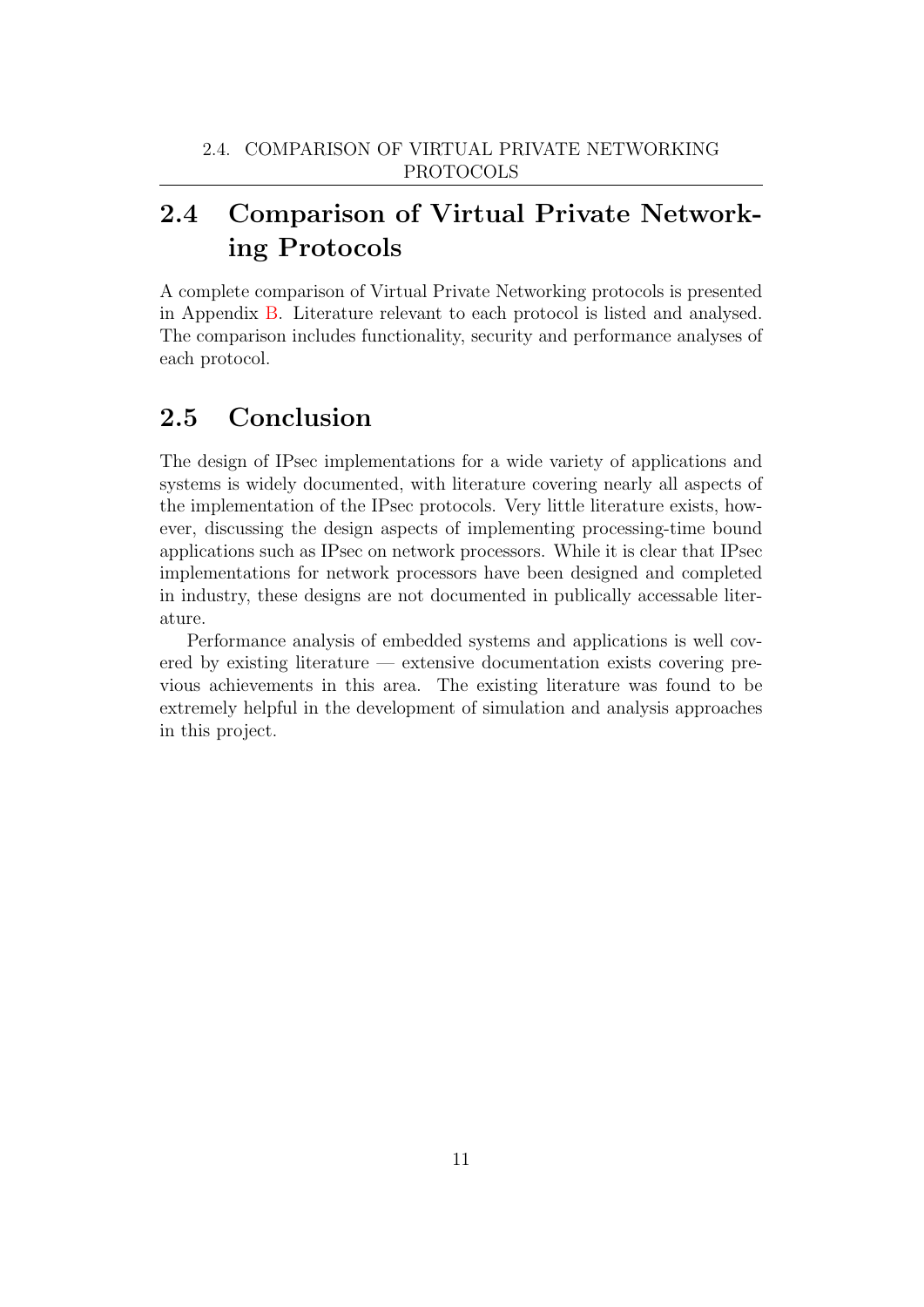## <span id="page-19-0"></span>Chapter 3

## Comparison of Alternative Designs

### <span id="page-19-1"></span>3.1 Required Operations

Each packet received from the internal network has to be processed through a number of steps before being dispatched to the external network. These steps are:

- Receive The packet is received from the Media and Switch Fabric (see Section [A.2.3](#page-67-1) on page [A-6\)](#page-67-1) interface and copied to the IXP2400's memory.
- Encrypt The packet contents are encrypted using the AES algorithm.
- Hash A cryptographic hash of the encrypted packet's contents is calculated using the SHA-1 algorithm.
- Tunnel The encrypted packet is encapsulated within a tunnel mode IPsec packet (see Section [C.1.3](#page-79-2) on page [C-3\)](#page-79-2) and the ESP header and footer are added.
- Transmit The packet is copied from the IXP2400's memory, through the MSF and out over the network.

### <span id="page-19-2"></span>3.2 Naive Design

### 3.2.1 Motivation for Design

The most obvious design is to use a single processing core to perform all of the required steps in order. This design would map well onto traditional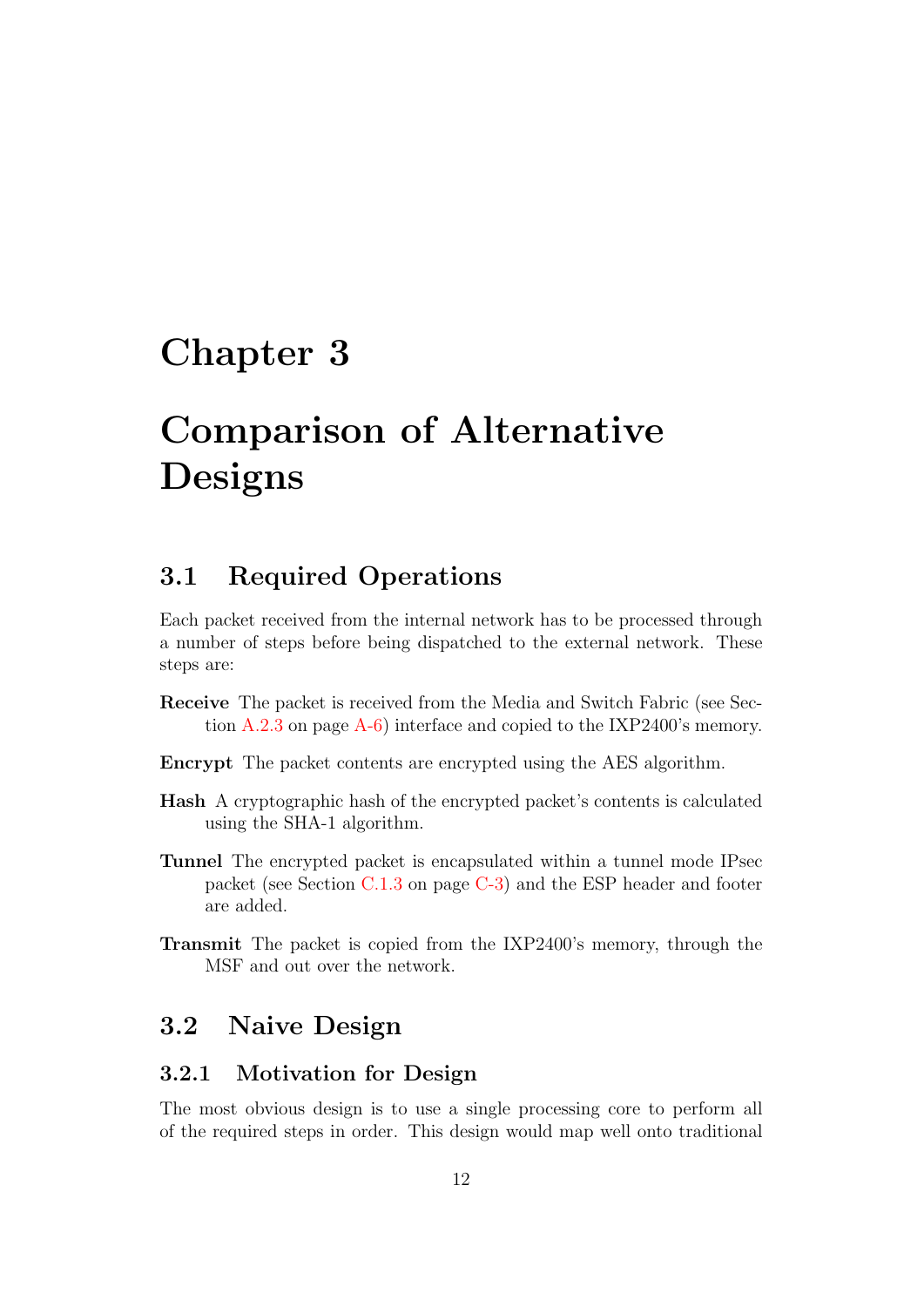microprocessors which can only process a single instruction at a time and do not provide support for efficient multithreading.

The naive design is the most simple of the designs presented here, and will likely be the easiest to implement and debug.



<span id="page-20-0"></span>Figure 3.1: Naive packet processing design

#### 3.2.2 Design Details

In the naive design, one packet at a time will be processed completely before the next one is accepted from the MSF receive buffer. All the processing will be handled by a single Microengine program running on just one of the IXP2400's eight Microengines.

### <span id="page-20-1"></span>3.2.3 Analysis of Design

The naive design makes very inefficient use of the resources of the IXP2400. Only one of the processor's eight available packet processing engines (Microengines) are used, severely limiting the possible throughput of this design.

The time taken for a single packet of size P to be processed completely and dispatched to the network is  $(\tau_r(P) + \tau_e(P) + \tau_h(P) + \tau_m(P) + \tau_t(P)) \mu s$ where  $\tau_r(P)$ ,  $\tau_e(P)$ ,  $\tau_h(P)$ ,  $\tau_m(P)$  and  $\tau_t(P)$  are the time take in microseconds to receive, encrypt, hash, encapsulate and transmit a packet of size P bits, respectively. The throughput of the design is therefore

$$
R_{naive} = \frac{P}{\tau_r(P) + \tau_e(P) + \tau_h(P) + \tau_m(P) + \tau_t(P)}
$$

megabits per second, for a packet stream with mean packet size P.

The time taken to copy a packet from the receive buffer and copy a packet to the transmit buffer is two orders of magnitude shorter than the processing time required for the encrypt, hash and encapsulate operations. The transmit and receive operations can therefore be ignored when calculating the transmit rate. The times taken by the processing functions are linearly related to the packet size, suggesting that the throughput rate will not be sensitive to the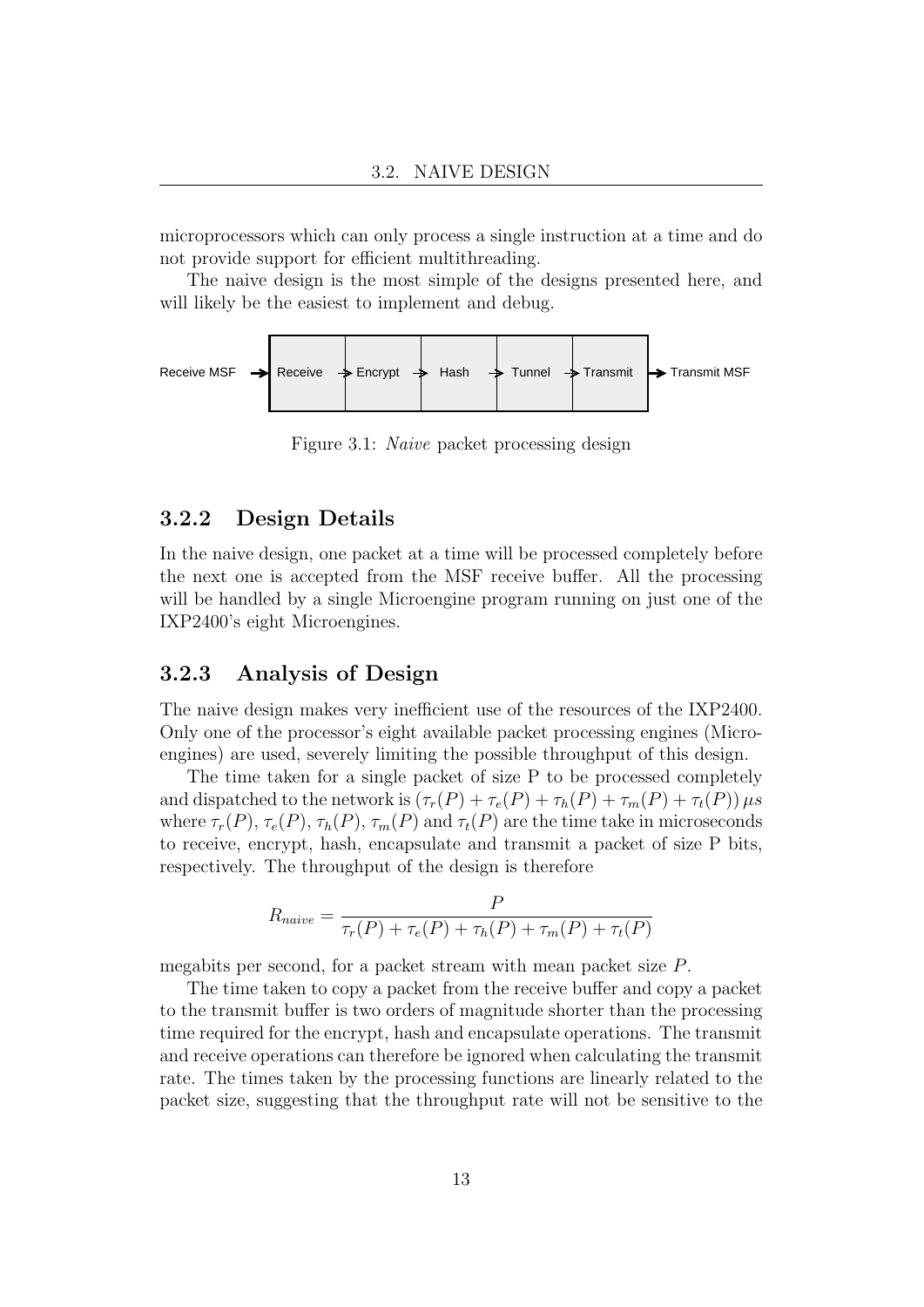packet size. Therefore, the throughput rate of the design will be

$$
R_{naive} = \frac{1}{\tau_e + \tau_h + \tau_m}
$$

megabits per second where  $\tau_e$ ,  $\tau_h$  and  $\tau_m$  are the times taken by each processing task to process a single bit, in microseconds.

### <span id="page-21-0"></span>3.3 Pipelined Design

### 3.3.1 Motivation for Design

Pipelining is a design technique for continuous processes which can greatly improve the bandwidth of the process at the cost of increased process latency. It is widely used in most modern microprocessor designs (especially larger processors such as the Intel Pentium line) and is readily applicable to nearly any process. Pipeling is especially suited to the task of packet processing, as the result of the processing of one packet does not depend on the results of processing of any other packet. This independence means that the design can be extremely simple, without any of the complexity required to pipeline interdependent processes.



<span id="page-21-1"></span>Figure 3.2: Pipelined packet processing design

### 3.3.2 Design Details

As discussed in Section [A.2](#page-63-0) on page [A-2,](#page-63-0) the IXP2400 has eight simple DSPlike packet processing cores, called Microengines. Each Microengine has a very limited amount of fast memory and instruction store. The most obvious mapping of the required packet processing tasks to Microengines is to map each task to a single core.

Packets are passed through this pipeline in such a way that each stage of the pipeline processes one packet at a time, with a total of five packets in flight. The pipeline is advanced when the slowest processing stage of the line has completed it's task.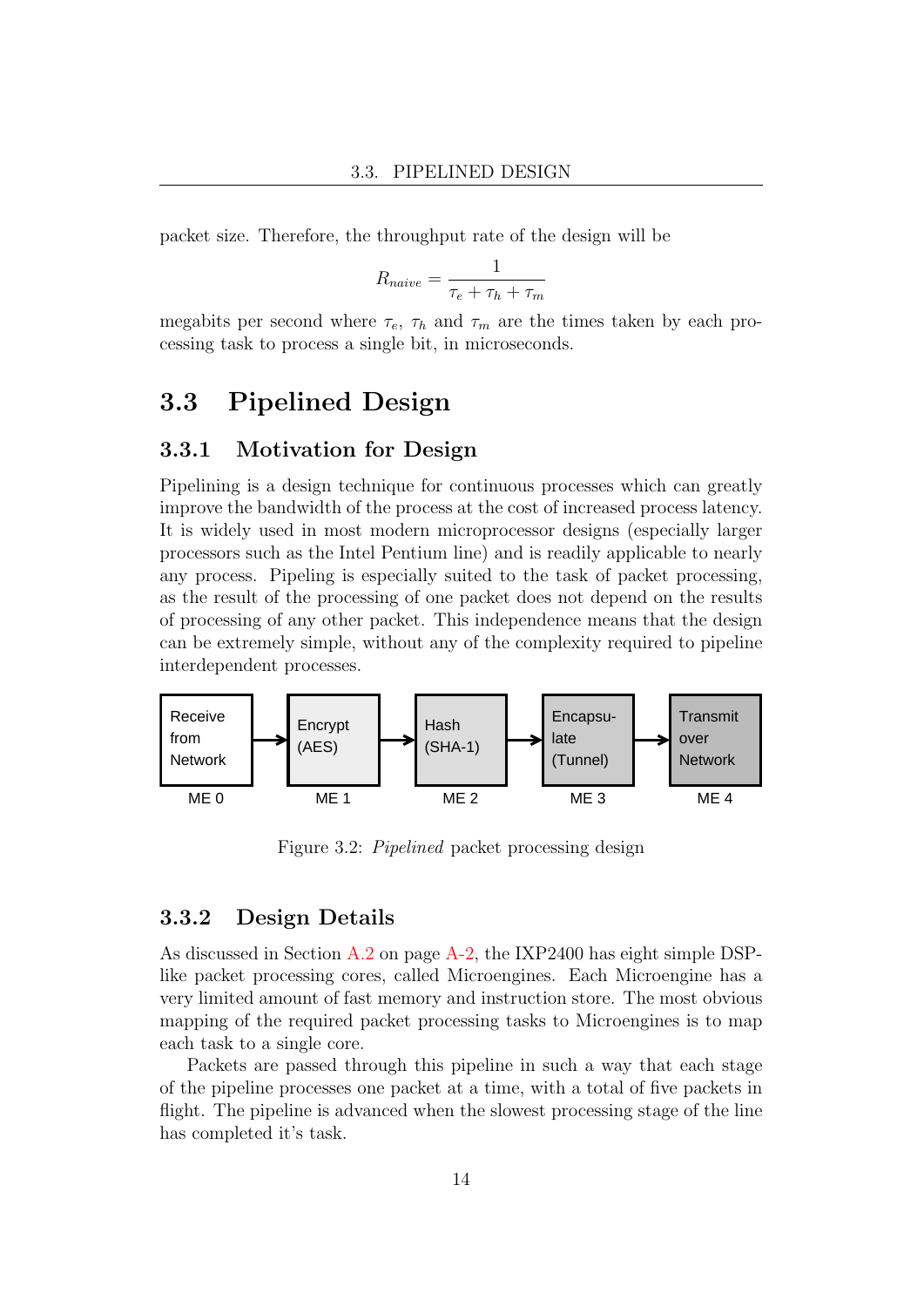### 3.3.3 Analysis of Pipeline Design

The complexity and time required for the five steps of the pipeline vary greatly. The receive and transmit steps of the process take up to two orders of magnitude less time than the hash and encrypt steps. This effectively reduces the throughput of the entire pipeline to that of the slowest step in the line.

Simulation results revealed that the encrypt step of the pipeline takes the longest time. If the mean packet size is  $P$  bits and the time taken to encrypt a packet of size P is  $\tau_e(P)$  microseconds, then the pipeline will advance every  $\tau_e(P)\mu s$  and the time taken to encrypt a packet will be  $5\tau_e(P)\mu s$ . When the pipeline is full, a packet will be issued each time the pipeline steps, which leads to a mean throughput of  $R_{pipeline} = \frac{P}{\tau_e(P)}$  megabits per second, where  $R_{\text{pipeline}}$  is the throughput rate, P is the mean packet size and  $\tau_e(P)$  is the time required to encrypt a packet of size P. As discussed in Section [3.2.3,](#page-20-1)  $\tau_e(P)$  is a linear function of P, therefore the throughput of the pipelined design will be

$$
R_{pipeline} = \frac{1}{\tau_e}
$$

megabits per second, where  $\tau_e$  is the time required to encrypt a single bit.

The pipeline design only uses five of the eight Microengines present on the IXP2400 processor - four of which are likely to be underutilised as they need to wait for the encryption step to complete before continuing with the next packet in the stream.

#### 3.3.4 Superscalar Design

"If one pipeline is good, then surely two pipelines are better."[\[11\]](#page-101-9)

In order to extend the pipelined design to make better use of the available resources, more than one pipeline can be used for the most time consuming processing tasks. Illustrated in Figure [3.3,](#page-23-1) the multi-pipeline duplicates the encrypt, hash and encapsulate operations into two independent pipelines. Each pipeline independently receives packets from the a dedicated receive Microengine, processes it and transfers it to the transmit Microengine for transmission over the network.

#### 3.3.5 Design Details

As discussed in Section [3.2.3](#page-20-1) on page [13,](#page-20-1) the receive and transmit stages of the pipeline are several orders of magnitude faster than the remainder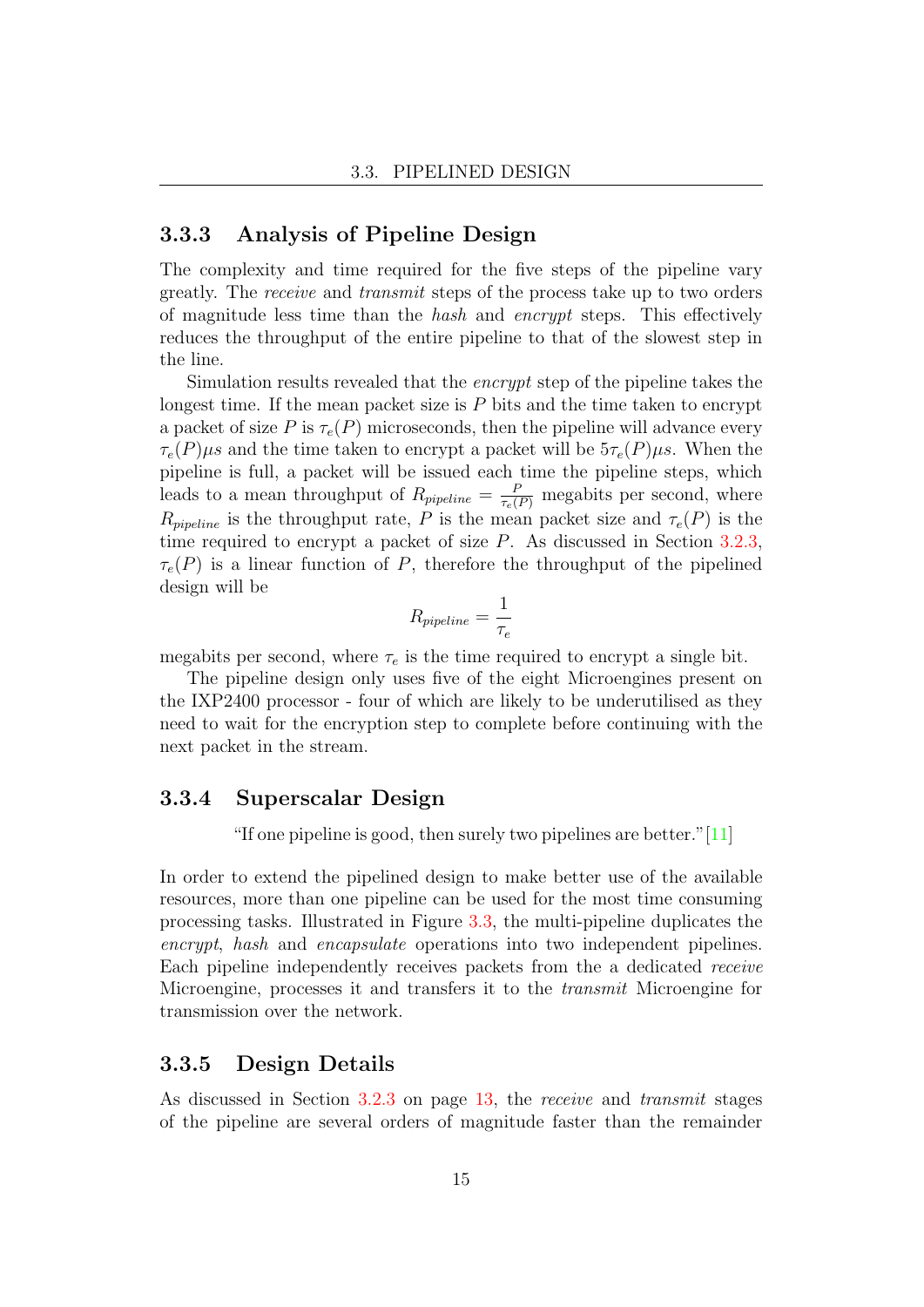

<span id="page-23-1"></span>Figure 3.3: Multi-pipeline packet processing design

of the pipeline stages. It is therefore clear that, by duplicating the three pipeline stages which take up the majority of the required processing time, the throughput of the design has been doubled, with no effect on packet latency.

The throughput of the superscalar design is  $R_{superscalar} = 2R_{pipeline} = \frac{2}{\tau}$  $\tau_e$ megabits per second and the latency for a single packet is unchanged from that of the pipelined design at  $5\tau_e(P)$ .

While the superscalar design is twice as fast in throughput as the pipelined design and makes better use of the available resources on the IXP2400, it does not take full advantage of the data level parallelism inherent in network packet streams. The speed is further constrained by forcing all pipeline stages to wait for one time consuming stage to complete it's task.

### <span id="page-23-0"></span>3.4 Parallel Design

### 3.4.1 Motivation

Streams of data packets have a large amount of inherent data level parallelism. Network processors include multiple processing cores to allow the programmer and system designer to take advantage of the available parallelism. The Intel IXP2400, which is used in this project, includes eight Microengines - simple processor cores designed to perform packet processing tasks in parallel.

Any software design which seeks to make efficient use of a network stream processor must exploit the data level parallelism inherent in network data flows.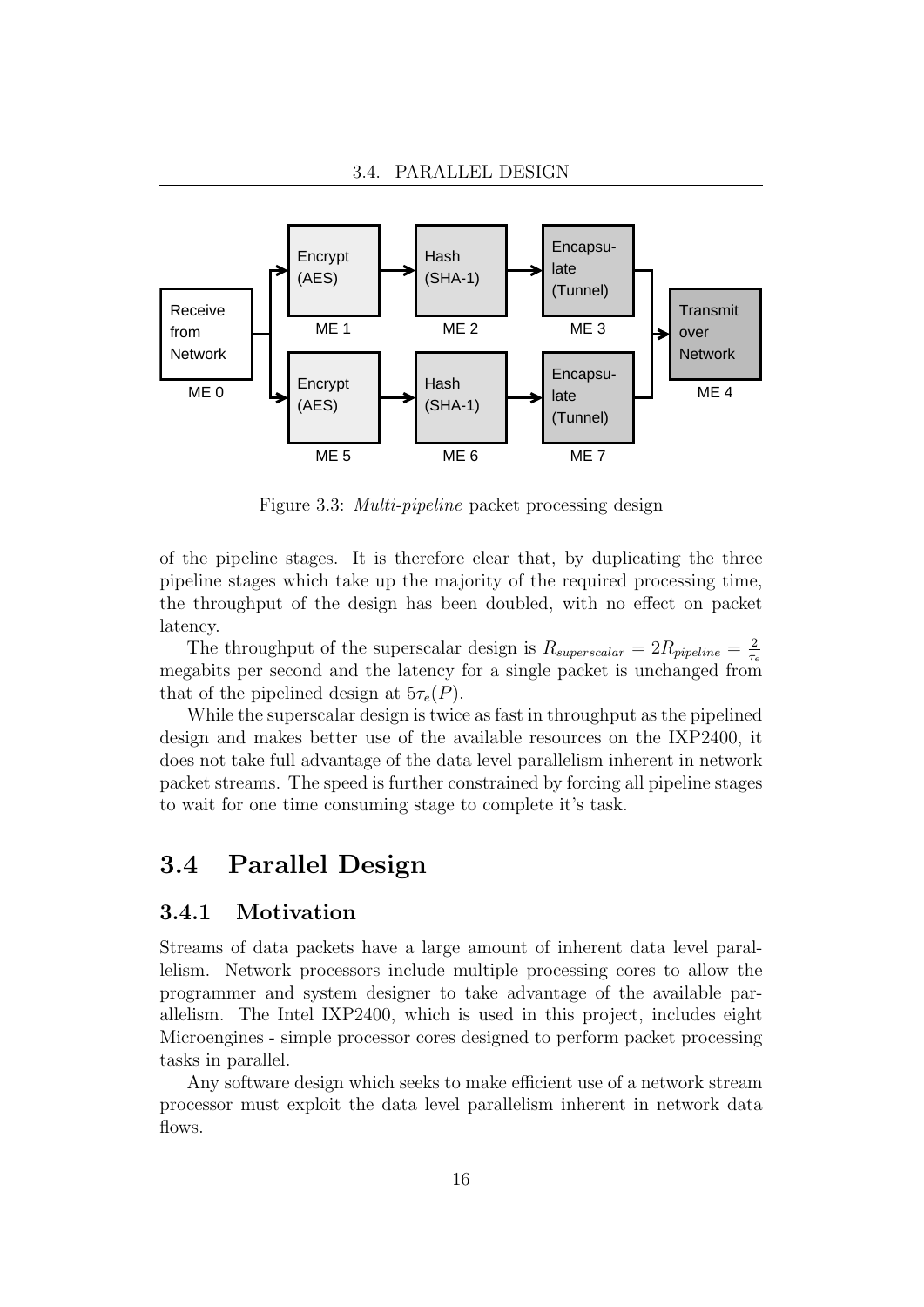

<span id="page-24-0"></span>Figure 3.4: Parallel packet processing design

### 3.4.2 Design Details

In contrast to the pipelined design presented above, in the parallel design a single Microengine was programmed to perform the encrypt, hash and encapsulate steps. Joining tasks in this way, it is possible to have six Microengines perform the time consuming parts of the packet preparation process in parallel, greatly increasing the efficiency of use of the resources available on the IXP2400.

A single Microengine was used to receive packets from the MSF interface. Once the receive process is complete for a single packet, it is placed by the receive Microengine (producer) into a large ring buffer. Idle processing Microengines (consumers) can then take packets out of this buffer and process them.

Another Microengine was dedicated to the transmission of completed IPsec packets over the network. This microengine also provides an arbitration service which decides which completed packet to send first. Arbitration at this stage could be used to implement explicit Quality of Service models on the gateway.

### 3.4.3 Analysis of the Parallel Design

Assuming a network traffic distribution that will keep the MSF input buffer partially full at all times, the internal receive buffer will always contain enough packets that the processing microengines will not have to wait for data to process. The internal receive buffer therefore decouples the time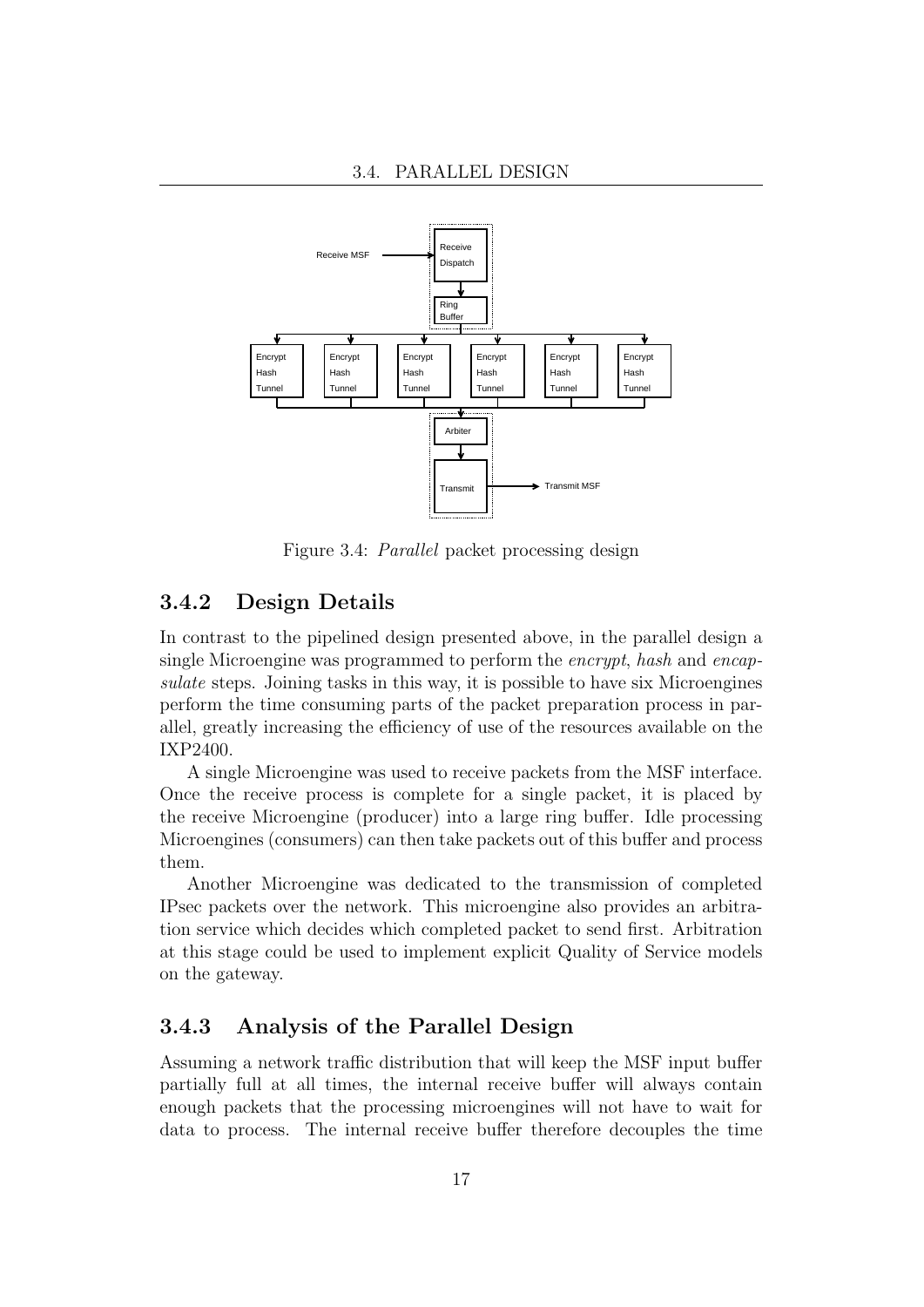taken to receive a packet from the processing time.

Each processing Microengine will transmit packets into the internal transmit buffer with a rate of  $R_{ME} = \frac{P}{\tau_e(P) + \tau_h(P) + \tau_m(P)}$  where P is the mean packet size,  $\tau_e(P)$ ,  $\tau_h(P)$  and  $\tau_m(P)$  are the time taken to encrypt, hash and encapsulate a packet of size P, in microseconds, respectively. Given that  $\tau(P)$ is a linear function of  $P$  (see Section [3.2.3](#page-20-1) on page [13\)](#page-20-1), the overall packet transmission rate of the parallel design is

$$
R_{parallel} = \frac{6}{\tau_e + \tau_h + \tau_m}
$$

megabits per second.

The derivation of the mean packet delay and the probability that the receive buffers will be full for a given traffic distribution for this design is fairly complicated, and can be found from the simulation data presented in Chapter [5.](#page-43-0)

### <span id="page-25-0"></span>3.5 Comparison Of Designs

In order to compare the throughput rates of the three design alternatives presented here it must be assumed that, in each case, the packet arrival rate is identical to the packet departure rate. This ensures that there will always be a packet available in the receive buffer when one is required and that the receive buffer never overflows. This is not a reasonable assumption for absolute performance analysis, but greatly simplifies the analysis of relative performance at no cost to accuracy.

#### Comparison of Transmission Rates

The throughput rates for the four designs discussed above, are

$$
R_{naive} = \frac{1}{\tau_e + \tau_h + \tau_m}
$$

$$
R_{superscalar} = \frac{2}{\tau_e}
$$

$$
R_{parallel} = \frac{6}{\tau_e + \tau_h + \tau_m}
$$

It is clear that  $R_{parallel} = 6R_{naive}$  - the parallel design is potentially six times faster than the naive design. Comparing the superscalar and parallel designs, the relationship  $\frac{R_{parallel}}{R_{superscalar}} = \frac{3\tau_e}{\tau_e + \tau_h}$  $\frac{3\tau_e}{\tau_e+\tau_h+\tau_m}$  can be calculated. Since the encrypt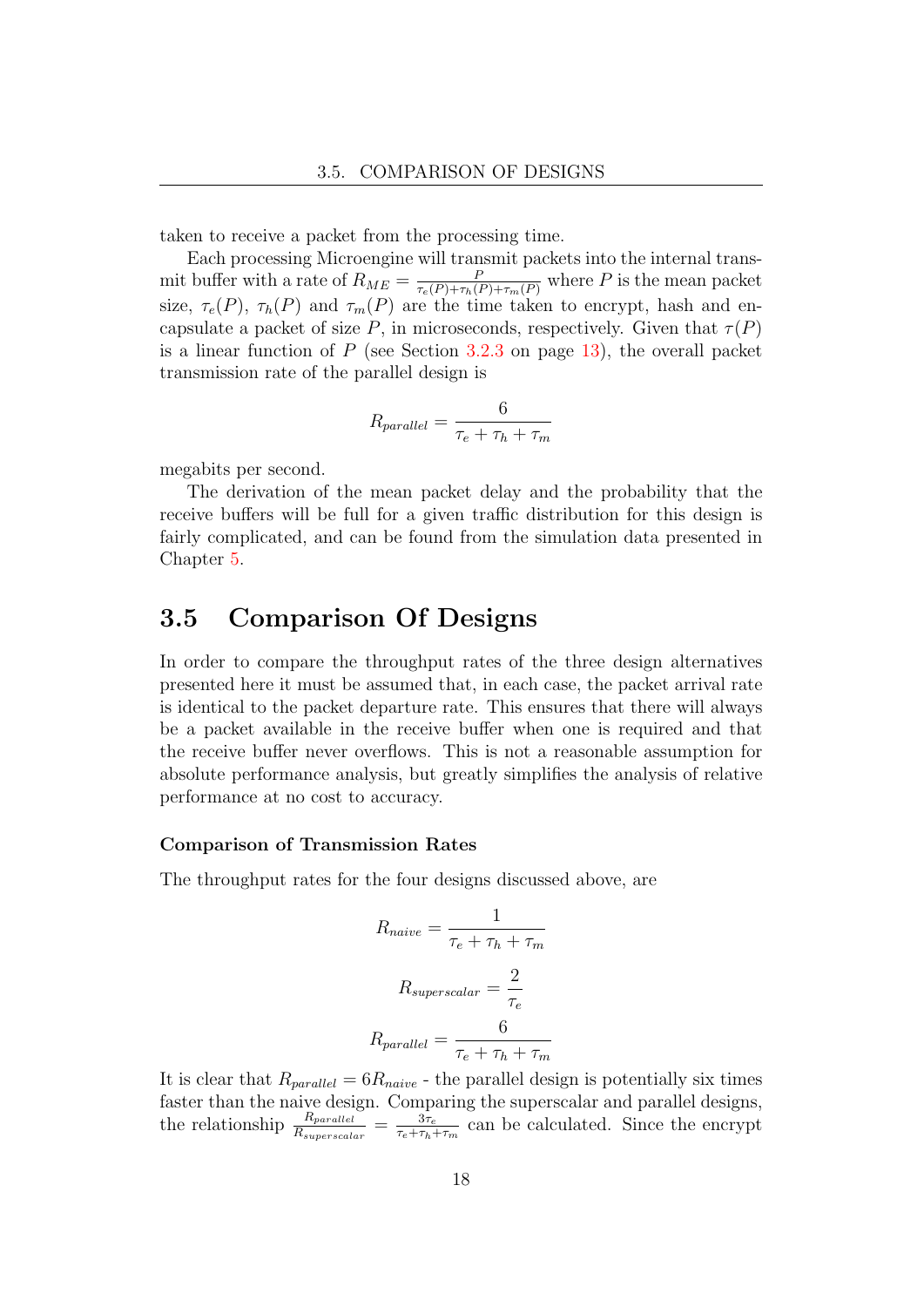step is the most computationally intensive step,  $3\tau_e > (\tau_e + \tau_h + \tau_m)$  and  $R_{parallel} > R_{naive}.$ 

In terms of throughput rate, the parallel design is the fastest, the superscalar design is second and the naive design is slowest - slower than the parallel design by a factor of six.



<span id="page-26-1"></span>Figure 3.5: Performance of Superscalar Design vs Parallel Design

Figure [3.5](#page-26-1) illustrates the relationship between the throughput performance of the superscalar design and the parallel design. Relative performance is graphed on the vertical axis. The x axis is the relationship  $\frac{\tau_e}{\tau_h}$ and the y axis is the relationship  $\frac{\tau_e}{\tau_m}$ . It is clear from this graph that where  $\tau_h + \tau_m < 2\tau_e$ , the parallel design is superior.

### <span id="page-26-0"></span>3.6 Conclusion

The parallel design, presented in Section [3.4](#page-23-0) on page [16,](#page-23-0) is the most efficient of the design alternatives presented above in terms of throughput and use of the IXP2400's available resources. The complexity of this design is similar to that of the superscalar design, but is much higher than the complexity of the naive design.

As the complexity of all the designs is manageable, the parallel design was chosen as the best of the four alternatives. The implementation and analysis of this design is presented in the following chapters.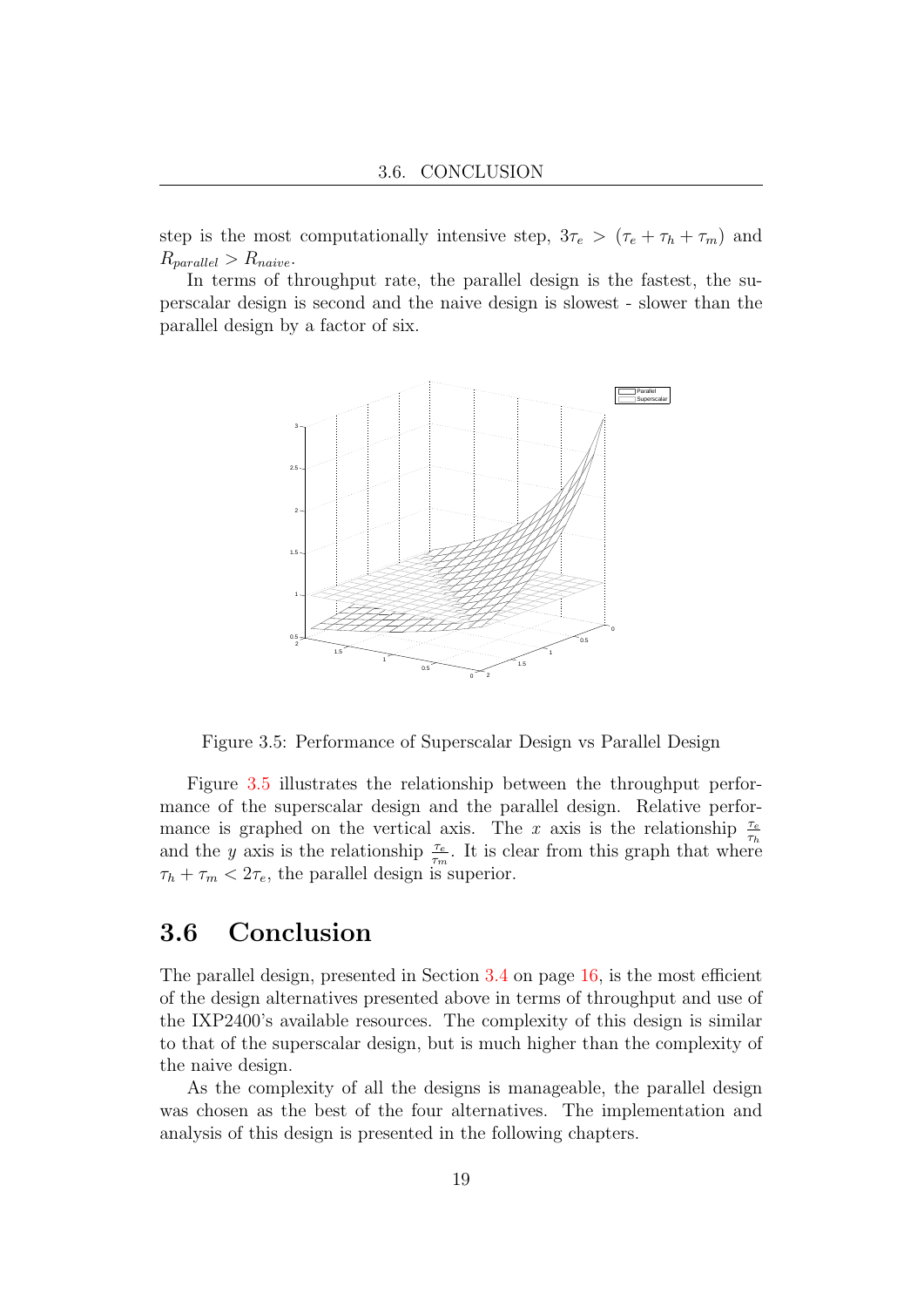### <span id="page-27-0"></span>3.7 Design Optimisation of Packet Processor

### 3.7.1 Introduction

The packet processing program performs all the packet processing operations required to encrypt, hash and encapsulate the data stream. In the final software design, six instances of this program run, one per Microengine, to take advantage of data level parallelism inherent in packet streams.

Transferring data to or from the DRAM and SRAM interfaces of the IXP2400 is a relatively slow process and it is likely that the data processing program will spend a significant amount of time waiting for data to be transferred over these interfaces. As illustrated in Table [3.1](#page-27-1) and further discussed in Section  $A.2.1$  on page  $A-4$ , copying data to external memory has a minimum latency of 150 to 300 clock cycles, plus transfer time.

|         |              | Memory Type   Maximum Size   Access Latency   Bus Width |  |
|---------|--------------|---------------------------------------------------------|--|
| Local   | $2560$ bytes |                                                         |  |
| Scratch | 16K          | 60                                                      |  |
| SRAM    | 256M         | 150                                                     |  |
| DRAM    | 2G           | 300                                                     |  |

<span id="page-27-1"></span>Table 3.1: IXP2400 Types and Properties of Memory (from [\[12\]](#page-102-0))

In a single threaded design, time taken waiting for memory transfers is wasted and can greatly reduce the effective processing speed of the Microengine. Memory access times can dominate execution times for processes which need to access a significant amount of memory, or make a large number of small writes to memory. This effect can be reduced through judicious use of write and read combining, or by executing multiple threads on each Microprocessor core.

The IXP2400 Microengine provide zero-overhead context switching for up to eight threads per Microengine core. Threads which are ready to run can be executed by those which are currently waiting on memory access. Using multithreading can greatly reduce the performance effect of external memory access and improve the effective processing rate of the Microengines.

Multithreaded programs can make better use of data level parallelism and increase the number of packets that can be processed concurrently.

### 3.7.2 Limited Memory Sizes

The largest challenge faced when writing multithreaded programs for the IXP2400 Microengines is the severe limitation on the size of fast memory.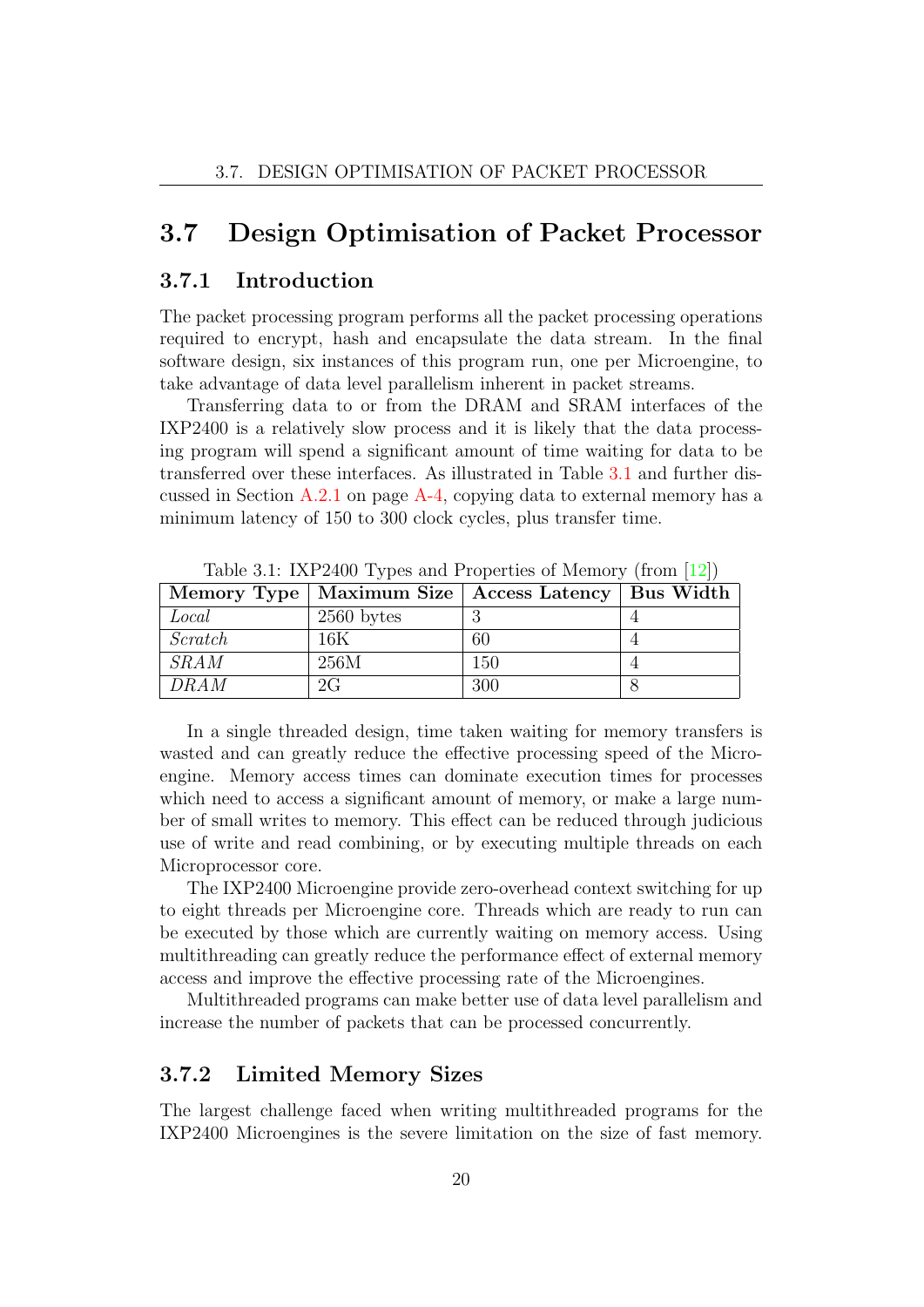Per-Microengine local memory is similar in speed to the L1 cache of traditional large microprocessors, but is severely limited in size to 2560 bytes. Scratch memory is shared between the Microengine cores and offers similar throughput and latency to the L2 cache on large microprocessors, such as the Intel Pentium 4 (see Section [A.2.1](#page-65-0) on page [A-4\)](#page-65-0).

External memory interfaces (SRAM and DRAM) have less bandwidth than the internal memory interfaces and have longer access times. Access latency times for these buses can be worse than those listed in Table [3.1](#page-27-1) if the external buses are accessed concurrently by more than one Microengine.

If all the data required by a program cannot fit into local and scratch memory, some data must be moved to external memory. Which data is copied to external memories can be found empirically by analysing data access patterns. If possible, small tables or datasets which are accessed frequently must be stored in one of the fast local memories, while large datasets which are accessed infrequently should be stored in one of the slower external memories.

The extremely limited size of fast memory present on the IXP2400 creates a tradeoff between running multiple threads and running fewer threads faster by placing their working set into faster memory ares. In order to fully optimise a program for the IXP2400, a balance must be found between parallelism and memory usage.

#### 3.7.3 Design Alternatives

Two alternative designs for the packet processing Microengine program were designed, implemented and tested. These designs represent two alternative approaches to the optimisation of the program. The first design sacrifices execution speed per thread for more threads, while the second optimises the execution time per thread, but reduces the number of threads that can fit into the available memory area.

#### Eight Threads, Slower Memory

In this design, all eight possible hardware threads supported on the IXP2400 Microengine were used to take maximum advantage of data level parallelism in the input data. Eight packets and sets of temporary variables need to be stored in memory, along with a single copy of the 4 kilobyte lookup tables required for AES. Some of the temporary variables required for the processing units were stored in external SRAM and packet data was read one SHA-1 block (320 bytes) at a time from DRAM.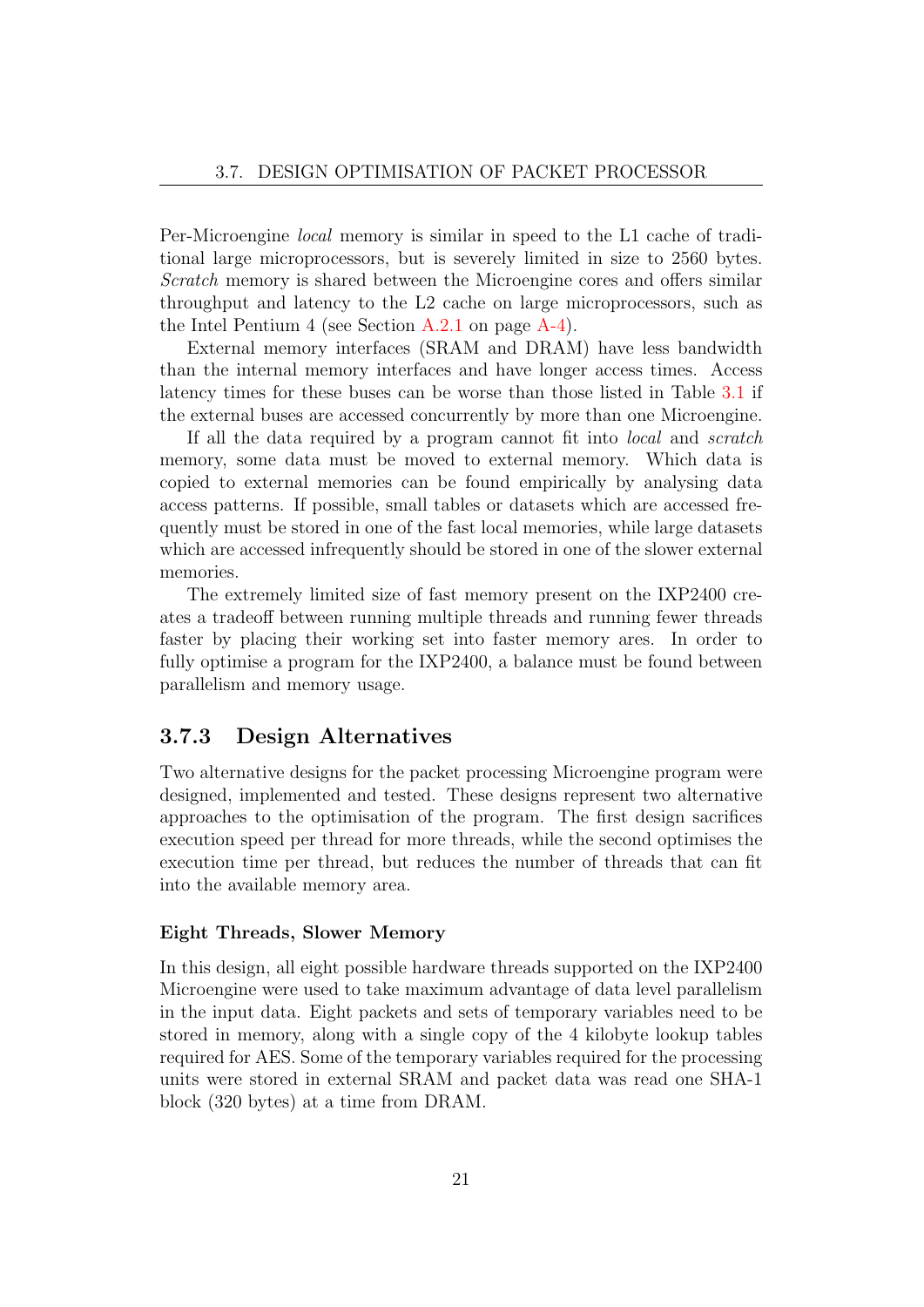Accessing external memory increases the time it takes to process a single packet and reduces the throughput of the packet processor.

#### Three Threads, Fast Memory

The second design utilised three hardware threads per Microengine. More of the working set of each program can be placed into fast memory areas, reducing the number of accesses to the external memory bus.

All of the temporary variables which are required for packet processing were kept in fast local RAM, along with the tables required for the AES and SHA-1 algorithms. Packet data is read into local memory for processing 320 bytes (one SHA-1 block) at a time.

This design reduces the amount of time it takes to process a single packet, effectively increasing the possible throughput of each thread of the packet processor.

#### 3.7.4 Analysis of Design Alternatives

Quantitative analysis of the performance of Microengine programs is extremely difficult. One reason for this difficulty is that factors such as memory access times vary greatly with load on the memory buses and this load varies dynamically with the execution patterns of multiple threads on multiple cores.

In order to establish which design performs better in real-world conditions, a simulation was performed (based on the models presented in [\[8\]](#page-101-6) and [\[13\]](#page-102-1) for performing simulations of design alternatives) using the cycleaccurate simulator built into the Intel Developer Workbench development environment. A mixture of different sized packets, similar to real-world Internet packet loads was created and run through the two alternative packet processors. The simulation results were recorded for approximately 60 ms, after which the behaviour of the system was found to be constant. The simulation environment used was the one developed for evaluation of the final design, detailed in Section [5.1](#page-43-1) on page [36.](#page-43-1)

The results of the simulation are presented in Figure [3.6.](#page-30-0) The graph shows the amount of data transmitted by the entire system, consisting of six packet processing Microengines with each engine running the eight or thread thread variants of the packet processing program.

The system based on the eight thread packet processing program transmitted approximately 770kB of data in 0.05 seconds, corresponding to a data rate of 15400kB per second, or 120Mbit per second. The mean throughput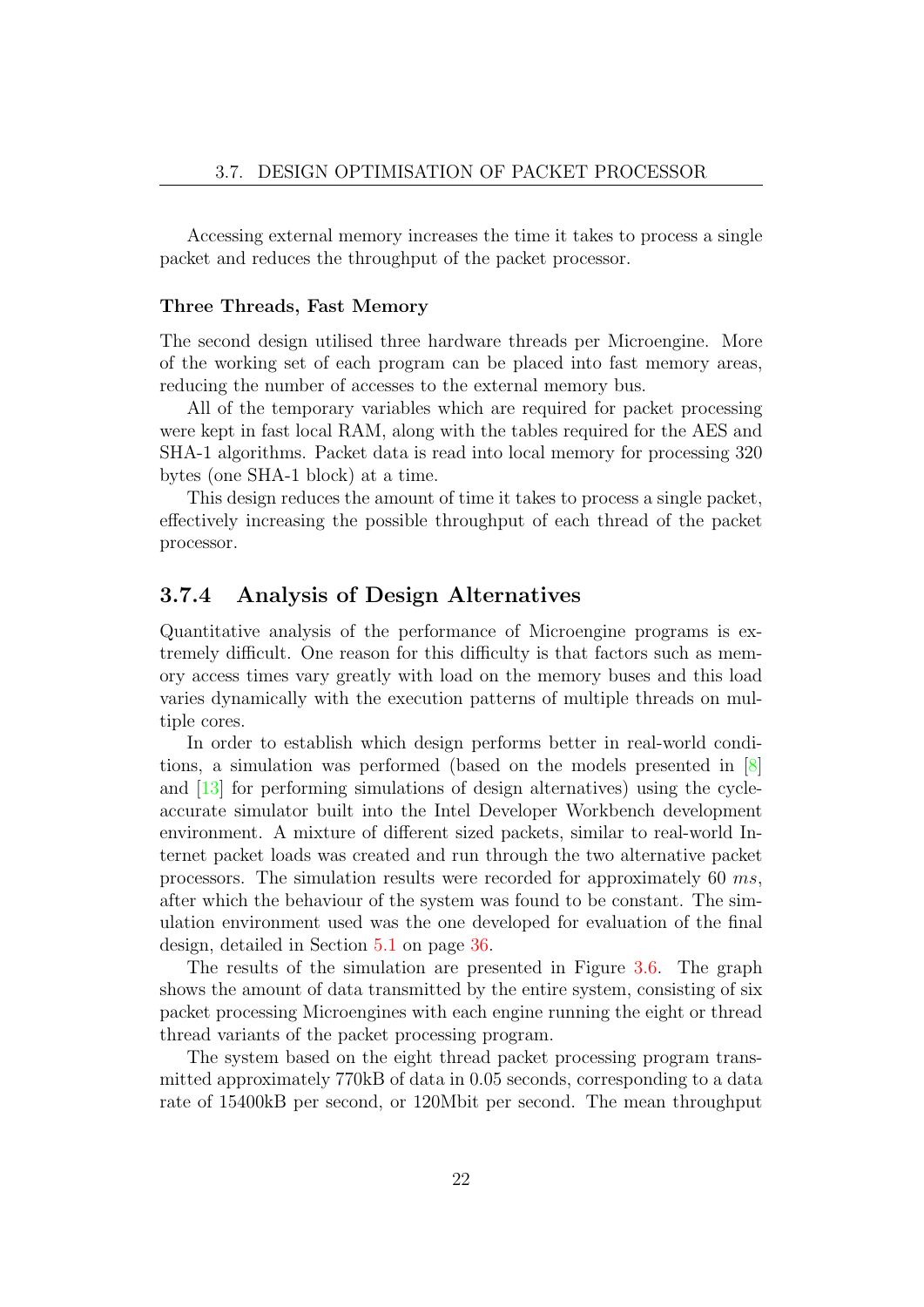

<span id="page-30-0"></span>Figure 3.6: Comparative Throughput of Packet Processor Design Alternatives



(a) Three Threads: Throughput approx. 70Mbit/s

(b) Eight Threads: Throughput approx. 120Mbit/s

<span id="page-30-1"></span>Figure 3.7: Throughput of Packet Processing Alternatives vs Benchmarks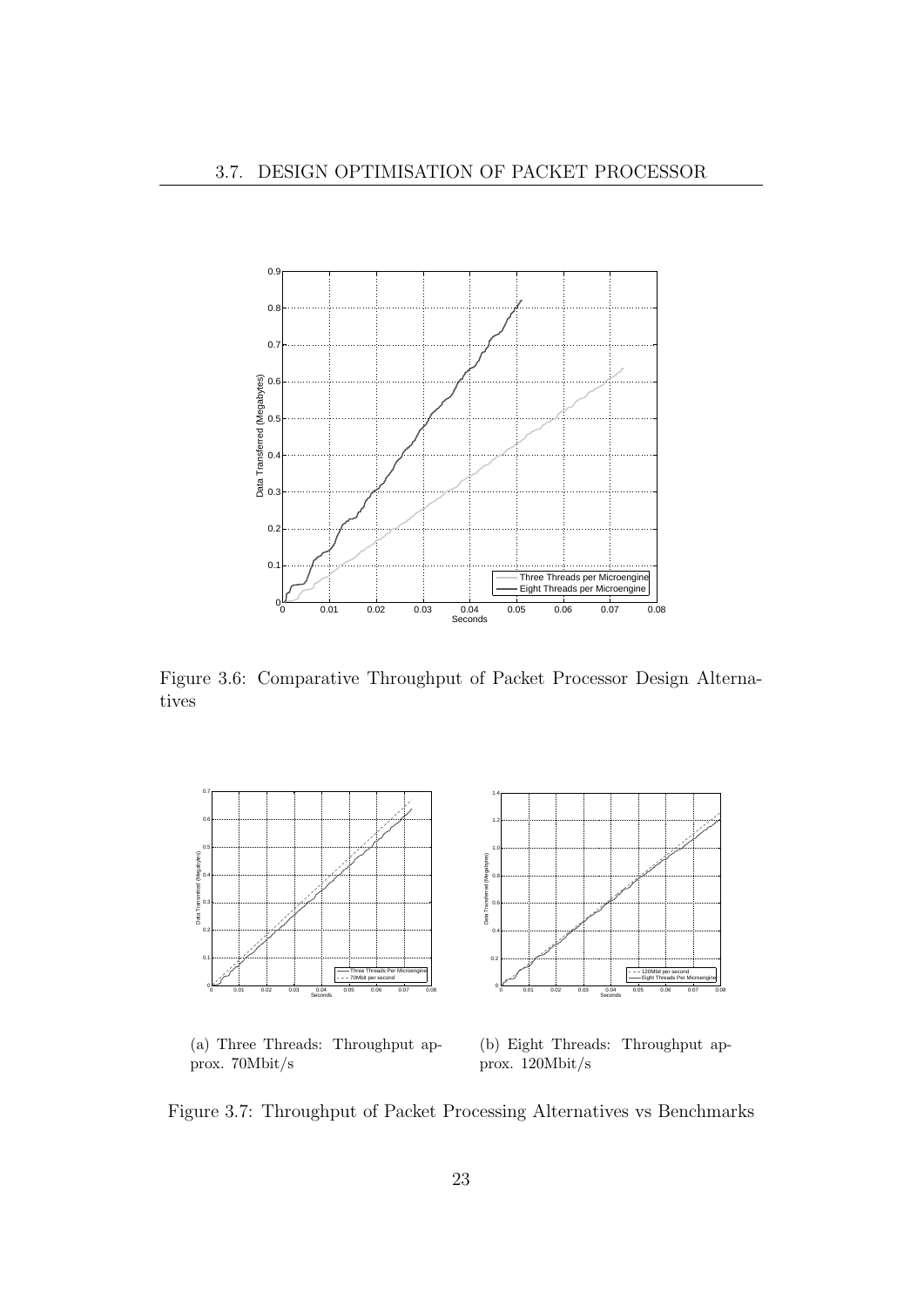per microengine thread is therefore  $\frac{120}{6 \times 8} = 2.5$  *Mbit* per second. Approximately three microseconds of Microengine thread time are required per byte - corresponding to approximately 1830 Microengine clock cycles per byte.

The system based on the three thread packet processing program transmitted approximately 432kB of data in 0.05 seconds, at a mean data rate of 8640kB per second or 68Mbit per second. The average throughput per microengine thread is  $\frac{68}{6\times3} = 3.75$  *Mbit* per second. This design uses two microseconds of Microengine thread time per byte, on average - corresponding to approximately 1220 clock cycles.

It is clear that despite the three thread design offering 50% superiour throughput per thread, the larger number of threads of the eight thread design outweighs the per-thread advantage of the three thread design. The throughput advantage of the eight thread design can be approximated by

$$
\frac{T_{eight}}{T_{three}} = \frac{2.5}{3.75} \times \frac{8}{3} = 1.78
$$

This result correllates closesly with the results presented in Table [3.2,](#page-31-0) indicating that the eight thread design is approximately 80% faster than the three thread design.

Table 3.2: Data Transferred vs Time for Packet Processor Design Alternatives

<span id="page-31-0"></span>

| Seconds | Three Thread | Eight Thread   Difference |      |  |  |  |
|---------|--------------|---------------------------|------|--|--|--|
| 0.01    | 73722        | 140212                    | 90%  |  |  |  |
| 0.02    | 167986       | 298226                    | 78%  |  |  |  |
| 0.03    | 254334       | 463064                    | 82%  |  |  |  |
| 0.04    | 342810       | 616708                    | 80\% |  |  |  |
| 0.05    | 431936       | 776190                    | 80\% |  |  |  |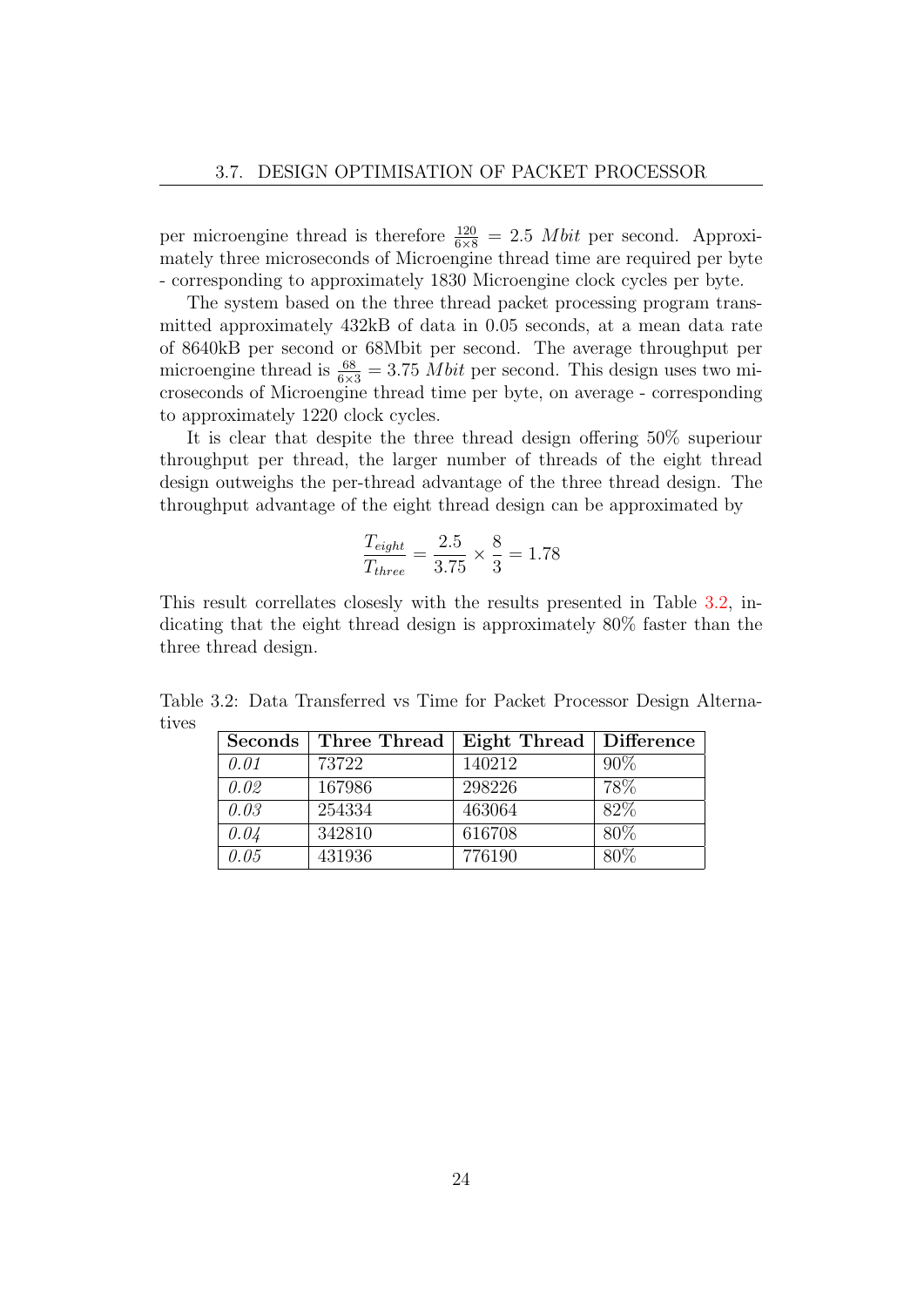## <span id="page-32-0"></span>Chapter 4

## Final Software Design

### <span id="page-32-1"></span>4.1 Introduction

In Chapter [3](#page-19-0) four software designs for an IPsec gateway was compared and the best design chosen. The final design makes use of the six of the IXP2400's microengines to perform packet processing in parallel, one microengine to receive packets from the network and control allocation to processing microengines and one Microengine to transmit packets over the network.



<span id="page-32-2"></span>Figure 4.1: Final Packet Processing Structure

Illustrated in Figure [4.1,](#page-32-2) this design makes optimal use of the processing resources present on the IXP2400. As discussed in Appendix [A,](#page-62-0) the Intel IXP2400 network processor has eight high speed DSP-like cores called Microengines, all eight of which are utilised by this design.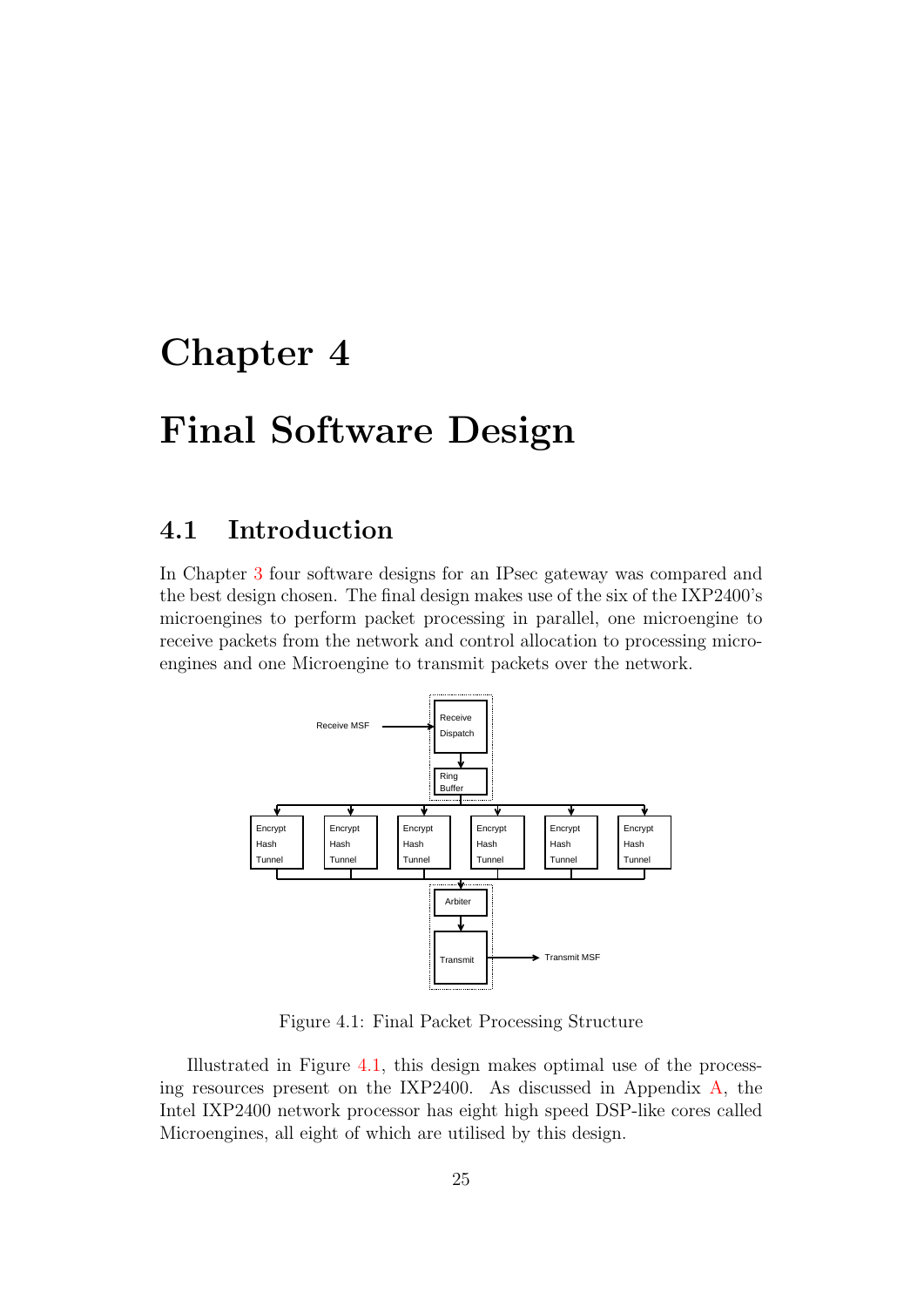In order to implement this design, three separate Microengine programs must be designed and constructed - the receive program, the processing program and the transmit program.

### <span id="page-33-0"></span>4.2 The Receive Program

### 4.2.1 Required Functionality

The Receive microengine program is required to perform two tasks:

- 1. Receive Packets from the network
	- Interface with the Media and Switch Fabric Interface to receive mpackets
	- Reassemble mpackets into complete Ethernet packets
	- Copy Ethernet packets into RAM for processing
- 2. Dispatch Packets to the Encrypt Microengines
	- Provide a store for packets awaiting processing
	- Allocate packets to *Encrypt* Microengines in an efficient manner

The two tasks are implemented as separate threads (or contexts) on a single Microengine. Efficient communication between the threads is ensured by utilising shared memory areas.

#### 4.2.2 Reception of Network Packets

The IXP2400's Media and Switch Fabric interface passes network packets to the microengines in the form of mpackets - small constant sized packets which must be reassembled into packets before packet processing. The size of the mpackets is configurable to 64, 128 or 256 bytes per mpacket. Mpackets are a constant size, but may contain a variably sized payload if a network packet does not fit into a whole number of mpackets.



<span id="page-33-1"></span>Figure 4.2: Ethernet TCP/IP packets split into mpackets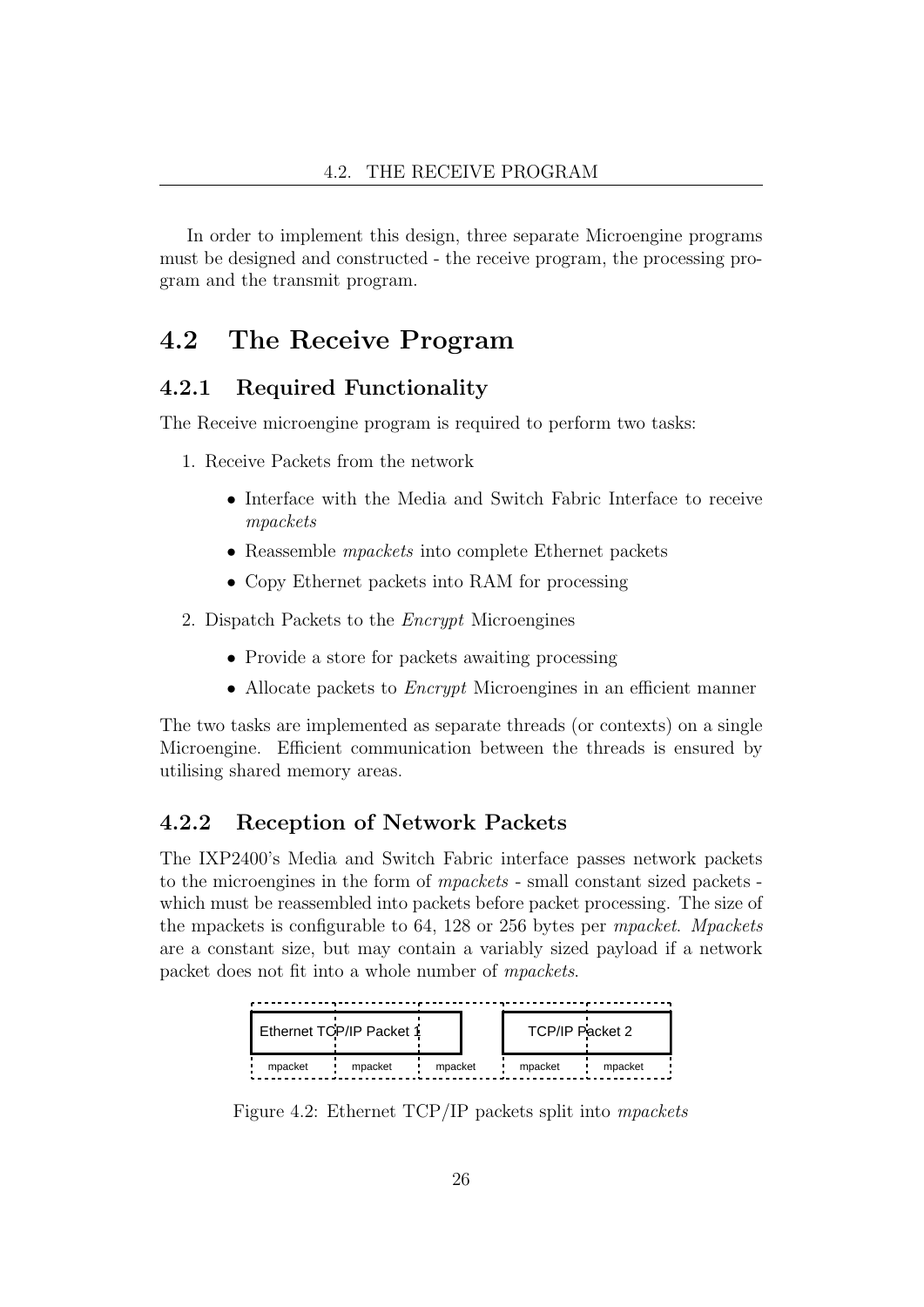Each mpacket has an associated Receive Status Word (RSW). The RSW specifies the size of the mpacket's payload, whether any errors occurred during the reception of the mpacket and whether the mpacket passes a simple parity check. The RSW also includes the SOP and EOP bits. The SOP bit indicate whether the mpacket is the first mpacket of a network packet and the EOP bit indicates whether it is the last. For packets which fit entirely into a single mpacket, both the EOP and SOP bits will be set.

#### Receive State Machine

The Finite State Machine design model is ideally suited to simple state-based tasks such as the reassembly of network packets from a stream of frames or mpackets. This model was used to provide an extremely simple, robust reassembly program which can handle all possible errors and inconsistencies in the mpacket stream. The possible states are:

- WAIT The program waits for an *mpacket* to arrive with the SOP bit set indicating that it is the first part of a packet.
- CONTINUE The program collects mpackets and reassembles them into a buffer in RAM.
- COMPLETE The final mpacket of the packet is copied into the buffer. Parameters such as the size of the complete packet are recorded.
- DONE The packet is dispatched to the processing Microengines.
- ERROR All mpackets for the rest of the current network packet are discarded.



<span id="page-34-0"></span>Figure 4.3: State Transition Diagram for Packet Reassembly Process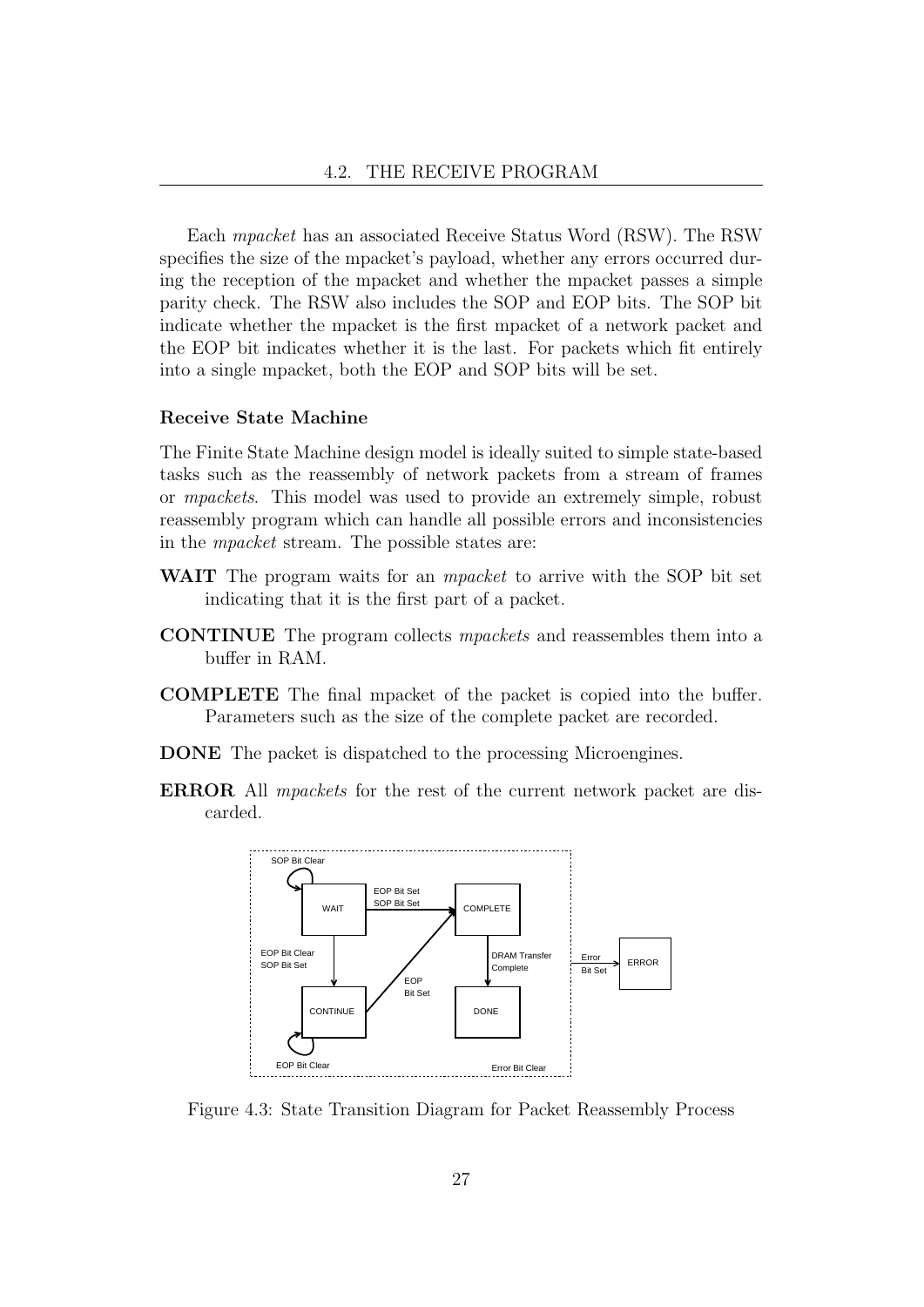### 4.2.3 Allocation of Packets to Processing Units

The receive Microengine allocates received packets to one of the packet processing engines to be encrypted, hashed and encapsulated. Packets must be allocated to available idle Microengines or placed into a buffer if all the processing Microengines are busy.

### 4.2.4 First In First Out (FIFO) Queue

A FIFO queue was used to store packets awaiting consumption by the processing Microengines. The use of a FIFO queue ensures that packets are serviced in the order in which they arrive, minimising worst-case waiting times when the processing units are saturated with packets. Implementation of the FIFO queue as a ring buffer would minimise the number of memory accesses that are required when adding or removing data from the queue.

Ring Buffers are a simple data structure consisting of a linear array of memory, a read pointer and a write pointer. When data is written to the buffer, it is written at position of the write pointer and the write pointer is advanced. When data is read, the read pointer is advanced to point to the next full slot. If the read and write pointers point to the same element then the buffer is either full or empty and further reading or writing is blocked until the next write or read.

This data structure can be extended to the multiple producer-multiple consumer case by replacing the read and write pointers with a bitmap indicating which slots are full. Fast hardware support for bit-level operations on the IXP2400's Microengines makes this data structure extremely efficient to implement.



<span id="page-35-0"></span>Figure 4.4: Ring Buffer FIFO Queue

A different queue structure could be used to achieve Quality of Service goals for prioritised data streams. The implementation of a priority queue in place of the FIFO queue would not add significant complexity to the design of the packet distribution code. Using a priority queue, packet processing could be prioritised according to size, source, destination or any other criterion.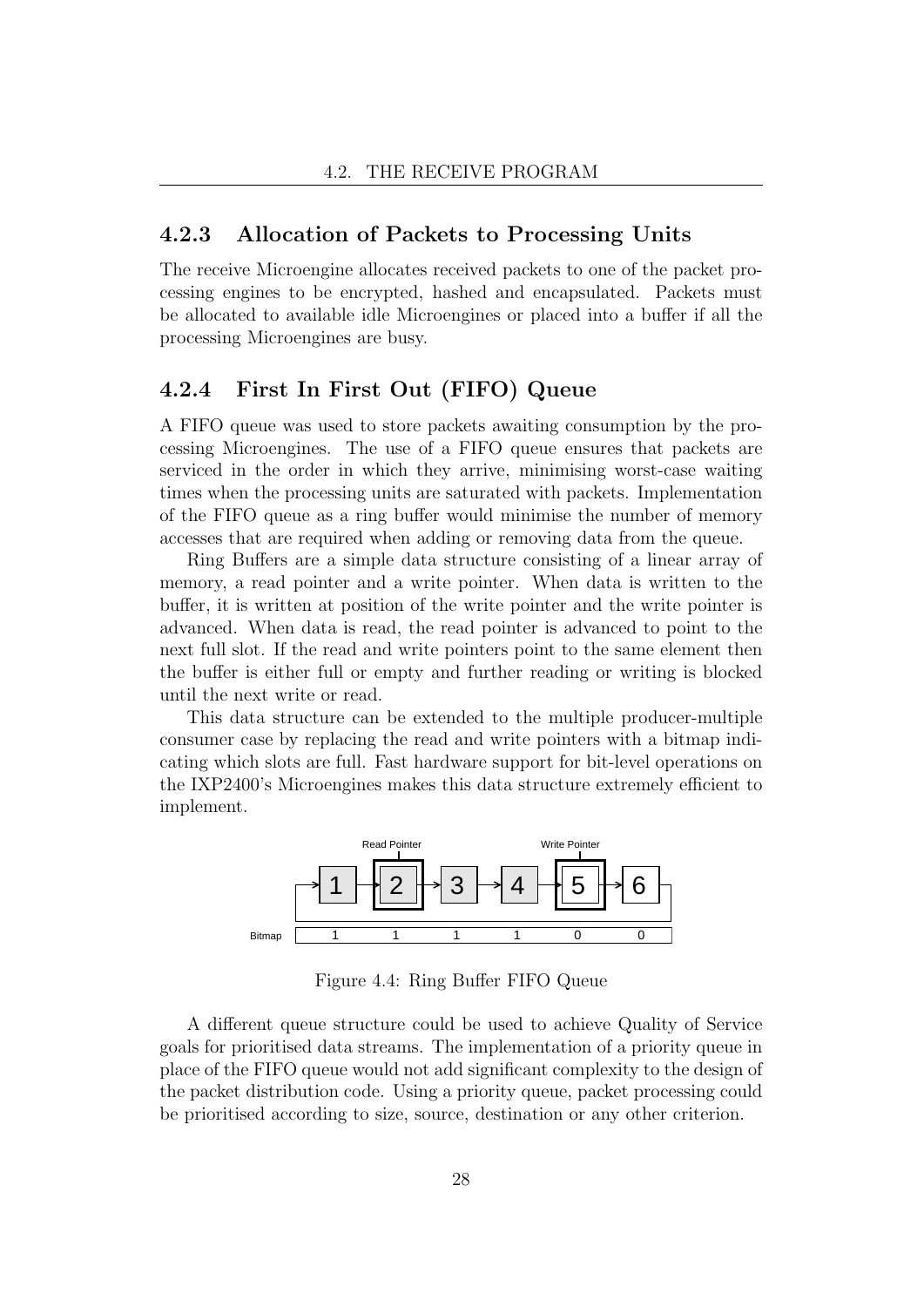#### Monitors

Monitors are a widely used software design pattern that allows multiple parallel processes or threads to have shared access to a limited resource. A monitor consists of a mutex (or mutual exclusion variable) which only one process can hold at a time and a set of functions for interacting with the available resources. Monitors provide the same functionality as semaphores  $[15]$ , but are simpler to implement in some cases.

A Monitor design pattern was used to ensure that the FIFO queue could safely be accessed by multiple consumers. Providing safe asynchronous multiple consumer access to the packet buffer allows the packet processing units to proceed independently until interaction with the Monitor is required. At this point, if another process is currently accessing the buffer then the process is forced to wait until it can acquire the mutex.

The IXP2400 Microengines provide hardware support for Mutual Exclusion variables (Mutexes), including atomic test-and-set operations.

# 4.3 The Transmit Program

### 4.3.1 Required Functionality

The Transmit program is required to perform two tasks:

- 1. Arbitrate access to transmission resources
- 2. Send packets to the Media and Switch Fabric (MSF) interface for transmission over the network

The two tasks are implemented in a single thread as they are inherently serial in nature - the next packet cannot be accepted for processing until the previous packet's transmission has been completed.

### 4.3.2 Arbitration of Transmission Resources

Processing microengines communicate with the transmission microengine program through an extremely simple shared memory interface. Simultaneous access to this interface by multiple processing engines is prevented by the use of a mutual exclusion variable (mutex). Microengines which are ready to transmit packets idle until the mutex becomes available.

When a processing microengine takes possesion of the mutex, the following sequence is followed:

1. The **processing** ME asserts a *ready-to-send* shared variable.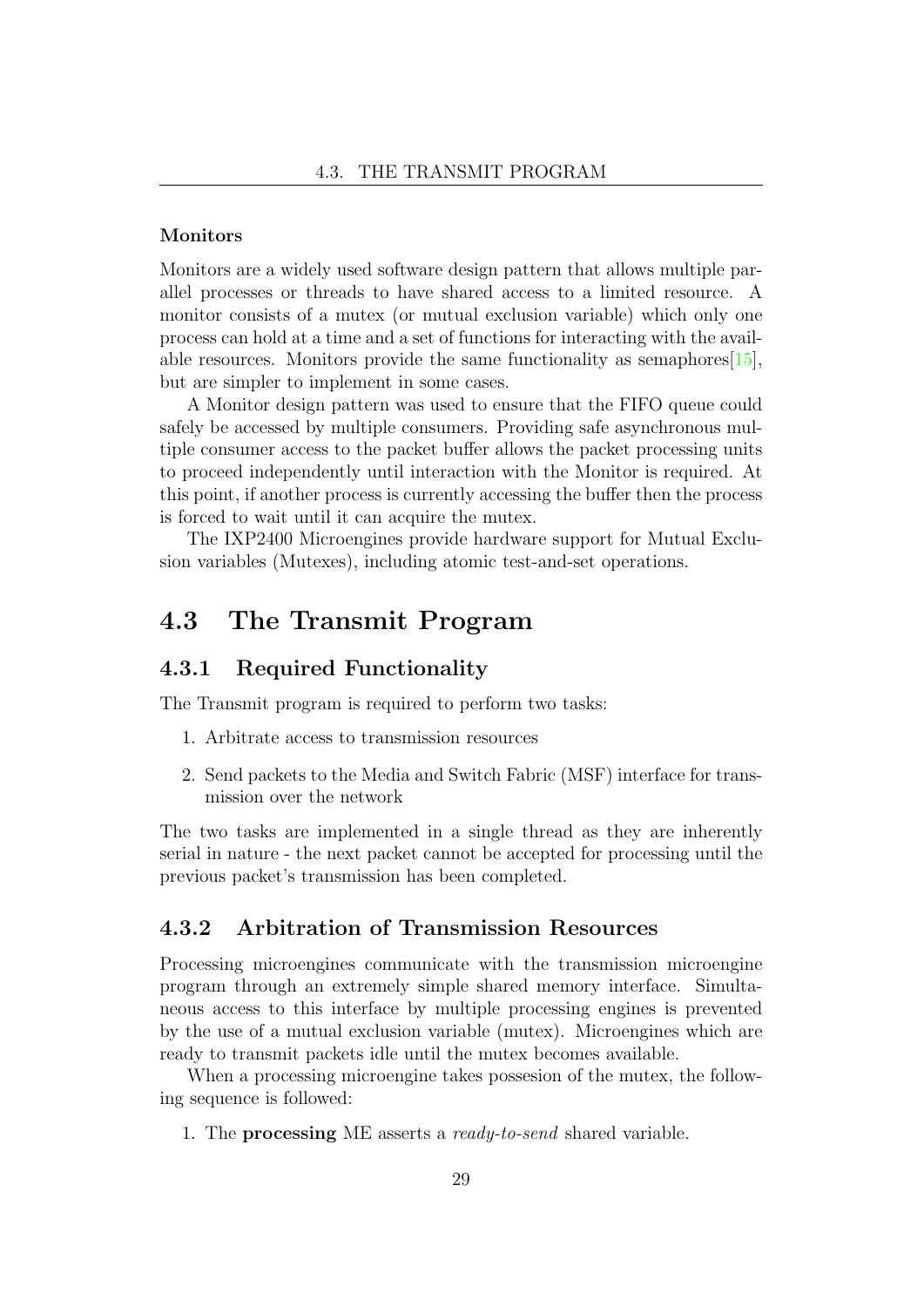- 2. In response the transmission ME asserts a clear-to-send shared variable.
- 3. The processing ME copies the address and size of the packet to shared variables.
- 4. The transmission ME copies the packet to the transmit buffer.
- 5. The ready-to-send and clear-to-send shared variables are cleared.

Following the completion of this processes, the transmit buffer is sent out over the network and the processing ME is freed to process another packet.

### 4.3.3 Transmission of Packets

Data is transferred to the transmit MSF using memory mapped IO. Properly formatted data is copied to a series of transmit buffers which, when signalled to do so, the transmit MSF will send out over the network. The complete data transmission process is as follows:

- 1. Break packet down into one or more fixed size mpackets
- 2. Query MSF to find which transmission buffers are free
- 3. Copy each mpacket to a free transmission buffer
- 4. Write the status words for the used transmission buffers in the correct packet order

Data transmission occurs asynchronously - the transmit thread can start processing the next packet while the current packet is being transferred over the network.

# 4.4 The Packet Processing Program

### 4.4.1 Required Functionality

The packet processing program is required to perform four tasks:

- 1. Encrypt the packet data using the AES algorithm
	- Break packet up into AES blocks (16 bytes) and add padding to the final block, if necessary
	- Use AES algorithm to encrypt the blocks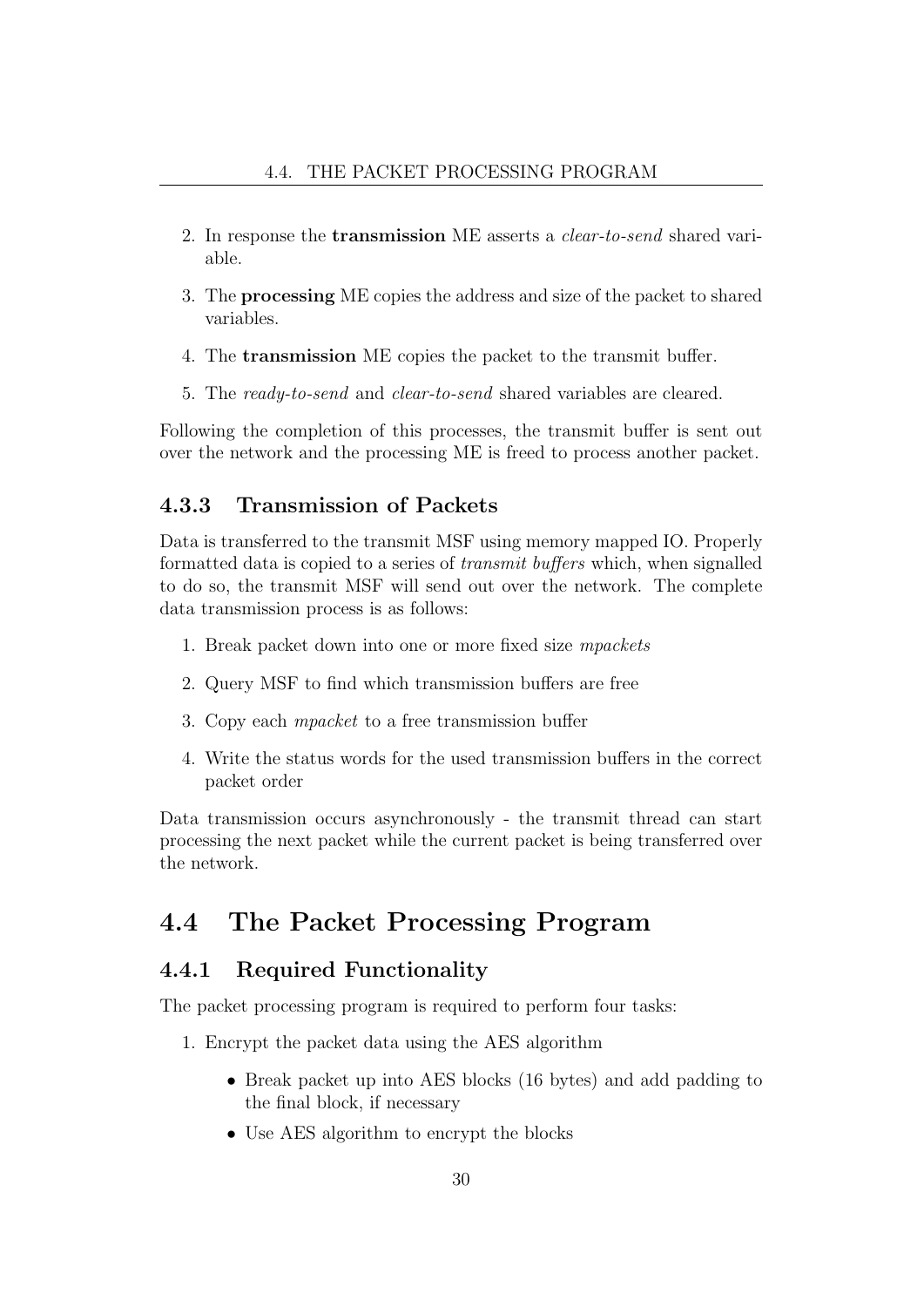- Reassemble the ciphertext into a block of memory
- 2. Hash the enciphered packet data using the SHA-1 algorithm
- 3. Construct the Encapsulating Security Payload header and footer
- 4. Encapsulate the enciphered packet within an IPsec tunnel mode packet

All three tasks are performed by a single thread on the packet processing microengines. Multiple packet processing threads are used in parallel to improve performance and take advantage of data-level parallelism.

### 4.4.2 Design of Packet Processing Program

In Section [3.7](#page-27-0) on page [20,](#page-27-0) two alternative designs for packet processing microengine programs were presented and compared. The final design uses eight concurrent threads per Microengine to improve the performance of packet processing operations. The use of eight threads effectively greatly reduces



Figure 4.5: Design of Packet Processing Program

the effect of memory access latency and increases the number of Microengine clock cycles which are spent performing useful work, instead of waiting on memory access.

### 4.4.3 Encryption Operation

The first task required in the process of creating an Encapsulating Security Payload packet is the encryption of the original packet data. The ESP protocol (see Section [C.1.3](#page-79-0) on page [C-3\)](#page-79-0) originally specified two cryptographic algorithms, NULL and DES $[16]$ . NULL is a placeholder in the protocol for no encryption, data is simply passed through unencrypted  $[17]$ . DES is the Defence Encryption Standard<sup>[\[18\]](#page-102-3)</sup>, a cryptographic algorithm which, due to it's small key size, is considered insufficiently secure for new IPsec systems.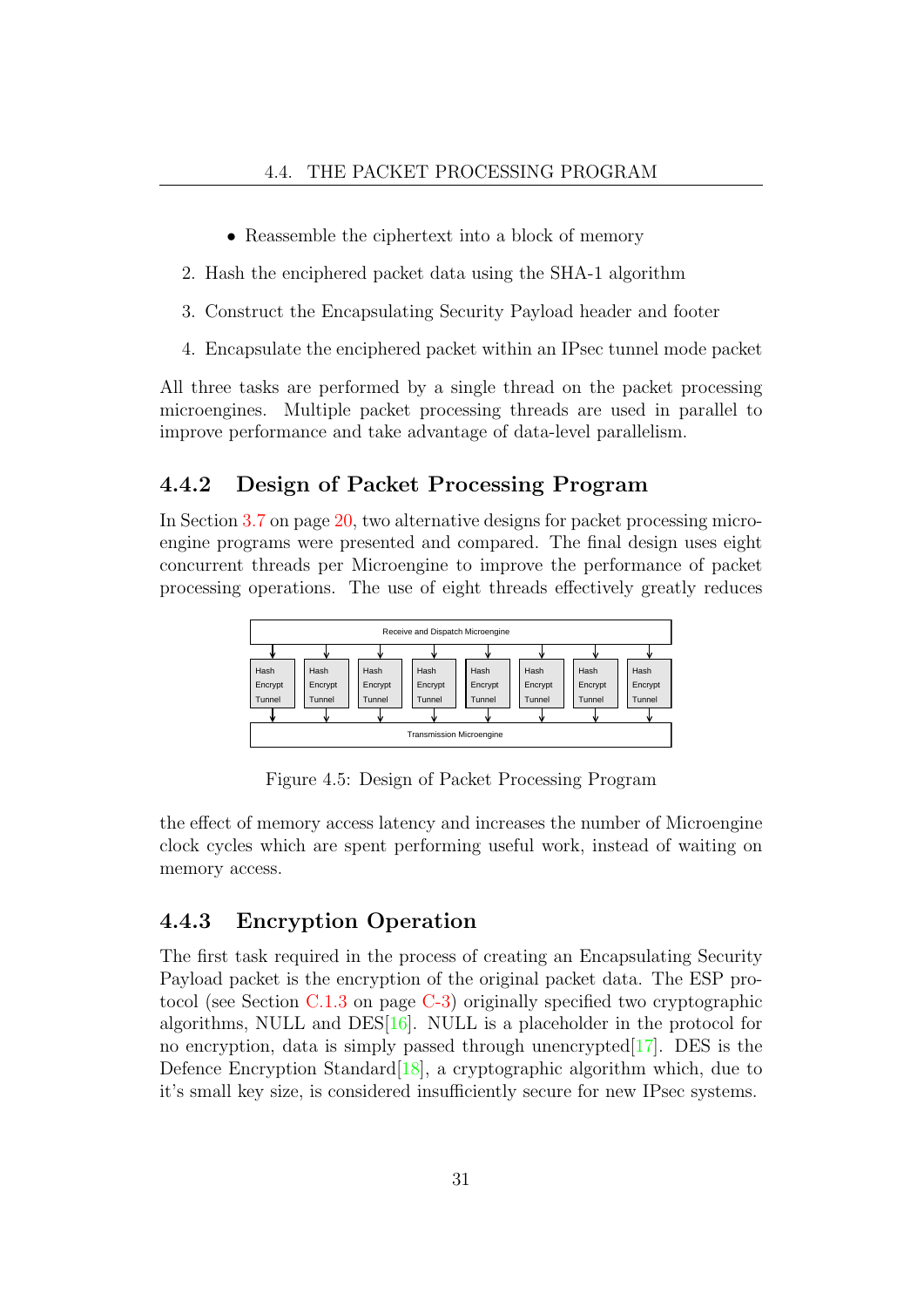The ESP standard was extended in 2003[\[19\]](#page-102-4) to include the Advanced Encryption Standard in it's list of cryptographic algorithms. The AES algorithm (discussed fully in Section [C.4](#page-86-0) on page [C-10\)](#page-86-0) offers excellent security along with good performance in both software and hardware implementations. AES supports three different key sizes: 128bits, 192bits and 256bits. Support for 128bit keys is required for compliance with the standard, support for the other sizes is optional.

The most efficient implementation of the AES algorithm on 32 bit hardware (such as the IXP2400 Microengines) makes use of a set of four 1 Kilobyte look up tables for performing the majority of required operations. In this implementation, a single copy of these tables is stored in scratch memory and is shared between all the processing microengines.

Before the encrypt step the packet data is broken up into 16 byte blocks, as required by the AES algorithm. If the available data does not fit into an integral number of blocks, padding data is added to the final block to make the total size a multiple of 16 bytes. Bytes from the previous block are used as padding, to reduce the predictability of the bytes in the padded block.

Each block is then encrypted with the AES cipher algorithm operating in Cipher Block Chaining mode. In this mode, the ciphertext of the previous block is bitwise XORed with the plaintext of the current block before the block is encrypted. The first plaintext block of each packet is XORed with an Initialization Vector - a special block of data which is shared between the two ends of the IPsec connection, as part of the Security Association. A complete discussion of CBC mode can be found in Section [C.4.6](#page-91-0) on page [C-](#page-91-0)[15.](#page-91-0)



Figure 4.6: Cipher Block Chaining Encryption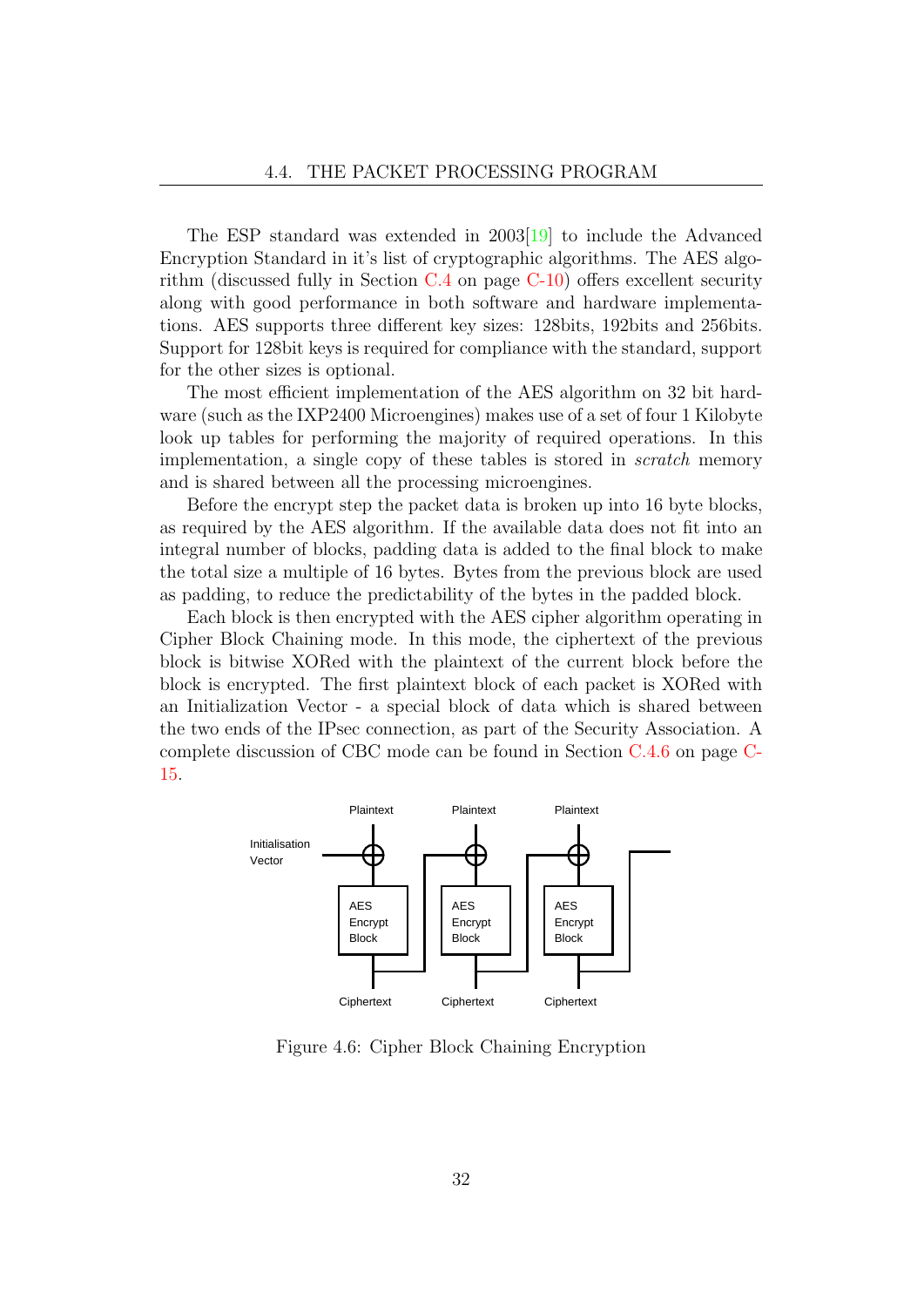### 4.4.4 Encapsulation of Packets

The encapsulation process requires the construction of an ESP header and footer, along with an outer IP header for encapsulation of the enciphered packet data. Figure [4.7](#page-40-0) illustrates the packet structure that is formed with the constructed headers and footers.



<span id="page-40-0"></span>Figure 4.7: ESP Tunnel Mode (from [\[20\]](#page-102-5))

Construction of the outer IP header is simple. The majority of the fields are filled in with constant values, or values derived from the Security Association.

| <b>Header Field</b> | Value                                                |  |  |
|---------------------|------------------------------------------------------|--|--|
| Version             | Set to 4 (only IPv4 is supported).                   |  |  |
| Header Length       | Set to 5. The header length is 20 bytes as           |  |  |
|                     | no IP options are supported.                         |  |  |
| TOS                 | Copied from the header of the inner packet.          |  |  |
| Total Length        | Calculated from the size of the encrypted packet,    |  |  |
|                     | ESP header and IP header.                            |  |  |
| ID                  | Set to 0.                                            |  |  |
| Flags               | Copied from the header of the inner packet.          |  |  |
| Fragment Offset     | Set to 0. Fragmentation is not supported.            |  |  |
| TTL                 | Set to the TTL of the inner packet header minus one. |  |  |
| Protocol            | Set to 50 to indicate the ESP protocol.              |  |  |
| Checksum            | Calculated from the constructed packet.              |  |  |
| Src Address         | Set to the address of the gateway.                   |  |  |
| Dest Address        | Copied from the header of the inner packet.          |  |  |

Construction of the ESP header requires very little computation. In a complete IPsec implementation, the Security Parameter Index (SPI) would be found from the Security Association Database and filled into the ESP header. In the minimal implementation we present this value is a constant - only one Security Association is supported. The Sequence Number field is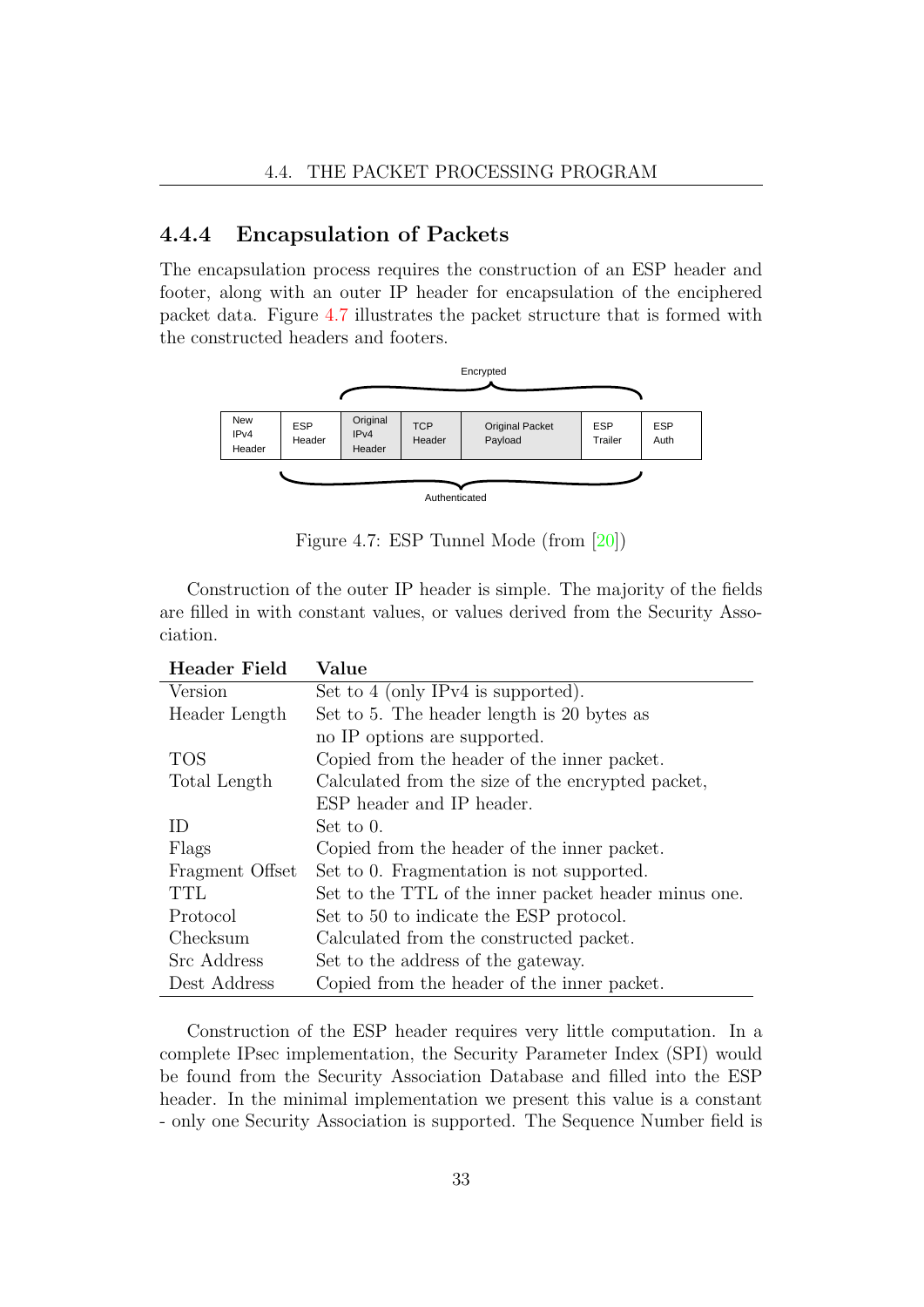filled with the sequence number of the packet - a monotonically increasing variable which tracks the number of packets sent with the current security association.

The encrypted data is placed immediately after the ESP header, followed by the ESP footer. The ESP footer is constructed to indicate that the inner packet is IPv4 and the number of bytes of padding that were required.

### 4.4.5 Hashing Operation

Following the encryption process, groups of AES blocks repacked with padding as specified in  $[21]$  to create 64 byte SHA-1 blocks. The HMAC-SHA-1 (see Section [C.3.2](#page-84-0) on page [C-8\)](#page-84-0) algorithm is then used on these larger packets, along with the session key, to produce a 160 bit (20 byte) Message Authentication Code for the packet ciphertext. The constructed ESP header and footer are also packed into blocks and added to the data to be hashed.

The 20 byte message authentication code produced by HMAC-SHA-1 is truncated to 96 bits (12 bytes) to produce the HMAC-SHA1-96 message authentication code required by the ESP protocol. Following it's calculation, the MAC is copied to the end of the packet, after the ESP trailer.

## 4.5 Processing of Received IPsec Packets

The sections above discuss the method used to transform an IPv4 packet into a tunnel mode IPsec packet using the ESP protocol. The design of the process to transform an IPsec tunnel mode ESP packet into an IPv4 packet (decapsulation) is very similar and requires the same operations.

In the decapsulation case, packet reception and transmission operations are unchanged. The encryption operation is replaced with an AES-CBC decryption operation which is extremely similar to the decryption operation. The AES decryption operation uses different tables and a slightly modified key schedule, but requires the same number of operations as the encryption algorithm.

The hashing operation is performed identically in the decryption case the entire 160 byte MAC is calculated, truncated to 12 bytes and compared with the MAC attached to the received packet. If the calculated and received MACs do not match, the packet is discarded. If the calculated and received MACs match, the decrypted inner IP packet is copied from the received packet and is transmitted over the network.

The decryption and decapsulation operations are very similar to the encryption and encapsulation operations and require the same amount of mem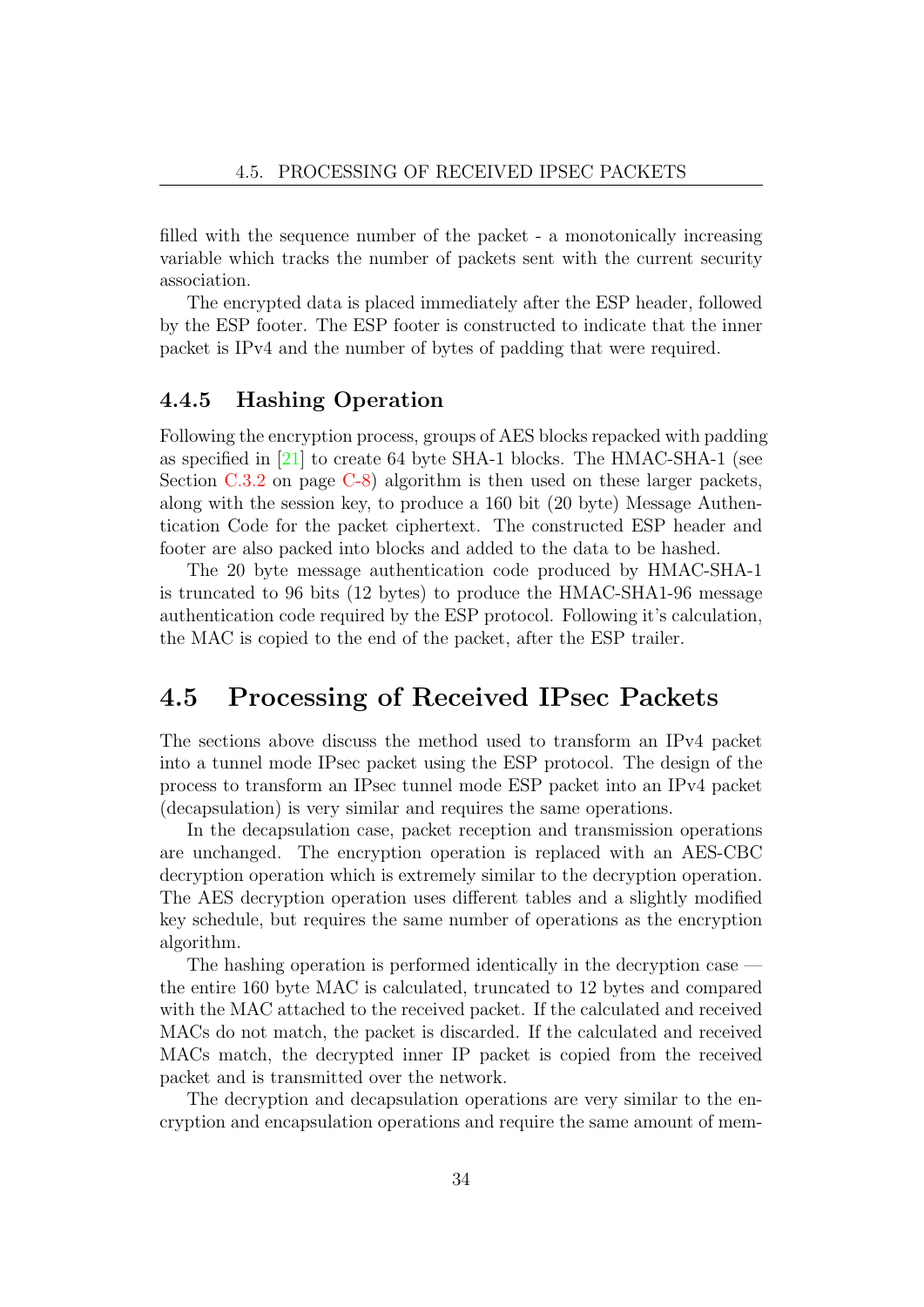ory and CPU time. The design presented above for encapsulation and encryption would require very little modification to handle the decryption and decapsulation of IPsec packets.



Figure 4.8: Overview of Packet Processing Operations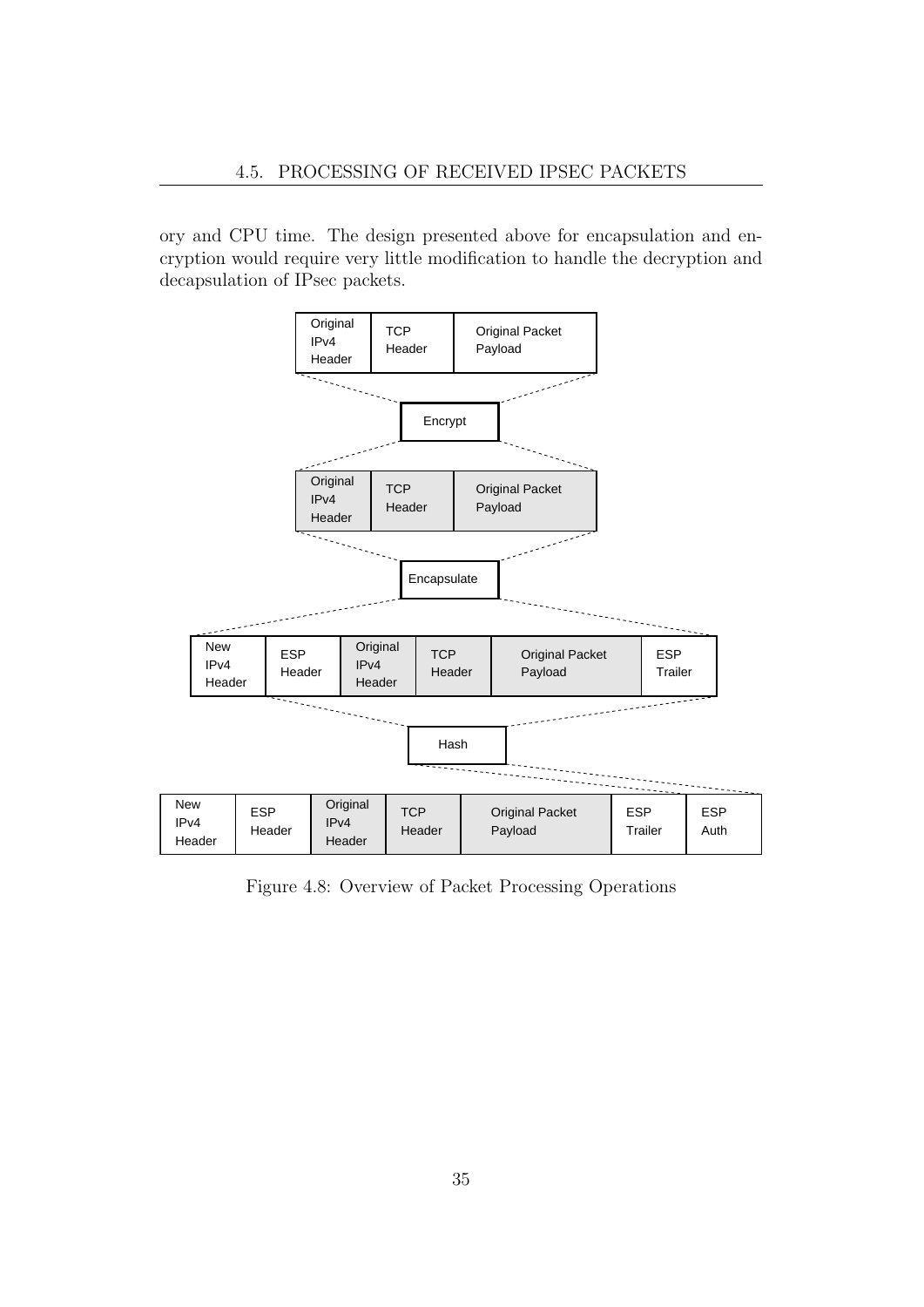# Chapter 5

# Analysis of Software Design

## 5.1 Simulation Environment

In order to analyse the performance of the design detailed in Chapter [4,](#page-32-0) the system was implemented in Microengine C, a dialect of the C programming language supported by the Intel Developer Workbench development environment and compiler. The implementation is detailed in Appendix [D.](#page-94-0)

Intel Developer Workbench provides a cycle-accurate<sup>[\[22\]](#page-102-7)</sup> software simulator for the IXP2400 network processor which does not depend on the presence of the IXP2400 hardware. This simulator was used to analyse the performance of the design and i implementation. Use of a software simulator decreased the amount of time required for debugging of the implementation and setting up of simulations. Simulations were performed overnight and over weekends to gather a significant amount of data for processing.

Analysis of the design and implementation was performed by running the simulator with a variety of different packet streams, collecting the results of the simulation and analysing these results with MATLAB and Python programs.

#### 5.1.1 Packet Streams

Two methods were used to generate streams of packet data for accurate simulation of a real-world deployment environment.

The first method used was packet generation DLL (external library), developed in C++ using Microsoft Visual Studio, which was plugged into the simulation environment. This external library used a statistical model to generate a packet stream with exponentially distributed interarrival times and packet sizes distributed according to the values typical of Internet traffic. The packet generation DLL can be tailored to generate streams at any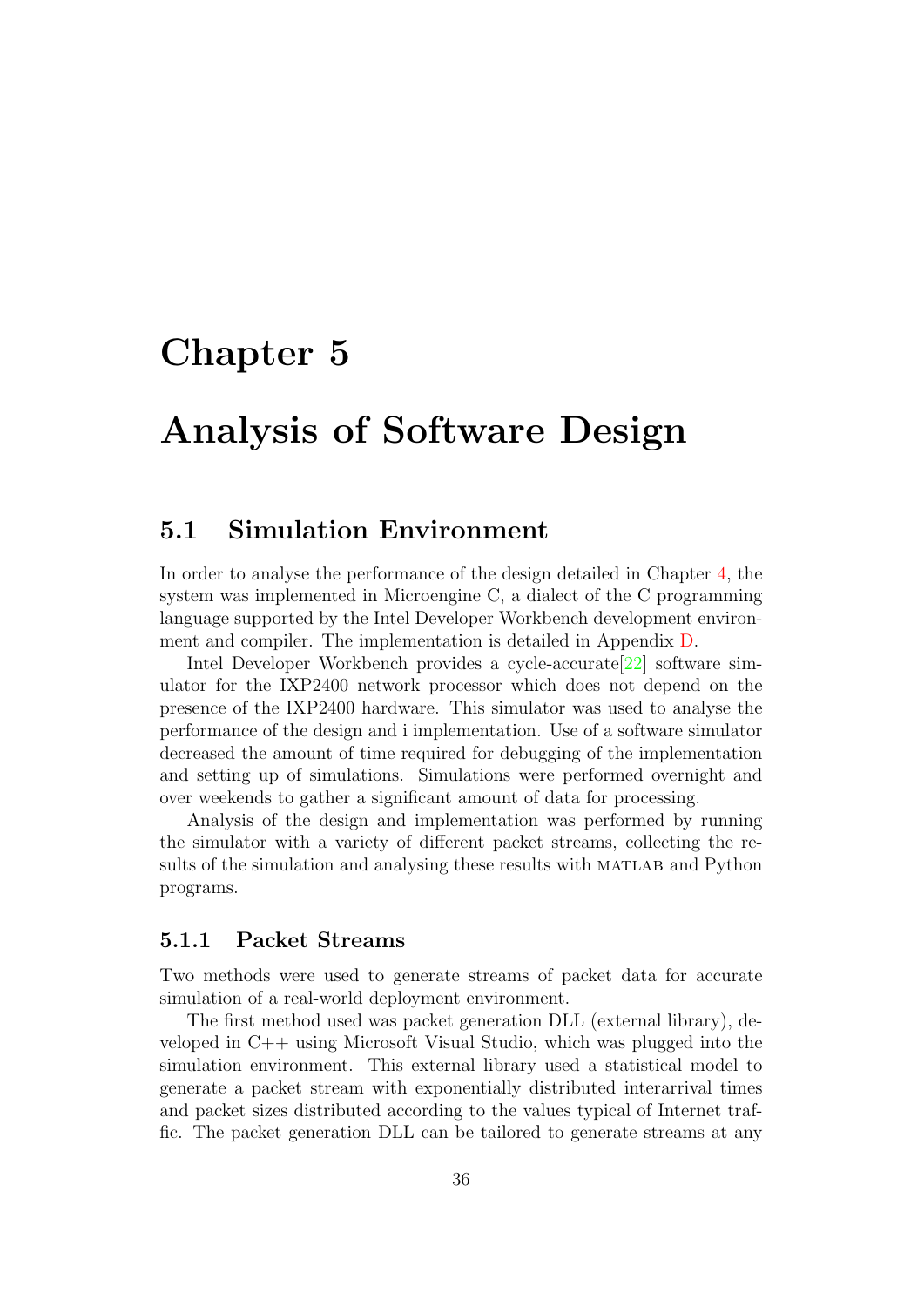speed that is required.

The second method used for generating packet streams was the Datastreams packet generator built into the Developer Workbench environment. Using this tool, packets can be generated in many formats, including Ethernet TCP/IP, Ethernet IP and PPP TCP/IP. The Datastreams tool can generate packets with random sizes distributed linearly over an arbitrary range.

While the first method offered superior flexibility and configurability, the simulator performance penalty it caused was too large to allow large simulations to be run effectively. The majority of the simulations of the final design were run with packets generated by the built in *Datastreams* tool.

### <span id="page-44-1"></span>5.1.2 Distribution of Packet Sizes on the Internet

The distribution of packet sizes on the internet has two strong modes. The first mode is between 40 and 64 bytes per packet - made up by control packets, ACK packets and data packets for interactive applications such as Telnet, SSH and Voice over IP. The second mode is around 1500 bytes per packet, the maximum transmission unit (MTU) of Ethernet. Applications which transfer bulk data, such as HTTP and FTP generate the majority of large packets on the Internet.

The performance of the IPsec gateway will depend on the distribution of packets sent through it. This makes the packet size distribution of the traffic stream to be sent through the gateway critical to accurate evaluation of the performance of the design.

#### Measurement of Packet Sizes

The distribution of packet sizes in typical Internet traffic was found by collecting packet transfer statistics for a number of machines on the University of Cape Town campus. Statistics were collected with the tcpdump<sup>[1](#page-44-0)</sup> program, an open source packet capture program which allows packet headers for all traffic flows to and from a machine to be captured.

During the course of the analysis, 5.2 million packet headers were collected. A Python program was then used to extract the total packet size fields from these packets and write them into a text file. MATLAB was then used to analyse the packet distribution data and find the size distribution of this data.

The distribution of packet sizes obtained from this analysis is illustrated in Figure  $5.1(a)$ . While small packets make up a significant proportion of the

<span id="page-44-0"></span><sup>&</sup>lt;sup>1</sup>tcpdump can be downloaded from  $http://www.tcpdump.org$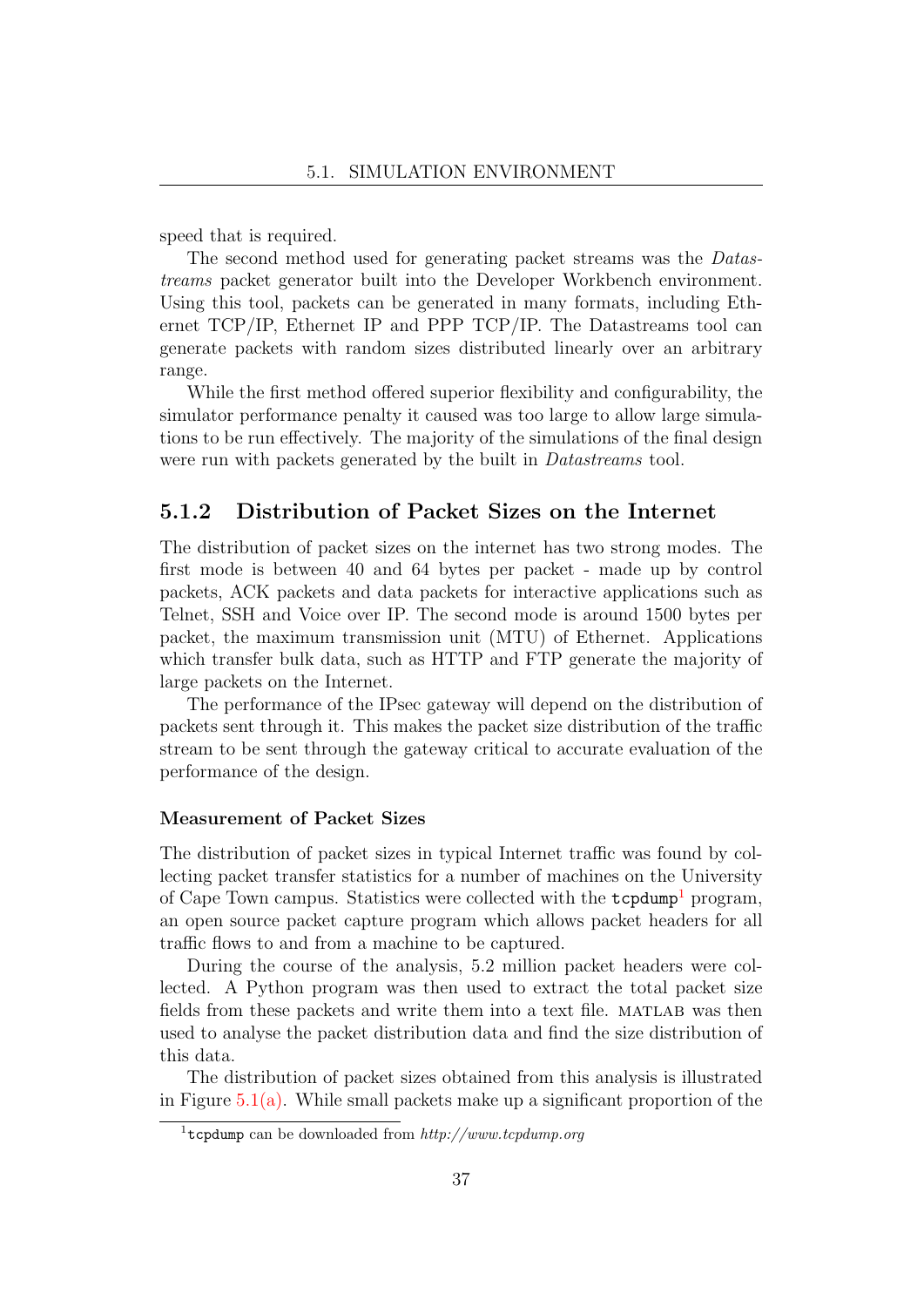<span id="page-45-0"></span>

(a) Distribution of Internet Packet Sizes

<span id="page-45-1"></span>

(b) Distribution of Packet Sized Weighted By Size

Figure 5.1: Results of Packet Size Investigation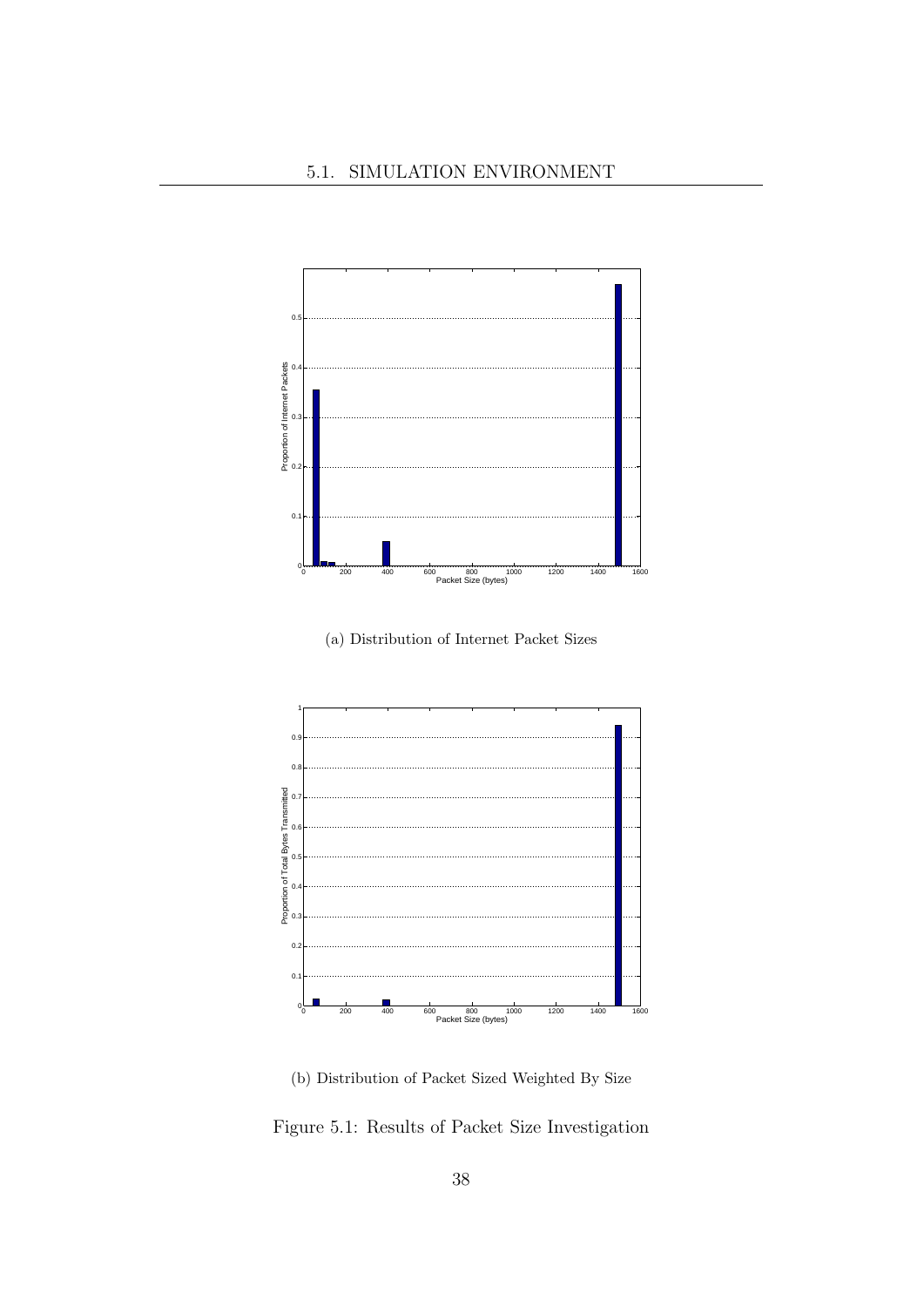total packet count (about 35% of total traffic), the total amount of data contributed by small packets is realtively insignificant. Figure  $5.1(b)$  illustrates the total proportional contribution to internet traffic of packets by size.

The amount of time required to encrypt, hash and encapsulate an IP packet depends is proportional to the packet size, plus a small constant value. The proportional load caused by packets of different sizes on the IPsec gateway is difficult to calculate.

From the analysis, it was found that the mean packet size is approximately 903 bytes.

In order to validate these results, measurements of Internet packet size distributions taken elsewhere were compared to them. While distributions from all sources show the same strong bimodal structure, the exact distributions differ widely. It is intuitively obvious that packet size distributions from different sources would be different - they are entirely dependent on the usage of the network being measured.

Figure [5.2](#page-46-0) illustrates the distribution of packets on an unknown tier one carrier, from Hank Nussbacher, based on  $46 \times 10^9$  packets<sup>[2](#page-46-1)</sup>.



<span id="page-46-0"></span>Figure 5.2: Distribution of Packet Sizes Weighted by Size

<span id="page-46-1"></span>Nussbacher's data suggests an average packet size of approximately 500

<sup>2</sup>From a posting to the North American Network Operators Group mailing list by Hank Nussbacher, December 2003. http://merit.edu/mail.archives/nanog/2003- 12/msg00399.html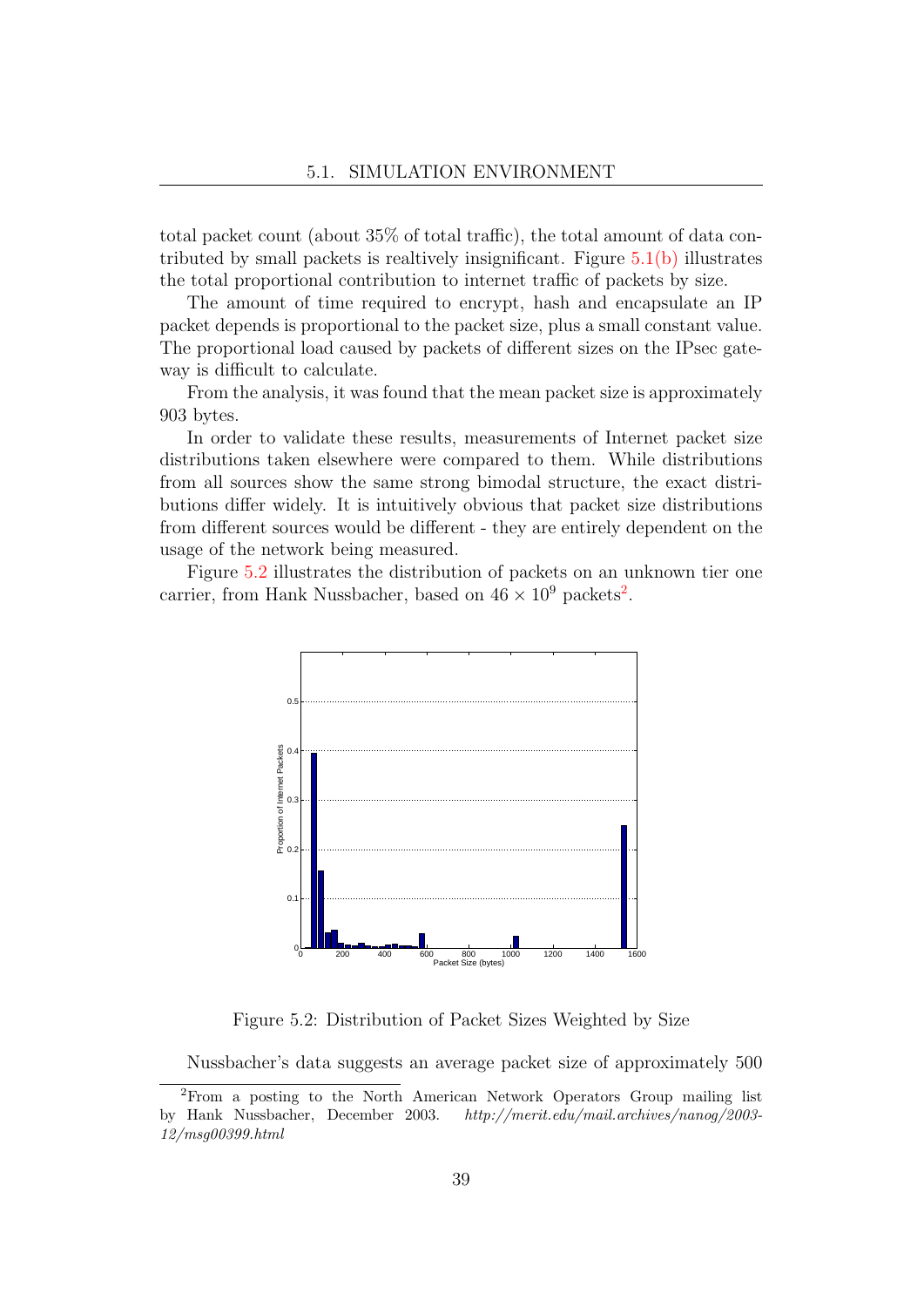bytes. While the distributions differ substantially, they are very similar in terms of overall form - a strong peak at between 32 and 64 bytes and a strong peak at around the Ethernet MTU of 1500 bytes. The ratio between the peaks and the number of packets of intermediate sizes depends on the applications used on the network being measured.

#### Distribution Used for Testing

Based on the measurements presented above, a simple packet size distribution was developed for testing of the IPsec gateway. This distribution simplified the distributions above to 47.5% packets linearly distributed between 32 and 96 bytes, 47.5% packets between 1400 and 1600 bytes and 5% packets between 450 and 550 bytes. The mean packet size of the distribution used was approximately 770 bytes.

### 5.1.3 Simulation Methodology

The system was tested with a variety of different packet loads on different speed simulated networks. For each simulation, the simulator was run until it was clear that the simulation had settled down to a constant behaviour.

The output of the packet simulator consists of two files - a file containing the packets received by the program and a file containing the packets transmitted from the program. Along with the packet data, the files contain timestamp information which indicates the times the packets were sent or received. A set of Python scripts was used to process the packet logs and extract data about the packets which were processes. The collected data was then analysed and graphed with MATLAB.

# 5.2 Voice Over IP

Voice Over IP protocols such as SIP, H.323 and Skype produce large numbers of small data packets containing compressed voice data. Interactive protocols and applications are extremely sensitive to packet delay - long delays will make conversation over VoIP networks uncomfortable and difficult.

In order to simulate Voice over IP traffic, a stream of packets was generated with sizes distributed uniformly between 75 bytes and 150 bytes. This packet distribution is similar to that generated by common voice over IP protocols. The widely used IP telephone application Skype, for example, generates UDP packets with a 67 byte payload or a total size of 95 bytes (67 bytes payload, 20 bytes IP header, 8 bytes UDP header)[\[23\]](#page-102-8).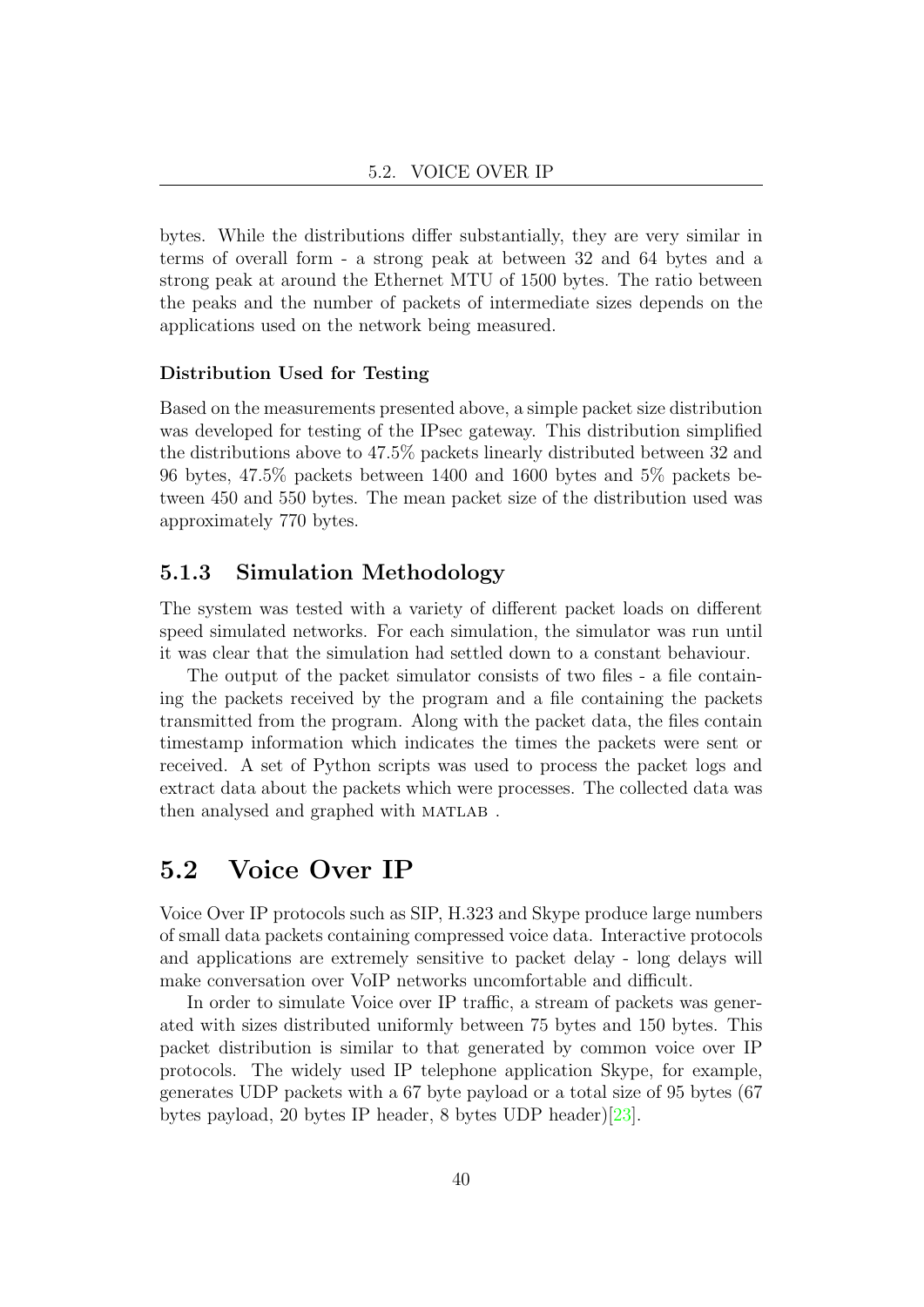This simulation was performed with a simulated 1000Mbit per second Ethernet network on the receive and transmit side and an input packet flow which matched the demand of the processor.



<span id="page-48-0"></span>Figure 5.3: Transfer Rate for VoIP Packet Load

#### Voice Over IP Throughput

The Voice Over IP simulation was run for a simulated time of 310ms, during which time 27100 packets were processed, totalling 3.14MB. This corresponds to a total throughput of approximately 10  $MB$  per second, or 80  $Mbit$  per second.

The Skype VoIP protocol uses between 3 and 16 kilobytes per second of bandwidth[\[23\]](#page-102-8), depending on network availability and packet loss. Assuming a worst case usage of 16 KB per second per call, the throughput of the gateway will support approximately 615 simultaneous voice connections. The total data transferred by the processor while processing the VoIP packet load is presented in Figure [5.3,](#page-48-0) along with a reference line at 10 MB per second  $(80Mbit/s).$ 

#### Voice Over IP Packet Delay

The average delay per packet introduced by the IPsec gateway was found to be 0.25 ms. As packets will pass through two IPsec gateways during their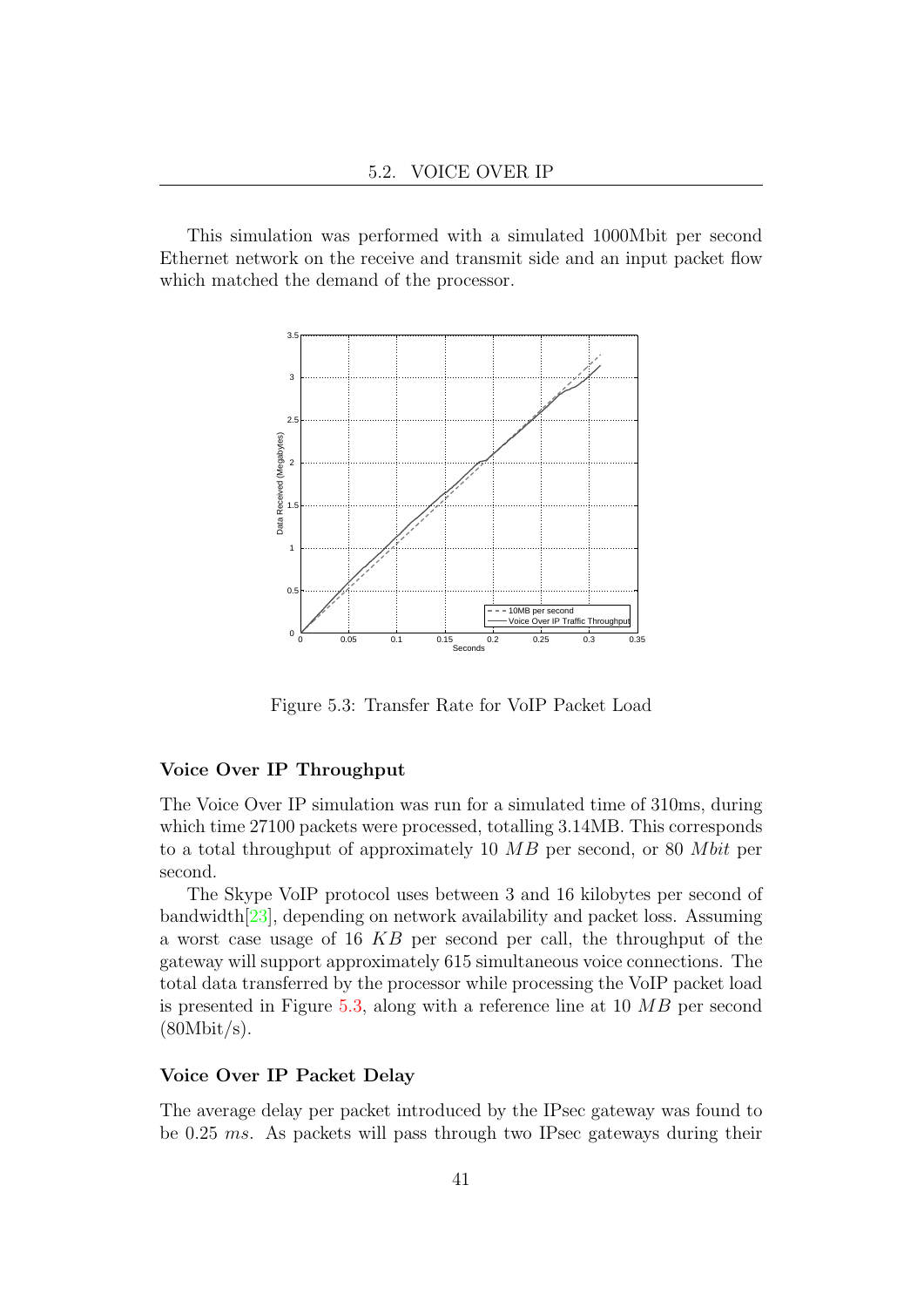transfer, the average packet delay caused by transmission over a VPN is approximately 0.5 ms. This delay is acceptable for interactive applications such as Voice over IP, SSH, multiplayer games and streaming video.



<span id="page-49-0"></span>Figure 5.4: Per-Packet Delay for VoIP Packet Load

A histogram of packet delays, corrected for packet size, is presented in Figure [5.4.](#page-49-0) Ninety percent of packets have a delay greater than 0.12 ms and a delay less than 0.38 ms. The small ratio between delay and variation in delay  $(jitter)$  will cause small packets to be transmitted in a different order from the order in which they arrived. Modifications to the design could be made to prevent packets from being transmitted out-of-order.

The measured mean packet jitter for the VoIP simulation was 0.25 ms and maximum recorded jitter was 0.90 ms (using the method described in "RTP: A Transport For Real-Time Applications (RFC3550)"[\[24\]](#page-102-9) by Schulzrinne et al.), a significant but acceptable amount of jitter.

# 5.3 Large Packet Simulation

Large packets make up the majority of the total number of bytes transferred over the Internet (see Figure  $5.1(b)$  on page [38\)](#page-45-1) and will make up the majority of processing time used by an IPsec gateway deployed on a general purpose network. Large packets are generated by applications and protocols including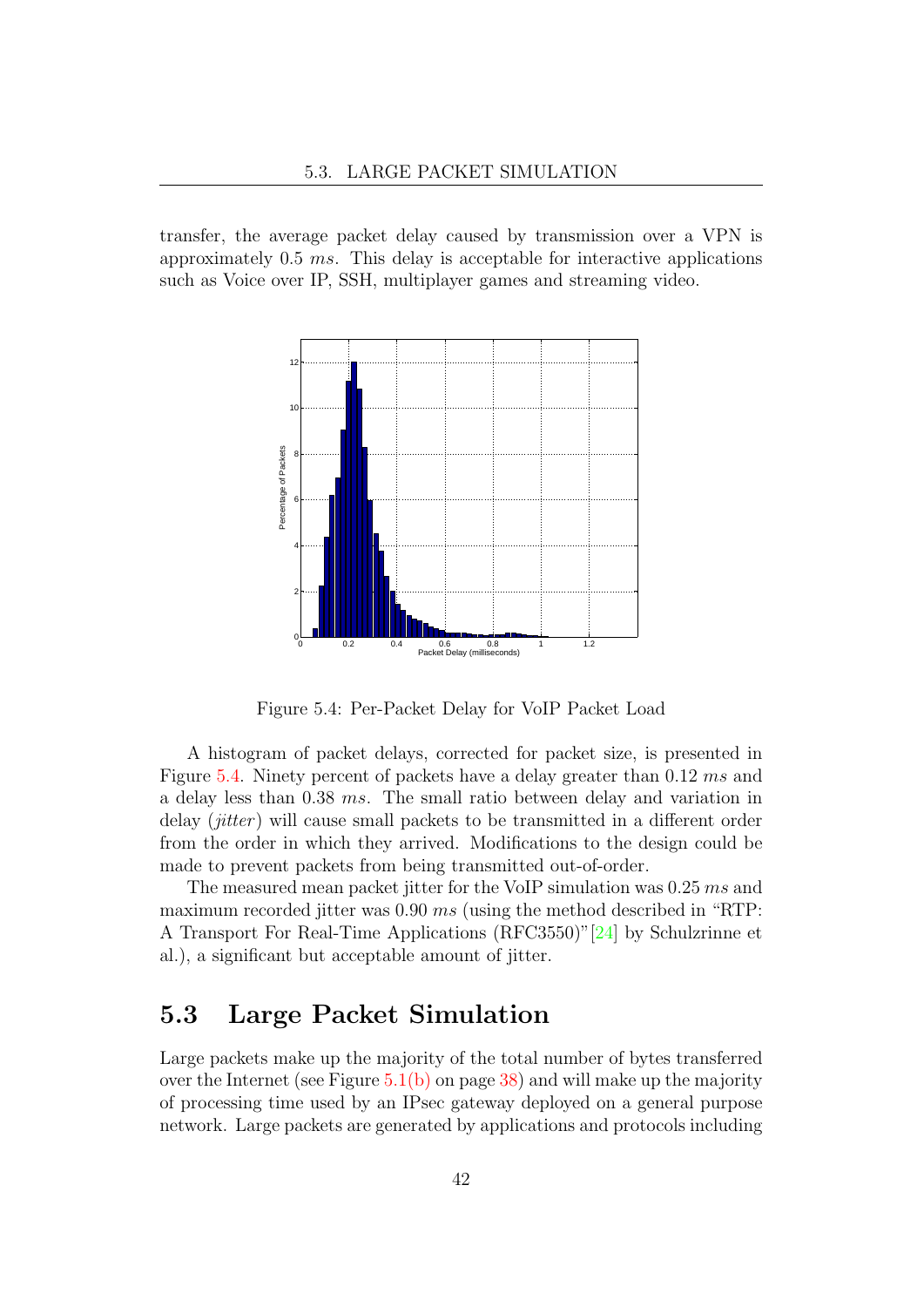HTTP (web browsing), FTP (bulk file transfer), peer-to-peer file sharing and SMTP. These applications transfer large amounts of data and are not sensitive to small (less than 500 ms) delays.

In order to test the IPsec gateway's performance with extremely large packets, a traffic stream was generated with random packet sizes distributed uniformly from 1500 to 2000 bytes. Using the simulation framework presented above, throughput and delay measurements were made for large packets.

#### Large Packet Throughput

The large packet simulation was run for a simulated time of 233 ms, during which time 2172 packets were received and processed, totalling 3.8 MB. The mean throughput (on the receive side) of the IPsec gateway was approximately 16  $MB$  per second (128 *Mbit* per second).



<span id="page-50-0"></span>Figure 5.5: Transfer Rate for Large Packet Load

At 16 MB per second, the transfer of a 650 MB CD image would take 41 seconds and a 4.7 GB DVD image would take 300 seconds. This transfer rate is superior to the transfer rate of 100 MBit per second Ethernet networks, which are currently widely deployed.

The total data received by the processor while processing the large packet load is graphed in Figure [5.5,](#page-50-0) with a reference line at 16 MB per second.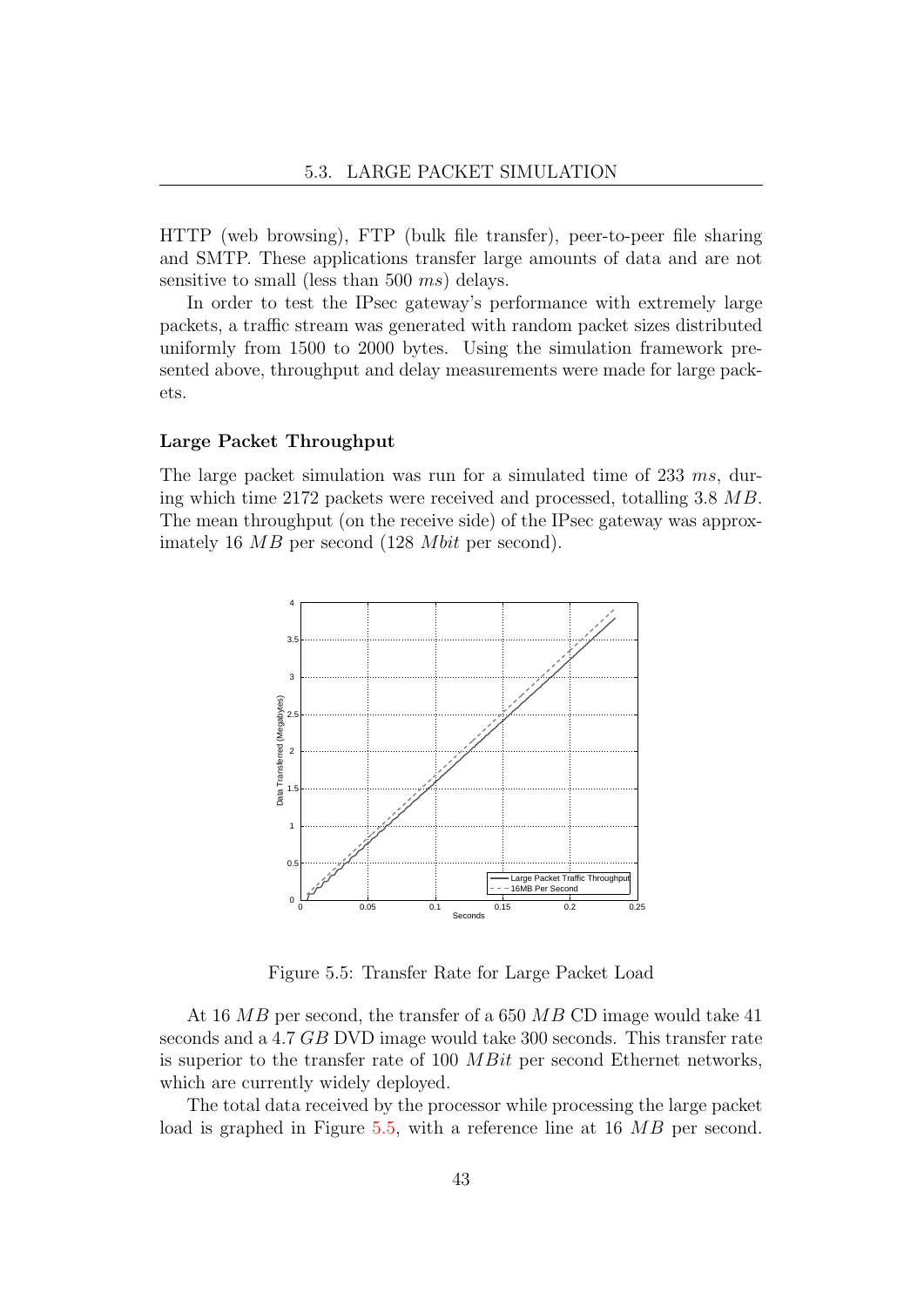Note that despite early variations, the graph is extremely linear, suggesting that the behaviour of the system is constant.

#### Large Packet Delay

The mean delay per packet introduced by the IPsec gateway was found to be 1.9 ms, or 3.8 ms for a pair of gateways. This delay is acceptable for bulk data transfer applications and will not have a noticeable effect on application performance.



<span id="page-51-0"></span>Figure 5.6: Per-Packet Delay for Large Packet Load

A histogram of delay introduced by the gateway is presented in Figure [5.6.](#page-51-0) Ninety percent of packets are delayed by between 0.37 ms and 4 ms. As in the VoIP simulation, large variations in delay are likely to cause out-oforder packet transmission, which could cause problems with some transport layer and application layer protocols.

# 5.4 Typical Internet Simulation

The third simulation was run with a packet mixture typical of real-world internet connections, as described in Section [5.1.2](#page-44-1) on page [37.](#page-44-1) This simulation, unlike the Large Packet and VoIP simulations, is likely to be a good indication of real-world system performance.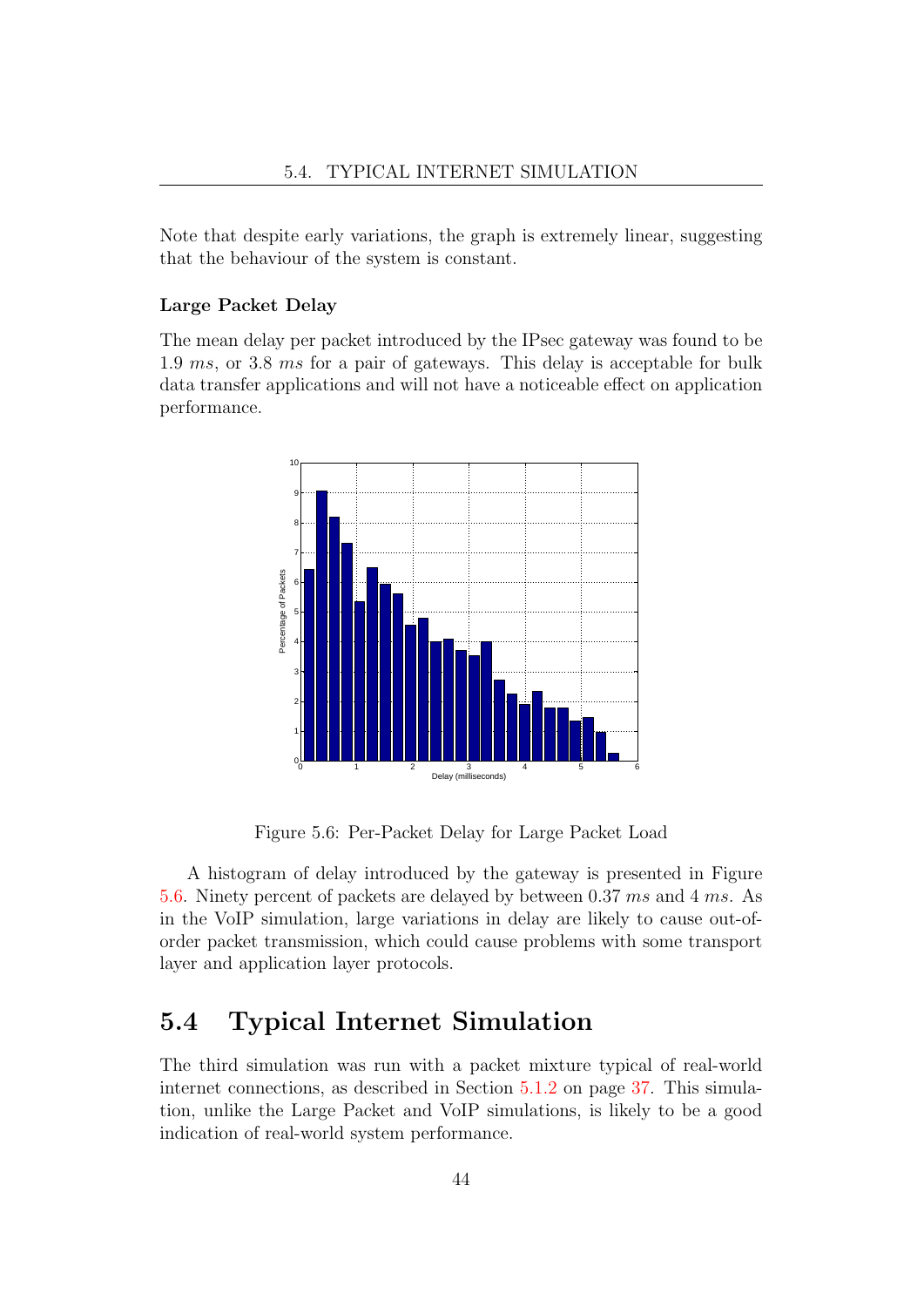As in the previous two simulations, the receive and transmit networks were limited to 1000 *Mbit* per second and the speed of the packet stream was dynamically adjusted to keep the receive buffer full at all times or saturate the receive network.



Figure 5.7: Transfer Rate for Typical Internet Packet Load

#### Typical Packet Throughput

The Typical packet simulation was was run for a simulated time of 557 ms. 7.24 MB of data was received in 8134 packets at a mean throughput of 13  $MB$  per second (104 *Mbit* per second).

This throughput is 23% less than the throughput recorded in the large packet simulation, but 20% greater than the throughput recorded in the VoIP simulation. Despite the reduction in throughput when compared to the Large Packet simulation, the transfer rate remains greater than  $100$  Mbit per second.

#### Typical Packet Delay

The mean delay per packet for the internet packet load was 0.65 ms, or 1.3 ms for a pair of IPsec gateways. Figure [5.8](#page-53-0) is the packet delay histogram for the simulation using a typical internet packet size distribution.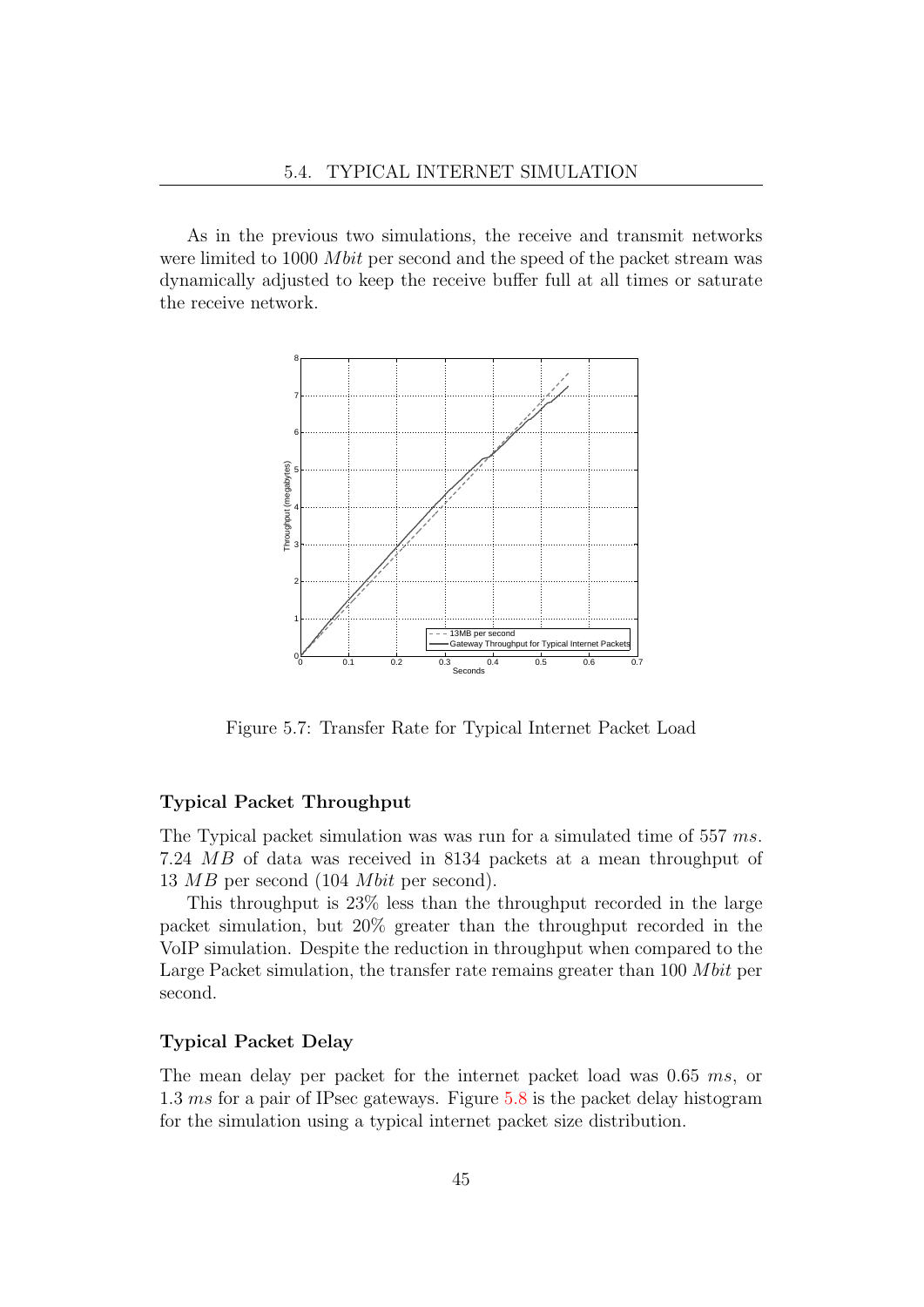

<span id="page-53-0"></span>Figure 5.8: Per-Packet Delay for Typical Internet Packet Load

Ninety percent of packets experienced a delay of between 0.15 ms and 1.3 ms, while two thirds of packets experienced a delay of between 0.16 ms and 0.87 ms. As with the previous two simulations, the variation in packet delays could cause out-of-order delivery. High *jitter*, as generated by this gateway, can cause quality of service degradation in some interactive protocols. The calculated mean jitter for this simulation was 0.65 ms (using the method from [\[24\]](#page-102-9)), a significant but not unacceptable amount of jitter. The variation in jitter with time is plotted in Figure [5.9,](#page-54-0) including a moving average with a window length of 300 samples.

## 5.5 Limited Network Speed Simulation

A fourth simulation was run with the the simulated network speed closer to the throughput of the gateway. The goal of this simulation was to analyse the effect that network speed had on the throughput and delay behaviour of the system.

In the previous three simulations, the simulated network was limited in speed to 1000 *Mbit* per second, approximately ten times greater than the maximum throughput of the system. Two simulations were performed with network speeds closer to the transfer rate of the system. The first simulation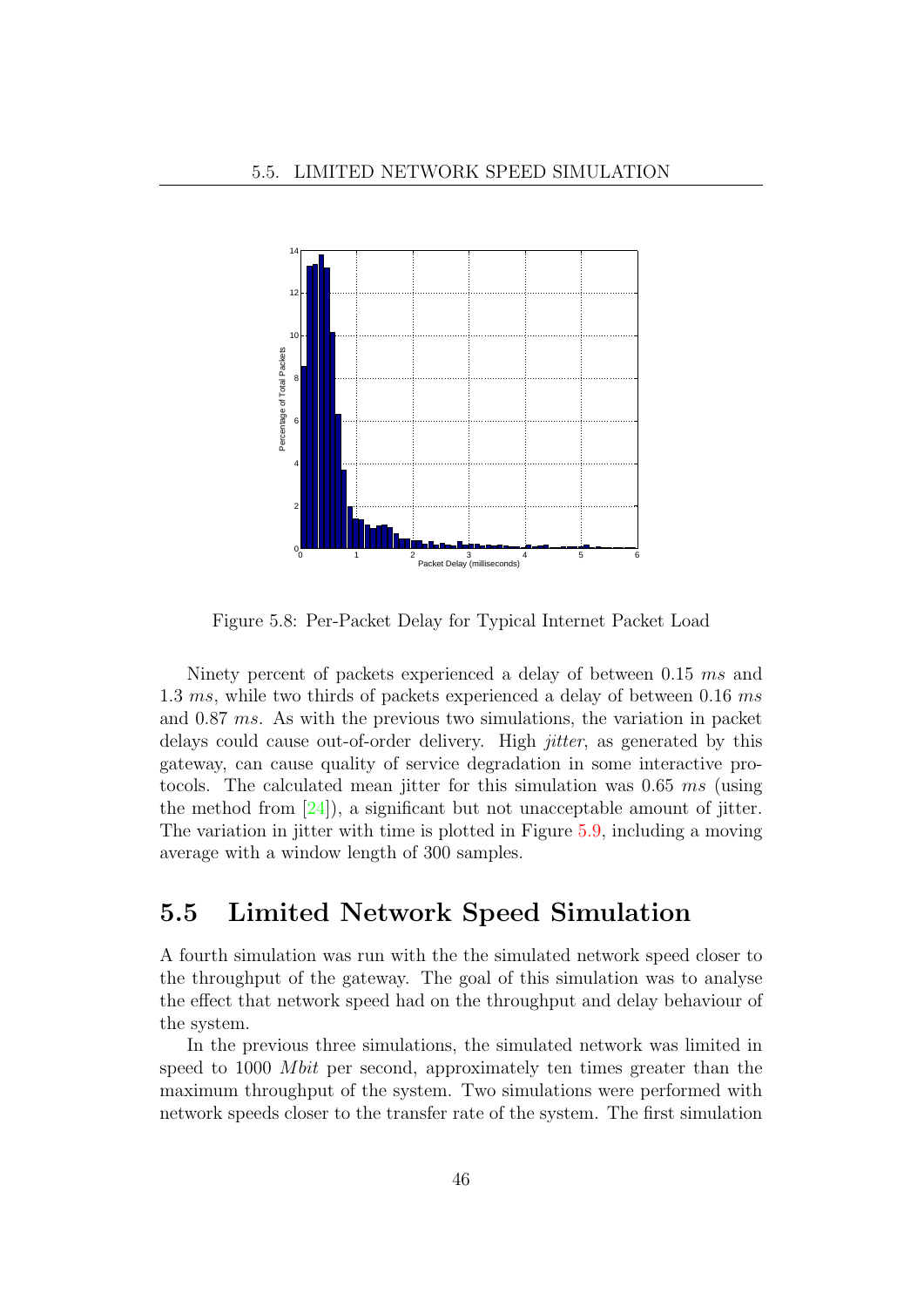

<span id="page-54-0"></span>Figure 5.9: Per-Packet Jitter for Typical Internet Packet Load

was performed with 100 *Mbit* per second limitations on both the ingress and egress networks. The second simulation was performed with a 80 M bit per second limit on the ingress network and a 100 *Mbit* per second limit on the egress network.

#### Throughput

Both limited network speed simulations were run for a simulated time of 228 ms. During this time the first (100-100) simulation processed and transferred 1444 packets totalling 1.35  $MB$  at a mean throughput rate of 5.9  $MB$ per second  $(47 \; Mbit \; per \; second)$ . The second  $(80-100)$  simulation processed and transferred 1081 packets with a total size of 0.98  $MB$  at a mean throughput rate of 4.3  $MB$  per second (34 *Mbit* per second).

#### Delay

The mean delay for both simulations was approximately 0.89 ms, or 1.78 ms for two gateways. The distribution of delays was very similar to that found in the typical internet packet simulation, with a mean increase of approximately 37%.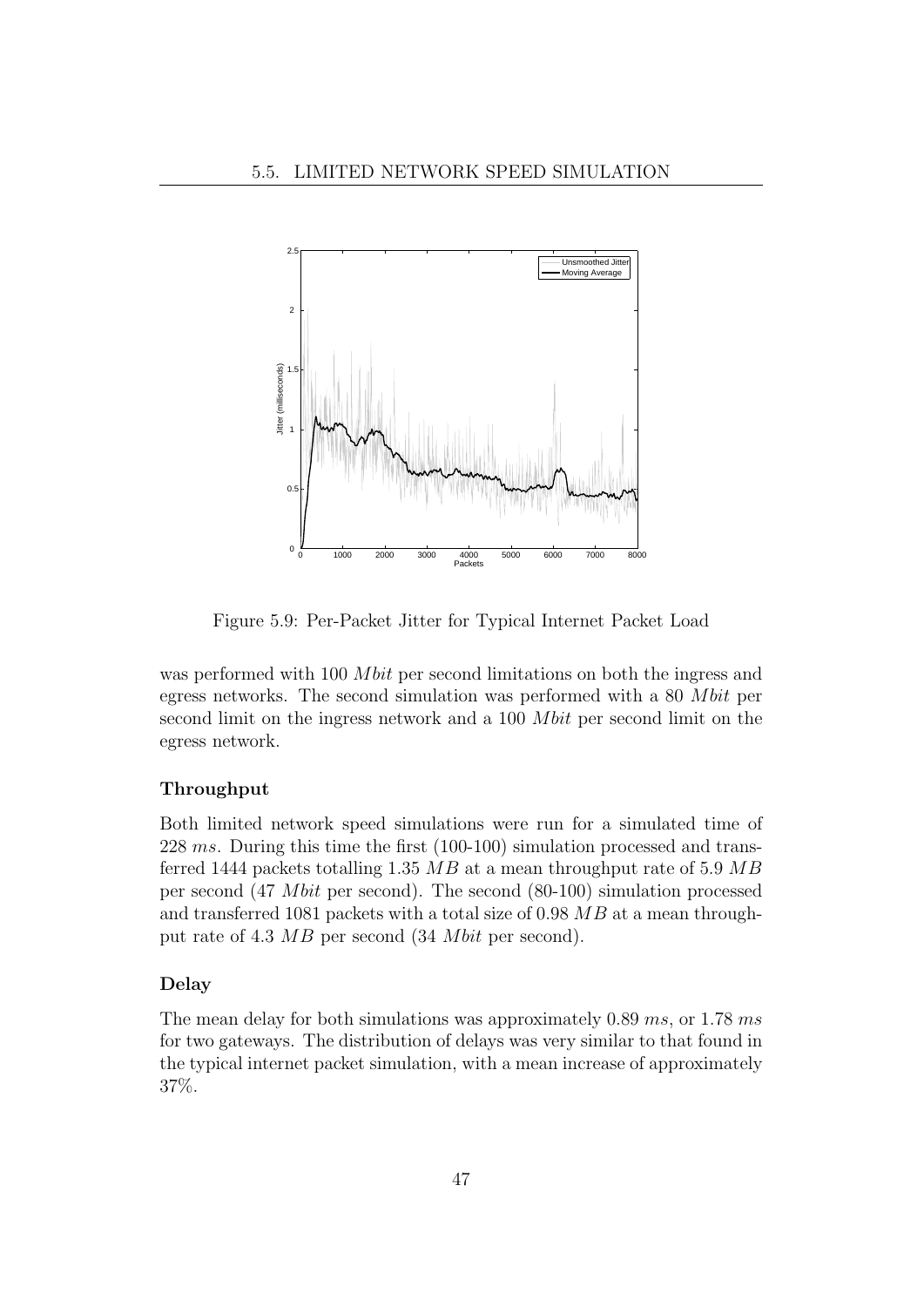

Figure 5.10: Transfer Rate for Limited Network Speed Simulation

# 5.6 Comparison With Other IPsec Implementations

Performance figures are not available for the majority of commercial IPsec implementations. Benchmarks have, however been carried out on a variety of open source implementations of IPsec. Linux Journal[3](#page-55-0) measured the performance of the native IPsec implementation in the Linux 2.6 kernel. The maximum throughput was found to be  $42 M bit$  per second between two Pentium 4 2.2GHz machines. The FreeSWAN IPsec implementation for Linux claims 36 *Mbit* per second for a 733MHz Pentium  $III<sup>4</sup>$  $III<sup>4</sup>$  $III<sup>4</sup>$ .

Dedicated embedded IPsec gateways offer excellent performance. Nokia claims a maximum throughput of  $120$  *Mbit* per second for it's  $50i$  VPN gateway and  $600$  *Mbit* per second for it's 100i product. Cisco's ASA 5500 line ranges from 170 M bit per second for the ASA5510 to 325 M bit per second for the ASA5540. While both the ASA5540 and Nokia 100i offer functionality apart from IPsec processing, they are extremely expensive - the ASA5540 costs approximately US\$18000 while the 100i retails at approximately US\$10000.

<span id="page-55-0"></span><sup>3</sup>http://new.linuxjournal.com/article/7840

<span id="page-55-1"></span><sup>4</sup>http://www.freeswan.org/freeswan trees/freeswan-1.99/doc/performance.html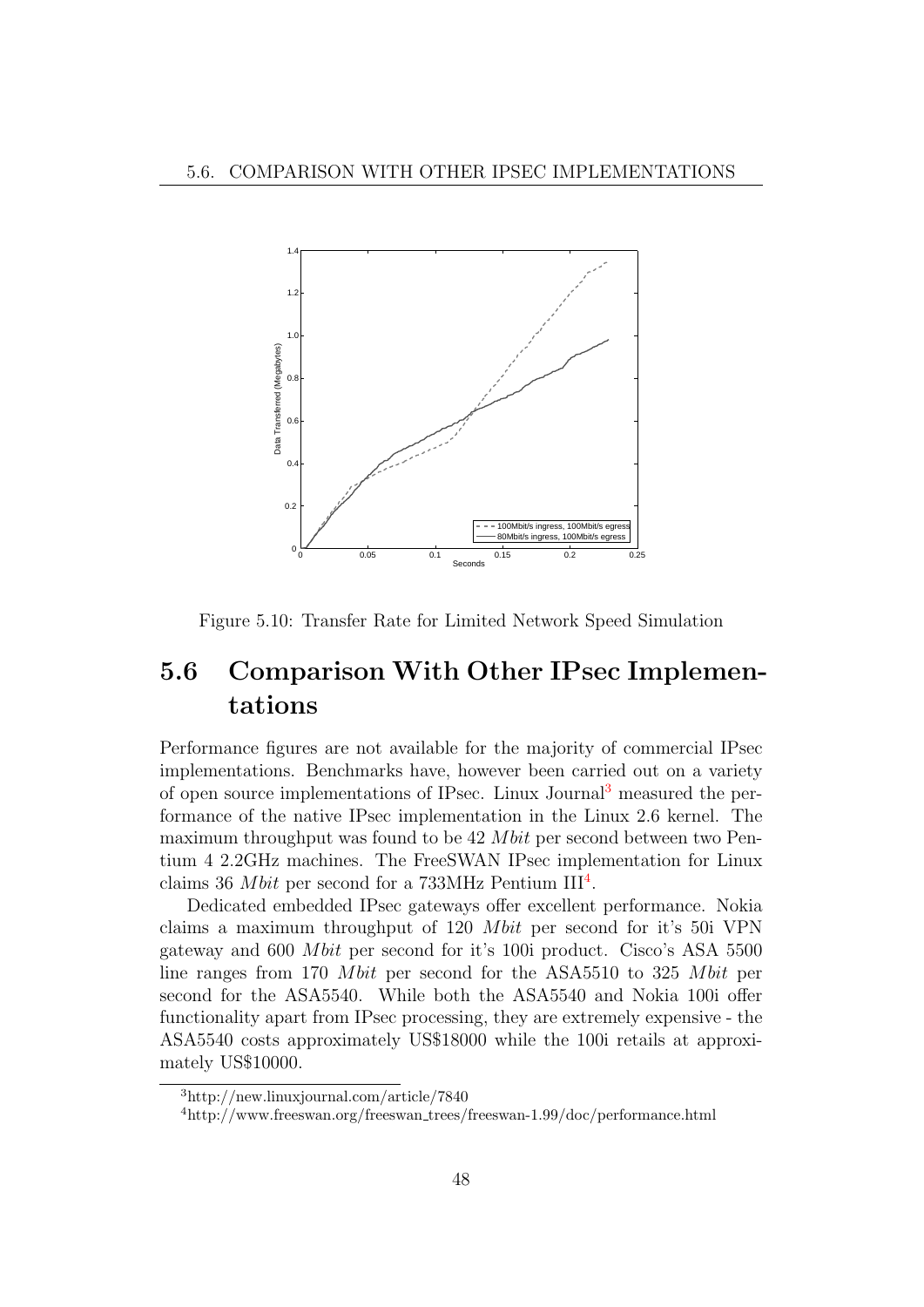While it is not necessarily valid to compare the performance of IPsec solutions without third party testing in a controlled environment on a standard packet load, the transfer rates presented here illustrate the difference in performance between software VPN implementations and dedicated hardware solutions.

## 5.7 Discussion of Results

The throughput of the gateway design was found to be dependent on packet size. This is unsurprising - the amount of time required to encrypt and hash a packet increases linearly with the size of the packet. The constant time required for packet encapsulation was found to cause system throughput on large packets to be superior to system throughput on loads dominated by small packets. Packet delay was considerably less on small packets. This was the expected result - smaller packets contain less data to process and hence processing time causes less per-packet delay. Per-packet delay for a given packet size was found to be approximated by the equation  $delay = \frac{size}{1000} + 0.13$ .

Per-packet delay results for all three simulations were found to be within acceptable bounds. The ITU-T SG9 recommends an end-to-end delay of 50 ms or less for high quality video streaming and 100 ms for CD-quality audio. The delay introduced by this gateway will not have a significant effect on end-to-end delay.

The significant performance degradation caused by limitation of media speeds is somewhat unexpected. The limitation of ingress speed appears to have prevented the system from keeping the processing threads busy, wasting processing resources and reducing throughput. The limitation on egress speed appears to have increased the amount of time required to transmit packets. This increase has lead to an increase on the amount of time processing threads waste waiting for other threads to unlock the packet transmission mutex. The implementation of a buffer between the processing units and the transmission unit would have been likely to decrease the performance effect of limited egress network speed. More simulations are required to fully understand the relationship between network speed and system performance.

The large variation in packet delay is a cause for concern - some protocols require low jitter and in-order packet delivery in order to function optimally. While the jitter observed in the simulations  $(0.65 \, ms \, \text{for the typi-}$ cal simulation) is below the ITU-T recommended maximum for high-quality VoIP applications  $(5 \text{ ms})$ , the gateway presented here will make a significant contribution to end-to-end jitter.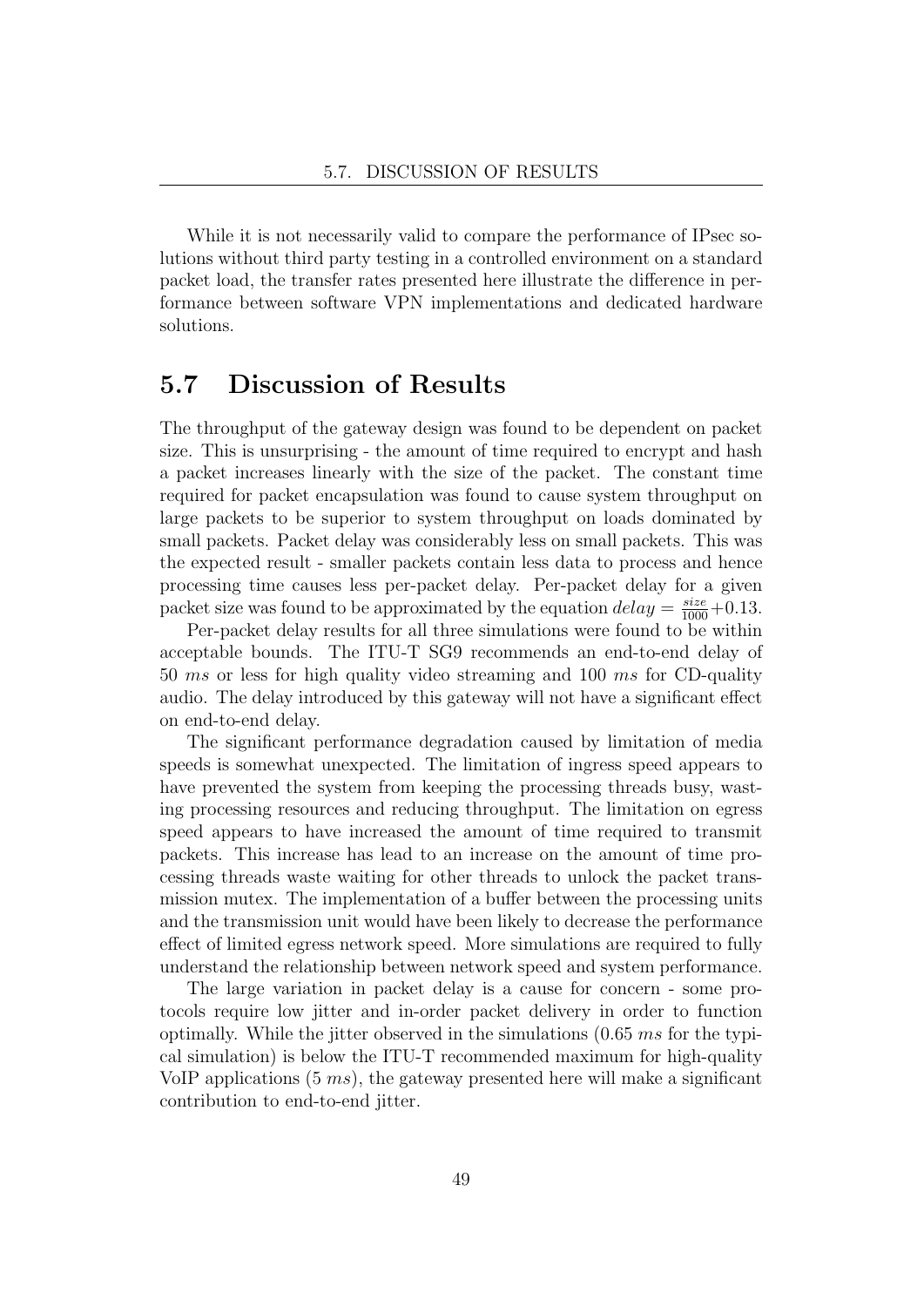# 5.8 Conclusion

The reduction in Quality of Service caused by implementation of the VoIP gateway analysed above in an internet connection is likely to be acceptable for most applications. The throughput limitation imposed by the device places restrictions on bulk-data transfers over high speed networks, but is not a significant restriction for VoIP and other interactive traffic. Delay and jitter were found to be within acceptable bounds for both interactive and bulk-data transfer applications.

Improvements in the design of the system could be made to reduce jitter and prevent out-of-order packet delivery. The addition of a large transmit buffer to the design is also likely to reduce the effect of network speed limitation on throughput.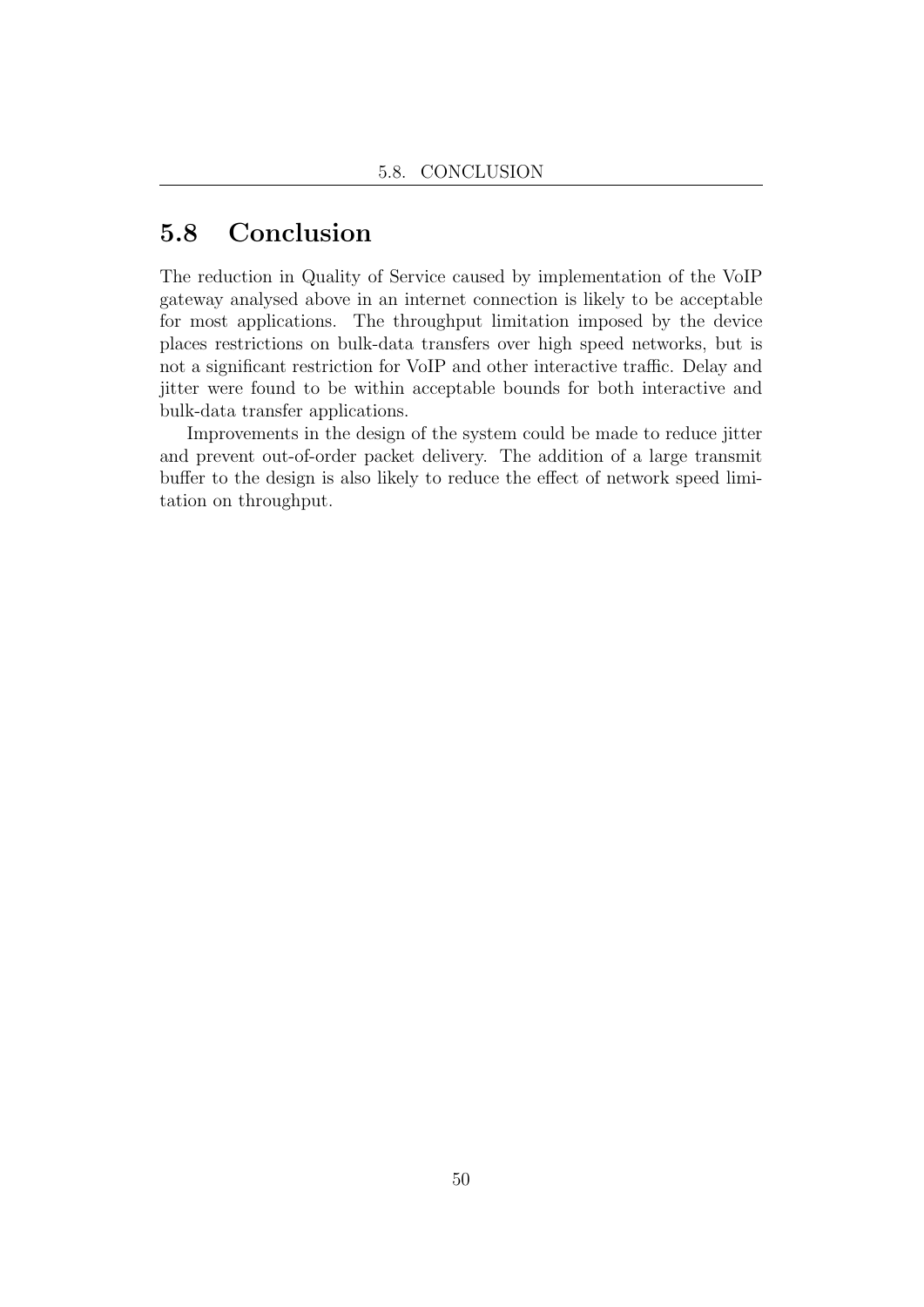# Chapter 6

# Conclusion

# 6.1 Achievement of Project Goals

The aim of the project was to investigate, design and test the software for an implementation of a Virtual Private Networking gateway based on the IXP2400 Network Processor.

Following an analysis of current Virtual Private Networking protocols (Appendix [B\)](#page-69-0), the Internet Protocol Security protocol was chosen for implementation. IPsec is a large and complex protocol family and there was not sufficient time for the implementation of the entire protocol to be designed, programmed and tested. A subset of the IPsec protocol family - Encapsulating Security Payload operating in tunnel mode - was chosen for implementation as the operations performed by this protocol are the most performance critical in an IPsec implementation.

The design of a set of programs for the Intel IXP2400 Network Processor's Microengines was completed. The final design was chosen from the analysis of four candidate designs, which were described in detail. Following the selecting of the overall software designs, designs were presented for each of the constituent programs of the IPsec implementation. Two candidates for the design of the most critical component, the packet processor, were presented and analysed.

The final design was implemented in Microengine C, a dialect of the C programming language native to the Microengines of the IXP2400. An extensive performance analysis of the completed gateway was performed using a simulation environment.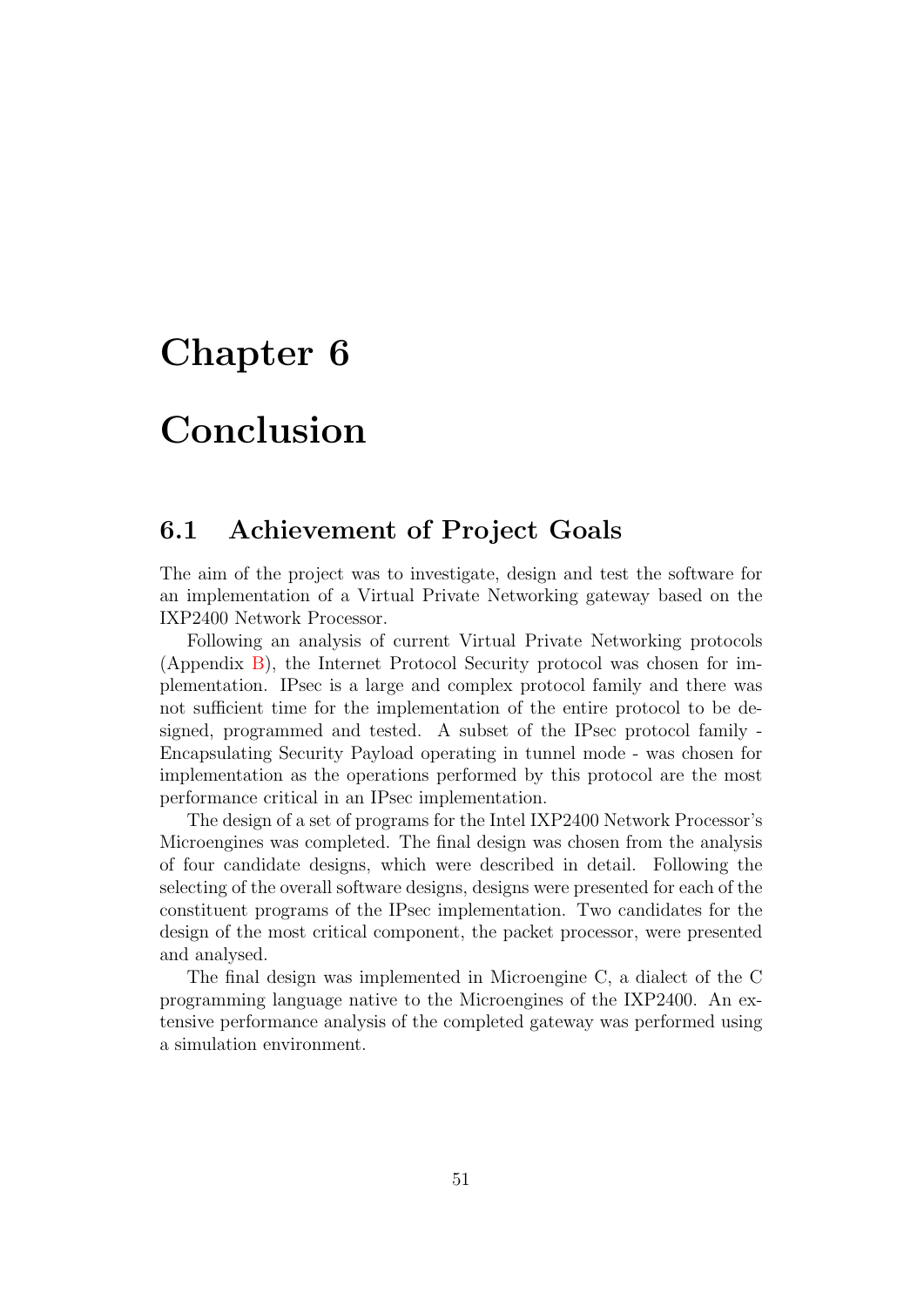## 6.2 Conclusions from Design and Testing

The multi-cored nature of the IXP2400 processor requires that applications be written with multiple processes, one per Microengine core. In order to take full advantage of the capabilities of each microengine, processes which perform extensive memory access need to be written with multiple threads.

Designing applications for this multi-process multi-threaded environment requires a different approach to designing for traditional uniprocessor systems. Design techniques need to be conscious of the requirement for multiple independent threads and aim to limit thread synchronisation. Despite the unusual nature of the hardware, traditional software design approaches, such as the finite state machine model, were found to be extremely useful in the design of individual threads.

Designing efficient applications for multi-cored network processors is extremely difficult. Simulation of trial designs and manual design space exploration are powerful tools that allow the designer to understand how design parameters affect system performance. Automated design space exploration is also likely to prove to be a useful tool for network processor software design.

The final system, an implementation of the Encapsulating Security Payload protocol, was found to have a maximum throughput of 104 M bit per second. Parameters relevant to Quality of Service, such as packet delay and jitter, were found to be within acceptable limits. The IXP2400 network processor is well suited to the implementation of IPsec.

# 6.3 Future Work

The scope for future work and extensions to the work presented above is extremely large. Pairing the design presented above with an implementation of the IKE protocol on the IXP2400's XScale control processor and adding support for Security Associations to the processing program would make the system a working IPsec implementation.

Beyond completion of the gateway, several other possibilities for future work exist.

- Perform profiling and hotspot optimisation of the packet processing code in order to reduce per-byte processing time.
- Investigate integration with a hardware AES implementation for improved processing speed.
- Implement the full IKE and ISAKMP protocols for Security Association establishment and maintenance.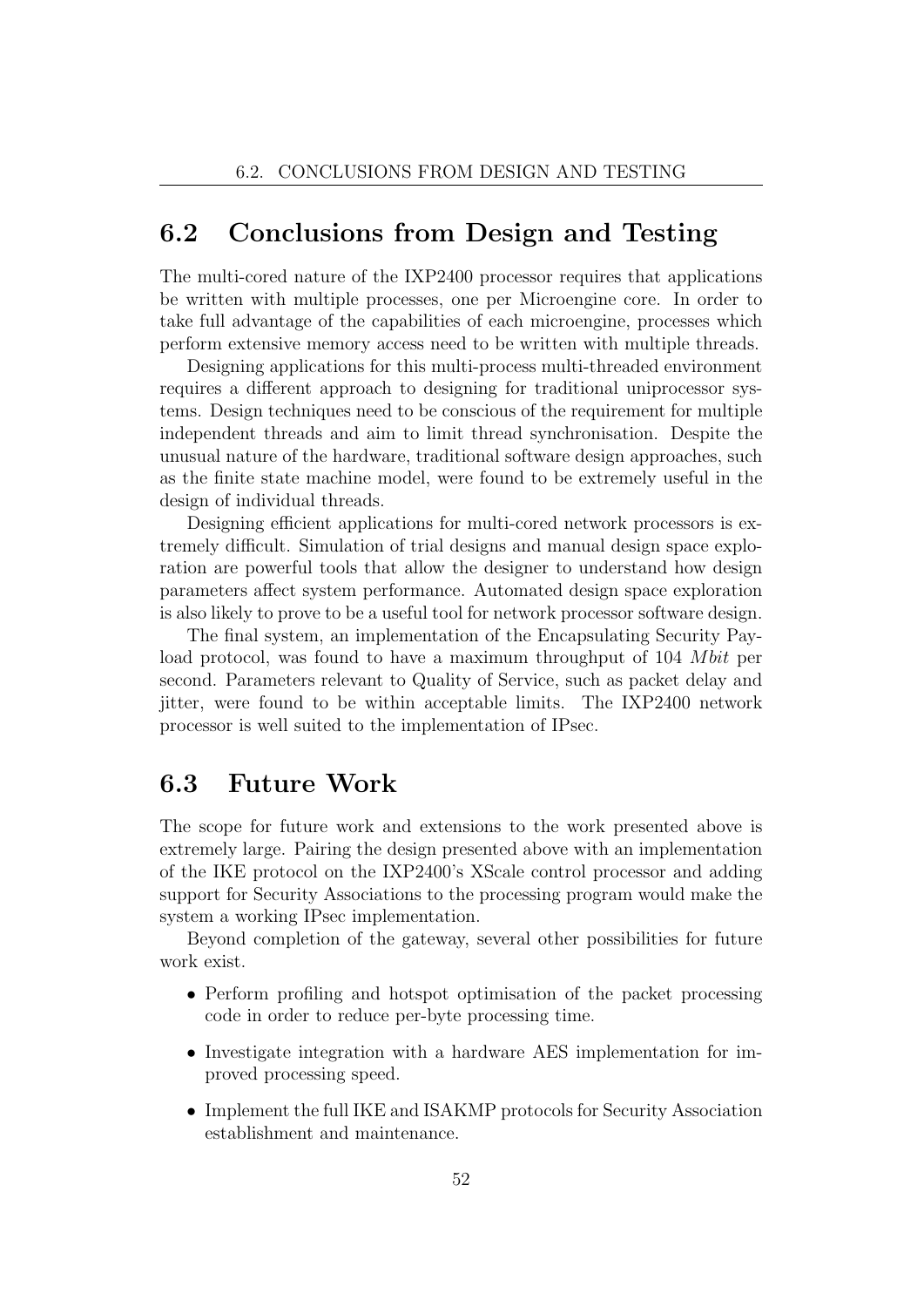- Implement the Authentication Header protocol and tunnel mode for AH and ESP.
- Perform interoperability tests with a reference IPsec implementation.
- Perform an automated exploration of the software design space for IPsec implementations.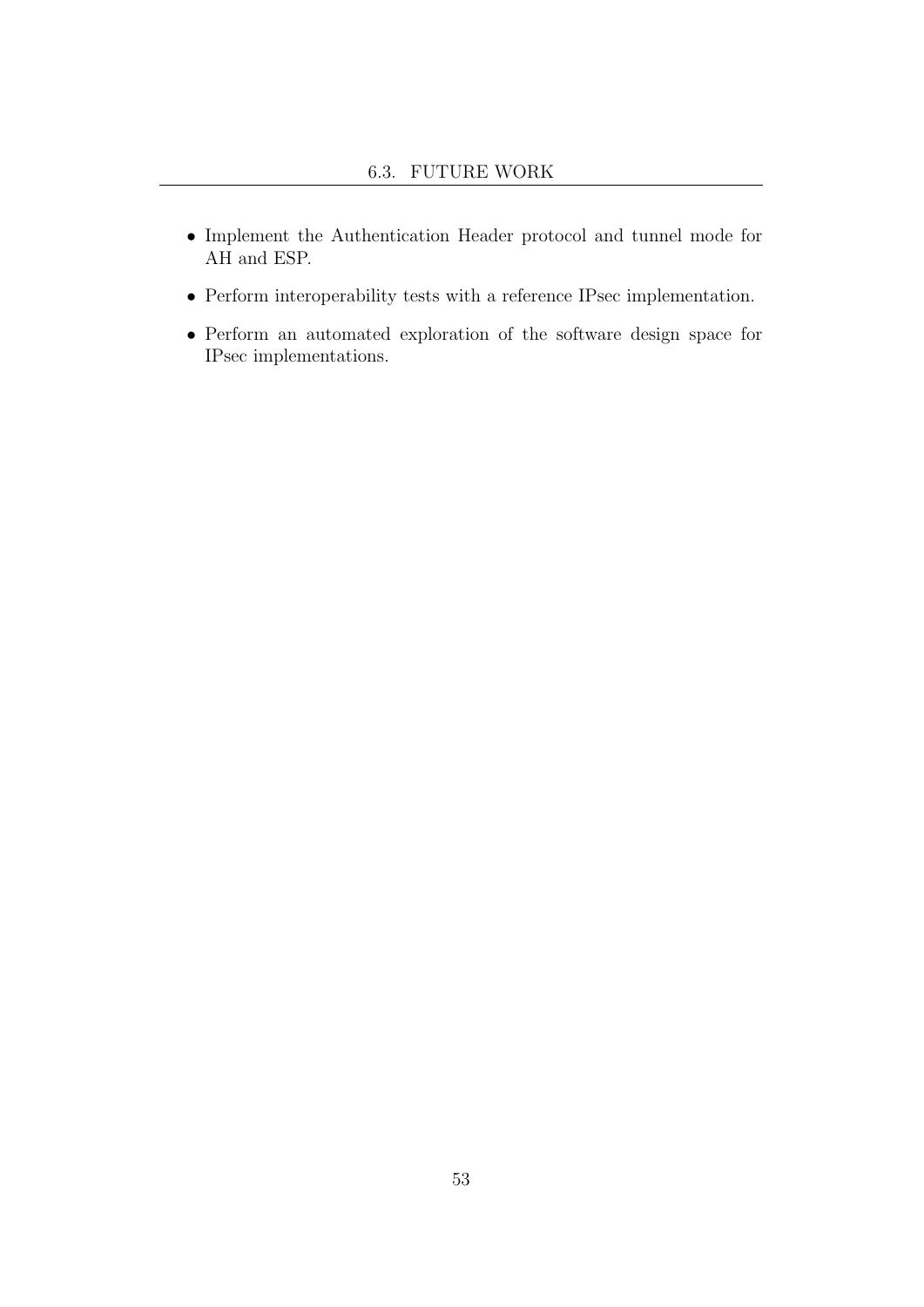# Appendices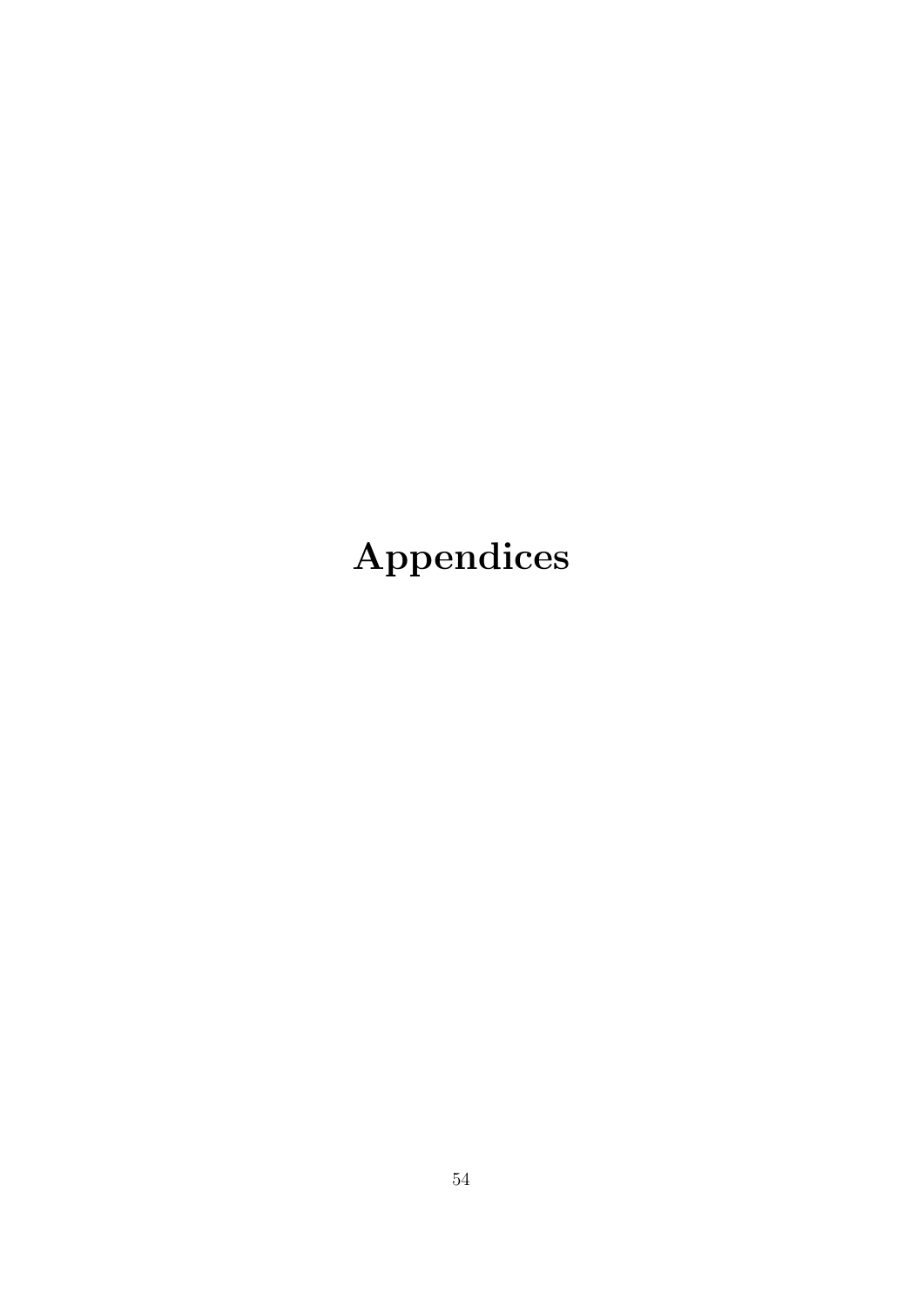# Appendix A

# The Intel IXP2400 Network Processor

## A.1 Overview

Along with the rise in broadband packet networks came the demand for processors which could process data flowing over these networks at full network speed. The first products designed to perform data processing tasks at line speed relied on specialised hardware (ASICs) which offered excellent performance at the cost of flexibility. ASIC based designs could not be modified if requirements changed and had to be replaced instead of being extended to perform new tasks. The reprogrammability of FPGAs made them ideal for performing some tasks, but throughput and memory limitations, along with high price, restricted their suitability for more complex network processing tasks.

In response to the growing requirements of packet processing and demand for more flexible hardware, network processors were developed. Network processors are programmable processors which can perform data processing tasks at line speeds. In most network processor designs, performance demands were met by including many processing engines on a single processor. Each processing engine is a very restricted RISC processor optimised for performing network processing tasks, including bit manipulations and checksums. Several processing engines are combined with other specialised hardware including medium access controllers (MACs), switch fabrics and high speed memory to make a complete network processor.

The Intel IXP2400 Network Processor, a second generation network processor, consists of eight Microengine v2 data processing engines, an Intel XScale control processor, SRAM and DRAM controllers, a medium interface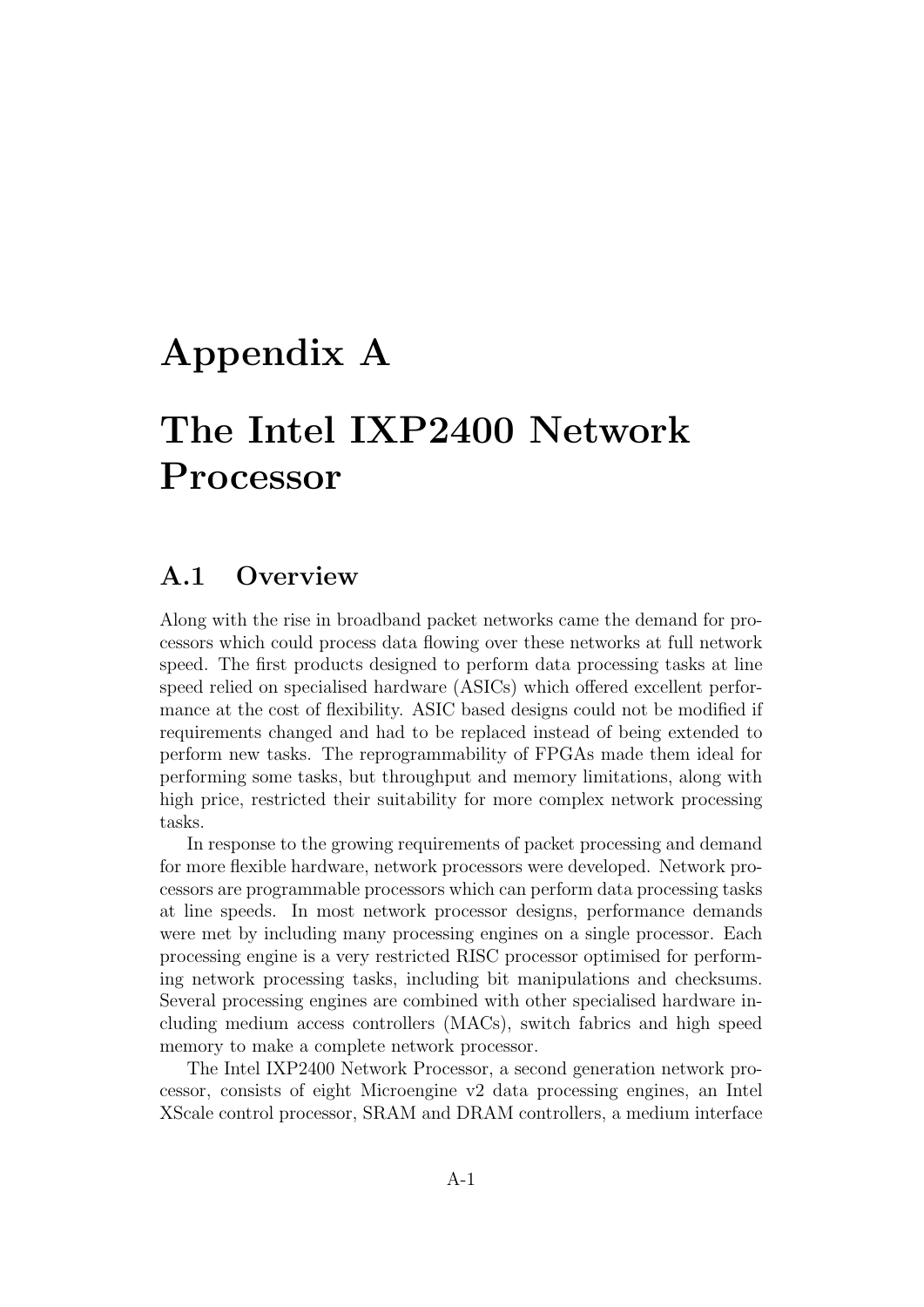

and a PCI controller.

Figure A.1: Block Diagram of IXP2400 architecture (from [\[25\]](#page-102-10))

# A.2 Architecture of the IXP2400

### A.2.1 Microengines

The IXP2400 network processor includes eight Microengine v2 network processing engines. These engines are very simple programmable RISC processors which perform the majority of data plane processing tasks on the IXP2400. The features of these microengines include:

- 256 General Purpose Registers
- 512 Transfer Registers (used for memory access)
- 128 Next Neighbour registers (used for transferring data to other microengines on the same processor)
- 16 entry Content Addressable Memory
- Zero overhead context switching for up to eight threads
- 4096 instruction control store
- Hardware signal handling of up to fifteen signals

Each microengine has access to all the other resources on the network processor, including the memory controllers and the media and switch fabric interface (MSF).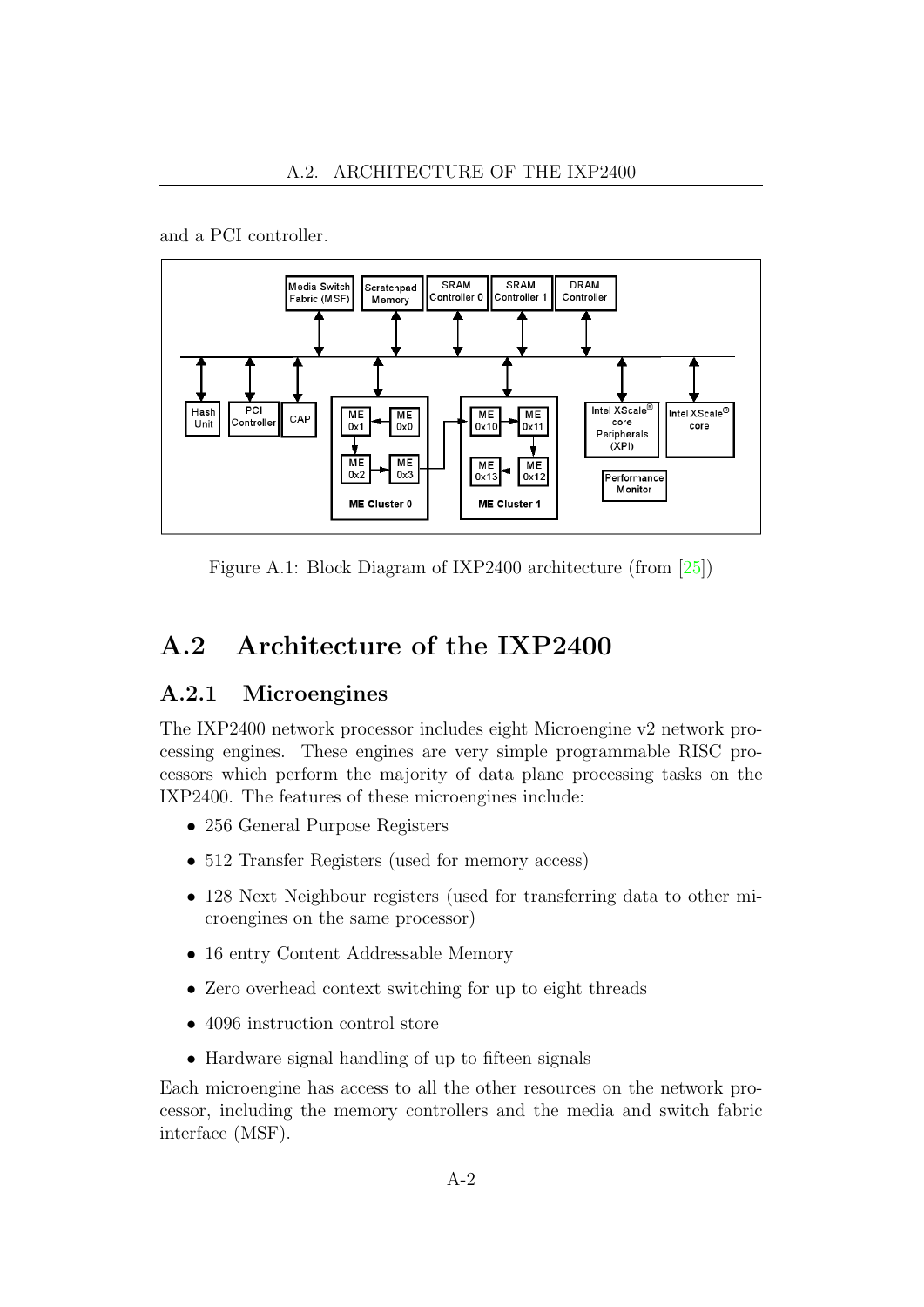#### Contexts

<span id="page-64-0"></span>Microengines have support for context switching, with zero effective overhead, between up to eight threads. Use of multiple threads decouples data processing times with comparatively long memory access times, allowing another thread to continue when one is waiting for data from the memory controllers. Context switching is handled by a non-preemptive round-robin hardware thread controller, implemented in hardware on each microengine. Each of the eight hardware contexts (threads) on each microengine can be



Figure A.2: Microengine Context State Transition Diagram (from [\[25\]](#page-102-10))

in one of four states, Inactive, Executing, Ready and Sleeping. Figure [A.2.1,](#page-64-0) from the IXP2400 Hardware Reference Manual, illustrates the possible transitions between these states.

- Inactive The context is not required by the application and was disabled at compile time.
- Executing The context is currently executing instructions from the control store. Executing contexts will continue to execute until they fetch an instruction which would cause them to block (such as a memory access). Only one context per Microengine can be the executing stage at a time.
- Ready The context is ready to execute. When the current executing process switches to the sleep state, the hardware selects which of the ready contexts to run with a round robin arbitrator.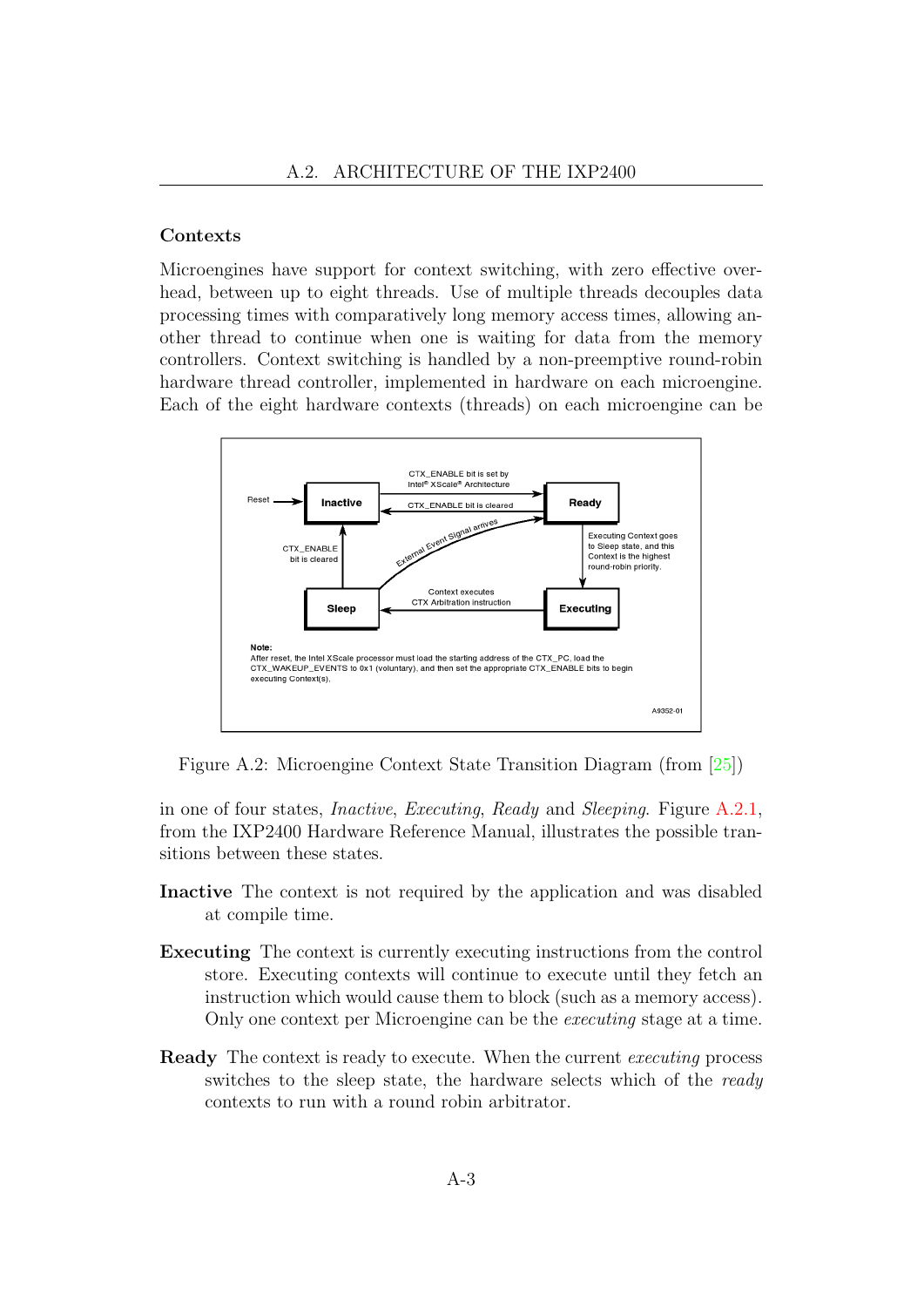Sleep The context is waiting for an external event, such as the completion of a memory access operation.

#### Memory

Microengines have access to four different types of memory. Each of the memory types represents a tradeoff between expense, size, access latency and bandwidth.

- Local On-die memory local to each microengine. It is extremely fast but very limited in size.
- Scratch A small, fast memory shared by the eight microengines on the IXP2400. Scratch is large enough to contain small data structures and single packets.
- SRAM Static Random Access Memory is medium speed and fairly large (depending on the system configuration).
- DRAM Dynamic Random Access Memory is relatively slow but is likely to be the largest memory available due to it's low cost.

| $1000 \pm 11.1$ . IAI 2700 T ypus and I roperates of memory (from [12]) |              |                            |  |  |
|-------------------------------------------------------------------------|--------------|----------------------------|--|--|
| Memory Type                                                             | <b>Size</b>  | Access Latency   Bus Width |  |  |
| Local                                                                   | $2560$ bytes |                            |  |  |
| Scratch                                                                 | 16K          | 60                         |  |  |
| SRAM                                                                    | $256M$ max.  | 150                        |  |  |
| DRAM                                                                    | $2G$ max.    | 300                        |  |  |

<span id="page-65-0"></span>Table A.1: IXP2400 Types and Properties of Memory (from [19])

Table [A.1](#page-65-0) lists the maximum sizes, bus widths and access latencies of the four memory types. Local memory on the IXP2400 microengines is similar in performance to L1 cache on modern PC CPUs. The L1 cache on the AMD Athlon family has an access latency of 3 clock cycles<sup>[1](#page-65-1)</sup>. Local memory should not be confused with a cache, however. Data must be assigned to local memory manually and it does not offer the same features, such as set associativity, that a true CPU cache does. Local memory is suitable for small data structures which are accessed often but are not suitable for allocation to General Purpose Registers.

Scratch memory on the IXP2400 is shared between all eight microengines and the XScale core. It offers fairly low latency, but is severely limited in size.

<span id="page-65-1"></span><sup>1</sup>From "Calibrated Hardware Database" http://monetdb.cwi.nl/Calibrator/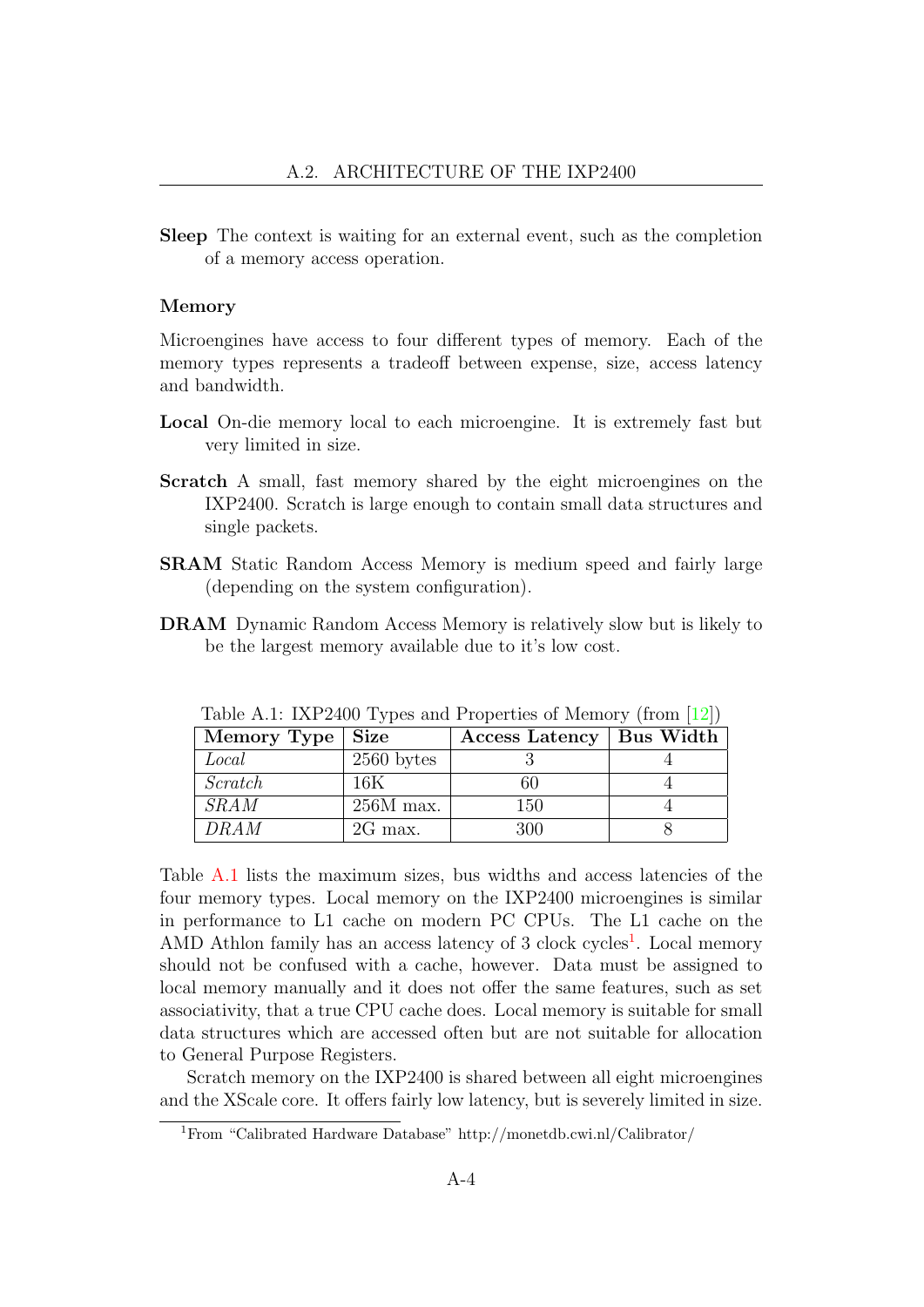Scratch is useful for shared memory communication between microengines and for storage of relatively small data structures. The IXP2400 also supports atomic access to scratch memory, using one of 16 possible rings. These rings make implementation of producer/consumer relationships between contexts or microengines simple and fast.

Static RAM is fairly expensive and thus it is unlikely to be used in large amounts in deployed systems. The IXP2400 supports up to 256MB of static RAM which can be used for medium speed access to large data structures and packet data.

Double Data Rate (DDR) Dynamic RAM, as used by the IXP2400, is cheap compared to other RAM types and is therefore likely to be present in large amounts. DRAM access is a fairly high latency operation (300 cycles if the controller is unloaded) which, combined with the lack of caches in the microengines, makes accessing data from DRAM slow compared to other types of RAM. In comparison, DRAM access latency on an AMD Athlon PC processor is 160ns (or 160 cycles on a 1GHz processor), which is effectively reduced (by as much as 80%) in practice by the use of a multi-level cache heirarchy<sup>[\[11\]](#page-101-0)</sup>. In order to achieve good performance, techniques such as explicit caching and write/read combining must be used to reduce the effect of this high latency.

One of the largest challenges for the programmer of the IXP2400 network processor is effectively using these types of memory to achieve acceptable performance while keeping costs low.

#### Content Addressable Memory

The IXP2400 microengines each contain a 16 entry Content Addressable Memory. CAM is equivalent to a hardware implementation of an associative array, or dictionary. The CAM allows the microengine to perform an extremely fast lookup from a tag to an associated state. Content Addressable Memory hardware is extremely useful for many network processing applications, such as routing.

### A.2.2 XScale Control Processor

The Intel XScale processor used as a control processor in the IXP2400 is a powerful RISC microprocessor, compliant with the ARM V5TE standard. The V5TE standard specifies a fairly limited instruction set without support for floating point operations. Focussing on instructions relevant to packet processing keeps costs down while not sacrificing performance.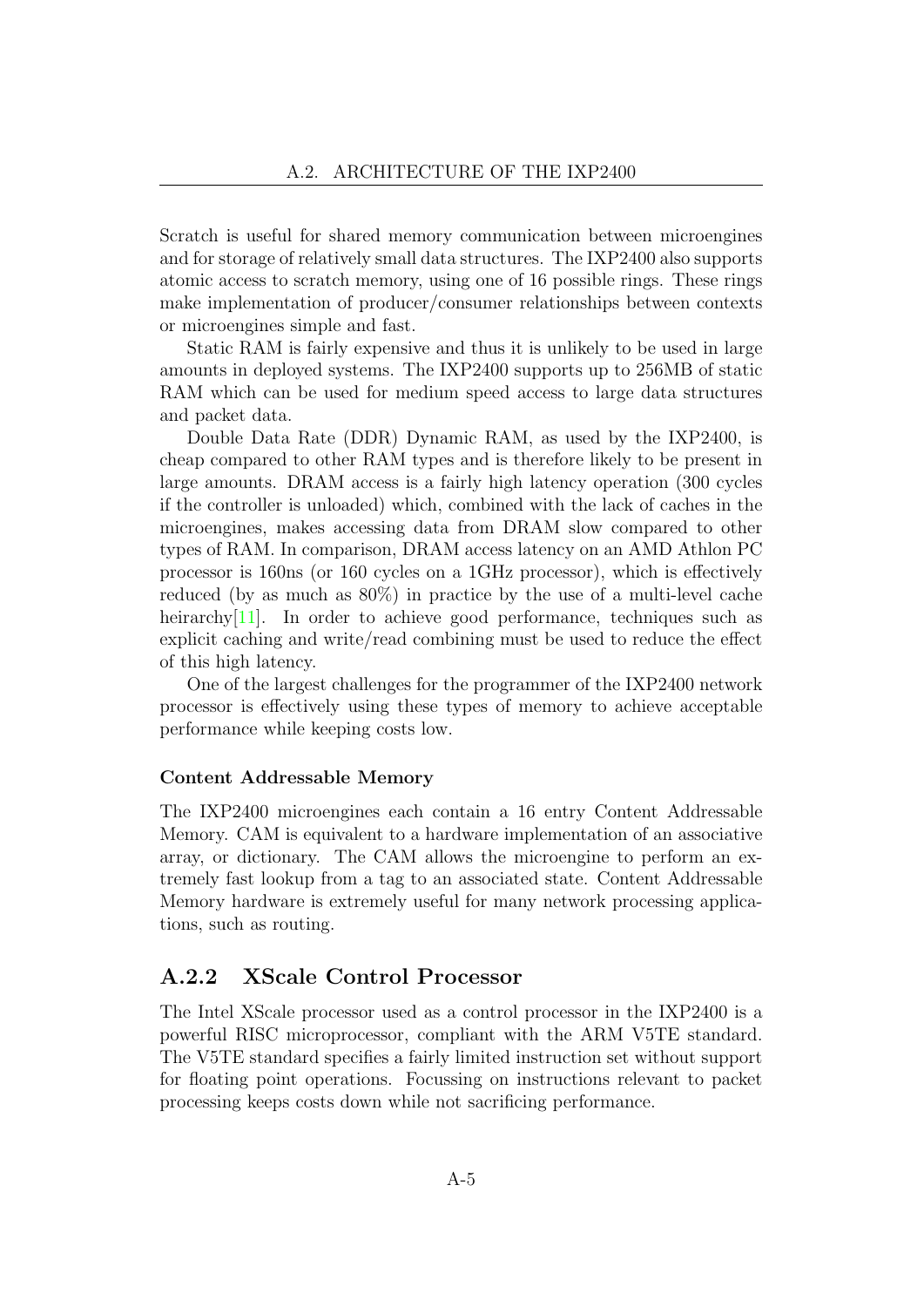This core is designed to run an embedded operating system (such as RTLinux) and oversee the operations of the microengines. It's responsibilities include start-time setup of the microengines and exception handling for most of the hardware devices. For example, an ECC error in the DRAM controller will send an interrupt to the XScale processor which will take responsibility for ensuring that the microengine which made the failed request continues with it's program successfully.

The XScale processor is also suitable for implementing non-performance critical but fairly complex protocols. The XScale core would, for example, be perfect for implementing the IKE and ISAKMP protocols in an IPsec implementation.

### A.2.3 Media and Switch Fabric Controller

The IXP2400 communicates with the network (via a separate physical layer controller) or with other network processors on the same board through the Media and Switch Fabric Interface (MSF). The MSF supports a pair of independent 32bit wide buses with clock speeds of between 25MHz and 133MHz one receive bus and one transmit bus. Each of theses buses can be configured independently, using different protocols and bus speeds, if necessary.

The MSF buses support:

- Configuration as four 8bit buses, two 16bit buses or one 32bit bus.
- POS-PHY (Packet over SONET) Levels 2 and 3.
	- Multi PHY master mode operation, with support for up to 32 slave ports.
	- Single PHY master mode operation.
- CSIX-L1 (Common Switch Interface) with a 32bit wide bus.
- UTOPIA (Universal Test and Operation Physical Interface for ATM) Levels 1, 2 and 3.
- CBus connection for connecting to other IXP series processors.

## A.3 Conclusion

The IXP2400 is an extremely powerful and capable processor. It offers many features extremely useful for packet processing, along with a fast and efficient interface to network hardware.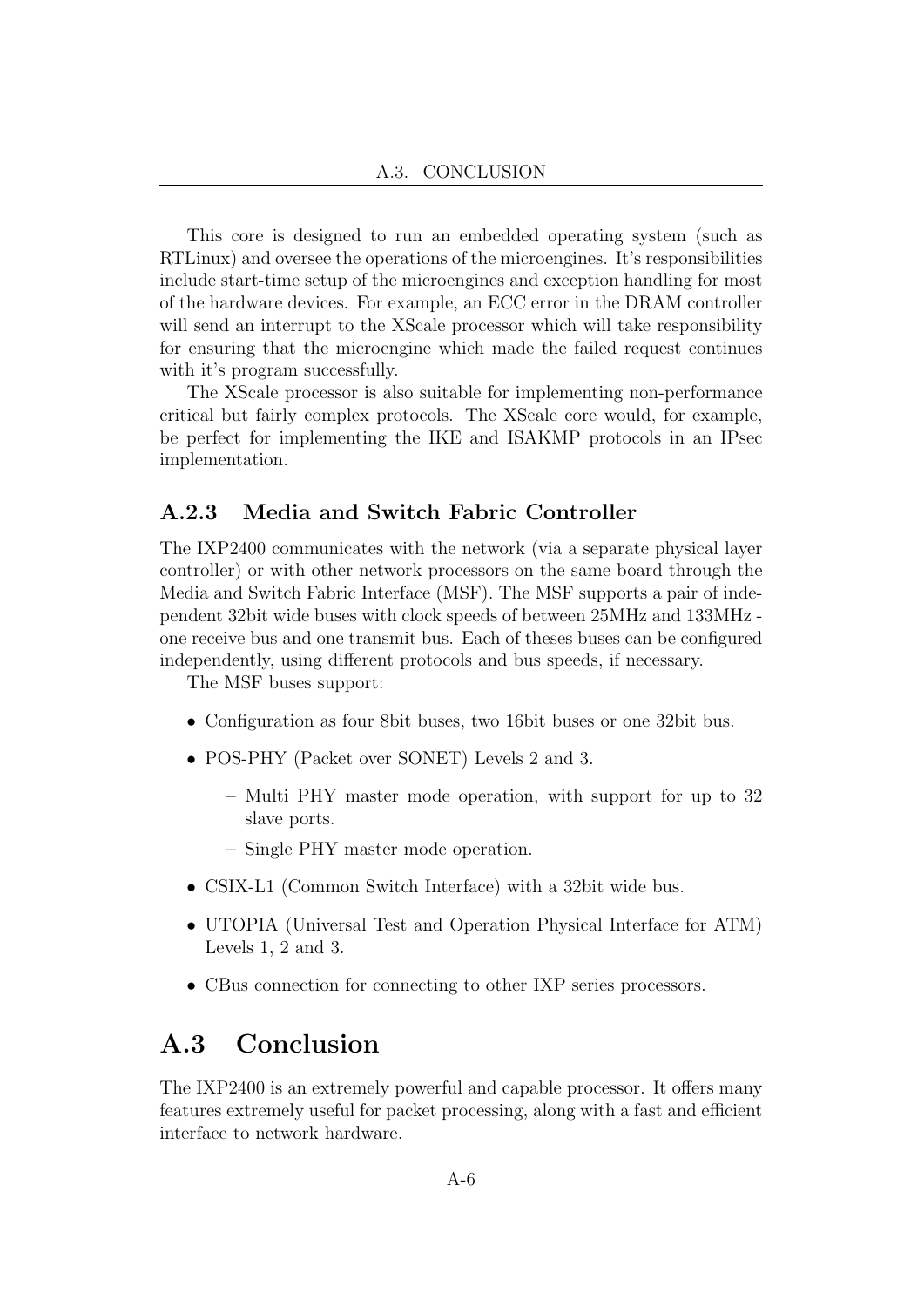The multi-cored nature of the IXP2400 is perfectly suited to exploiting the data level parallelism inherent in packet streams. Multiple packets can be processed in parallel, reducing delay and increasing system throughput.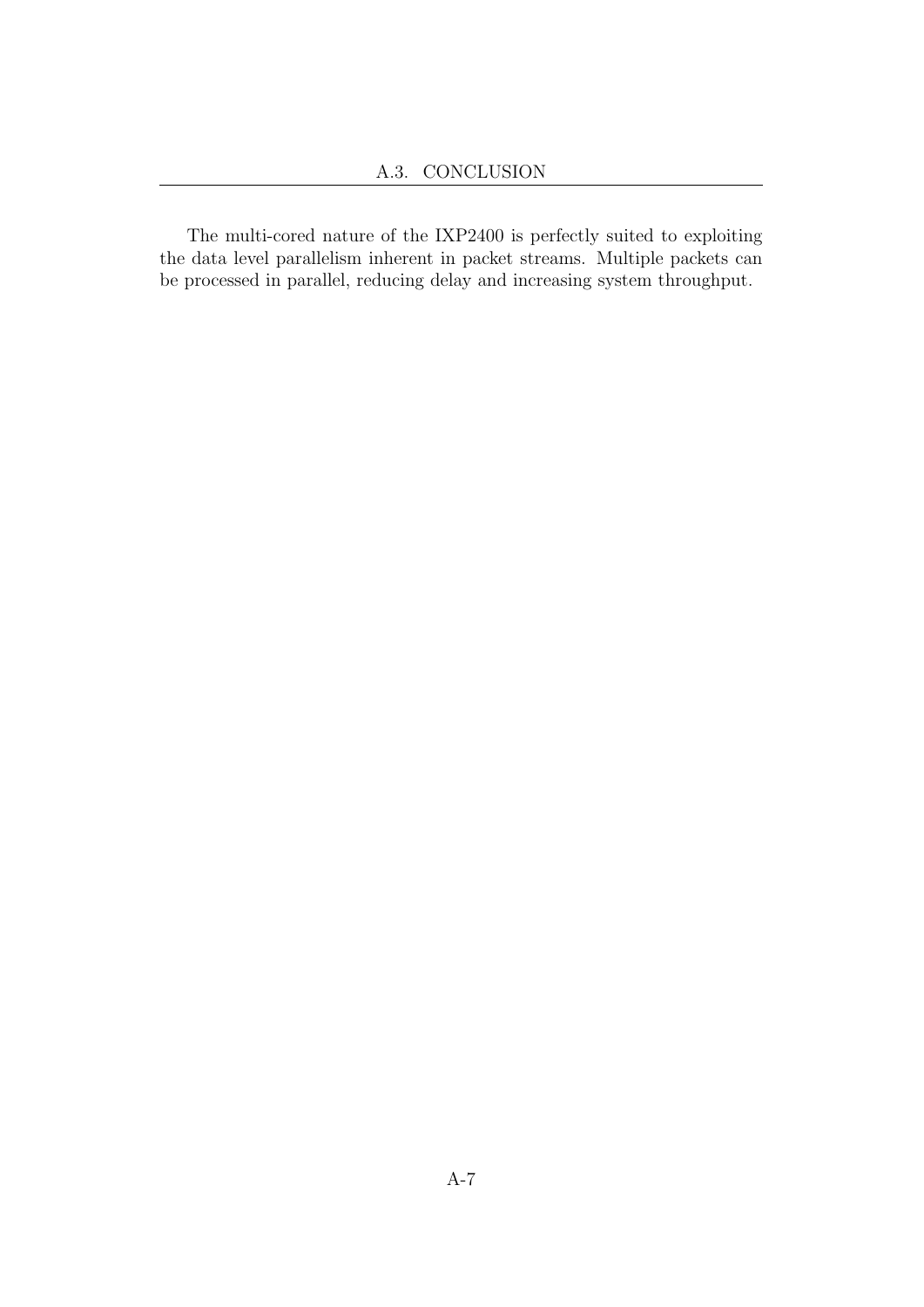# <span id="page-69-0"></span>Appendix B

# Virtual Private Networking Protocols

# B.1 Internet Protocol Security (IPsec)

### B.1.1 Description of Protocol

IPsec[\[20\]](#page-102-5) is a cryptographic-based protocol which provides authentication, encryption, replay protection and integrity to IP packets. In addition to these functions, IPsec also provides limited flow confidentiality. IPsec is an obligatory part of the  $IPv6<sup>1</sup>$  $IPv6<sup>1</sup>$  $IPv6<sup>1</sup>$  standard and an optional part of the IPv4 standard. This protocol provides its functions at the IP layer (layer 3) and provides security to all protocols which use IP as a network layer protocol.

Security services are provided by two security protocols: Encapsulating Security Payload (ESP) and Authentication Header (AH). AH[\[27\]](#page-103-0) provides integrity and authenticity protection (but not confidentiality) for an entire IP packet, including the header. ESP[\[16\]](#page-102-1) provides integrity, authenticity and confidentiality protection for the payload of an IP packet (not including the packet header). Each of these protocols can be used in one of two modes: transport mode or tunnel mode. Transport mode provides host-to-host security for upper layer protocols. Tunnel mode provides gateway-to-gateway (or portal-to-portal) security for IP packets.

The IPsec protocol suite also includes the IKE (Internet Key Exchange) [\[28\]](#page-103-1) and ISAKMP (Internet Security Association and Key Management Protocol) [\[29\]](#page-103-2) protocols. ISAKMP is a standard protocol for the creation and management of Security Associations (SA), authentication of hosts and generation of key material. IKE is a protocol for the exchange of authenticated

<span id="page-69-1"></span><sup>&</sup>lt;sup>1</sup>Internet Protocol version 6, detailed in RFC2460<sup>[\[26\]](#page-102-12)</sup>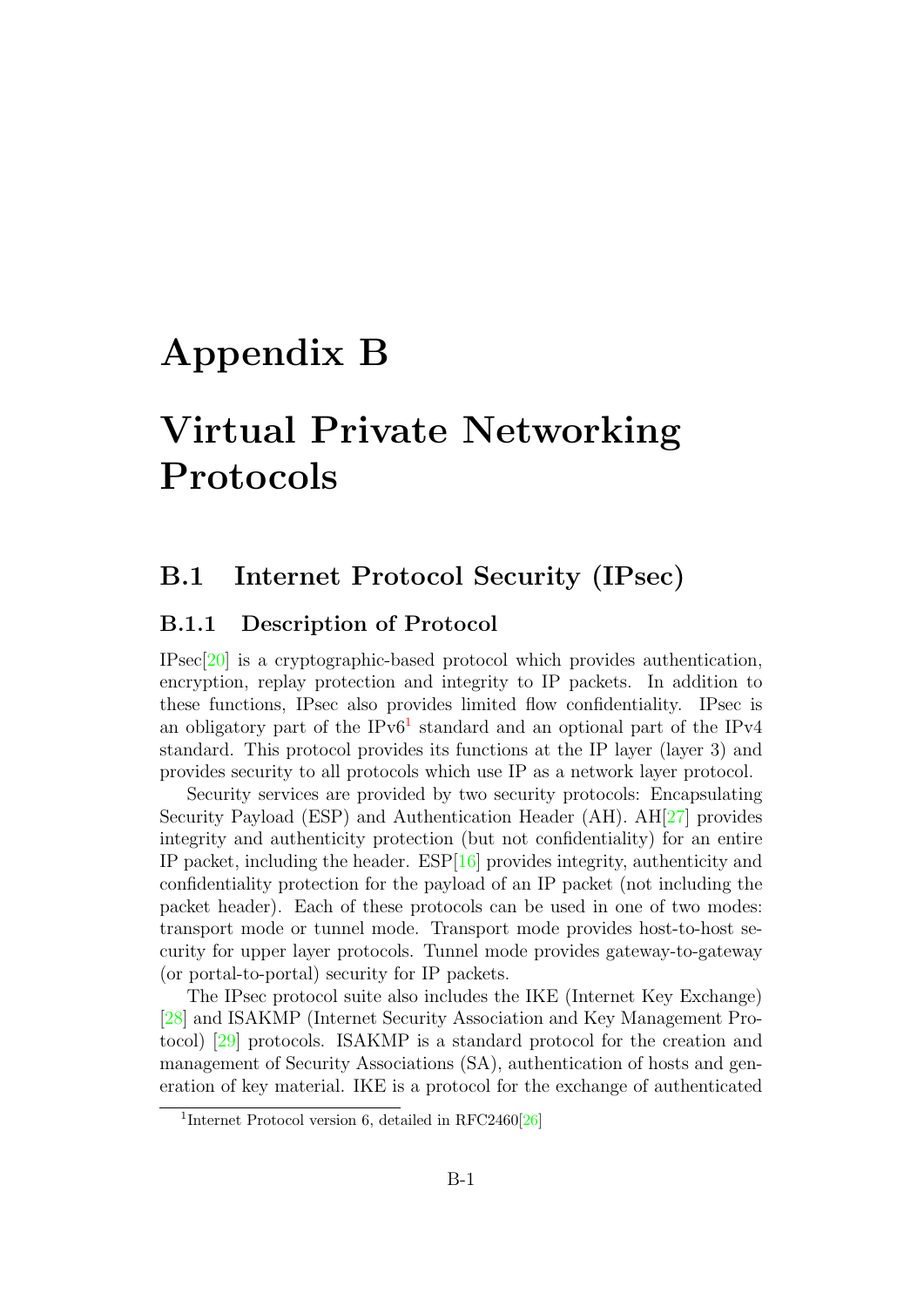key material between hosts and provides key exchange services to ISAKMP. IKE uses public key encryption techniques to provide a secure, authenticated channel for the transfer of key material.

### B.1.2 Analysis of Protocol

#### Ferguson and Schneier

In "A Cryptographic Evaluation of IPsec"[\[30\]](#page-103-3), Ferguson and Schneier found the IPsec is extremely complex and that its complexity has lead to a number of security weaknesses in the design of the protocol.

"We have found serious security weaknesses in all major components of IPsec."[\[30\]](#page-103-3)

The authors provide a number of recommendations for the modifications to IPsec which would improve the security of the protocol by removing redundant parts. One of the most important findings of the paper is that the ESP protocol and tunnel mode provide a superset of the functionality of the AH protocol and transport mode without any major shortcomings.

"Recommendation 1 Eliminate transport mode." "Recommendation 2 Eliminate the AH protocol."[\[30\]](#page-103-3)

Despite serious misgivings about the security of IPsec, the authors seem to believe that IPsec is the best VPN protocol currently available.

"We are of two minds about IPsec. On the one hand, IPsec is far better than any IP security protocol that has come before: Microsoft PPTP, L2TP, etc. On the other hand, we do not believe that it will ever result in a secure operational system."[\[30\]](#page-103-3)

"We strongly discourage the use of IPsec in its current form for protection of any kind of valuable information, and hope that future iterations of the design will be improved. However, we even more strongly discourage any current alternatives, and recommend IPsec when the alternative is an insecure network. Such are the realities of the world."[\[30\]](#page-103-3)

#### Bellovin

In "Problem Areas for IP Security Protocols"[\[31\]](#page-103-4), Steven Bellovin lists a number of cryptographic and inherent weaknesses in IPsec. The attacks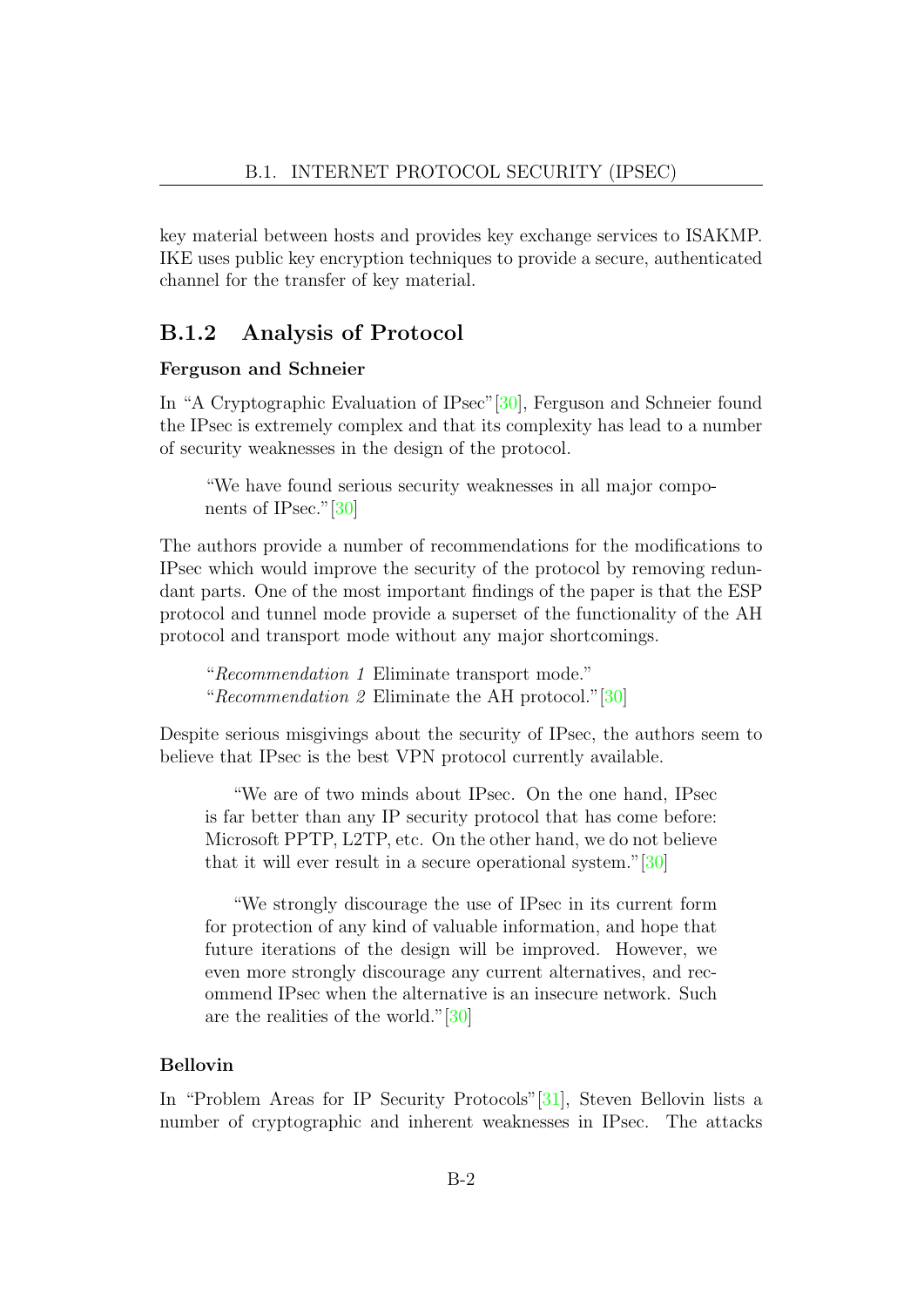presented range from chosen plain text and known plain text attacks against the cipher implementation to direct attacks against the ciphers themselves. This paper is extremely important as it identifies areas of IPsec which can be implemented in a manner which provides no security, yet complies completely with the published standard  $[20]$ .

Bellovin notes that most of the attacks presented in the paper can be neutralised by ensuring that encryption is never used without integrity checking and that key material is not re-used between connections.

"It is quite clear that encryption without integrity checking is all but useless. We strongly recommend that all systems mandate joint use of the two options"[\[31\]](#page-103-4)

# B.2 Point-to-Point Tunneling Protocol (PPTP)

### B.2.1 Description of Protocol

The Point-to-Point Tunneling Protocol (PPTP)[\[32\]](#page-103-5) is a VPN protocol which allows the tunneling of Point-to-Point Protocol (PPP) over an IP Network. PPTP provides a framework for endpoints to negotiate which authentication, encryption and compression algorithms will be used over the tunneled channel. Tunneling is provided at the packet level by encapsulating IP packets in PPP packets and encapsulating the PPP packets in GRE[\[33,](#page-103-6) [34\]](#page-103-7) packets.

The most widely used implementation of PPTP is Microsoft's implementation which first shipped with Windows NT 4. It can use one of three authentication schemes: an unencrypted clear-text password, a hashed password or challenge-response using MSCHAP-v2 (Microsoft Challenge Handshake Authentication Protocol, version 2). If the third authentication option is used, optional packet encryption can be provided with MPPE (Microsoft Point-to-point Encryption).

#### Generic Routing Encapsulation (GRE)

"[GRE is] a protocol for performing encapsulation of an arbitrary network layer protocol over another arbitrary network layer protocol."[\[33\]](#page-103-6)

Generic Routing Encapsulation provides a simple protocol for encapsulation of packets at the network layer. Several standards specify the details of providing encapsulated GRE channels over a number of network layer protocols. PPTP builds on the IPv4 GRE standard detailed in "Generic Routing Encapsulation over IPv4 networks (RFC1702)"[\[34\]](#page-103-7).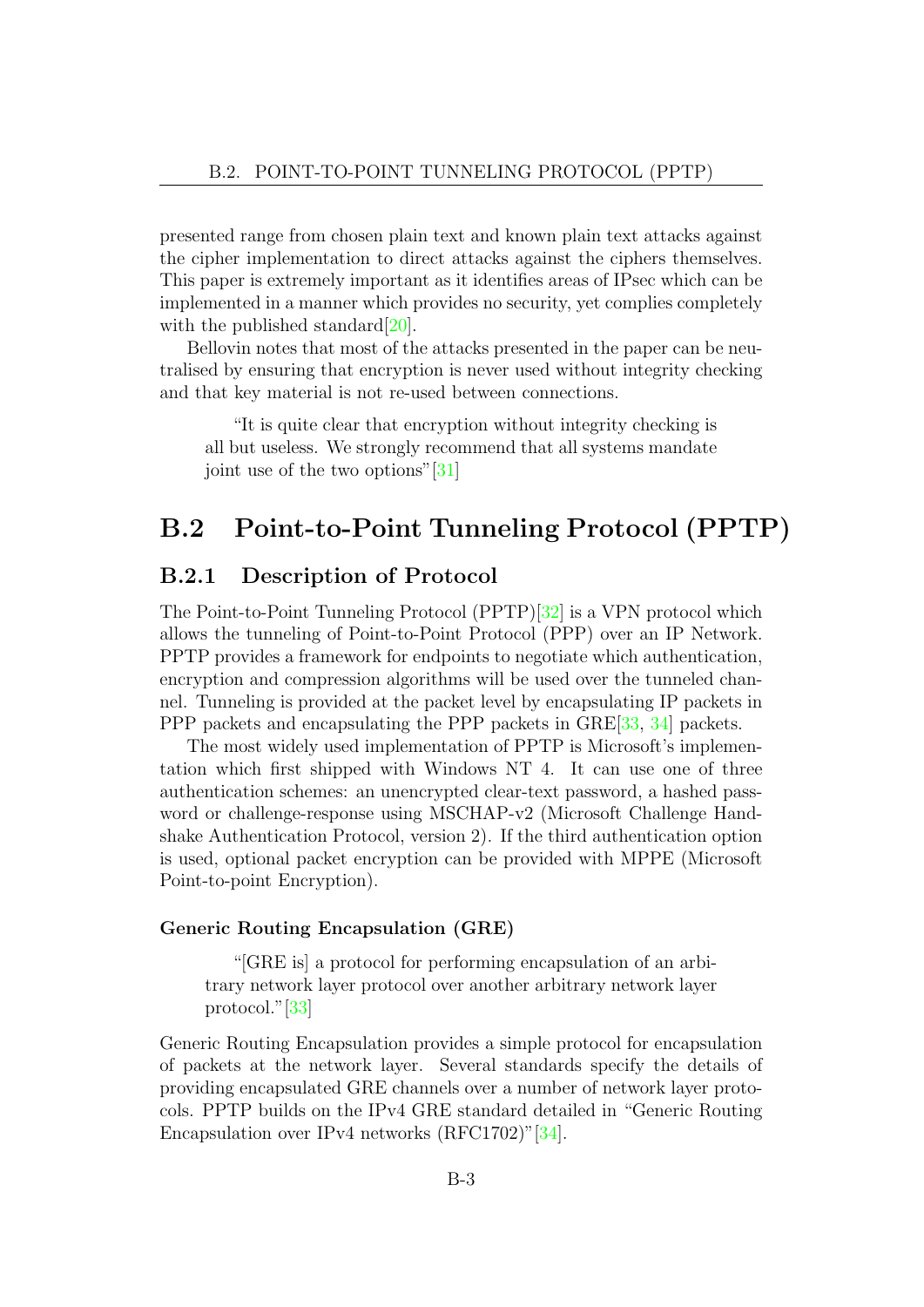### B.2.2 Analysis of Protocol

#### Schneier and Mudge

In "Cryptanalysis of Microsoft's Point-to-point Tunneling protocol" [\[35\]](#page-103-0), Schneier and Mudge present a number of attacks against Microsoft's implementation of PPTP. The most critical of these is an attack against MS-CHAPv1, which was replaced with MS-CHAPv2 in response to this paper and others.

The paper also presents a number of security weaknesses in the MPPE encryption protocol. The most critical of these is that the protocol is keyed using an SHA hash of the user's password. As a result of this method of key generation, the encryption key only has the same amount of entropy as the user's password - making dictionary based and brute force key recovery attacks a possibility. The use of cryptographically secure key generation algorithms (such as those recommended by the IPsec specification) and key distribution algorithms (such as IKE) would have dramatically strengthened Microsoft PPTP.

"Microsoft's PPTP implementation is fragile from an implementation perspective, and seriously flawed from a protocol per-spective." [\[35\]](#page-103-0)

#### Wagner, Schneier and Mudge

In response to [\[35\]](#page-103-0), Microsoft improved their PPTP implementation by introducing MS-CHAPv2, a more secure authentication protocol. In "Cryptanalysis of Microsoft's PPTP Authentication Extensions (MS-CHAPv2)."[\[36\]](#page-103-1), Wagner, Schneier and Mudge present a complete analysis of the new protocol. Weaknesses of the new protocol against version rollback attacks (forcing the server to use MS-CHAPv1), dictionary attacks and cryptographic attacks are discussed. The authors conclude that the changes to authentication and encryption in MS-CHAPv2 greatly strengthen the algorithm. The greatest concern about the new protocol is that key generation is still based on the user's password.

"However, the fundamental weakness of the authentication and encryption protocol is that it is only as secure as the password chosen by the user."[\[36\]](#page-103-1)

"Our hope is that PPTP continues to see a decline in use as IPsec becomes more prevalent."[\[36\]](#page-103-1)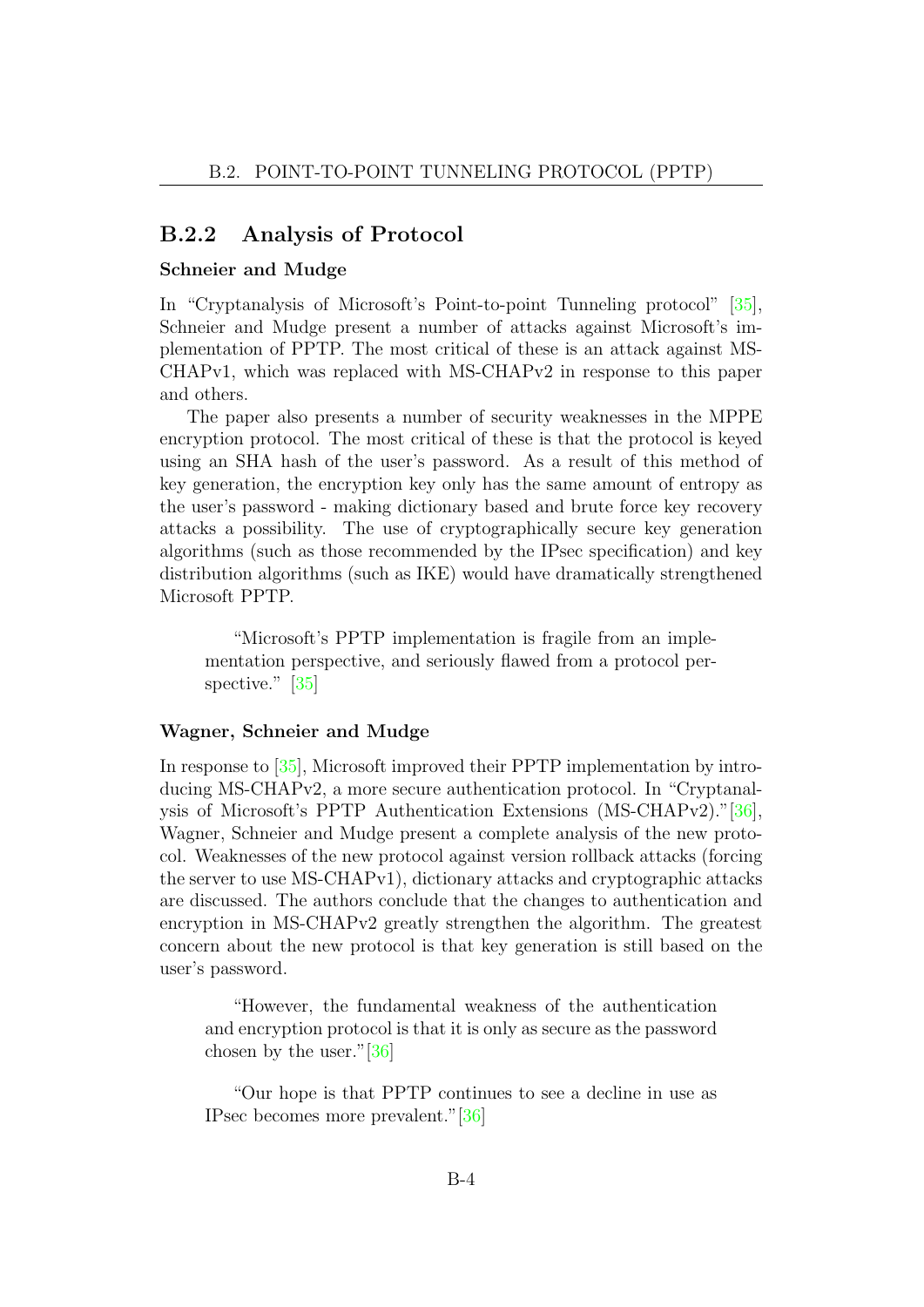### B.3 Layer 2 Tunneling Protocol (L2TP)

### B.3.1 Description of Protocol

Layer 2 Tunneling Protocol (L2TP)[\[37\]](#page-103-2) is an extension and generalisation of the Point-to-point protocol (PPP)[\[38\]](#page-103-3). L2TP is a data-link layer protocol which transports client data over an existing packet based network. L2TP is an extremely flexible protocol, which is applicable to a large number of applications. Most commonly it is used to provide dial-in like connections to remote networks over the internet.

### L2TP and IPsec

L2TP provides security for tunneled data using PPP encryption and authentication services. These services have a number of major drawbacks: they do not protect the control channel data and do not address integrity checking, key management and replay protection. While PPP authentication serves to authenticates hosts on a per-connection basis, it does not perform per-packet authentication.

In order to use L2TP as a secure VPN protocol, L2TP can be combined with a network layer security protocol - most typically IPsec. In "Securing L2TP Using IPsec (RFC3193)"[\[39\]](#page-103-4), the authors describe a protocol for protecting L2TP tunnels with IPsec's ESP protocol in transport mode. The IKE protocol[\[28\]](#page-103-5) is used for key generation and distribution. This protocol does not provide end-to-end security - it only encrypts the data for the time it is inside the L2TP tunnel. If end-to-end security were required, an IPsec or TLS connection could be used to secure communication between the end points.

### B.4 Transport Layer Security

### B.4.1 Protocol Description

Transport Layer Security (TLS)[\[40\]](#page-104-0) and it's predecessor Secure Sockets Layer (SSL) are protocols designed to provide encryption and authentication to the connection between two applications. TLS provides security to the transport layer of the protocol stack - it uses a reliable transport layer protocol (such as TCP) and it's own services to provide encryption, authentication and reliability to application layer protocols. The TLS standard specifies two protocols - the record protocol and the handshake protocol.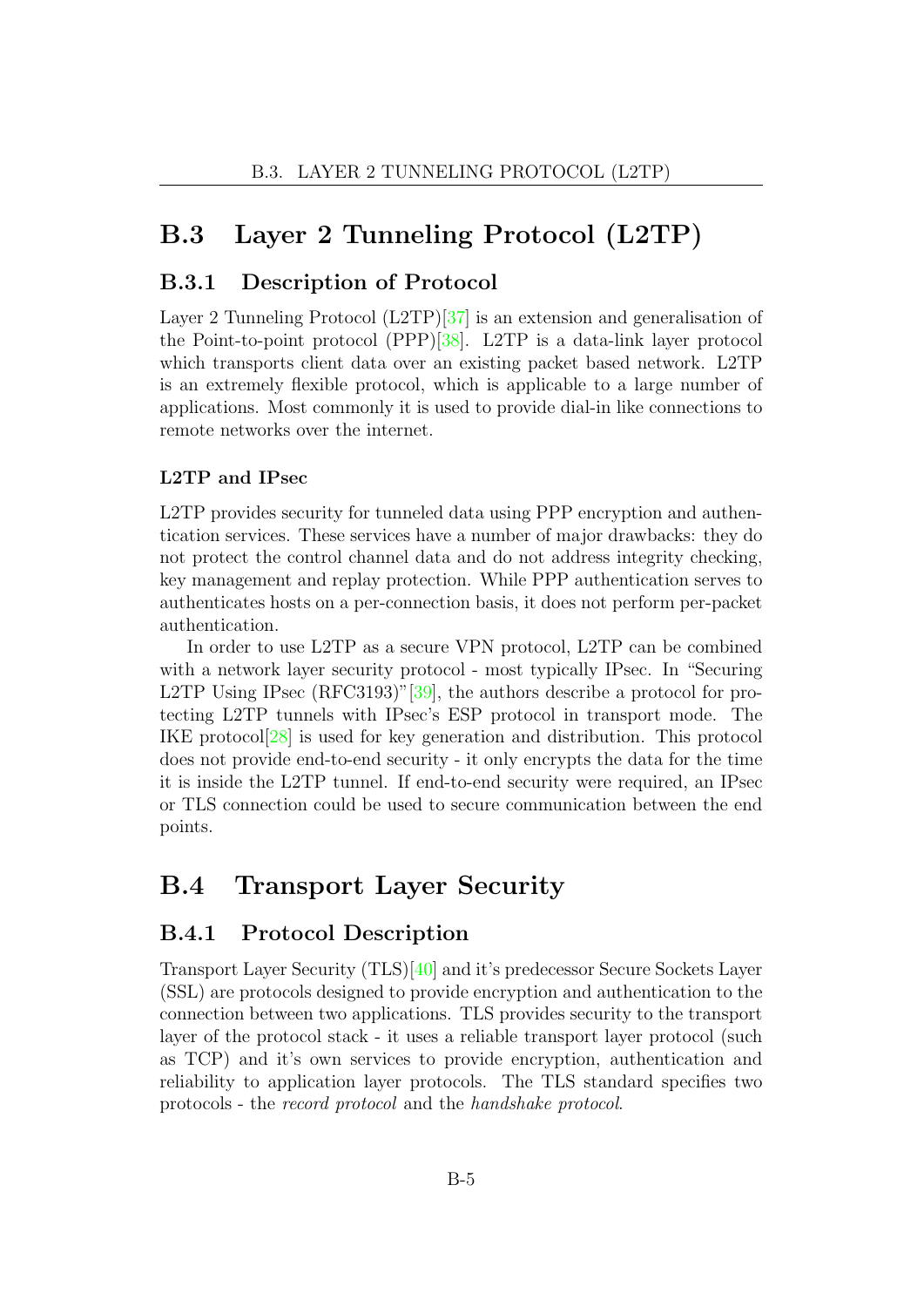The TLS record protocol provides connection privacy through use of symmetric cryptography and connection reliability using a keyed MAC. A variety of symmetric cryptography algorithms are supported and can be negotiated between client and server when the connection is established. RC4, RC2, DES and 3DES are supported, with a variety of key lengths.

The TLS handshake protocol uses an asymmetric encryption algorithm (RSA and DSS are supported) to provide optional authentication to one, or both, peers. In many real-world implementations only one of the peers, the server, is authenticated. Distribution of key matter to be used by the record protocol is also handled by the handshake protocol. The protocol ensures that the shared secret is distributed both securely (an eavesdropper cannot extract the secret) and reliably (an attacker cannot modify the key in transit) to both parties.

### B.5 Selection of Protocol

### B.5.1 Objective Protocol Selection

There are a number of important factors to consider in the choice of a VPN protocol for implementation on the IXP2400 network processor. These factors include: security, simplicity and efficiency. While these three factors are extremely important the most important single factor is industry acceptance - it makes little sense to implement a protocol which is not widely supported.

The technique chosen to choose the ideal protocol is to assign a score to each protocol in each of four categories - simplicity, security, efficiency and acceptance. Weights are then applied to each category and a final score is calculated for each protocol. This score will be a valuable tool in making the final selection of a protocol. The score in each category for each protocol is based, as far as possible, on reports of practical experiences of implementing each protocol in a production environment.

|                  | Simplicity | Security | Efficiency | Acceptance | Total |
|------------------|------------|----------|------------|------------|-------|
| <b>IPsec</b>     |            |          |            |            |       |
| <b>PPTP</b>      |            |          |            |            | 25    |
| $L2TP+IPsec$   5 |            |          |            |            |       |
|                  |            |          |            |            |       |

### Simplicity

The simplicity score is a measure of the simplicity of implementing each protocol as a VPN gateway protocol. The complexity of the protocols them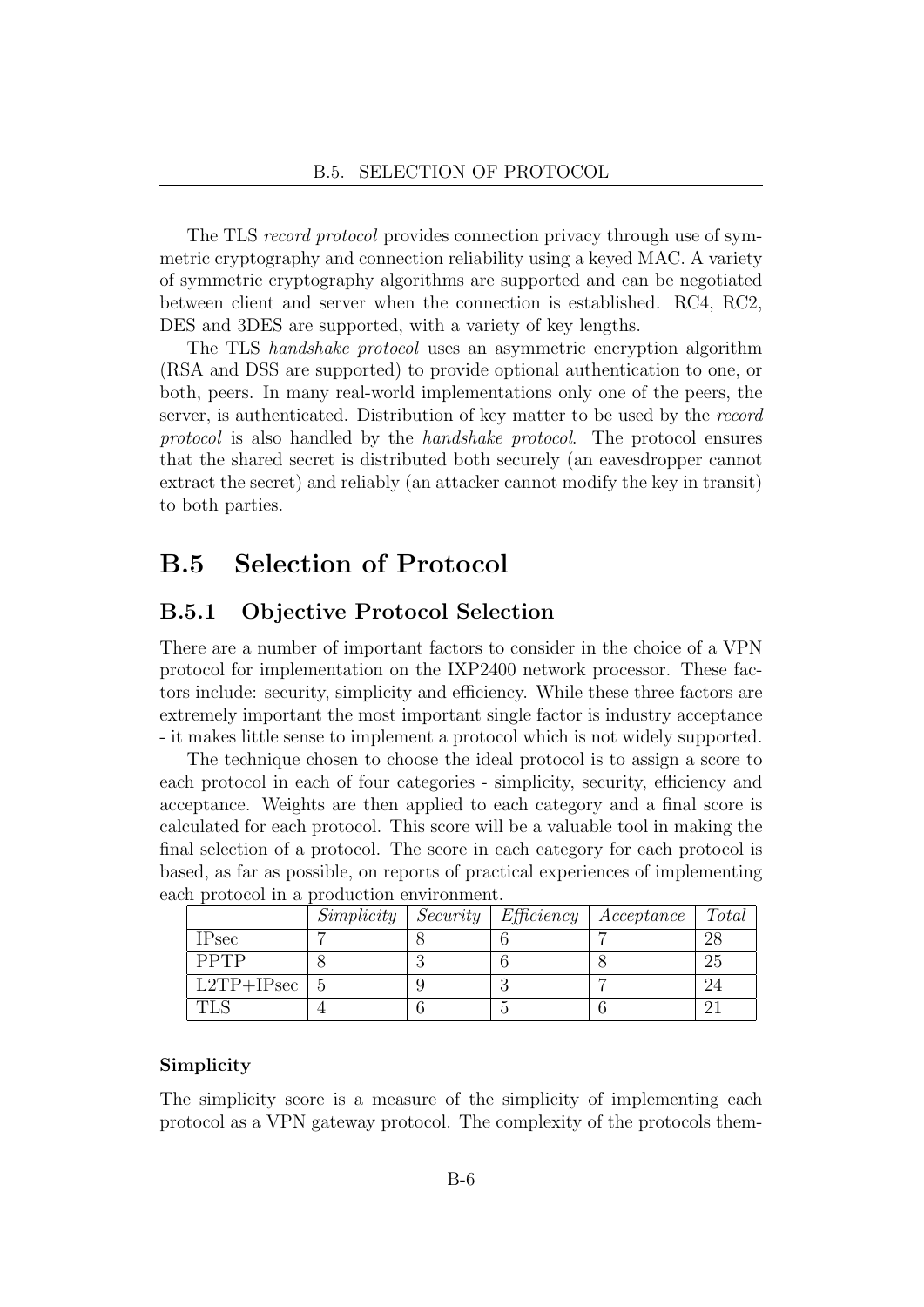selves, any support protocols needed and cryptographic algorithms used were taken into account.

- IPsec Only ESP and tunnel mode were taken into account ESP can provide all the functions of AH and transport mode is not applicable to VPN gateways.
- L2TP In order to provide acceptable security, L2TP relies on a protocol such as IPsec, which greatly increases its complexity.
- TLS While TLS can be implemented as a gateway-to-gateway VPN protocol, such an implementation is likely to be complex and fragile.

#### Security

The security score reflects the strength of the algorithms, measured by the number and severity of any public attacks. Security features provided by the algorithms, such as authentication, privacy, replay protection and flow confidentiality were also taken into account.

- PPTP There are a number of published attacks against PPTP and some concerns about it's key generation methods.
- L2TP L2TP provides flow confidentiality in addition to the security services provided by IPsec.
- TLS While there is little doubt as to the security of the TLS and SSL 3.0 protocols, it is not clear whether they will provide security when deployed as a VPN protocol.

#### Efficiency

This score reflects the relative performance that can be expected from a network gateway implementing each of the protocols. Both processing time (added latency and reduced bandwidth) and added network overhead are taken into account.

- IPsec IPsec's performance is entirely dependent on the protocols and encryption algorithms used, but has small overhead and excellent performance in some configurations.
- TLS The throughput of SSL is lower than the throughput of IPsec on the same hardware [\[41\]](#page-104-1).
- L2TP L2TP's performance is dominated by the performance of the IPsec encryption used on the tunnel. Protocol overhead is larger than IPsec.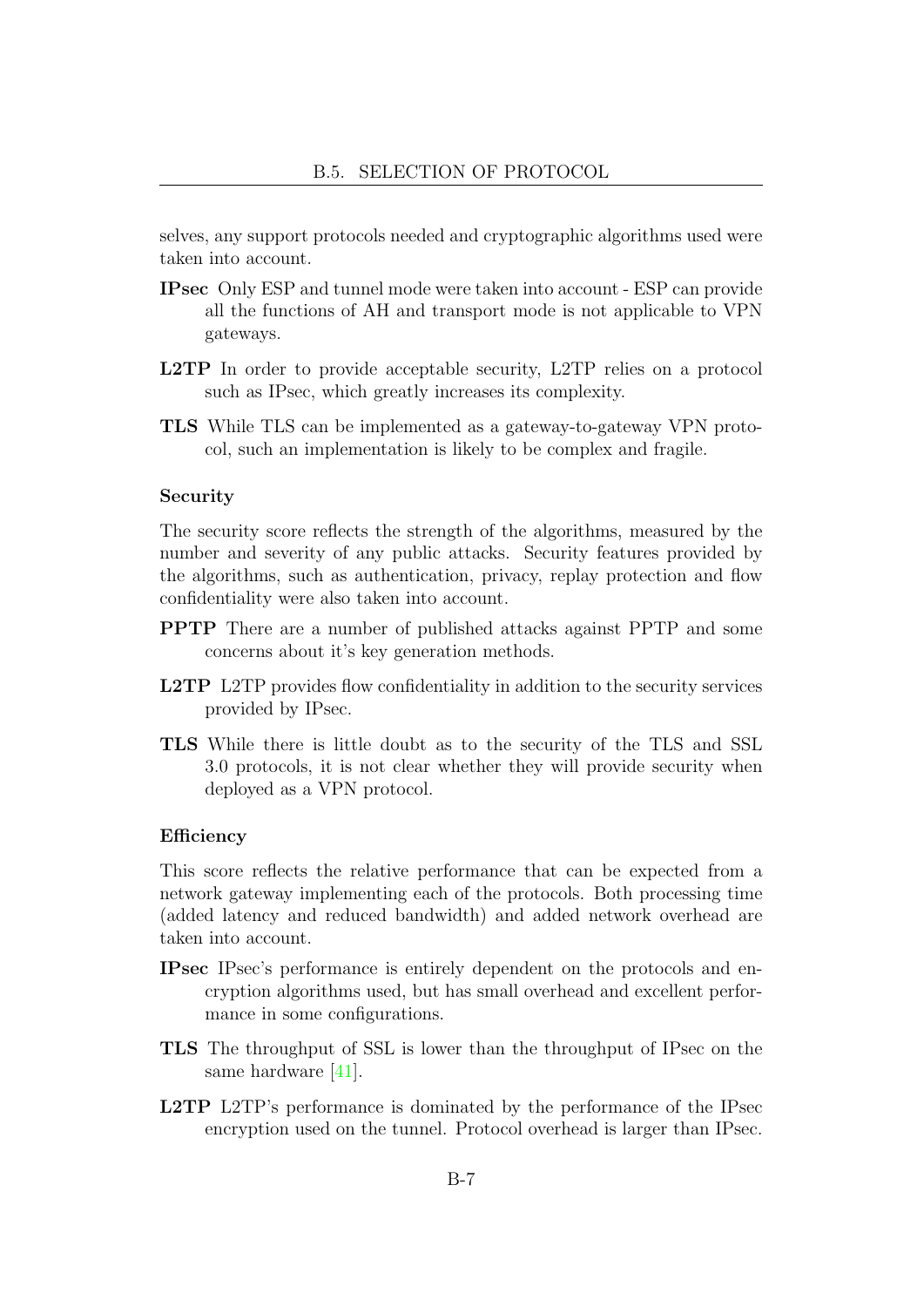### Acceptance

Acceptance reflects how widely the protocol is accepted as a gateway-togateway protocol by both industry and communications researchers.

- IPsec Generally accepted as the most viable protocol for implementation in new products, IPsec has found wide acceptance in academia and industry. An IPsec implementation is available for Windows, Linux and many other operating systems.
- PPTP The most widely spread and widely used VPN protocol, because of it's inclusion in Microsoft Windows. PPTP is widely deployed, used and implemented. Implementations are available for Windows, Linux, OSX and some other operating systems.
- L2TP L2TP+IPsec is widely accepted and deployed, especially as a remote access tunneling protocol. Implementations are available for Windows, Linux and other operating systems.
- TLS While TLS and SSL are possibly the most widely used of all the above protocols due to their use to provide security to web applications and their implementation in most web browsers, they are not widely used as gateway-to-gateway VPN protocols.

### B.6 Conclusion

IPsec appears to be the most suitable Virtual Private Networking protocol for implementation in this project. Several factors are in IPsec's favour. IPsec is extremely widely implemented in and accepted in the communications industry and offers superior security to it's most direct competitor, PPTP. IPsec was also designed as a gateway-to-gateway virtual private networking protocol, which makes it more suitable than SSL and TLS. It is difficult to justify the implementation of the extra complexity of L2TP for use as a portal-to-portal VPN protocol.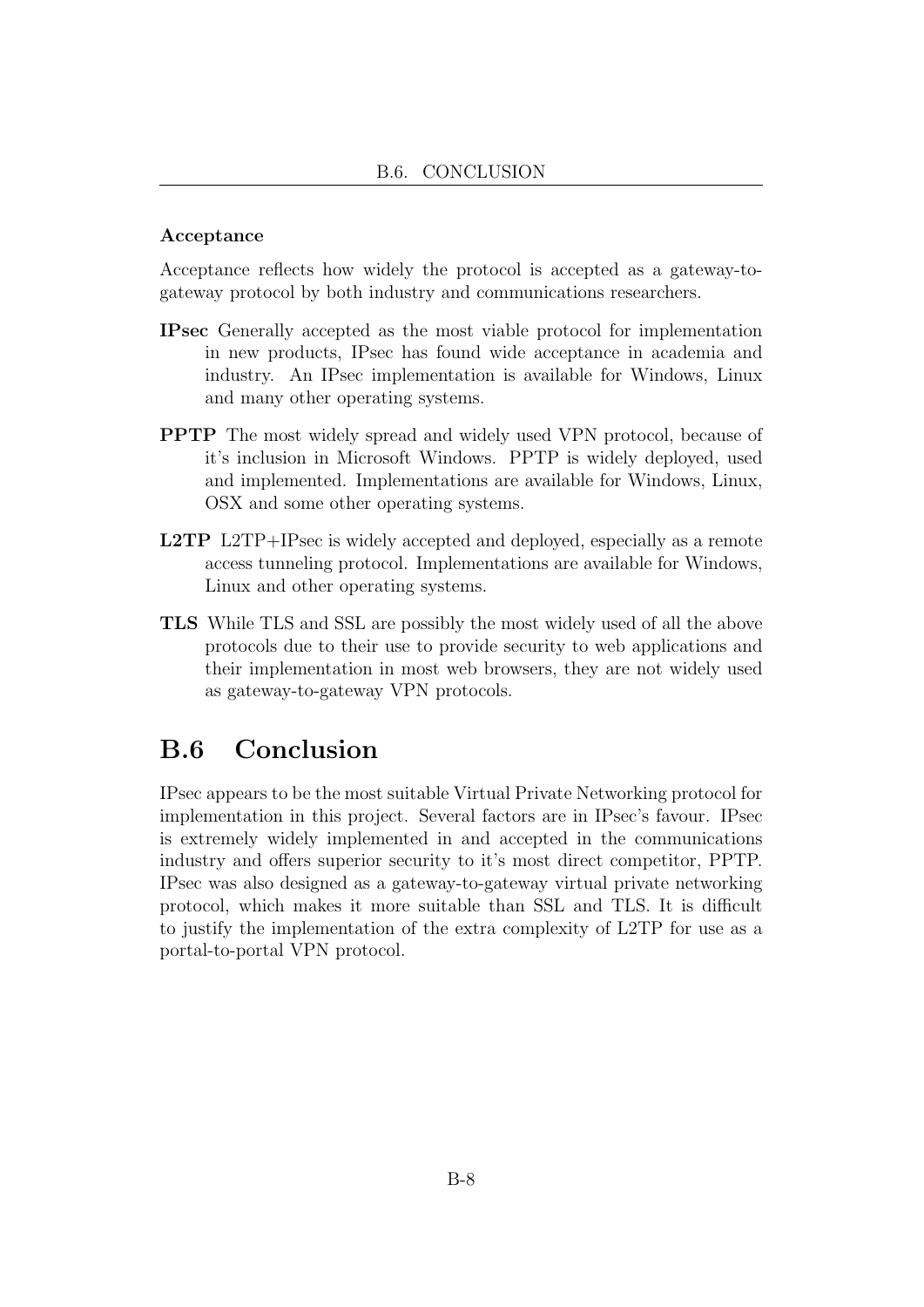# Appendix C

# Internet Protocol Security

### C.1 The IPsec Protocol

Internet Protocol Security[\[20\]](#page-102-0), or IPsec, was briefly introduced in Section [B.1.](#page-69-0) In this section, IPsec for IPv4 will be more completely described, with emphasis on the Encapsulating Security Payload (ESP)[\[16\]](#page-102-1) protocol and tunnel mode operation. Emphasis will also be placed on issues regarding the implementation of IPsec on a "Bump-in-the-wire".

### C.1.1 Security Associations

The operation of IPsec is based on the concept of Security Associations. A Security Association (SA) is a connection between two hosts which defines security parameters for traffic being carried by the connection. Security Associations are simplex connections - for bi-directional traffic two Security Associations are required.

Security Associations are stored by the end points in a database. The IPsec standard [\[20\]](#page-102-0) recommends that IPsec compliant devices keep two databases - a Security Association Database containing details of all the active security associations in use by the device and the Security Policy Database which stores general policies regarding the establishment of new Security Associations. Each network interface on an IPsec device needs a two sets of databases - one for inbound traffic and one for outbound traffic.

### C.1.2 Transport Mode and Tunnel Mode

The IPsec protocols support two modes of operation.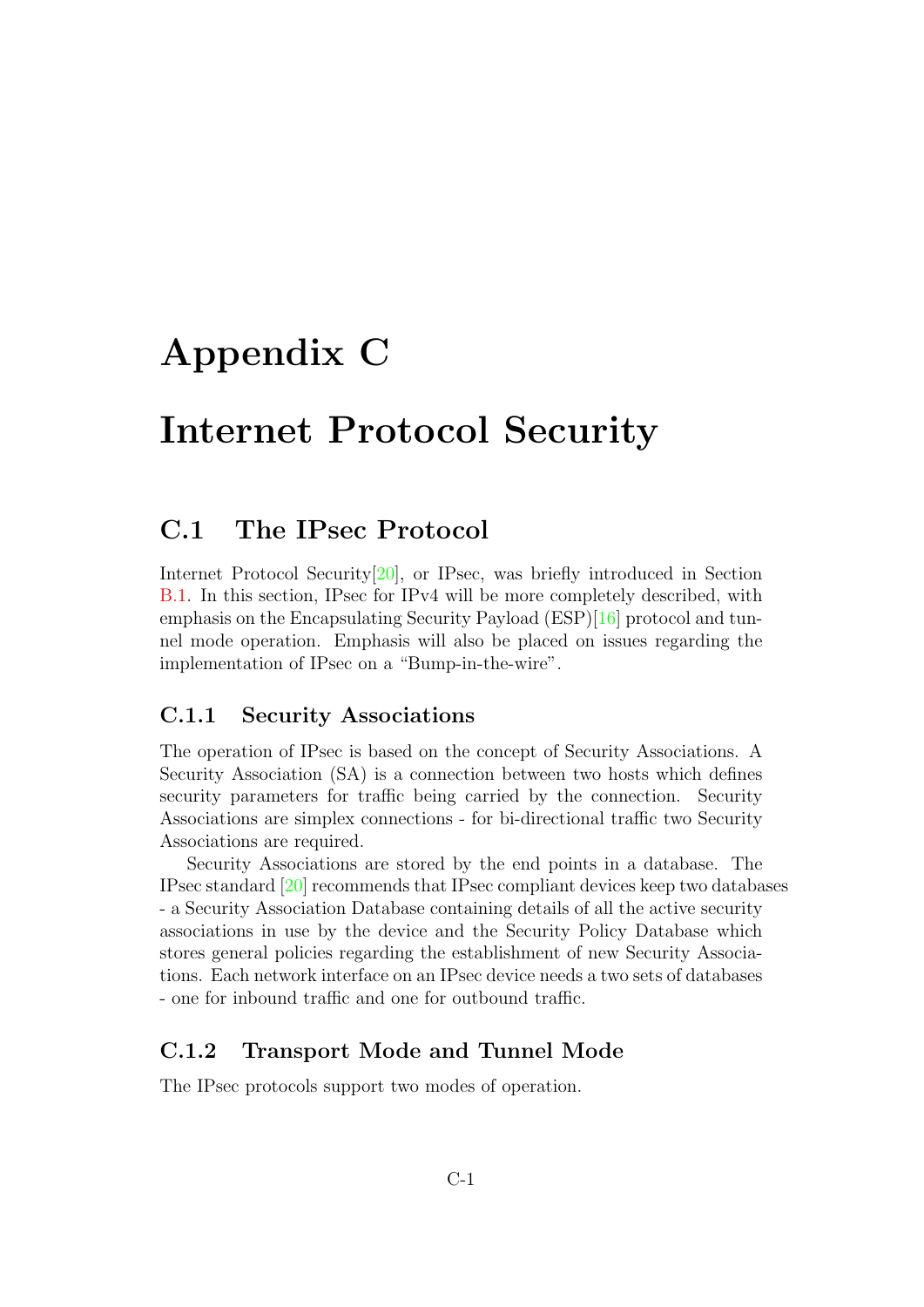#### Transport Mode

Transport mode applies the IPsec protocols to packets as they are sent over the network, providing protection to upper-level protocols and packet data, including the TCP header. Figure [C.1](#page-78-0) illustrates which parts of the original IP packet are protected using the ESP protocol in transport mode. In this figure, sections of the packet containing data from the original packet have a hatched background. As can be clearly seen from this diagram, some data which may be interesting to an attacker, including the IP header of the original packet, is not encrypted or authenticated by the ESP protocol.

Encryption and authentication are performed on all upper level protocol headers of the IP packet and it's entire data payload. For applications that demand authentication and encryption of packet data but do not require stream anonymity or enhanced replay protection, the reduced overhead of transport mode when compared to tunnel mode makes this mode attractive for end-to-end implementations. Transport mode is not suitable for gatewayto-gateway or bump-in-the-wire IPsec implementations.



<span id="page-78-0"></span>Figure C.1: ESP Transport Mode (from [\[20\]](#page-102-0))

#### Tunnel Mode

IPsec operating in tunnel mode encapsulates the contents and headers of the IP packets it is protecting within an outer IP packet. This encapsulation for tunnelling is similar to the operation of other IP-over-IP tunneling protocols, such as GRE. The ESP protocol operating in tunnel mode offers confidentiality and authentication protection for the entire IP packet, including all headers.

Tunnel mode ESP is illustrated in figure [C.2.](#page-79-0) The entire inner IP packet (marked with a grey background in the figure) is protected. This affords greater stream anonymity and replay protection that ESP operating in transport mode.

Tunnel mode is suitable for both end-to-end and gateway-to-gateway implementations and is more simple to implement without knowledge of the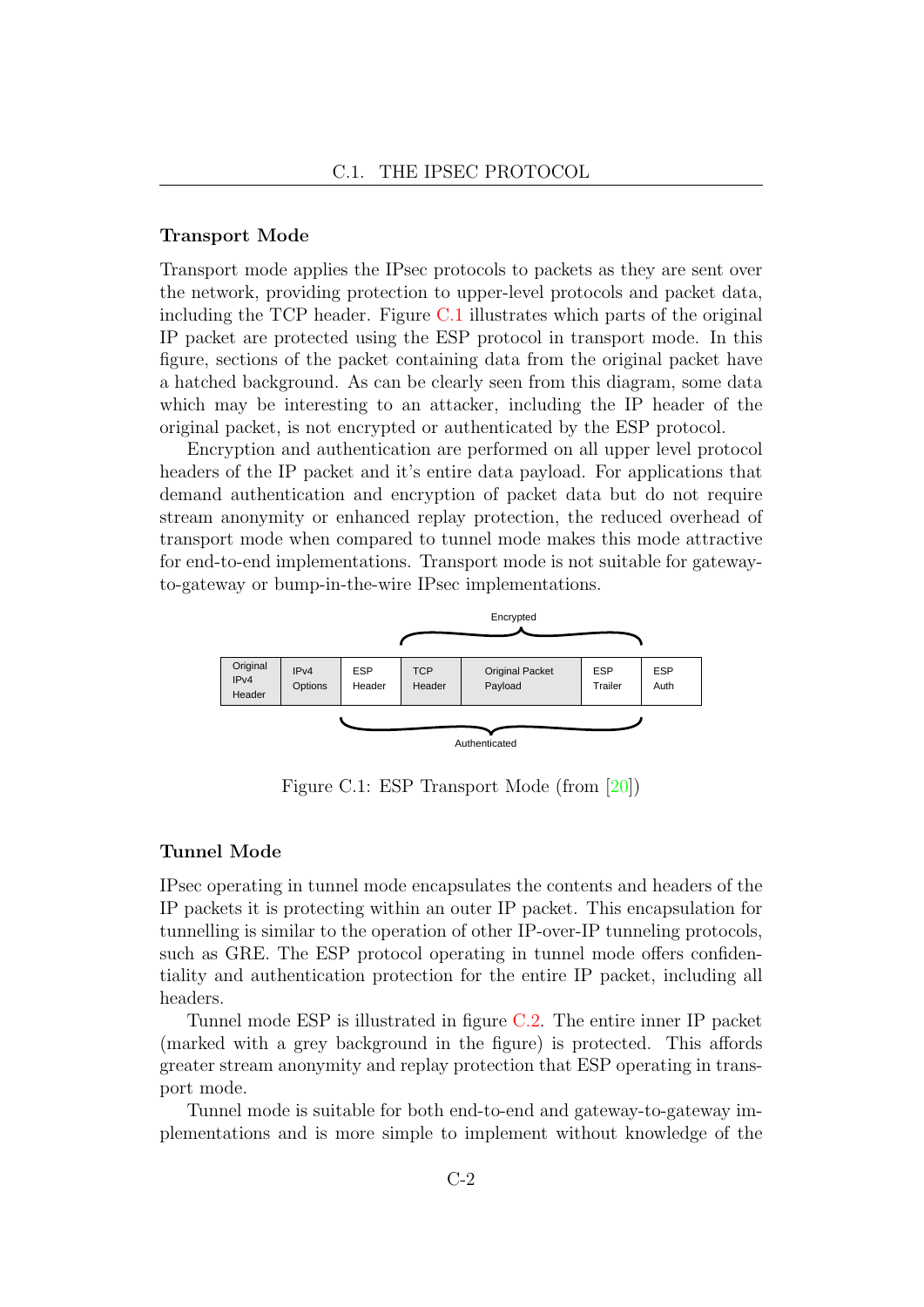

<span id="page-79-0"></span>Figure C.2: ESP Tunnel Mode (from [\[20\]](#page-102-0))

state of either the source or destination. These properties make tunnel mode ideal for bump-in-the-wire (IPsec gateway) implementations.

### C.1.3 Encapsulating Security Payload

Described in the paper "IP Encapsulating Security Payload (ESP)" by Kent and Atkinson, is a header designed for use with IPsec, which provides a set of security services to IP traffic. ESP can be applied to both IPv4 and IPv6 traffic with few modifications. The security services provided by ESP include authentication, confidentiality, integrity, sequence integrity and traffic flow confidentiality, depending on the details of the Security Association (SA) between the hosts using the protocol. Users can select to use either confidentiality (and associated services), authentication (and associated services) or both - but not neither.

### The ESP Header



<span id="page-79-1"></span>Figure C.3: The ESP Header (from [\[20\]](#page-102-0))

The ESP header consists of seven fields, as illustrated in figure [C.3:](#page-79-1)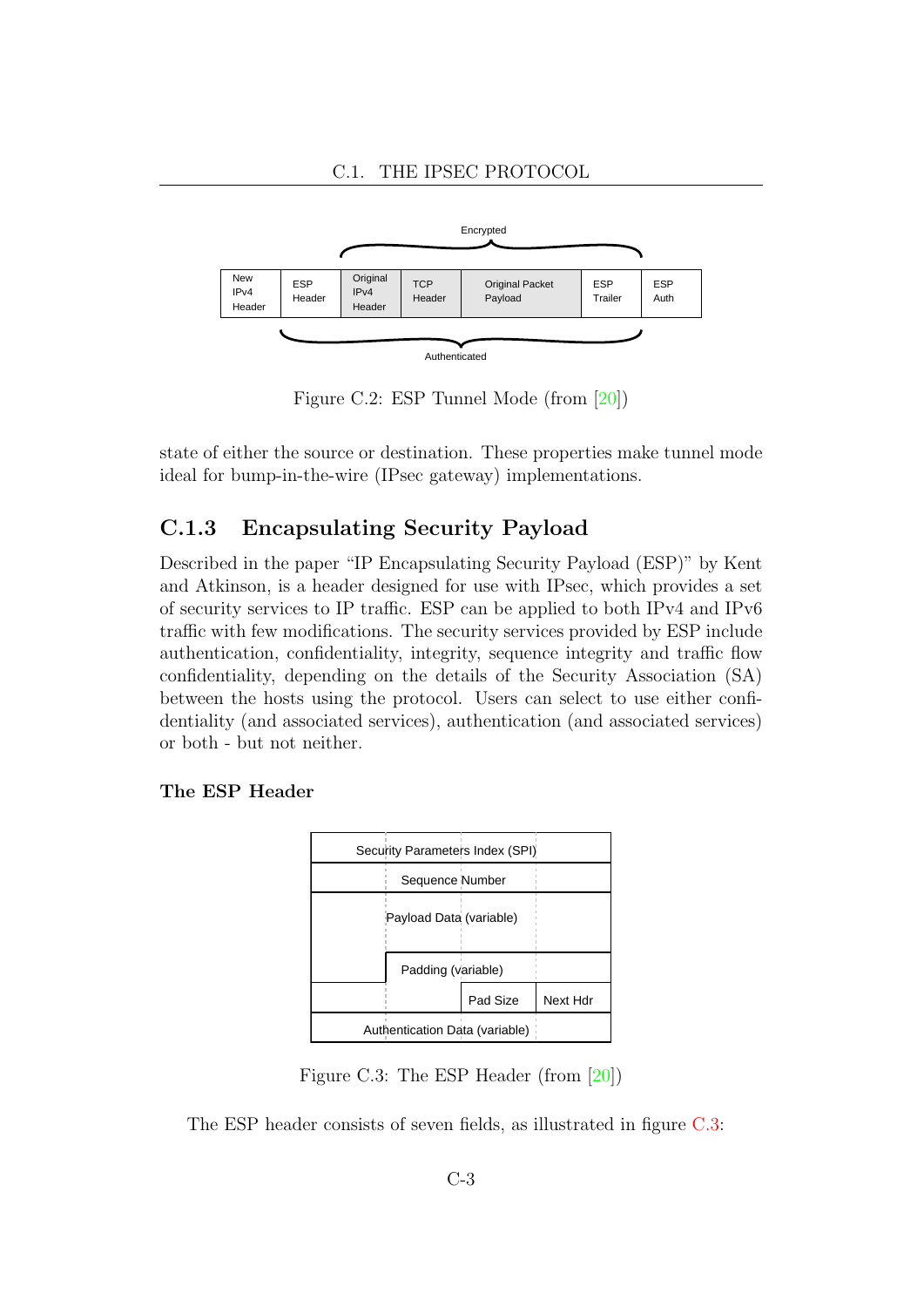- Security Parameters Index The SPI uniquely identifies the security association used for transmission of the packet.
- Sequence Number The sequence number is a counter value which must be increased by the sender for each packet which is sent. If the sequence number counter were to roll over, a new Security Association must be negotiated.
- Payload Data In tunnel mode, this field contains the entire encapsulated datagram in encrypted form. Initialization vectors for the ciphers used are also transferred in this section.
- Padding Payload data must be padded prior to encryption to fit into an integral number of cipher blocks.
- Pad Size The length of the pad.
- Next Header The protocol contained in the payload, uses one of the IANA assigned protocol values.

Authentication Data A cryptographic hash of the entire ESP header.

### C.1.4 Internet Key Exchange

Security Associations (SAs) between IPsec hosts are established, maintained and removed using the *Internet Key Exchange* (IKE) protocol<sup>[\[28\]](#page-103-5)</sup>. The IKE protocol, in turn, depends on the Internet Security Association and Key Management Protocol (ISAKMP) which is an extremely complex framework for the definition of security association negotiation protocols and a partial Security Association establishment and maintenance protocol.

Security Association between two IPsec hosts occurs in two phases. The first phase is the establishment of a ISAKMP Security Association between the hosts. The seconds phase uses this ISAKMP SA to negotiate a pair of IPsec security associations. Negotiation of a pair of Security Associations requires the two hosts (or gateways) to agree on which authentication (SHA-1, MD5, etc) and encryption algorithms (DES, NULL, AES, etc) will be allowed, encryption parameters such as key length and Initialization Vector, and how long the SA will last before it is re-negotiated.

### Diffie-Hellman Key Exchange

The IKE protocol uses an authenticated version of the cryptographic technique known as Diffie-Hellman Key Exchange for the exchange of a pair of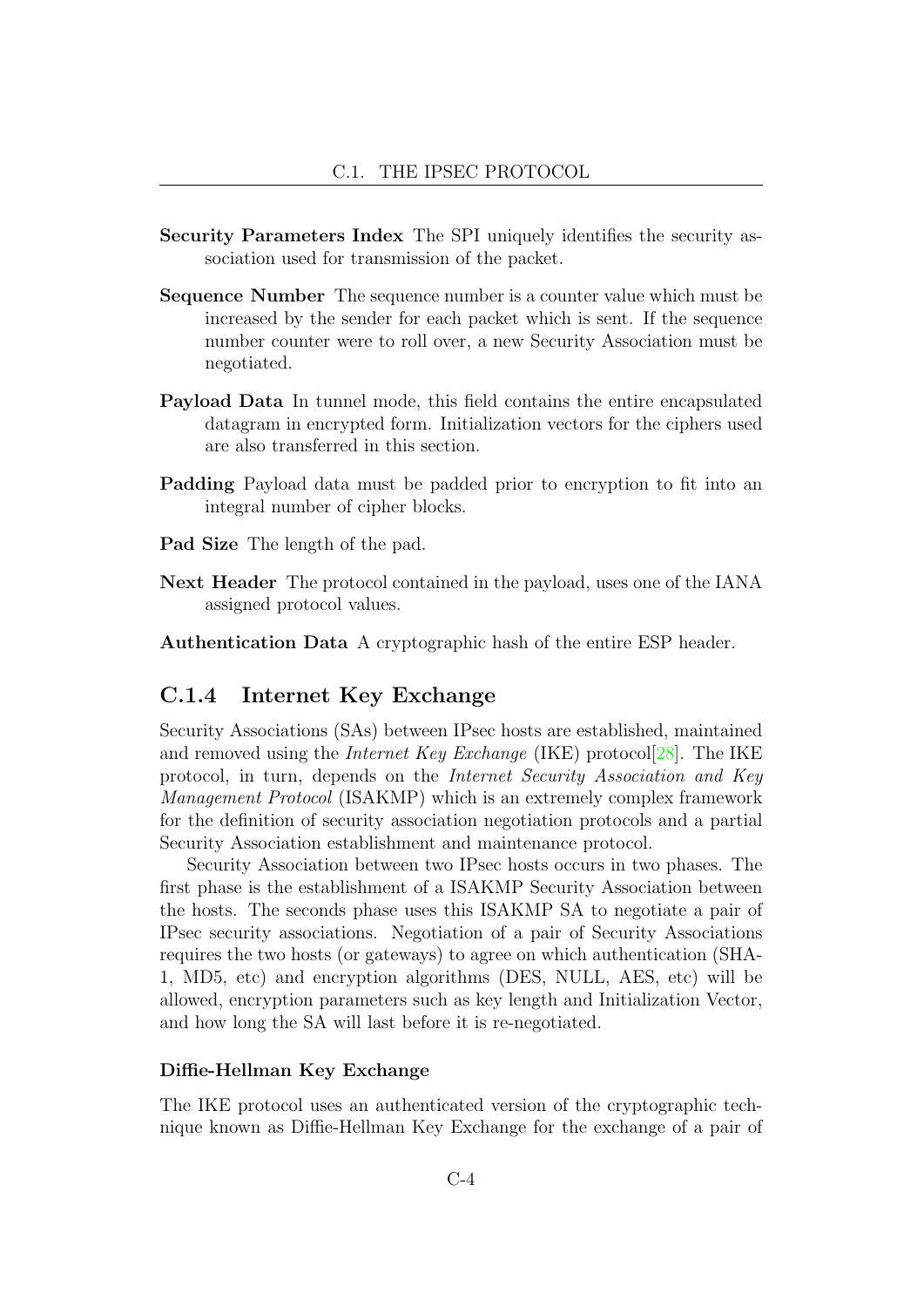encryption keys. Diffie-Hellman allows to hosts to exchange encryption keys (or any other information) securely, without any prior knowledge or shared information, even if the network between them is insecure.

A simplification of the Diffie-Hellman protocol proceeds as follows:

- 1. Alice and Bob swap, over the open network, a large primes p and a generator g
- 2. Alice chooses a random natural number,  $A_a$  as her private key
- 3. Bob chooses a random natural number,  $B_a$  as his private key
- 4. Bob calculates  $B_b = g^{B_a}$  modulo p and sends it to Alice, over the open network
- 5. Alice calculates  $A_b = g^{A_a}$  modulo p and sends it to Bob, over the open network
- 6. Bob calculates  $k = (A_b)^{B_a}$  modulo p and Alice calculates  $k = (B_b)^{A_a}$ modulo p
- 7. Alice and Bob now have the same value k

The Diffie-Hellman protocol is described more completely in "Diffie-Hellman Key Agreement Method" by Eric Rescorla, RFC2631[\[42\]](#page-104-2).

### C.2 Overhead of IPsec

In this section we will consider the transfer size overhead of implementing IPsec on a typical packet network, such as an Ethernet. We will consider IPsec for IPv4 in both tunnel mode and transport mode with the Encapsulating Security Payload (ESP) protocol.

#### Overhead of ESP

The base size of the ESP header is 10 bytes, including the SPI, Sequence Number, Pad Size and Next Header fields. In addition to these fields, in a typical implementation such as the one we present, a 12 byte (96 bit) HMAC-SHA-1-96 authentication block will be present. The payload also needs to be padded to a multiple of the cipher's block length. The AES cipher used in the IPsec implementation we present uses a block length of 16 bytes therefore a maximum of 15 bytes of padding will be needed.

The total size of the ESP header is between 22 bytes and 37 bytes, depending on the amount of padding needed.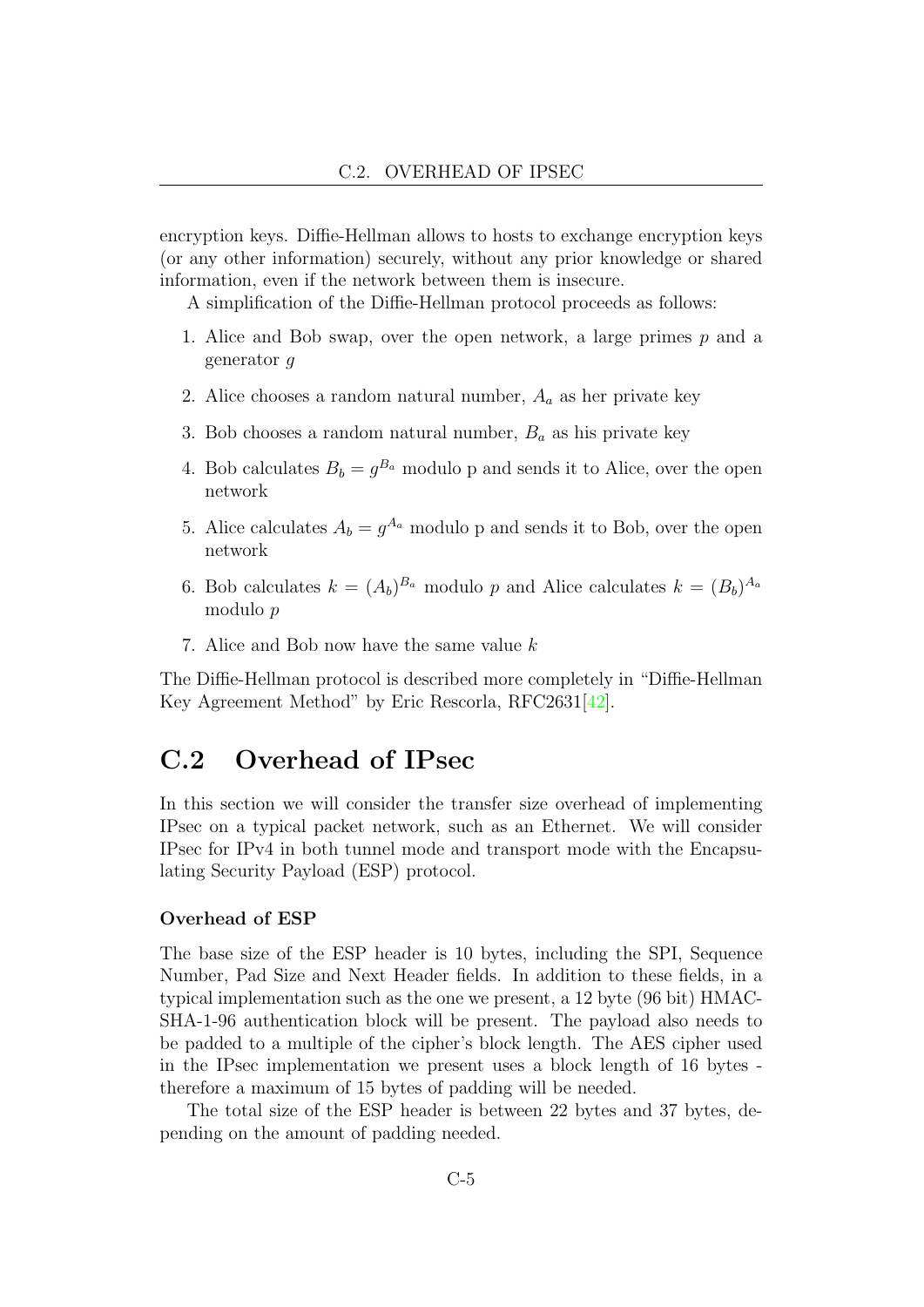### Tunnel Mode Overhead

In addition to the ESP header, a packet protected using IPsec's tunnel mode will require an IP packet header. The minimum size of the IPv4 header, if no options are used, is 20 bytes. In transport mode a second IP header is not required, so no extra overhead will be introduced.

### C.2.1 Overhead calculations

Protocols such as FTP and HTTP generate large packets. If we assume these packets are all 1500 bytes (the Ethernet MTU) long after encapsulation, the the overheads will be as follows. For tunnel mode:

$$
1 - \frac{S_{avg}}{S_{tunnel}} = 1 - \frac{1443}{1443 + 57} = 3.8\%
$$

For transport mode:

$$
1 - \frac{S_{avg}}{S_{transport}} = 1 - \frac{1463}{1463 + 37} = 2.5\%
$$

In neither case does the ESP and IPsec overhead make a significant contribution to the packet size.

For protocols and applications which generate small packets, such as VOIP and Telnet, the bandwidth overhead of IPsec can be significant. Assuming an average packet size of 64 bytes, and worst case padding the overheads will be as follows. For tunnel mode:

$$
1 - \frac{S_{avg}}{S_{tunnel}} = 1 - \frac{64}{64 + 57} = 47\%
$$

For transport mode:

$$
1 - \frac{S_{avg}}{S_{transport}} = 1 - \frac{64}{64 + 37} = 37\%
$$

In both these cases, the IPsec packet size overhead could be extremely significant. Implementation if ESP in tunnel mode could reduce the amount of VoIP traffic a network can transfer by as much as 50%. If other IPsec related services are used - such as UDP encapsulation of IPsec packets for purposes of NAT and firewall traversal, this overhead will be increased even further.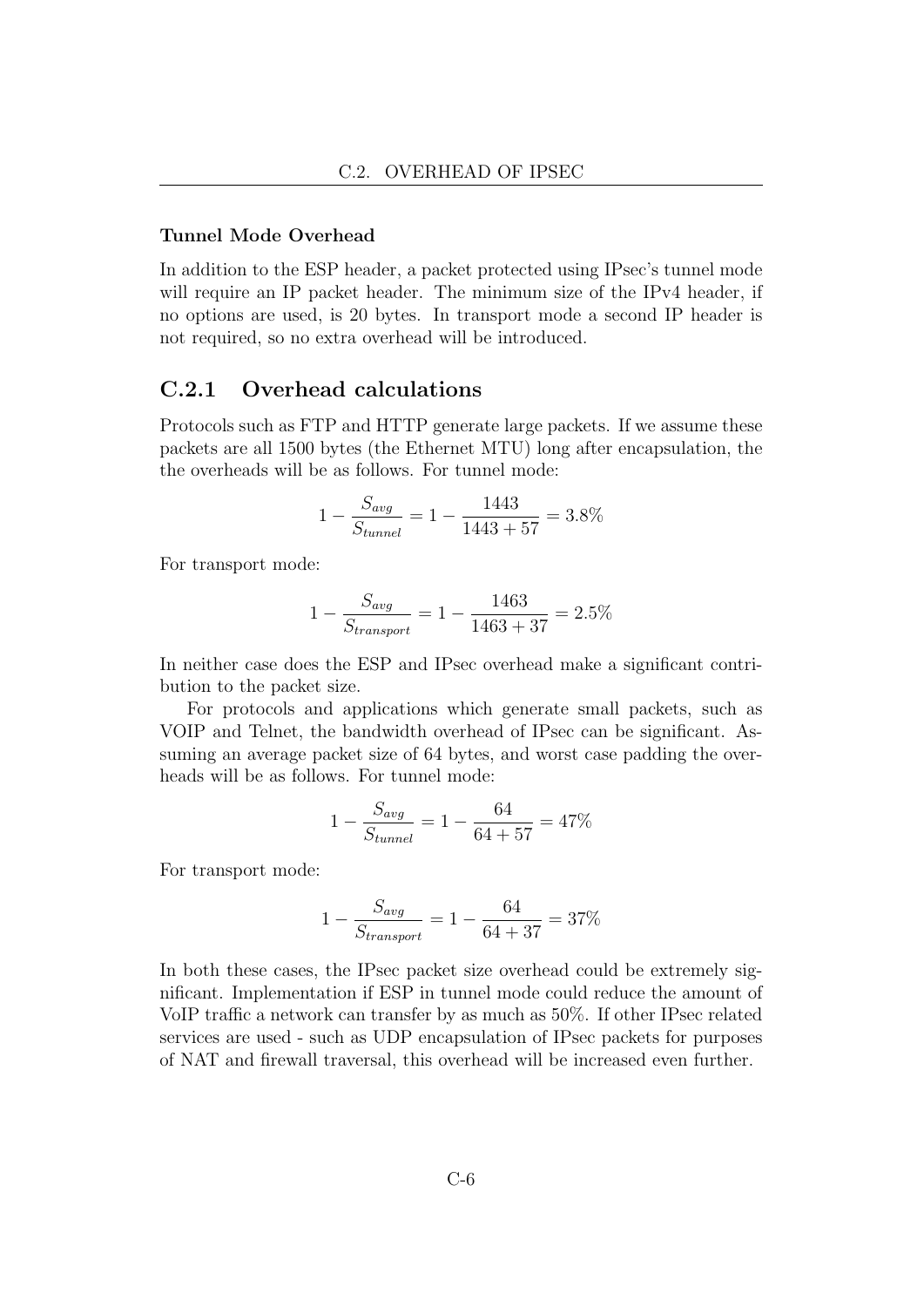### C.3 Secure Hash Algorithm (SHA-1)

### C.3.1 Background

A hash function is a function which maps a large input space onto a considerably smaller output space. Cryptographic hash functions are functions which perform this mapping in a way which them useful for implementing message authentication and other security operations. There are three important measures of the security of a cryptographic hash function (from [\[43\]](#page-104-3)):

- **Collision resistance** It is computationally infeasible to find x, y,  $x := y$ such that  $H(x) = H(y)$ .
- Preimage resistance Given an output value y, it is computationally infeasible to find x such that  $H(x) = y$ .
- Second preimage resistance Given an input x', it is computationally infeasible to find x such that  $H(x) = H(x')$ .

Simply stated, Collision Resistance a measure of the difficulty of finding two pieces of data which have the same hash value. Preimage Resistance is the difficulty of extracting the original data from the hashed value and *Second* Preimage Resistance is a measure of the difficulty of finding data which has the same hash value as another, given, piece of data.

The most important properties hash function used to provide authentication in a protocol such as ESP is Second Preimage Resistance. This is because the hash is used to indicate that the message contained in each packet has not been altered. If it were possible to find a message with a different meaning to the one contained in the packet but with the same hash, the hash would not be effective in ensuring that message data has not been altered.

There are many hash functions which are used widely in industry. Possibly the most well known and widely spread is MD5. The second most widely well known and implemented is SHA-1, which has seen wide adoption following growing concerns about the security of MD5[\[44\]](#page-104-4). Other hash functions, such as RIPEMD-160 and the other members of the SHA family - SHA-224, SHA-256, SHA-384 and SHA-512 - are also widely used in real-world implementations.

The selection of SHA-1 as the cryptographic hash function primitive to use in the implementation of IPsec was one that was carefully considered. Despite recent breakthroughs in finding collisions in SHA-1 hashes (see sec-tion [C.3.4](#page-85-0) on page [C-9\)](#page-85-0), it is still considered secure enough  $[43]$  for use as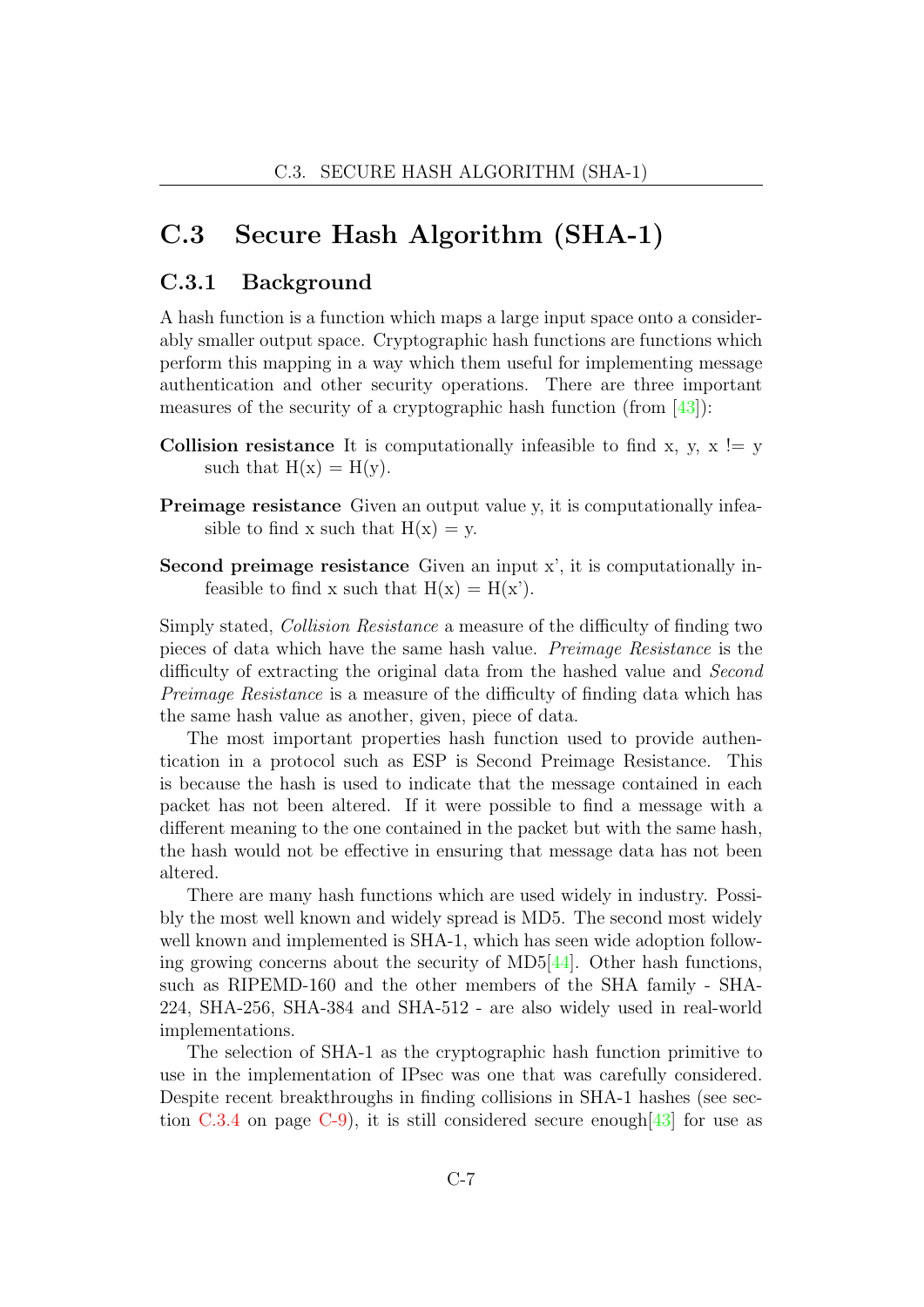a hash function to be combined with HMAC. SHA-1 offers superior performance to the rest of the SHA family and RIPEMD-160, while being simpler to implement. MD5 is attractive because of it's excellent performance and simplicity, but recent attacks have shown that it's collision resistance is extremely weak $[44]$ . Although the WHIRLPOOL hash function (which shares a common ancestor, the Square block cipher, with AES) is believed to be secure, is fairly simple and can be implemented extremely efficiently on most hardware it is not suitable because its lack of wide adoption would effectively limit interoperability.

### C.3.2 The Keyed-Hash Message Authentication Code (HMAC)

IPsec uses the  $HMAC[45]$  $HMAC[45]$  algorithm, along with a cryptographic hash algorithm, to provide message authentication codes for use with the ESP and AH protocols. The HMAC algorithm is a keyed function which makes use of a block of key data and a cryptographic hash function to generate keydependent digests of a specified length.

### The definition of HMAC

Given a cryptographic hash function  $H$  with block size  $B$ , a block of data  $D$ and a block of key data K, HMAC defines a simple procedure for calculating a message authentication code. The algorithm proceeds as follows:

- 1. Define ipad to be the value 0x36 repeated B times and opad to be the value 0x5C repeated B times
- 2. Pad the key data K with 0x0 bytes to a total length of B bytes
- 3. XOR the padded key data with the ipad and append the data block, D, to the result
- 4. Calculate the hash value I of the data and key block
- 5. XOR the padded key data with the opad and append the hash value I to the result
- 6. Calculate the hash value  $R$  of the key and  $I$  block

Thus, HMAC calculates the value  $R = H(K \oplus opad | H(K \oplus ipad | D))$  where K is the padded key data,  $\oplus$  is the XOR (bitwise exclusive OR) operator and | is the concatenation operator.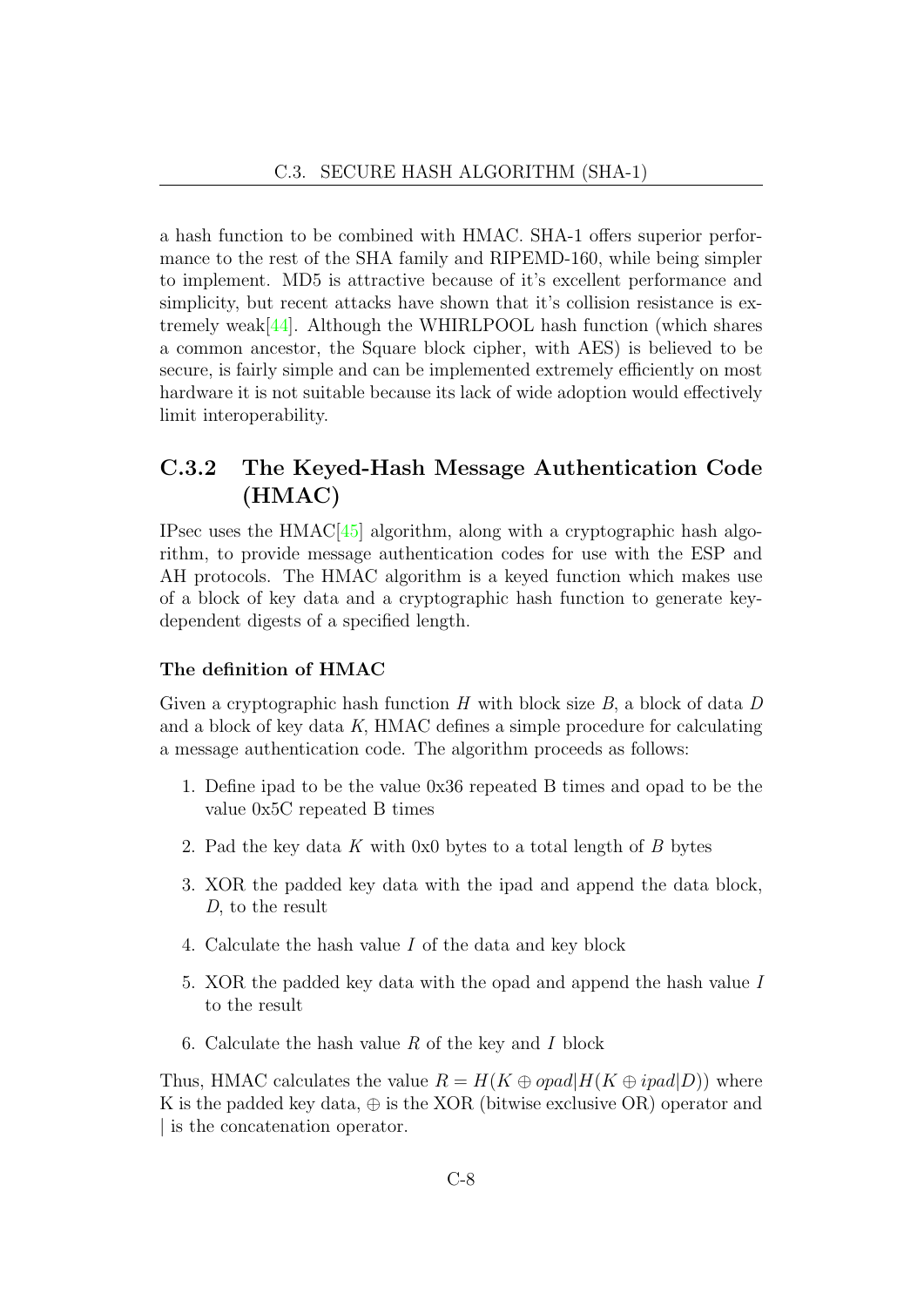### Truncation

In order to use the output of HMAC with a protocol such as ESP, the output must be truncated. RFC2404[\[46\]](#page-104-6) specifies the use of HMAC-SHA-1-96 with ESP and AH. HMAC-SHA-1-96 means that the MAC expected is the first 96 bits (12 bytes) of the output of HMAC using SHA-1 as a cryptographic primitive. This truncation is only performed on the final output of the HMAC function - it is not performed on the output of the inner hash function. For example, if the 160 bit output of HMAC-SHA-1 is 0x4c1a03424b55e07fe7f27be1d58bb9324a9a5a04 then the 96 bit output of HMAC-SHA-1-96 would be 0x4c1a03424b55e07fe7f27be1.

### C.3.3 The definition of SHA-1

A complete explanation of the SHA-1 algorithm is presented in FIPS-180- 1 and FIPS-180-2[\[21\]](#page-102-2) and a similar explanation and sample code can be found in RFC3174 $[47]$ . Complete C code, written by the author, for an implementation of HMAC-SHA-1 is on the Compact Disc attached to this document.

SHA-1 functions by taking the data to be hashed, padding it to fit into a number of 64 byte blocks and repeatedly perturbing each byte of the block. The inner loop which performs the perturbations is fairly simple, but still provides a good basis for a hash function. In C, the loop appears as follows:

```
for (t = 0; t < 80; t++){
 T = rot15 (a) + ft (b, c, d, t) + e+kt (t) + sched. data [t];e = d;
  d = c;c = rot130 (b);
  b = a;a = T;
}
```
Where rotl is a bitwise left rotation,  $ft$  is a bitwise mixing function and  $kt$  is a constant.

### <span id="page-85-0"></span>C.3.4 Security of SHA-1

In August 2005, researchers Xiaoyun Wang, Yiqun Yin and Hongbo Yu from Shandong University announced a new attack against SHA-1[\[48\]](#page-104-8), which can produce two distinct messages with the same hash with complexity  $2^{63}$  (approx.  $10^{19}$ ), instead of the  $2^{80}$  (approx.  $10^{24}$ ) which would be required for a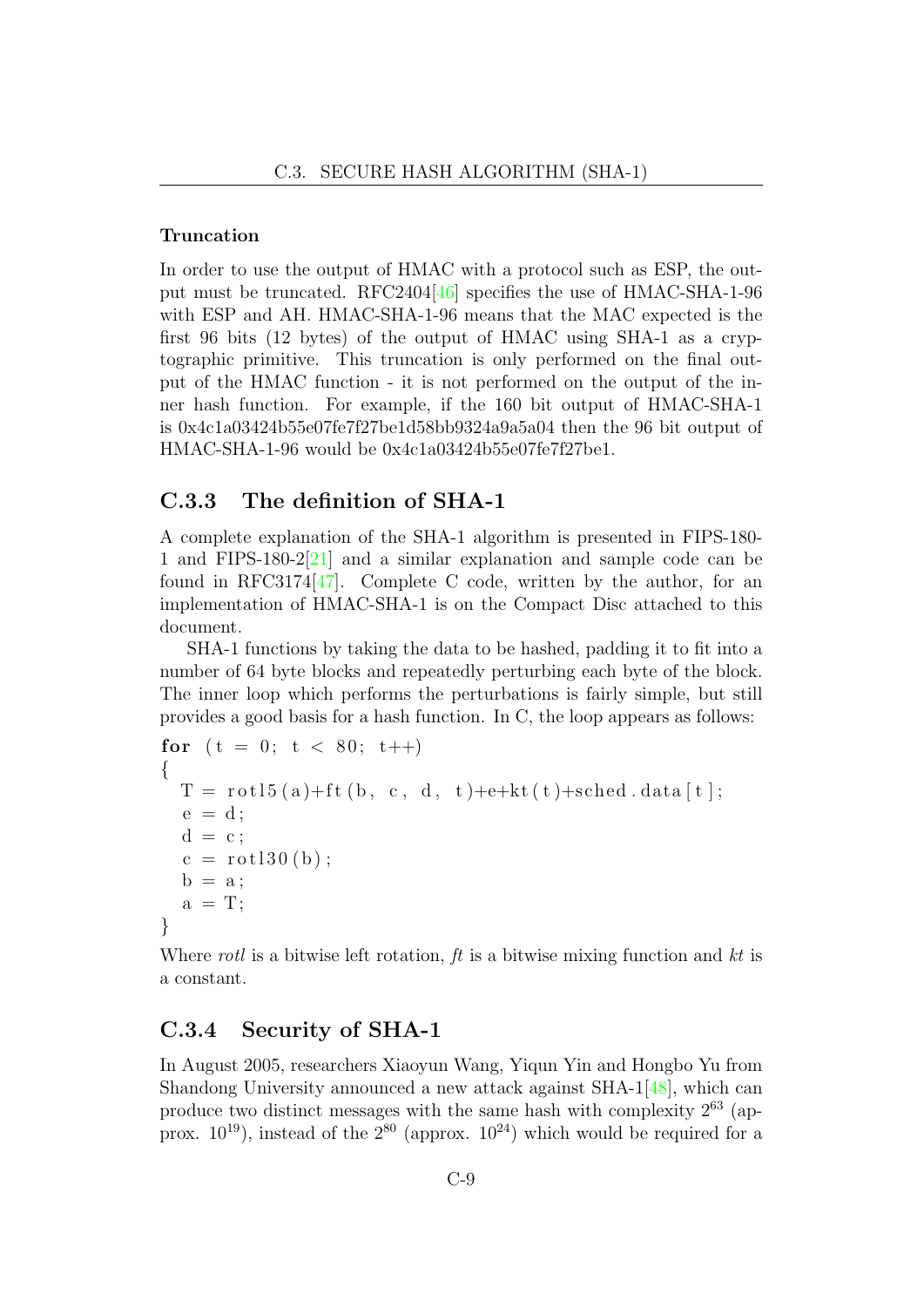brute force search. This attack makes finding collisions in SHA-1 practical, which severely reduces it's usefulness as a cryptographic hash function.

These attacks are not currently relevant to the use of SHA-1 as a hash function in the context of IPsec. Security researchers currently believe that the use of SHA-1 with HMAC is still safe, as the addition of key material makes the presented attacks impractical. In "Deploying a New Hash Algorithm"[\[43\]](#page-104-3), Bellovin and Rescorla write:

"Furthermore, HMACs are probably safe, since the unknown component - the key - of the inner hash function makes it impossible to generate a collision at that stage; this in turn helps protect the outer hash."

### C.4 Advanced Encryption Standard (AES)

### C.4.1 Background

In September 1997, the National Institutes of Standards and Technology (NIST), from the USA, made a call for the submission of encryption algorithms to a competition to find the replacement for the Defence Encryption Standard (DES). The purpose of the AES competition was to replace DES with a fast (in hardware and software on a number of platforms) and secure symmetric block cipher which could be used in both commercial and government applications. Fifteen different ciphers were submitted to the competition — CAST-256, CRYPTON, DEAL, DFC, E2, FROG, HPC, LOKI97, MAGENTA, RC6, Rijndael, SAFER+, Serpent and Twofish. Each of these algorithms was presented at the first AES conference in August 1998.

At the second AES conference, held in March 1999, papers were presented detailing the cryptanalysis of many of the ciphers presented in the first round. Following this conference, a shortlist of five ciphers was announced: MARS, RC6, Rijndael, Serpent and Twofish. In December 2000, the Rijndael cipher was selected, with some minor modification, as the AES.

AES, as standardised in FIPS 197[\[49\]](#page-104-9), is symmetric block cipher based on a substitution permutation network. It has a block size of 16 bytes (128 bits) and supports key sizes of 128, 192 and 256 bits.

### C.4.2 Use of AES with IPsec

The original IPsec specification [\[20,](#page-102-0) [16\]](#page-102-1) specified two encryption algorithms for use with ESP. These algorithms are the Defense Encryption Standard (DES) which has severely limited key size and is not believed to be secure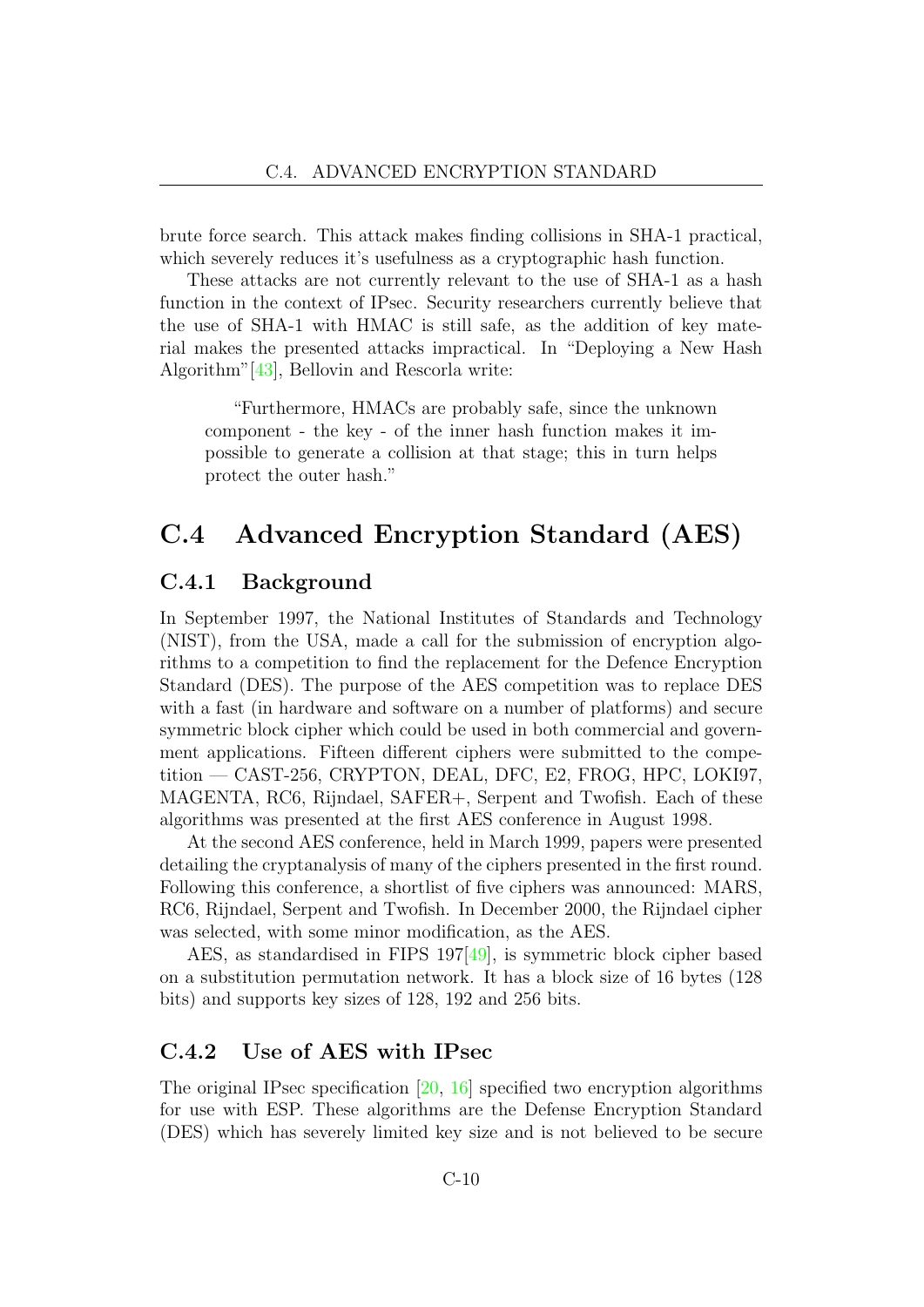enough for sensitive applications and the NULL algorithm which is a placeholder to represent no encryption. Following the completion of the AES certification process, the use of the AES algorithm with ESP was standardised in "The AES-CBC Cipher Algorithm and Its Use with IPsec (RFC3602)" by Frankel, Glenn and Kelly.

AES has several advantages over DES. AES supports longer keysizes than either DES or triple DES, making it more secure against brute force attacks and is believed to be a more secure cipher. AES is also significantly faster and more efficient than DES in software and hardware implementations.

### C.4.3 Elements of The AES Algorithm

### Finite Field Arithmetic

All byte-level arithmetic operations in AES are done with bytes representing elements in the Galois Field GF( $2^8$ ) with the reducing polynomial  $m(x) =$  $x^8 + x^4 + x^3 + x + 1$ , the first irreducible polynomial of degree 8. Explanations of the algorithms for arithmetic operations in this space can be found in "The Design of Rijndael" by Daemen and Rijmen[\[50\]](#page-104-10) along with a justification of the choice of this field for the cipher.

#### The SubBytes Transformation

Each byte in the 16 byte AES state block is replaced with the corresponding byte in an 8bit S-box. The values of the S-box are calculated using an affine transformation of the multiplicative inverse for the number in AES's finite field. For each byte  $x$  in the box, the multiplicative inverse  $y$  is found, such that  $x \times y = 1$  in the finite field, then the bits of  $y, [y_0 \dots y_7]$ , are transformed using the following affine transformation:

$$
\begin{bmatrix} z_0 \\ z_1 \\ z_2 \\ z_3 \\ z_4 \\ z_5 \\ z_6 \\ z_7 \end{bmatrix} = \begin{pmatrix} 1 & 0 & 0 & 0 & 1 & 1 & 1 & 1 \\ 1 & 1 & 0 & 0 & 0 & 1 & 1 & 1 \\ 1 & 1 & 1 & 0 & 0 & 0 & 1 & 1 \\ 1 & 1 & 1 & 1 & 0 & 0 & 0 & 1 \\ 1 & 1 & 1 & 1 & 1 & 0 & 0 & 0 \\ 0 & 1 & 1 & 1 & 1 & 1 & 0 & 0 \\ 0 & 0 & 1 & 1 & 1 & 1 & 1 & 0 \end{pmatrix} \begin{bmatrix} y_0 \\ y_1 \\ y_2 \\ y_3 \\ y_4 \\ y_5 \\ y_6 \\ y_7 \end{bmatrix} + \begin{bmatrix} 1 \\ 1 \\ 0 \\ 0 \\ 1 \\ 1 \\ 0 \end{bmatrix}
$$

The inverse SubBytes transform is similar to the forward transform, with a change of S-Box. The S-Box used for the inverse transform is the inverse of the one used for the forward SubBytes transform.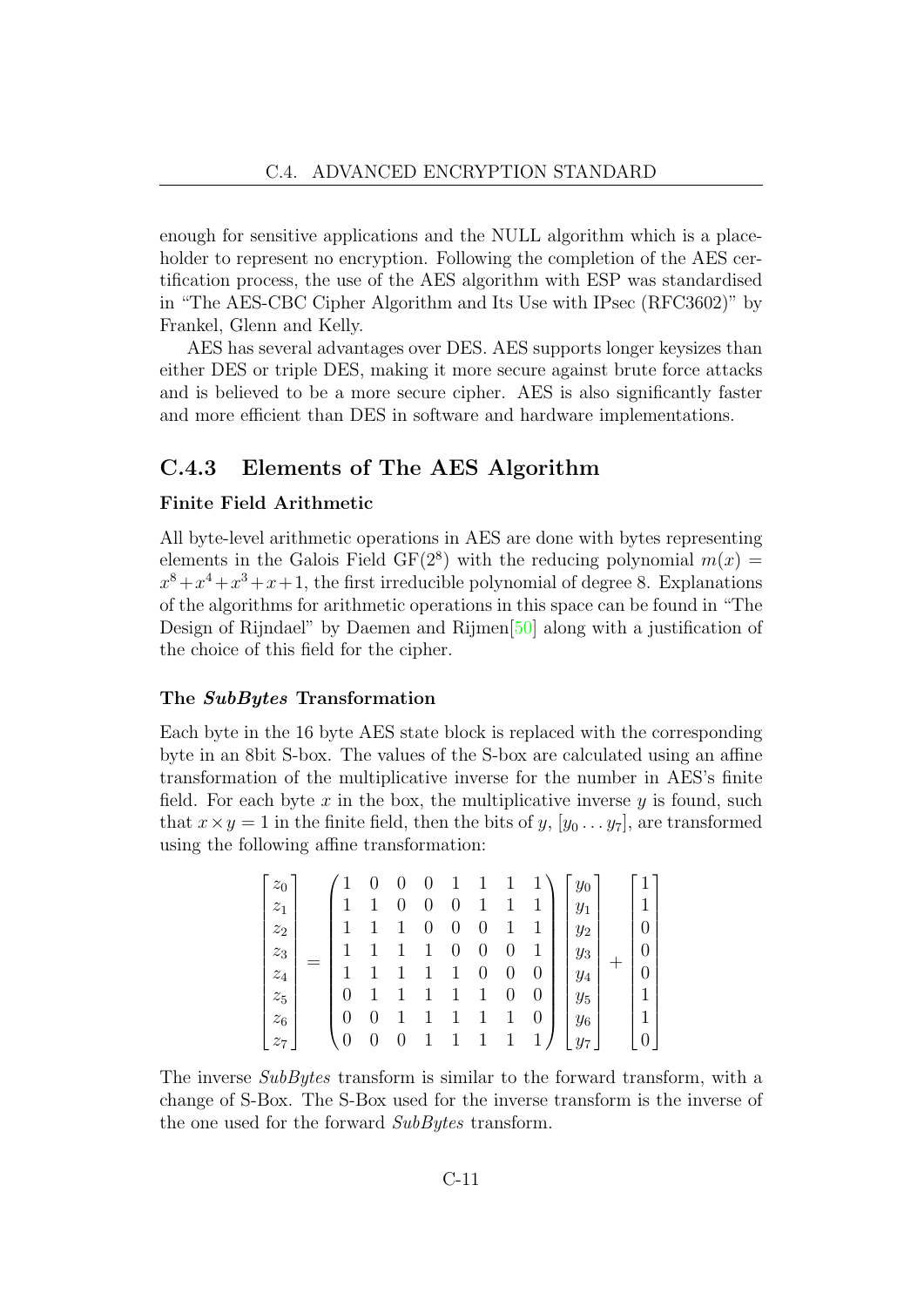#### The *ShiftRow* Transformation

In this transformation, each row of the AES state is shifted over by a number of bytes. The first row is not shifted, the second row is shifted left one byte, the third left two bytes and the fourth left three bytes. Refer to Figure [C.4](#page-88-0) for a graphical representation of this transformation. The ShiftRow transformation ensures good mixing between the columns of the state.



<span id="page-88-0"></span>Figure C.4: The AES Shift Rows Transform

The inverse of the *ShiftRow* transformation is trivial - the first row is not shifted, the second shifted right by one element and so on.

#### The MixColumns Transformation

For the MixColumns transformation, each column of the AES state treated as polynomials in GF(8). The transform multiplies each column polynomial by  $c(x)$ , modulo  $x^4 + 1$  where  $c(x) = 3x^3 + x^2 + x + 2$ . This transformation is also representable as the matrix multiplication:

$$
\begin{bmatrix} y_0 \\ y_1 \\ y_2 \\ y_3 \end{bmatrix} = \begin{pmatrix} 2 & 3 & 1 & 1 \\ 1 & 2 & 3 & 1 \\ 1 & 1 & 2 & 3 \\ 3 & 1 & 1 & 2 \end{pmatrix} \begin{bmatrix} x_0 \\ x_1 \\ x_2 \\ x_3 \end{bmatrix}
$$

The inverse transform is similar - a multiplication with  $d(x)$  modulo  $x^4 + 1$ where  $d(x) = 11x^3 + 13x^2 + 9x + 14$ 

#### The AddRoundKey Transformation

In this transformation each byte of the round key (derived from the key schedule, see Section [C.4.4](#page-89-0) on page [C-13\)](#page-89-0) is bitwise exclusive ORed (XOR) with the corresponding byte of the AES state. Due to the symmetry of the XOR function  $(y \oplus (x \oplus y) == x)$  the AddRoundKey transformation is it's own inverse.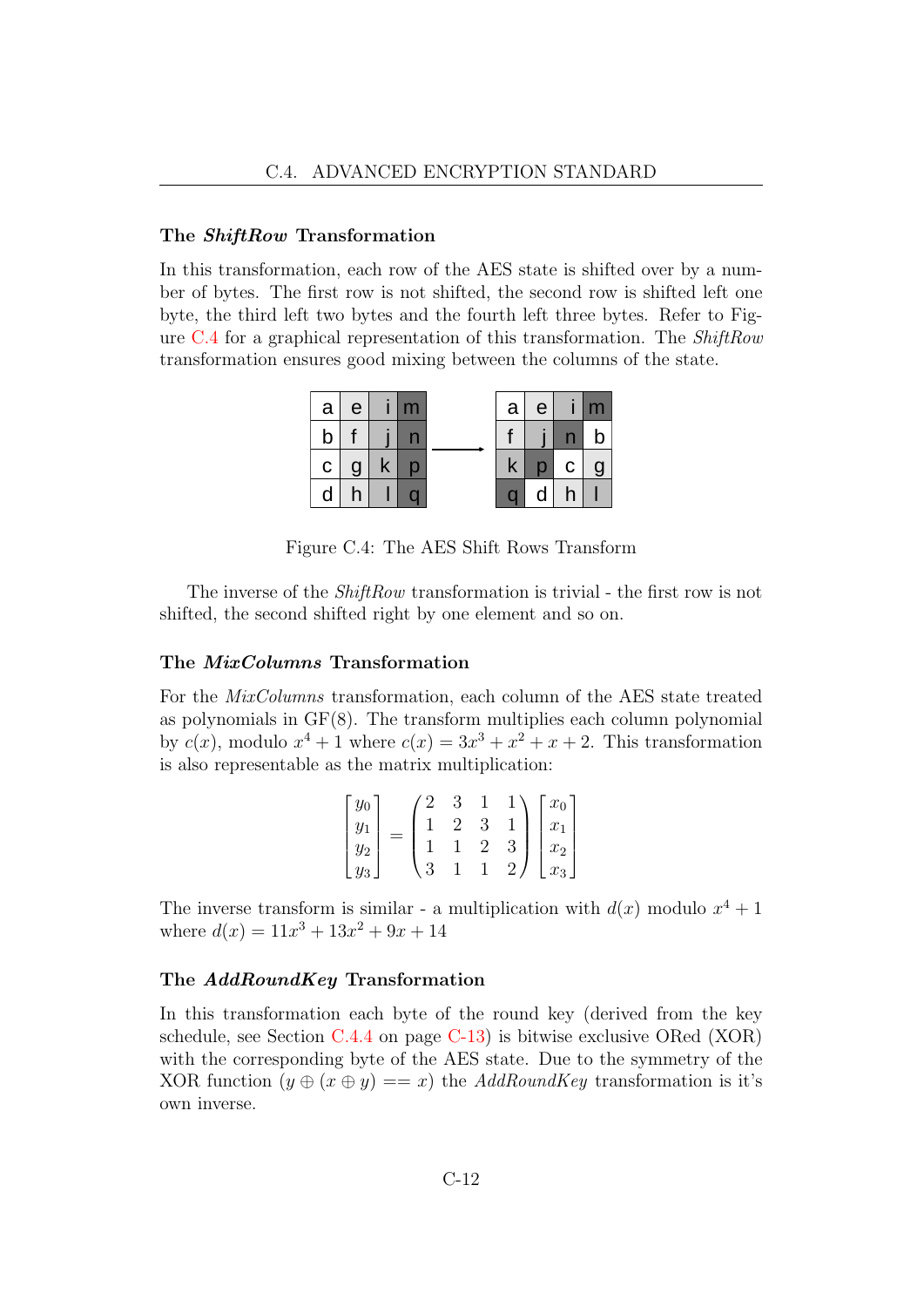

Figure C.5: The AES MixColumns Transform

### <span id="page-89-0"></span>C.4.4 AES Key Schedule

The Key Schedule is an algorithm for deriving the round keys from the cipher key. The cipher key needs to be expanded to  $128(R + 1)$  bits of round keys where R is the number of cipher rounds. The first four 32 bit words of the cipher key are copied directly to the expanded key. A simple algorithm is followed for the rest of the expansion, illustrated by this pseudocode:

```
def gen_key (key):
  \exp_k \exp[0:4] = \ker[0:4]for i in range (4, 44):
    w = exp_{k}e y[i-1]if (i\&0x3) = 0:
       w=r o l(w)w = bytesub(w)w=w^ rcon ((i-4)/4)w = w^{\hat{}} \exp_k \exp[i - 4]exp_key \cdot append(w)return exp_key
```
The SubByte function is equivalent to the forward  $SubByte$  transformation discussed above, executed on each byte of a 32 bit word. The RotByte function takes a 32 bit word and performs a logical left rotate by 8 bits. Rcon is defined as:

$$
Rcon[i] = \begin{pmatrix} 1 & \text{for } i = 1 \\ 2Rcon[i-1] & \text{for } i > 1 \end{pmatrix} \ll 24
$$

with multiplication taking place in AES's finite field and  $\ll 24$  representing a bitwise left shift by twenty four bits. The Rcon function can be implemented with a simple lookup table.

const unsigned char r con\_data  $[10] = \{0x01, 0x02, 0x04,$ 

 $0x08$ ,  $0x10$ ,  $0x20$ ,  $0x40$ ,  $0x80$ ,  $0x1b$ ,  $0x36$  };

 $r \text{con} [i] = r \text{con\_data} [(i-4) >> 2] << 24$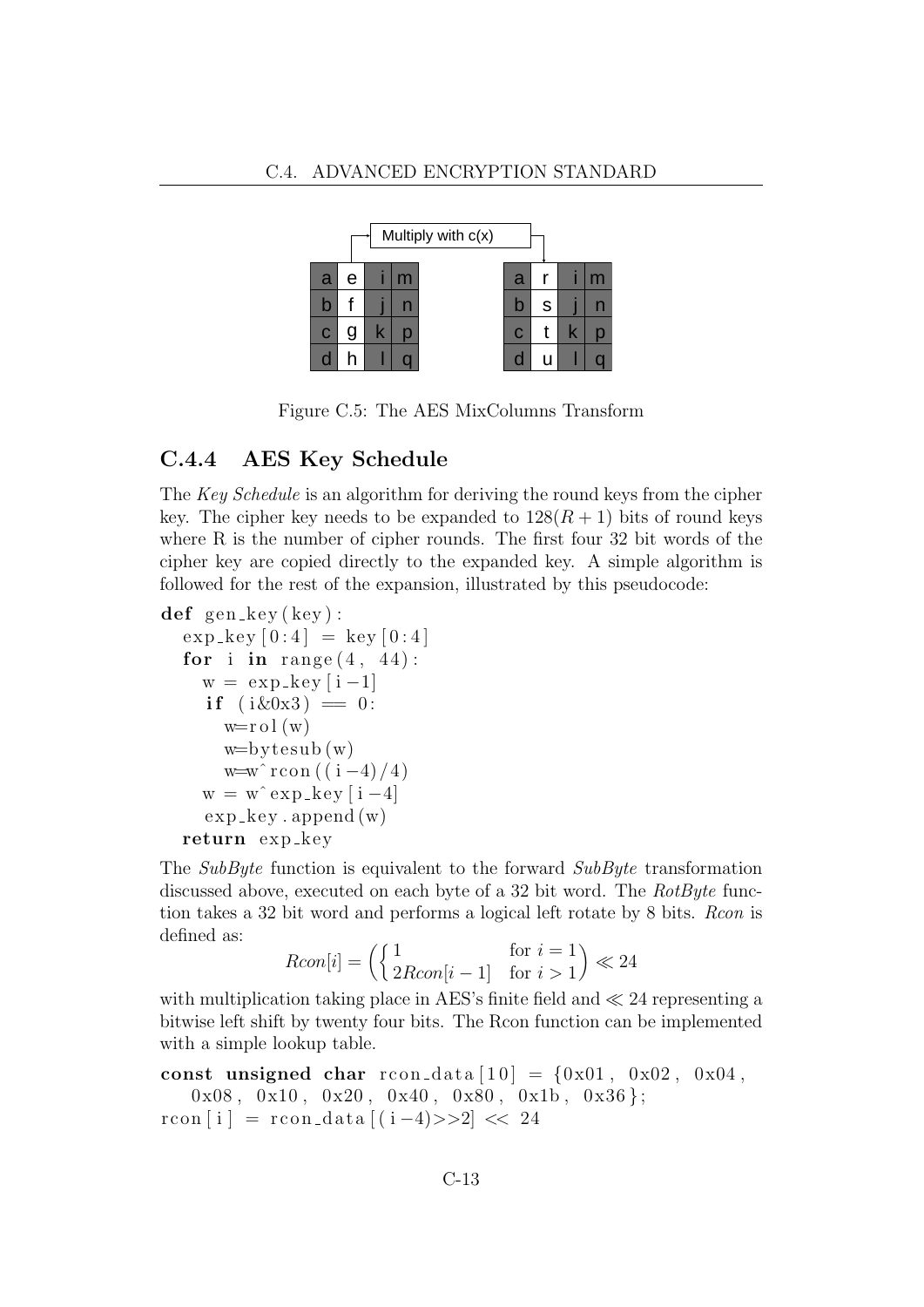### C.4.5 The AES Algorithm

### AES Forward Transform (Encryption)

The AES encryption operation (referred to as the Forward Transform in some literature) consists of ten rounds for 128bit keys, twelve rounds for 192bit keys and fourteen rounds for 256bit keys. The number of rounds is increased with the key length to ensure that indirect cryptanalytic attacks (attacks that do not involve key guessing) do not become relatively easier to perform than brute force attacks as key lengths increase.

Each round of the cipher involves the Sub Bytes transformation, the Shift Rows transformation, the Shift Columns transformation and mixing of key material, in that order. A pseudocode representation of the encryption function for a 128bit key (176 bytes of key data) appears as follows:

```
def encipher (state, key):
  add\_round\_key(\text{state}, \text{key}[0:4])for round in range (1, 10):
    sub\_bytes(state)state = shift_{rows}(state)mix_columns (state)
    add\_round\_key(\text{state}, \text{key}[4*round:(4*round+4)])sub_b <b>ytes</b> (state)state = shift_{rows}(state)add\_round\_key(state, key[40:44])return state
```
Each round of the forward transform can be simplified to a number of lookups into a set of four 1024 byte tables. This approach offers superior performance to the naive implementation described above, especially on 32bit hardware (such as the Intel IXP2400). The process of generating the required lookup tables and a proof that the lookup table approach is equivalent to the naive algorithm is presented in Section 5 of [\[50\]](#page-104-10).

#### The AES Reverse Transformation (Decryption)

Two versions of the AES decryption algorithm are presented in the AES documentation [\[49,](#page-104-9) [50\]](#page-104-10). The first of these uses the same key schedule as the forward transform, but the reverse order of operations. While this decryption algorithm is conceptually simple (it "unwraps" the operations of the forward transform), it cannot be optimised to use a series of lookup tables on 32bit hardware.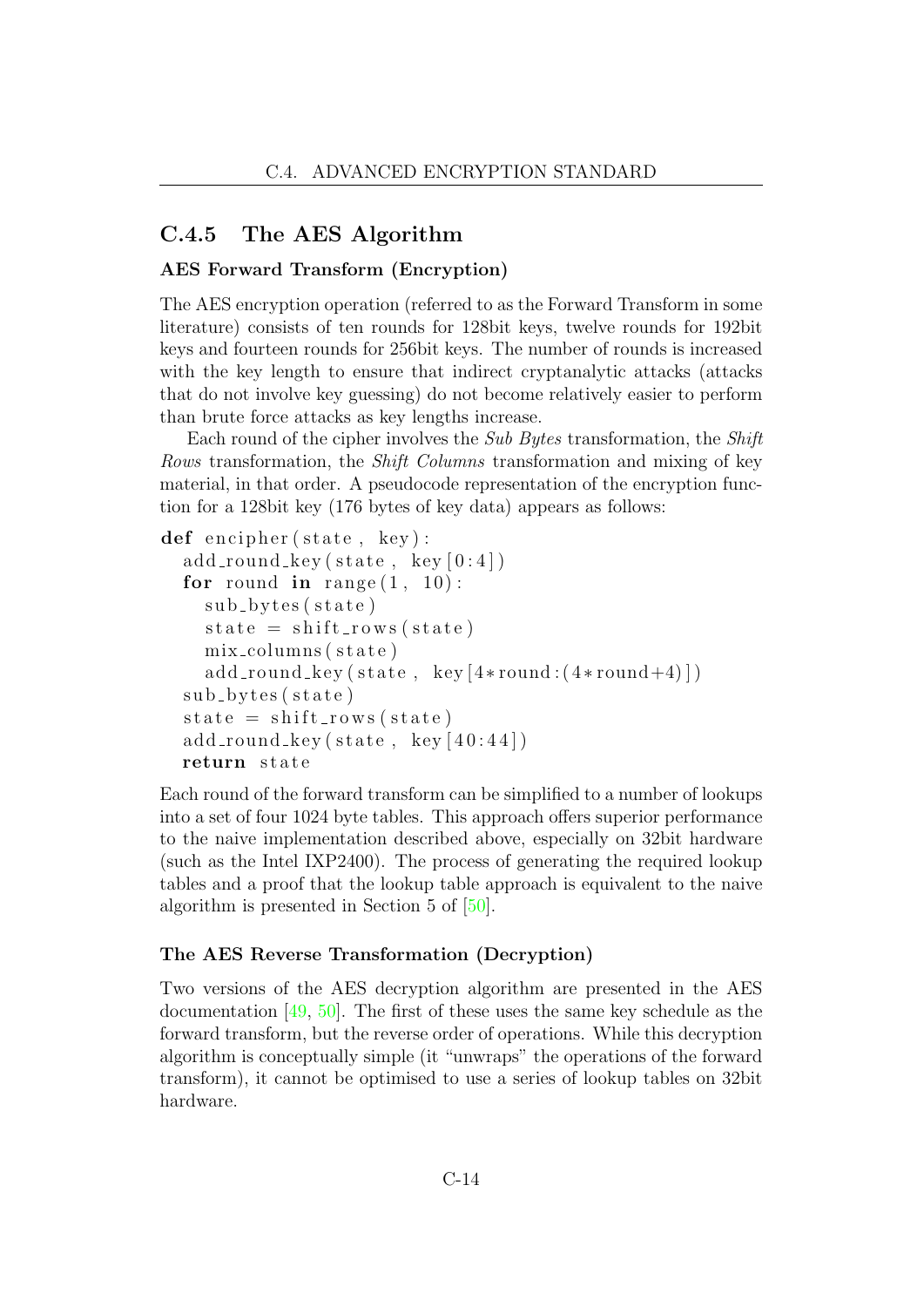A more suitable decryption algorithm for optimisation on 32bit hardware is referred to as the "Equivalent Inverse Cipher". This algorithm uses the same order of operations as the forward transform algorithm (using the inverse of each operation), but uses a modified key schedule. Following the expansion of they key, all but the first four and last four 32bit words of the expanded key are processed with the Inverse Mix Column operation, described above. While the added complexity does make the key schedule slower, this loss of performance can easily be made up for (in all but the most key-agile and memory limited environments) by the fact that it allows lookup table optimisations on 32 bit hardware.

A naive pseudocode implementation of the equivalent inverse cipher for 128bit keys is:

```
def decipher (state, key):
  add\_round\_key(\text{state}, \text{key}[40:44])for round in range (10, 1):
    inv\_sub\_bytes(state)state = inv\_shift\_rows (state)inv_{mix}columns (state)
    add\_round\_key(state, key[4*round:(4*round+4)])sub_b <b>y</b> test (state)state = inv\_shift\_rows (state)inv\_add\_round\_key(state, key[0:4])return state
```
### C.4.6 Modes of Operation

Two IETF standards specify the use of AES with IPsec. The first standard, "The AES-CBC Cipher Algorithm and Its Use with IPsec"[\[19\]](#page-102-3) specifies the use of AES in Cipher Block Chaining mode while the second standard, "Using AES Counter Mode with IPsec" specifies the use of AES in Counter Mode. Five modes of operation are commonly used with block ciphers - Electronic Code Book (ECB), Counter Mode, Cipher Block Chaining (CBC), Output Feedback (OFB) and Cipher Feedback(CFB).[\[51,](#page-104-11) [52,](#page-104-12) [53\]](#page-104-13)

The most obvious usage mode for a block cipher is one where each block of the input is enciphered independently to produce a single block of the ciphertext — a mode known as Electronic Code Book (ECB). This mode of operation, while simple, does not provide adequate security for production use. This is because ECB mode does not hide statistical patterns in the plaintext, vastly simplifying the task of cryptanalysis. An example of pat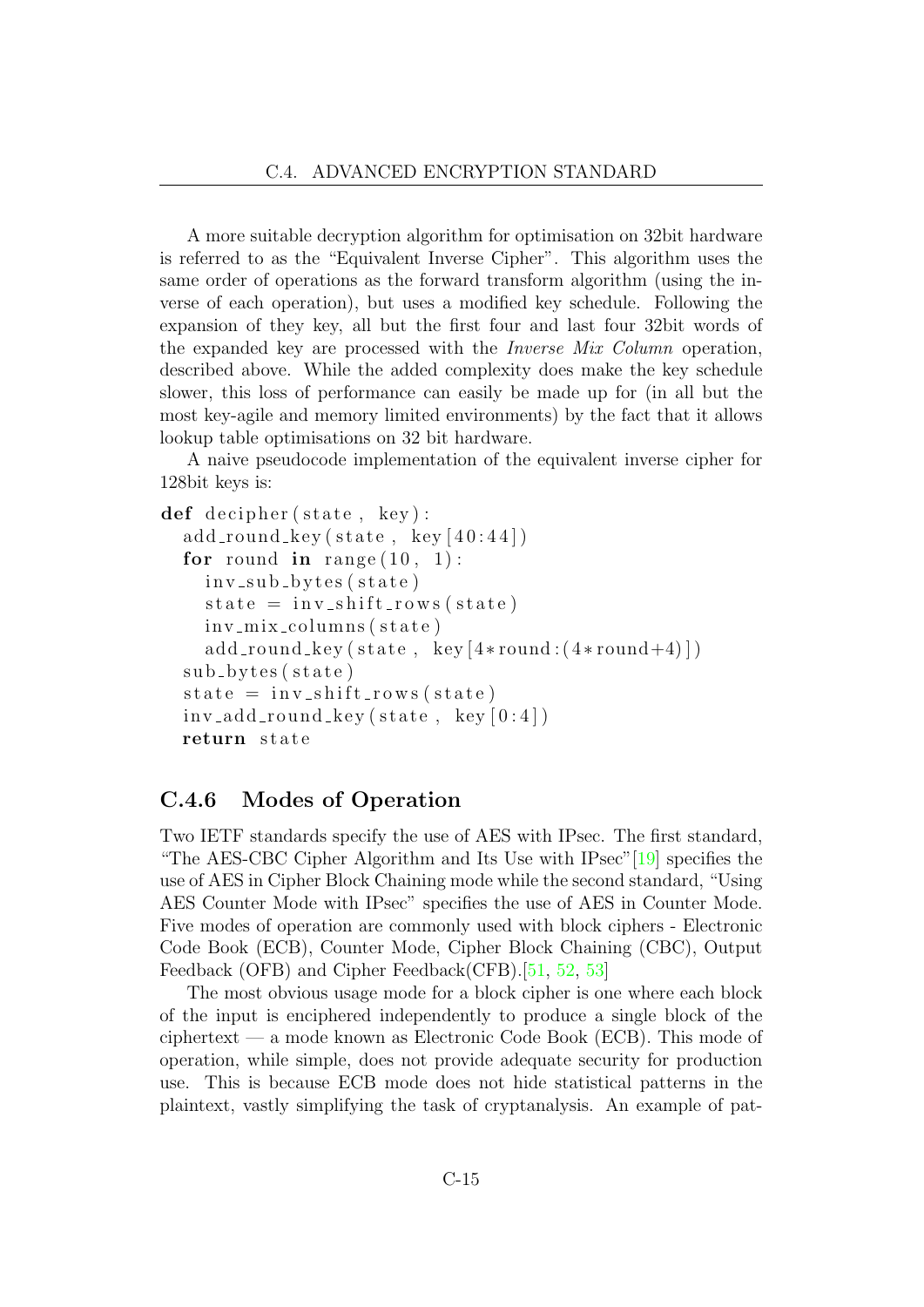terns remaining after encryption in ECB mode is presented in Figure  $C.6<sup>1</sup>$  $C.6<sup>1</sup>$  $C.6<sup>1</sup>$  $C.6<sup>1</sup>$ .



<span id="page-92-0"></span>Figure C.6: Data Patterns Evident in Electronic Code Book Ciphertext (from [\[52\]](#page-104-12))

The most common alternative to ECB mode is Cipher Block Chaining (CBC). In this mode of operation, the ciphertext of the previous block is bitwise exclusive ORed (XOR) with the plaintext of the current block before the block is encrypted. The first block of plaintext is XORed with an Initialisation Vector (IV) which is known by the party decrypting the data stream. CBC mode effectively hides patterns in the plaintext.

In counter mode, the block cipher is used to encrypt a counter (a monotonically increasing value in most implementations), which produces a value which is then XORed with the plaintext to provide the ciphertext. In this mode of operation, a block cipher can be used as a stream cipher. In counter mode, unlike CBC mode, multiple blocks of plaintext can be encrypted in parallel, which can increase the performance of the cipher on parallel architectures.

### C.4.7 Security of the Advanced Encryption Standard

There have been several attacks published on reduced round variants of the AES algorithm which perform better than a brute force search of the key space. The best attack, currently, can break seven (out of ten) rounds of the AES algorithm for 128 bit keys. This attack is presented in the paper "Improved Cryptanalysis of Rijndael" by Ferguson, et al $[54]$ . It uses a chosen

<span id="page-92-1"></span><sup>1</sup>Tux image copyright Larry Ewing (lewing@isc.tamu.edu), used with permission.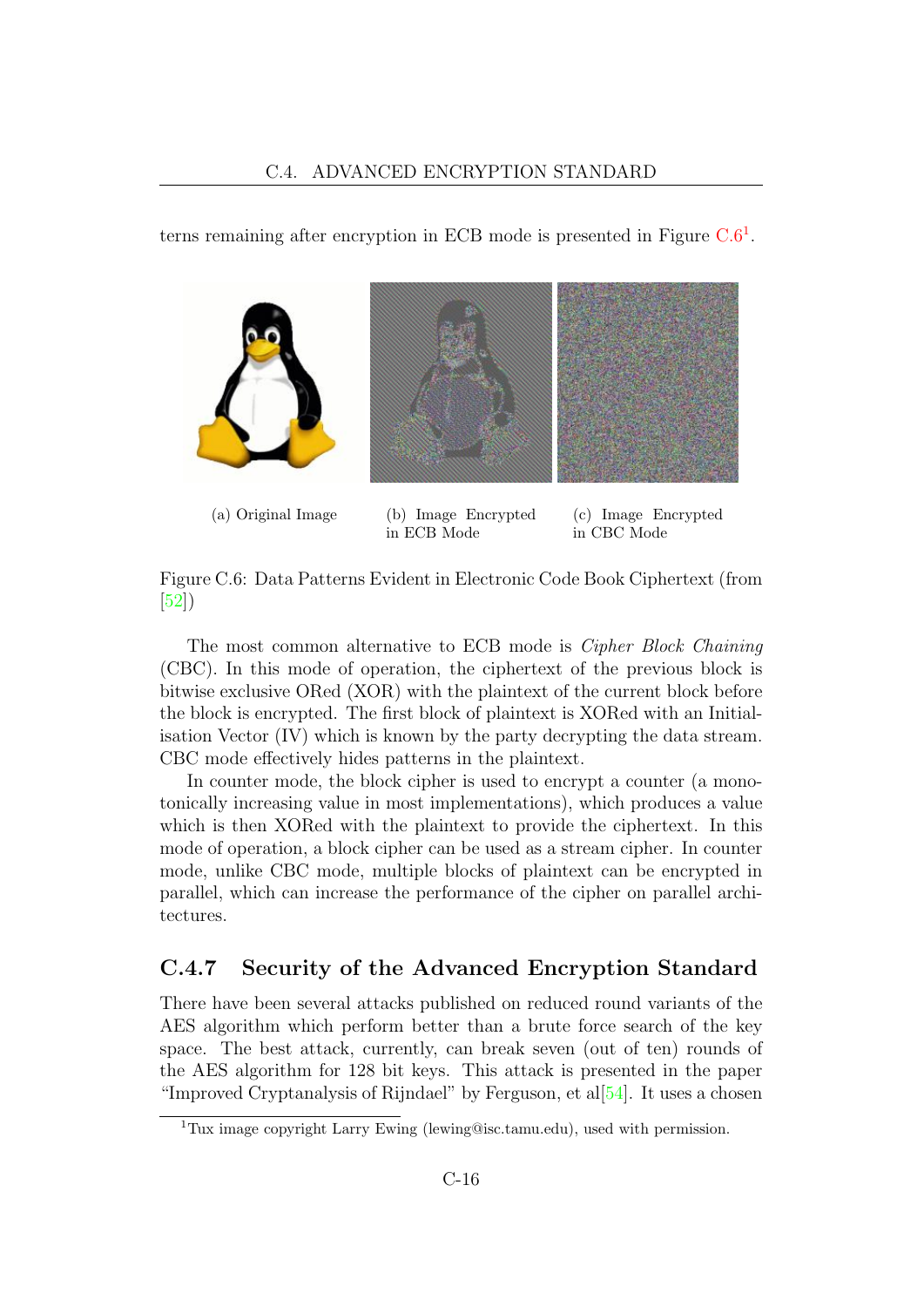plaintext attack which can break seven rounds of the cipher with a complexity of between  $2^{120}$  and  $2^{172}$ , depending on key length and the amount of memory used.

The same attack can break eight rounds of the cipher for 192 and 256bit keys. Another attack, using "related keys", is presented in the same paper and can break nine rounds of 256bit AES with a time complexity of  $2^{224}$ . The authors of the paper do not appear to believe that these attacks can be extended to the full number of rounds of AES.

"Our results have no practical significance for anyone using the full Rijndael."[\[54\]](#page-104-14)

Investigations of the mathematical properties of AES (especially it's S-Boxes) have recently revealed that these boxes do not provide the amount of nonlinearity to the cipher that the original authors claimed. In "Cryptanalysis of Rijndael S-Box and Improvement", Jing-mei, et al[\[55\]](#page-105-0). present an improved version of the S-Box that they claim will increase the amount of nonlinearity in the cipher and imply that this will increase the security of the AES algorithm. Whether these findings, and other similar findings, will lead to successful attacks against the current AES algorithm is unclear.

Based on a study conducted by the National Security Agency (NSA) of the United States of America, the Center for National Security Studies (CNSS) has accepted the AES for protection of Classified, Secret and Top Secret information in that country. This is significant as AES is the first a published algorithm has been accepted for use with Top Secret information in the United States.

"(6) The design and strength of all key lengths of the AES algorithm (i.e., 128, 192 and 256) are sufficient to protect classified information up to the SECRET level. TOP SECRET information will require use of either the 192 or 256 key lengths." CNSS Policy 15 [\[56\]](#page-105-1)

The Advanced Encryption Standard is rapidly becoming the industry standard for deployment in a wide variety of systems, including Virtual private networks. Current research indicates that this cipher is strong enough to ensure that data encrypted with it will remain private for the foreseeable future.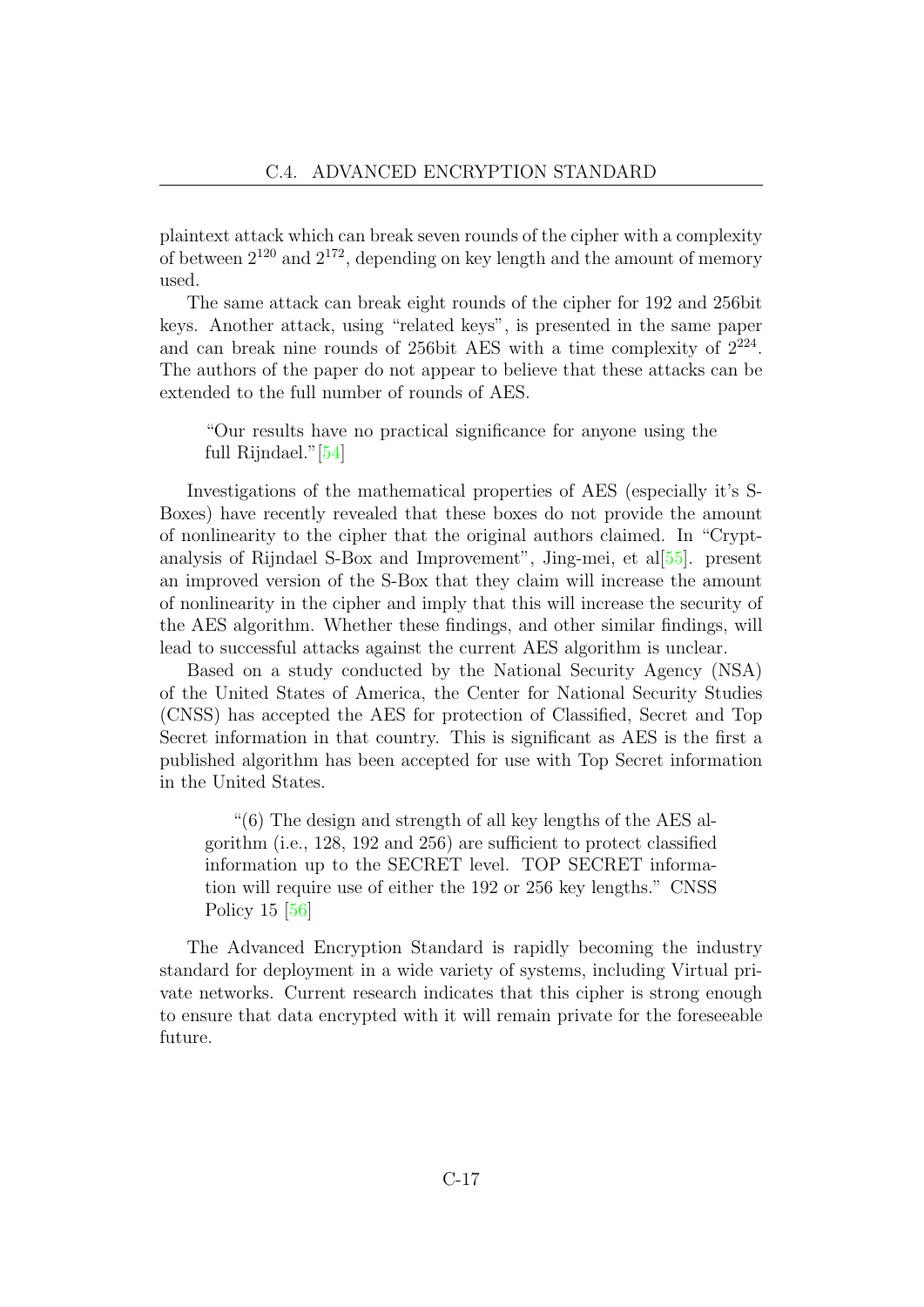# Appendix D

# Implementation of Design

### D.1 Microengine C

The design presented in Chapter [4](#page-32-0) was implemented in Microengine C[\[57\]](#page-105-2), a dialect of the C programming language supported by the Intel Developer Workbench 4.0 IDE and compiler.

While Microengine C is a complete language, it does not support many of the features expected by C programmers on general purpose microprocessors. Features which are unsupported include:

- A call stack or local data stack. Variables local to functions are allocated to memory or registers at compile time. Memory and registers allocated to automatic variables (local variables which are not static) can be used by multiple functions, as long as their scopes do not overlap.
	- "Function calls are implemented by loading a register with the return address and jumping to the function."[\[57\]](#page-105-2).
- Misaligned or byte aligned access. Pointers to external memory must point to a four byte (for SRAM) or eight byte (for DRAM) aligned address. Byte aligned access can be performed with compiler intrinsics.
- The standard C library. A very minimal subset of the C library is provided.
- Floating point arithmetic. The IXP2400 microengines do not have a floating point unit and the compiler does not provide floating point emulation support.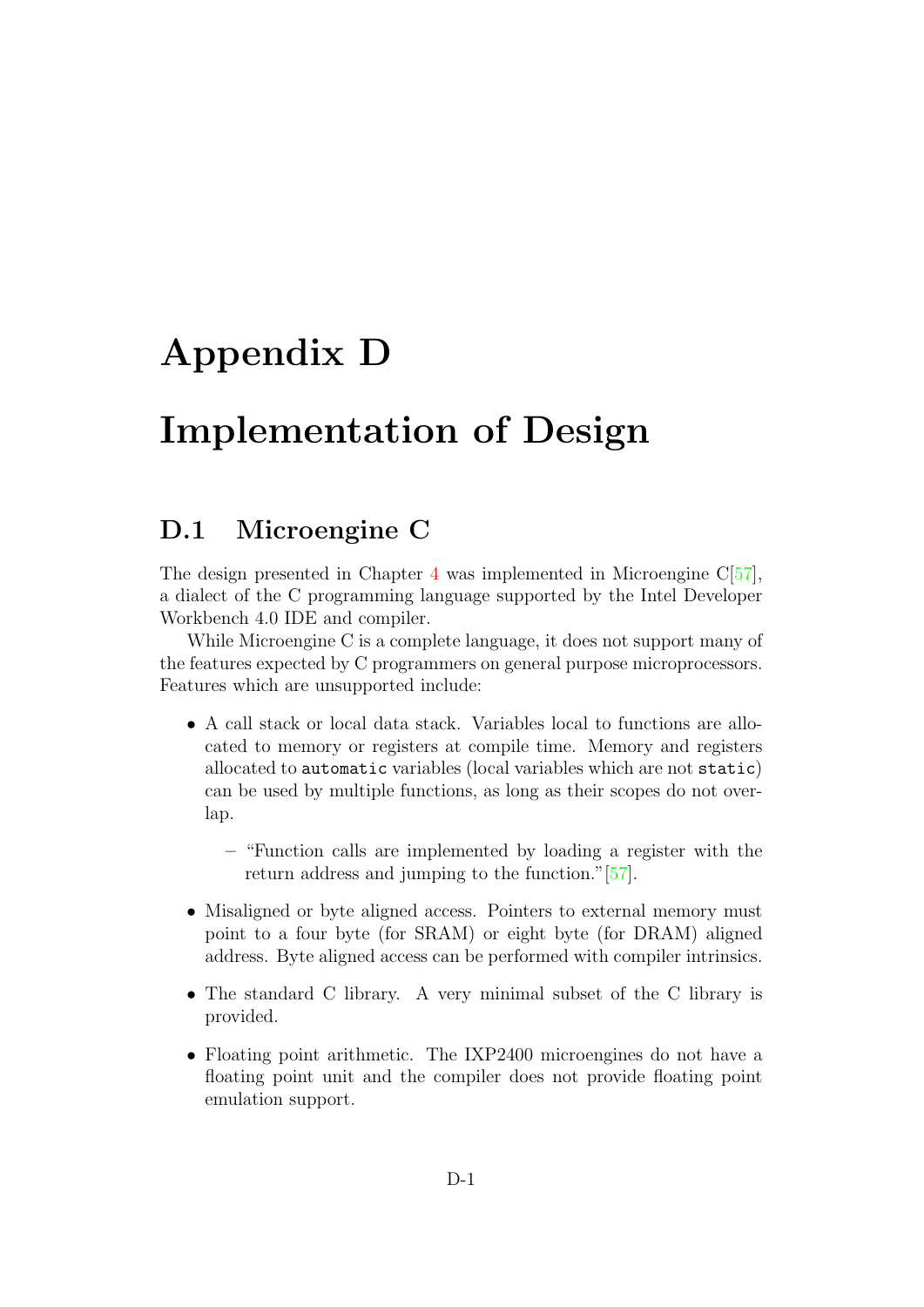- Recursive functions. Due the the lack of a call stack, recursive functions are not supported by the compiler.
- Function pointers. Pointers to functions and pointers to types which, when dereferenced, would become pointers to functions are not supported.
- The address operator  $(\&)$  can not be applied to variables which are stored in registers.

The development tools for the IXP2400 network processor support two languages - Microengine C and Microengine Assembler. Microengine assembler is a rich, high level assembly language exposing a very limited instruction set with high per-instruction functionality. Programming the IXP2400 Microengines in assembler would have allowed better use of the advanced features of the Microengines which are not fully exposed by compiler intrinsics.

Despite this advantage of assembler, Microengine C was chosen for the implementation of the IPsec gateway design. This choice was made based on several advantages of C over assembly language. A high level language such as C allows code to be developed more quickly - the programmer does not have to be concerned with the underlying instruction set. C code is also easier to read and debug than assembler code — this makes the code more valuable to others who wish to analyse or extend it.

The use of a high level language simplified the design of the software as details such as memory addresses and register allocation did not have to be included in the design. The Intel Microengine C compiler supports extensive compile-time optimisation of C code. It is likely that an inexperienced assembler programmer would be unable to produce code which runs faster than compiler produced code.

### D.2 Details of Implementation

### D.2.1 Receive Program

The receive program was broken up into four source files. Interfacing with the MSF and packet receive functionality was placed in  $rx.c$ . The multiple producer-consumer ring buffer code was included in mcprb.c while the main program functionality was split into test.c and packetprocess.c.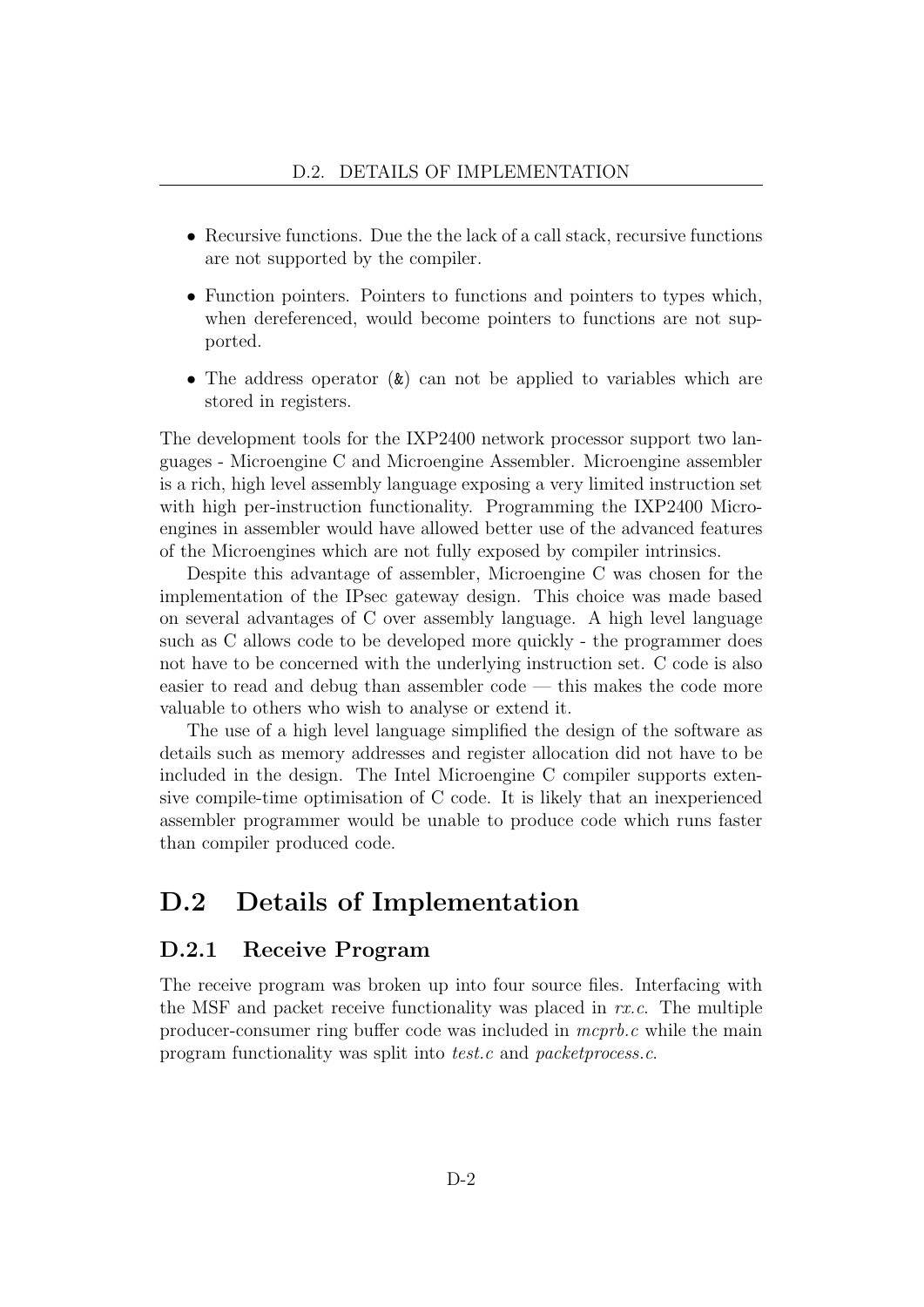| File             | Description                   | Lines |
|------------------|-------------------------------|-------|
| rx.c             | MSF Receive Interface         | 154   |
| $m$ c $prb.c$    | Multiple Consumer Ring Buffer | 168   |
| packet process.c | Packet Processor Arbiter      | 137   |
| test.c           | Main Program                  | 122   |
|                  | <b>Total</b>                  | 581   |

The total number of lines of Microengine C code in the receive program is 581. In order to simplify the code in packetprocess.c, this file was written to be modified by the C preprocessor and included six times — one per processing microengine. Due to this, the total number of lines that are compiled for the receive program is 1266.

### D.2.2 The Packet Processing Program

The C preprocessor was used to produce six similar packet processing programs with different addresses and variable names. The majority of packet processing functionality was placed in *hash\_engine\_template.c* which is customised for each ME and included in  $hash\_engine[123456]$ .c to form the main program of the packet processor.

| File                       | Description                   | Lines |
|----------------------------|-------------------------------|-------|
| sha1.c                     | SHA-1 and HMAC implementation | 388   |
| $aes\_{fast.c}$            | AES implementation            | 289   |
| $hash\_engine\_template.c$ | Template for Packet Processor | 119   |
| $hash\_engine1.c$          | Main Program                  | 107   |
|                            | <b>Total</b>                  | 903   |

The SHA-1 and HMAC implementations was placed in sha1.c and hmacshalt.c. The AES implementation was placed in  $aes_fast.c$ , and automatically generated AES lookup tables were placed in aes table.h. Support programs, written for a PC, were used to automatically generate lookup tables for the AES implementation.

### D.2.3 The Transmit Program

The transmit program is considerably simpler than the receive and packet process programs. All the functionality was included in a single source file, tx\_engine.c.

| File                    | Description  | Lines |
|-------------------------|--------------|-------|
| $tx_{\text{-}}engine.c$ | Main Program | 286   |
|                         | Total        | 286   |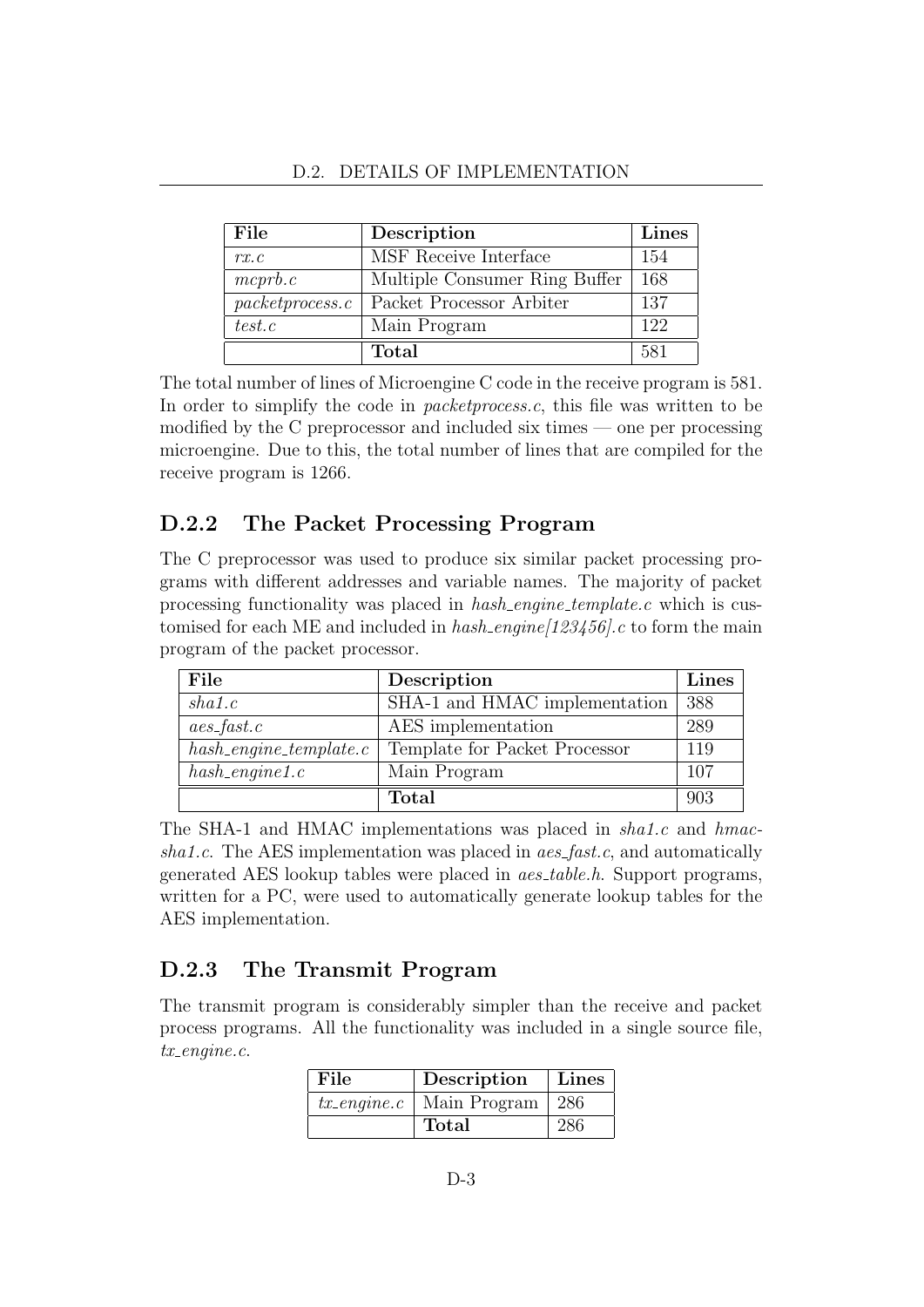### D.3 Support Programs

The support programs required for development and testing of the project were written in the Python programming language.

### AES Table Generation

A program was written to calculate the lookup tables required by the fast AES implementation. The method for calculating these lookup tables is detailed in [\[50\]](#page-104-10). This program calculates the tables and exports them in the form of a C header file for convenient inclusion in Microengine C code.

#### Log Processor

The logs produced by the Developer Workbench simulator are not conveniently formatted for the collection of packet processing statistics. The log processor program takes the receive and transmit log files produced by the simulator, pairs the received and transmitted packets and output the data in a comma separated value text file.

The .csv files produced by this program can be imported into a spreadsheet program (such as OpenOffice Calc) or MATLAB which can then be used to analyse and graph the data.

#### TCPDump Processor

Packet size statistics were collected by running the  $tcpdump<sup>1</sup>$  $tcpdump<sup>1</sup>$  $tcpdump<sup>1</sup>$  program on a number of workstations. A processing program was written to analyse these logs and output packet size statistics and data files for import into a spreadsheet or MATLAB.

### D.4 Conclusion

The implementation, as completed, consists of 1770 lines of Microengine C code. In the process of comparing alternative designs, a considerably larger number of lines of code were written, tested and discarded.

<span id="page-97-0"></span><sup>&</sup>lt;sup>1</sup>tcpdump is an open-source packet capture program which can be found at http://www.tcpdump.org/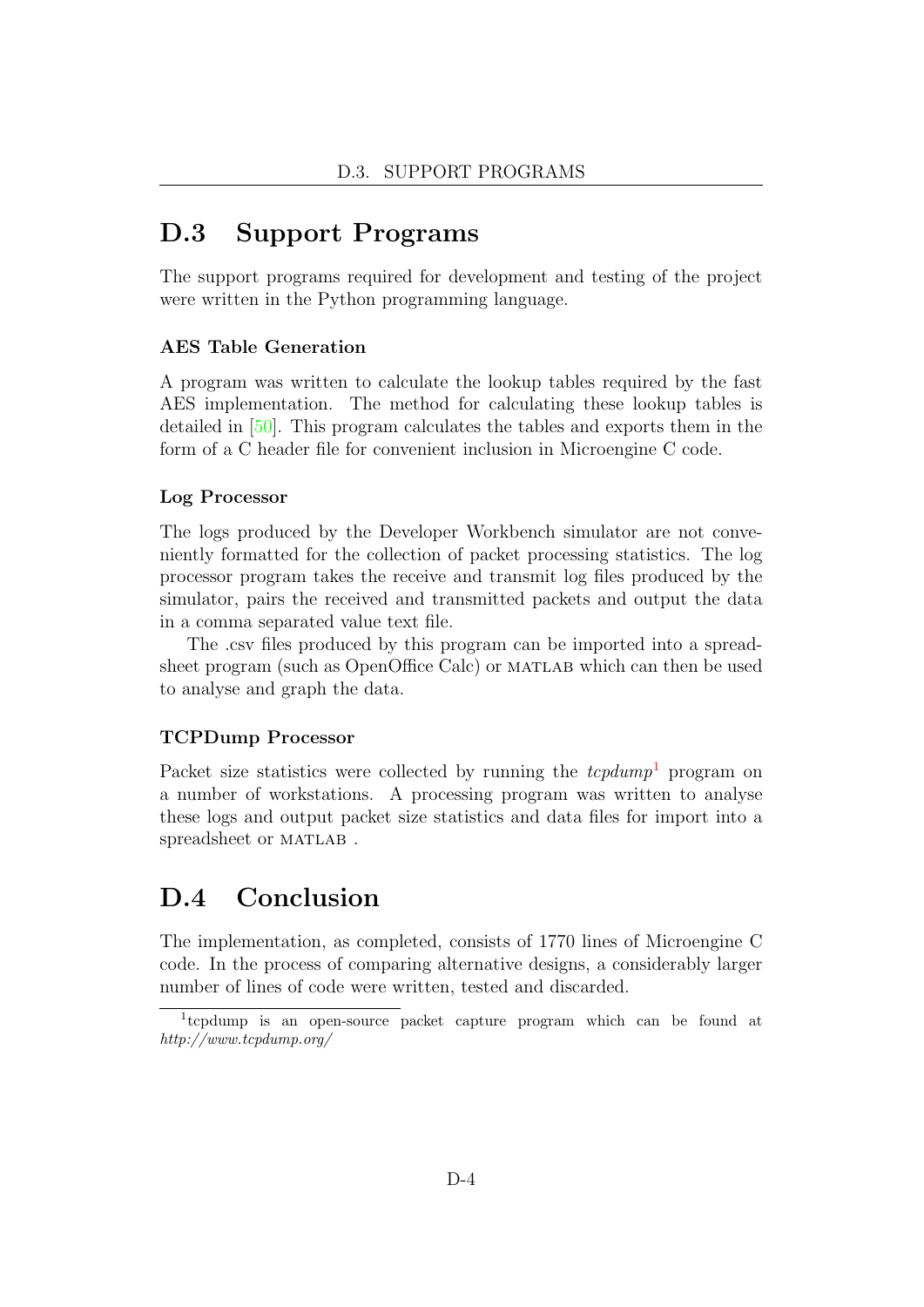|         | Program   Lines of Code   Percentage |      |
|---------|--------------------------------------|------|
| Receive | 581                                  | 33\% |
| Process | 903                                  | 51%  |

Transmit 286 16%

Total 1770

D.4. CONCLUSION

The complete source code for the implementation can be found on the included CD (see Appendix [E\)](#page-99-0) along with the code of all the support and analysis programs, reference implementations of AES and SHA-1 and other code.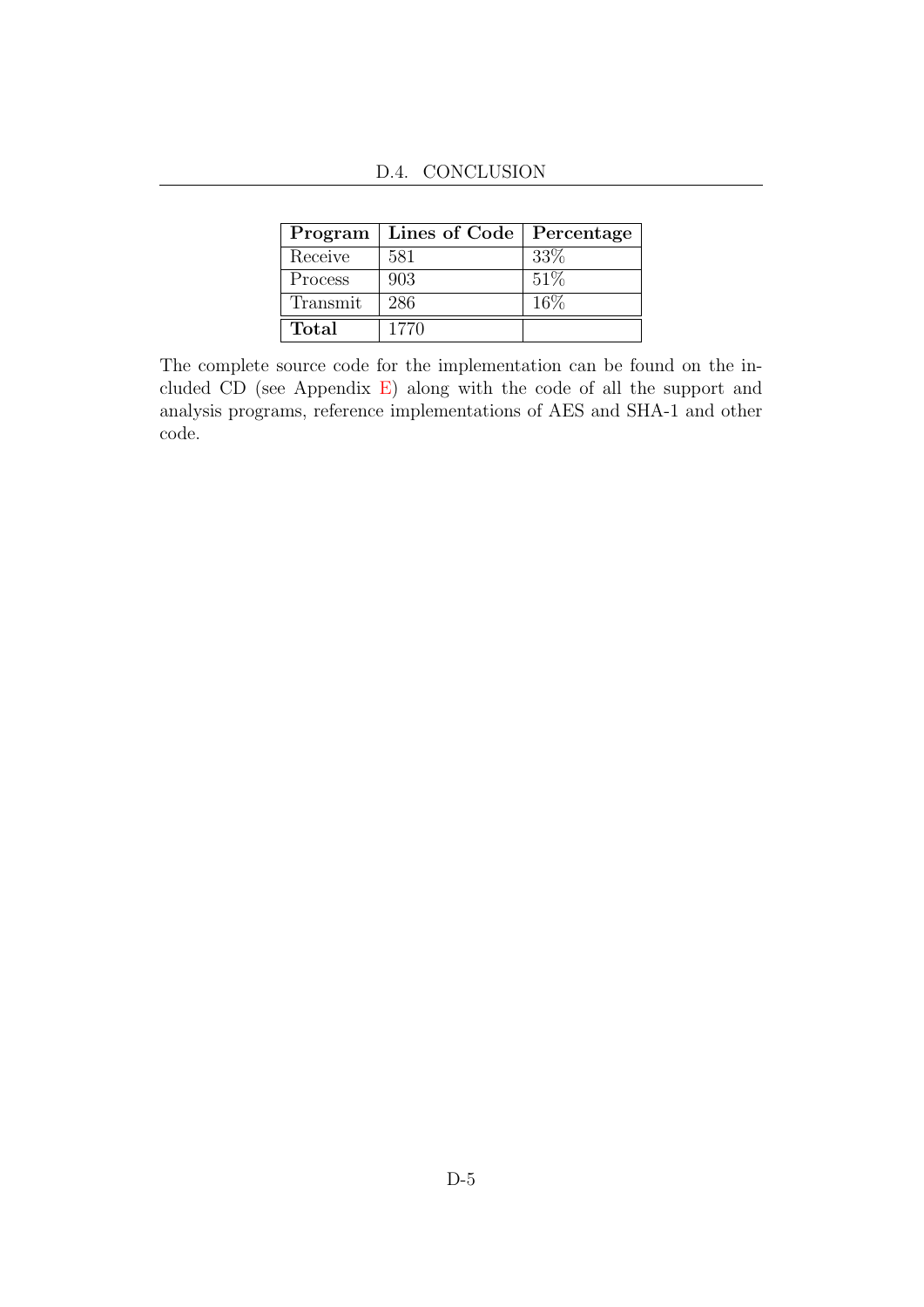# <span id="page-99-0"></span>Appendix E Project CD

## E.1 Directory Structure

| CD Root       |                                                                  |  |
|---------------|------------------------------------------------------------------|--|
| Programs      | executables                                                      |  |
| Gateway       | IPsec Gateway Microengine C code                                 |  |
| - Support     | Support Programs                                                 |  |
| Reference     | Reference code for AES and SHA                                   |  |
| Literature    | Selected Papers and Resources                                    |  |
| AES and SHA   | The AES and SHA Algorithms                                       |  |
| $-$ IETF RFCs | RFCs and Standards from the IETF                                 |  |
| $-$ IPsec     | IPsec related papers                                             |  |
| – IXP2400     | Papers related to network processors                             |  |
| <b>VPNs</b>   | Papers related to VPN protocols                                  |  |
| Report        | The Project Report                                               |  |
| Sources       | Project report LAT <sub>F</sub> X and bibT <sub>F</sub> X source |  |
| Diagrams      | Diagrams included in the report                                  |  |
| Simulations   | Simulation Data                                                  |  |
|               |                                                                  |  |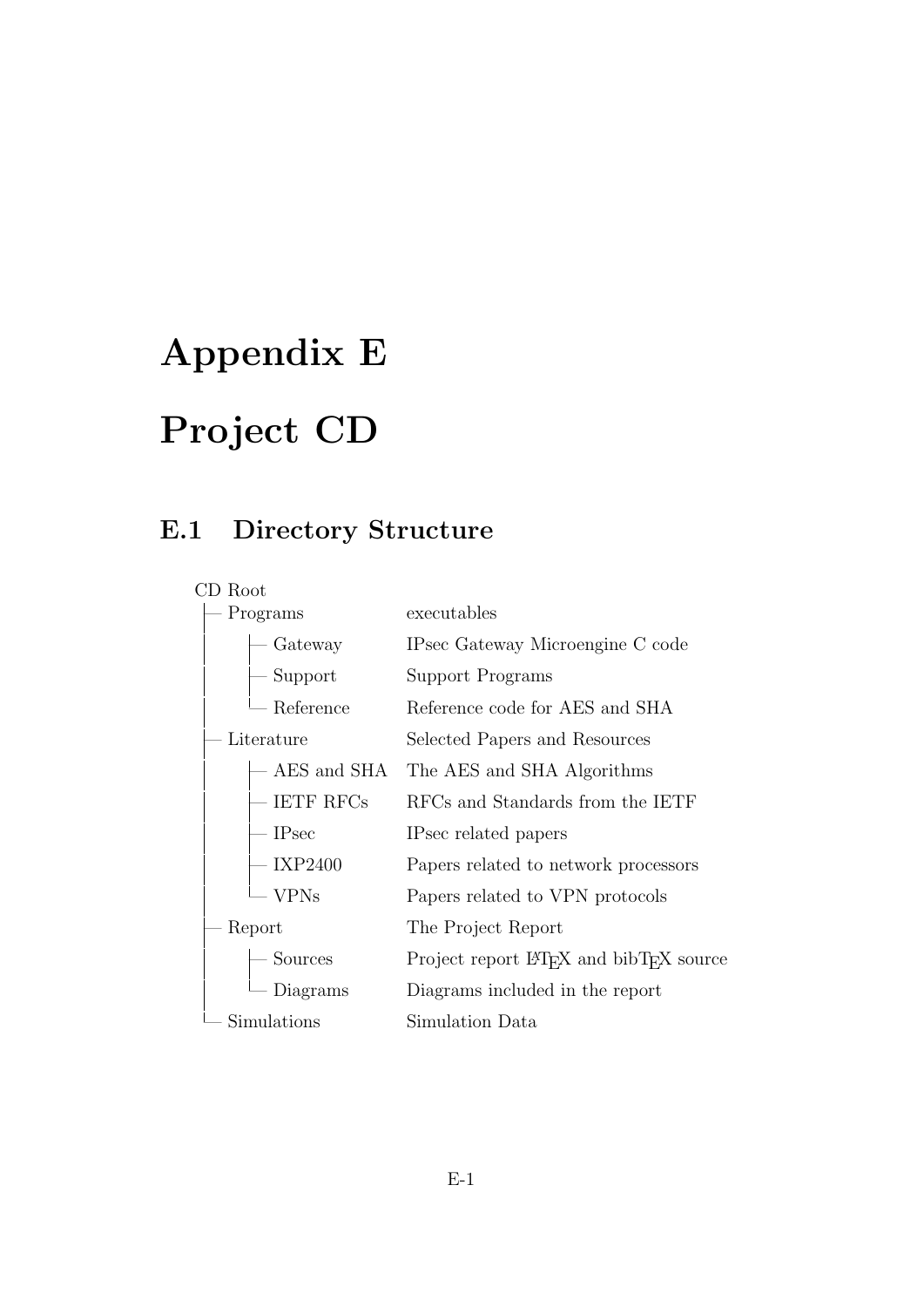# Tools Used

The following tools were used for the completion of the project:

- Intel Developer Workbench 3.51 and 4.0
- Microsoft Visual C++ 6.0
- GNU Emacs
- The GNU Compiler Collection

The following software and tools were used for preparation of the report

- Kile, KDE Integrated Latex Environment 1.8.1
- GNU Emacs 21
- I#T<sub>E</sub>X  $2\varepsilon$  and pdfI#T<sub>E</sub>X
- $\bullet\,$  Mathworks MATLAB R14
- GNU Image Manipulation Program 2.2
- $\bullet\,$  Python 2.3
- Dia 0.94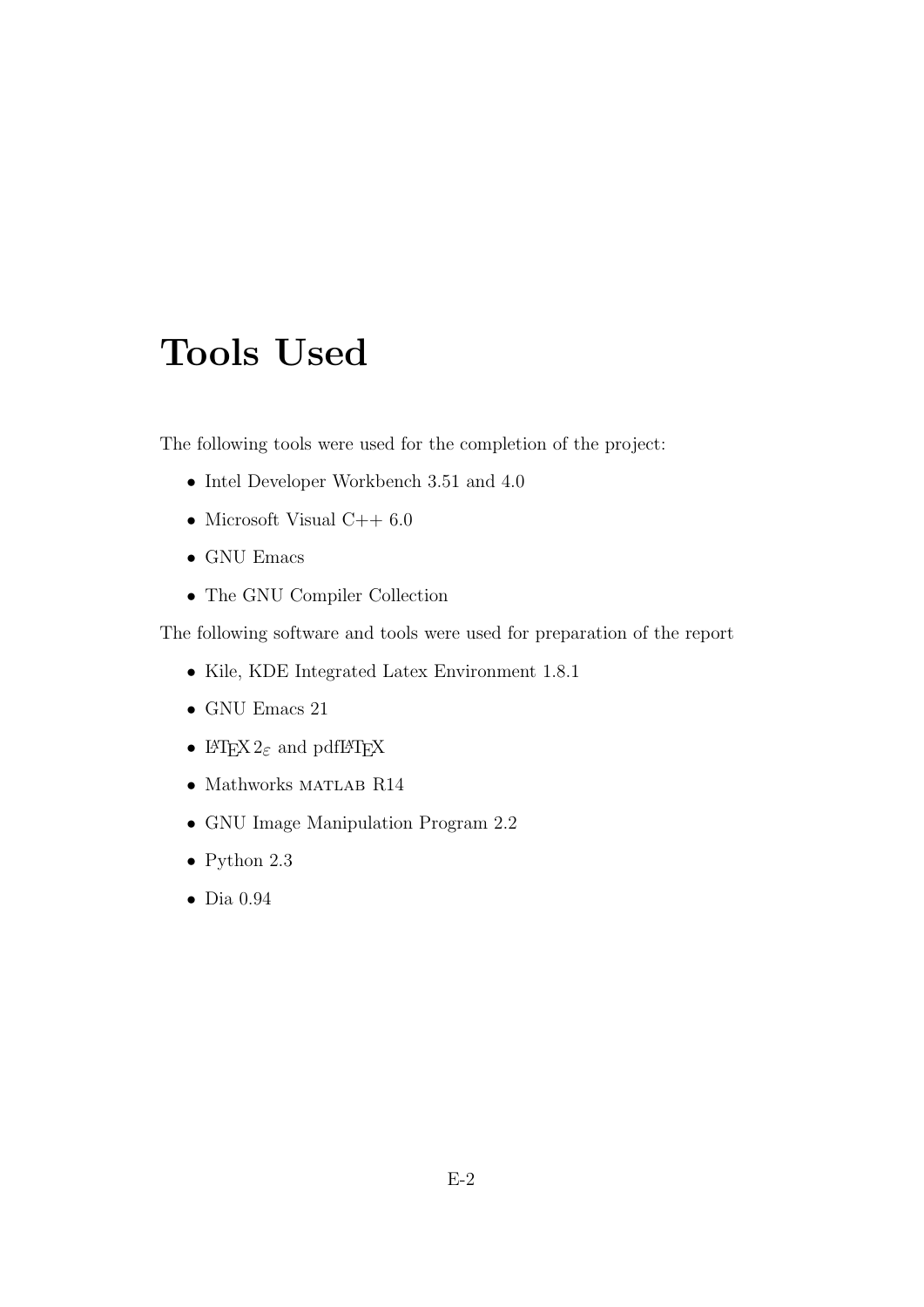# Bibliography

- [1] C. Falk, "The Ethics of Cryptography," Master's thesis, Purdue University, May 2005.
- [2] Wikipedia, "Categorical imperative wikipedia, the free encyclopedia," 2005. [Online; accessed 4 October 2005].
- [3] D. Ermann, M. Williams, and C. Gutierrez, Computers, Ethics and Society. Oxford University Press, first ed., 1990.
- [4] C. Xenakis and L. Merakos, "IPsec-based end-to-end VPN deployment over UMTS," Elsevier Computer Communications, May 2004.
- [5] A. Godber and P. Dasgupta, "Secure wireless gateway." Arizona State University, 2002.
- [6] A. Keromytis, J. Ioannidis, and J. Smith, "Implementing ipsec." Aug. 1997.
- [7] "Microsoft windows 2000 internet protocol security (ipsec) review," tech. rep., Network Associates, Inc., Oct. 2003.
- [8] B. Kienhuis, E. Deprettere, K. Vissers, and P. van der Wolf, "An approach for quantitative analysis of application specific dataflow architectures," in Application-Specific Systems, Architectures and Processors, 1997, July 1997.
- [9] S. Rajagopal, J. Cavallaro, and S. Rixner, "Design space exploration for real-time embedded stream processors," IEEE Micro, August 2004. Accepted.
- [10] "Ipsec forwarding application level benchmark implementation agreement," tech. rep., Network Processing Forum, July 2003.
- [11] A. Tanenbaum, Structured Computer Organization. Prentice Hall, fourth ed., 1999.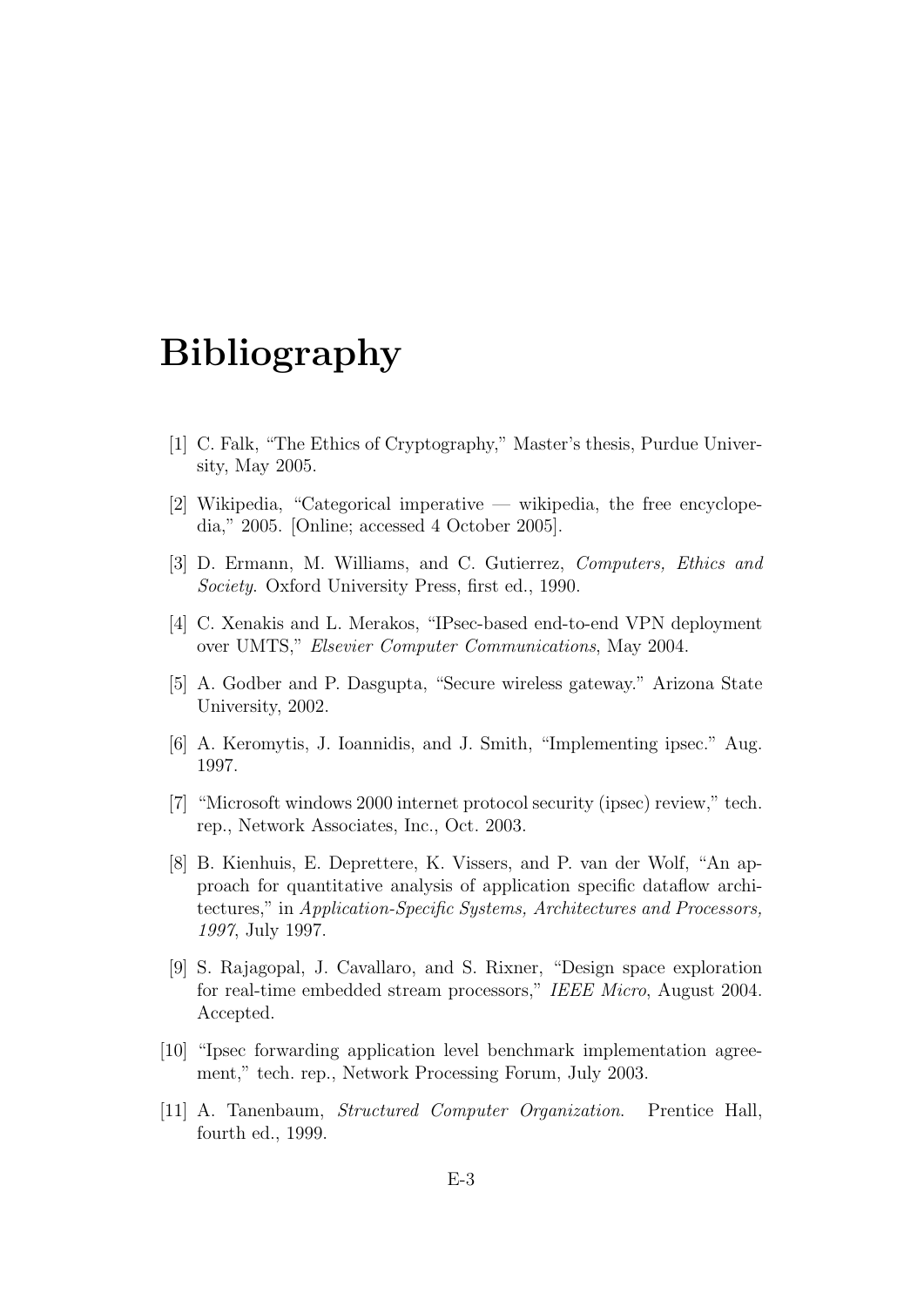- [12] R. Yavatkar, Network Processors: Building Block for Programmable Networks. Intel.
- [13] R. Szymanek, Constraint-Driven Design Space Exploration for Memory Dominated Embedded Systems. PhD thesis, Lund University, July 2004.
- [14] R. S. Pressman, Software Engineering: A Practitioner's Approach. Mc-Graw Hill, sixth ed., 2004.
- [15] C. A. R. Hoare, "Monitors: An operating system structuring concept," Communications of the ACM, Oct. 1974.
- <span id="page-102-1"></span>[16] S. Kent and R. Atkinson, "IP Encapsulating Security Payload (ESP)." RFC 2406 (Proposed Standard), Nov. 1998.
- [17] R. Glenn and S. Kent, "The NULL Encryption Algorithm and Its Use With IPsec." RFC 2410 (Proposed Standard), Nov. 1998.
- [18] C. Madson and N. Doraswamy, "The ESP DES-CBC Cipher Algorithm With Explicit IV." RFC 2405 (Proposed Standard), Nov. 1998.
- <span id="page-102-3"></span>[19] S. Frankel, R. Glenn, and S. Kelly, "The AES-CBC Cipher Algorithm and Its Use with IPsec." RFC 3602 (Proposed Standard), Sept. 2003.
- <span id="page-102-0"></span>[20] S. Kent and R. Atkinson, "Security Architecture for the Internet Protocol." RFC 2401 (Proposed Standard), Nov. 1998. Updated by RFC 3168.
- <span id="page-102-2"></span>[21] N. I. of Standards and Technology, "Secure Hash Standard (FIPS-180- 2)," Aug. 2002.
- [22] Intel, Intel IXP2400 Network Processor Development Tools User's Guide, Mar. 2004.
- [23] S. Baset and H. Schulzrinne, "An analysis of the skype peer-to-peer internet telephony protocol," Sept. 2004.
- [24] H. Schulzrinne, S. Casner, R. Frederick, and V. Jacobson, "RTP: A Transport Protocol for Real-Time Applications." RFC 3550 (Standard), July 2003.
- [25] Intel, IXP2400 Network Processor Hardware Reference Manual, Nov. 2003.
- [26] S. Deering and R. Hinden, "Internet Protocol, Version 6 (IPv6) Specification." RFC 2460 (Draft Standard), Dec. 1998.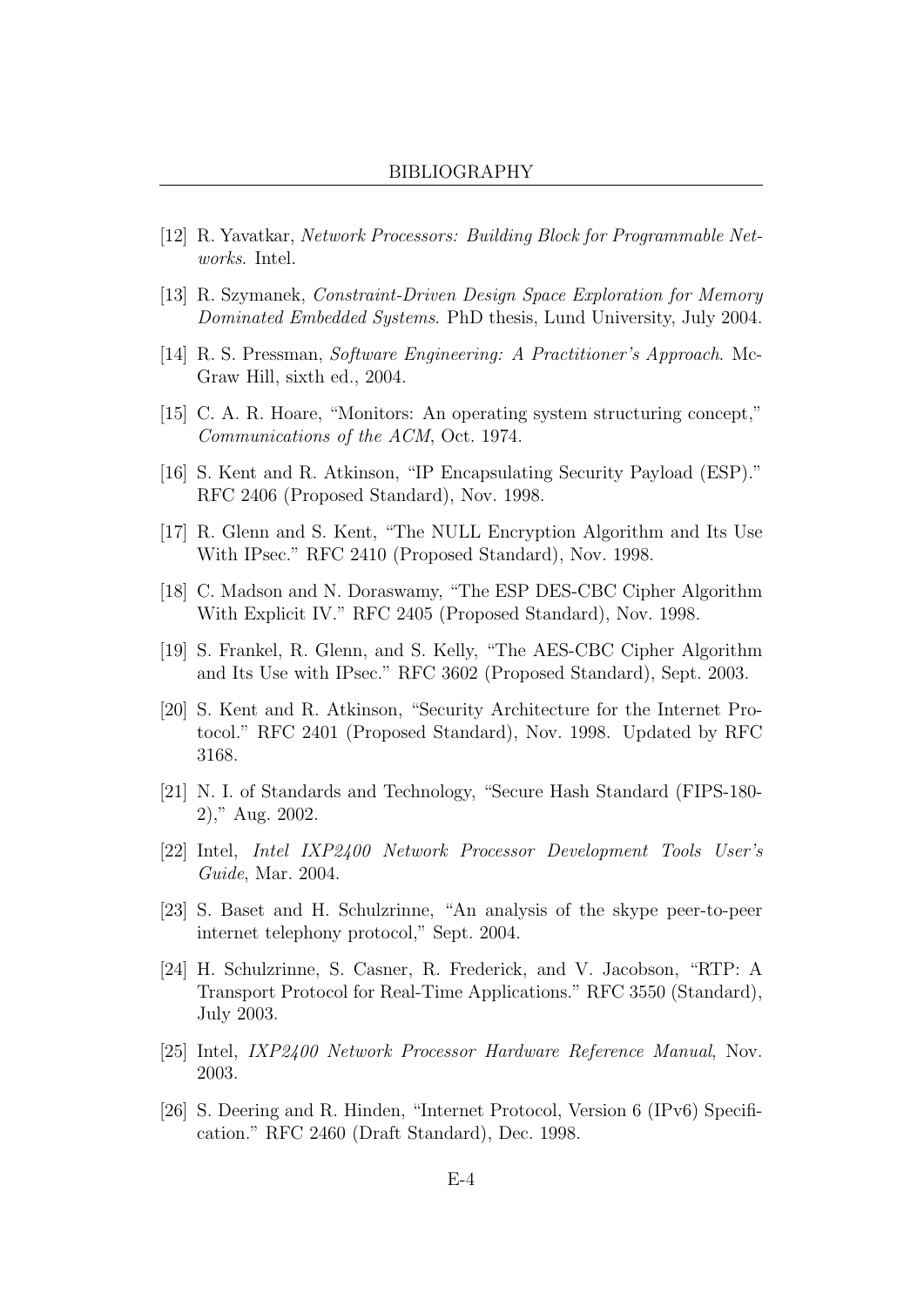- [27] S. Kent and R. Atkinson, "IP Authentication Header." RFC 2402 (Proposed Standard), Nov. 1998.
- <span id="page-103-5"></span>[28] D. Harkins and D. Carrel, "The Internet Key Exchange (IKE)." RFC 2409 (Proposed Standard), Nov. 1998. Updated by RFC 4109.
- [29] D. Maughan, M. Schertler, M. Schneider, and J. Turner, "Internet Security Association and Key Management Protocol (ISAKMP)." RFC 2408 (Proposed Standard), Nov. 1998.
- [30] N. Ferguson and B. Schneier, "A Cryptographic Evaluation of IPSec." Counterpane Internet Security Systems, Inc, Feb. 1999.
- [31] S. M. Bellovin, "Problem Areas for IP Security Protocols," in Proceedings of the Sixth Usenix Unix Security Symposium, July 1996.
- [32] K. Hamzeh, G. Pall, W. Verthein, J. Taarud, W. Little, and G. Zorn, "Point-to-Point Tunneling Protocol." RFC 2637 (Informational), July 1999.
- [33] S. Hanks, T. Li, D. Farinacci, and P. Traina, "Generic Routing Encapsulation (GRE)." RFC 1701 (Informational), Oct. 1994.
- [34] S. Hanks, T. Li, D. Farinacci, and P. Traina, "Generic Routing Encapsulation over IPv4 networks." RFC 1702 (Informational), Oct. 1994.
- <span id="page-103-0"></span>[35] B. Schneier and Mudge, "Cryptanalysis of Microsoft's Point-to-Point Tunneling Protocol (PPTP)." Counterpane Internet Security Systems, Inc, 1998.
- <span id="page-103-1"></span>[36] B. Schneier, D. Wagner, and Mudge, "Cryptanalysis of Microsoft's PPTP Authentication Extensions (MS-CHAPv2)." Counterpane Internet Security Systems, Inc, Oct. 1999.
- <span id="page-103-2"></span>[37] W. Townsley, A. Valencia, A. Rubens, G. Pall, G. Zorn, and B. Palter, "Layer Two Tunneling Protocol "L2TP"." RFC 2661 (Proposed Standard), Aug. 1999.
- <span id="page-103-3"></span>[38] W. Simpson, "The Point-to-Point Protocol (PPP)." RFC 1661 (Standard), July 1994. Updated by RFC 2153.
- <span id="page-103-4"></span>[39] B. Patel, B. Aboba, W. Dixon, G. Zorn, and S. Booth, "Securing L2TP using IPsec." RFC 3193 (Proposed Standard), Nov. 2001.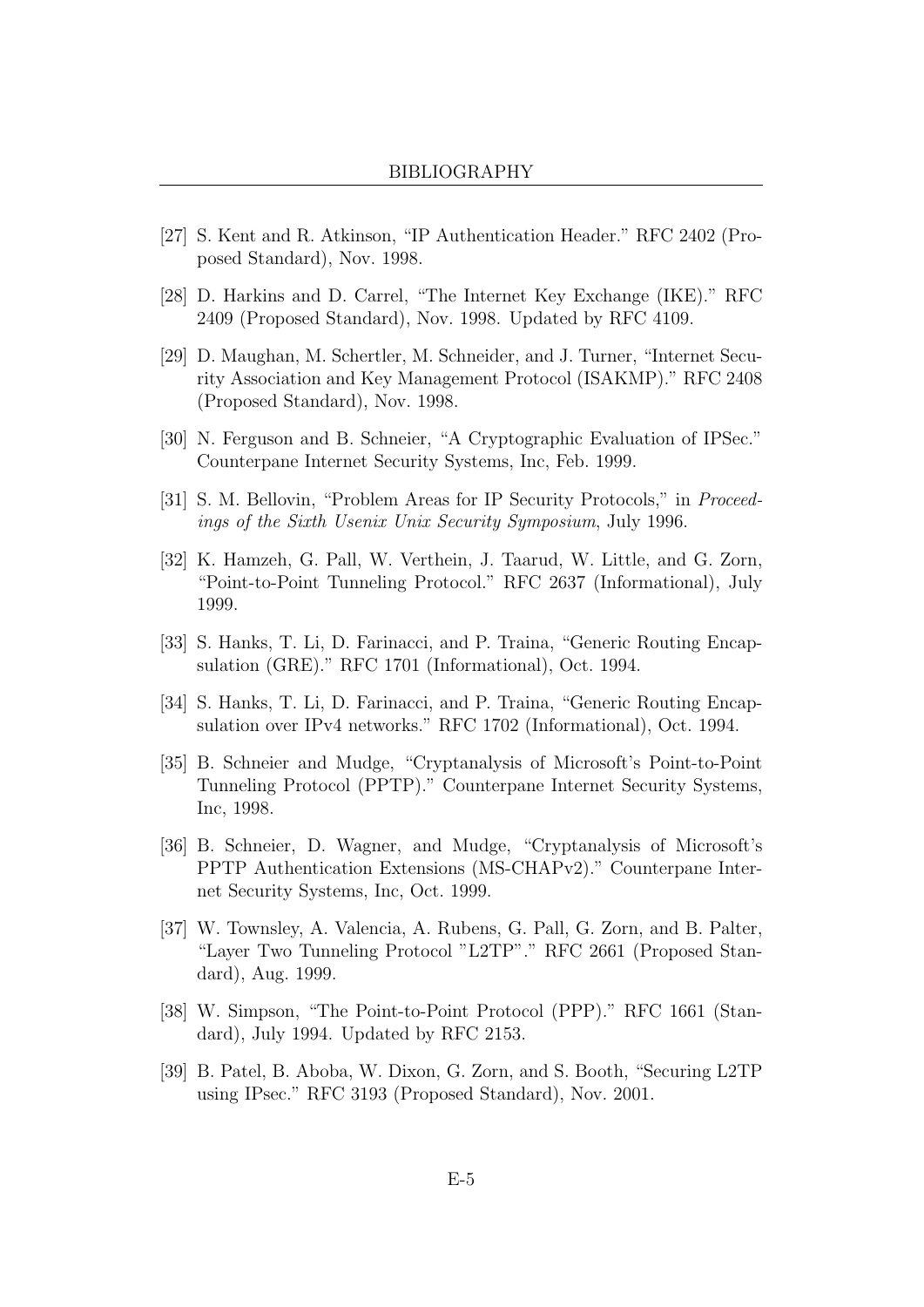- <span id="page-104-0"></span>[40] T. Dierks and C. Allen, "The TLS Protocol Version 1.0." RFC 2246 (Proposed Standard), Jan. 1999. Updated by RFC 3546.
- <span id="page-104-1"></span>[41] A. Alshamsi and T. Saito, "A technical comparison of IPsec and SSL." 2004.
- <span id="page-104-2"></span>[42] E. Rescorla, "Diffie-Hellman Key Agreement Method." RFC 2631 (Proposed Standard), June 1999.
- <span id="page-104-3"></span>[43] S. Bellovin and E. Rescorla, "Deploying a new hash algorithm." 2005.
- <span id="page-104-4"></span>[44] V. Klima, "Finding MD5 Collisions - a Toy For a Notebook." Cryptology ePrint Archive, Report 2005/075, 2005.
- <span id="page-104-5"></span>[45] H. Krawczyk, M. Bellare, and R. Canetti, "HMAC: Keyed-Hashing for Message Authentication." RFC 2104 (Informational), Feb. 1997.
- <span id="page-104-6"></span>[46] C. Madson and R. Glenn, "The Use of HMAC-SHA-1-96 within ESP and AH." RFC 2404 (Proposed Standard), Nov. 1998.
- <span id="page-104-7"></span>[47] D. Eastlake 3rd and P. Jones, "US Secure Hash Algorithm 1 (SHA1)." RFC 3174 (Informational), Sept. 2001.
- <span id="page-104-8"></span>[48] X. Wang, Y. L. Yin, and H. Yu, "Finding Collisions in the Full SHA-1." Aug. 2005.
- <span id="page-104-9"></span>[49] N. I. of Standards and Technology, "Advanced Encryption Standard (FIPS-197)," Nov. 2001.
- <span id="page-104-10"></span>[50] J. Daemen and V. Rijmen, The design of Rijndael: AES — the Advanced Encryption Standard. Springer-Verlag, 2002.
- <span id="page-104-11"></span>[51] M. Dworkin, "Recommendation for block cipher modes of operation," in NIST Special Publications 800, vol. SP800, National Institute of Standards and Technology, 2001.
- <span id="page-104-12"></span>[52] Wikipedia, "Cipher block chaining — wikipedia, the free encyclopedia," 2005. [Online; accessed 10 October 2005].
- <span id="page-104-13"></span>[53] B. Schneier, Applied Cryptography: Protocols, Algorithms and Source Code. Wiley, Oct. 1995.
- <span id="page-104-14"></span>[54] N. Ferguson, J. Kelsey, S. Lucks, B. Schneier, M. Stay, D. Wagner, and D. Whiting, "Improved cryptanalysis of rijndael." Counterpane Internet Security Systems, Inc, 2000.